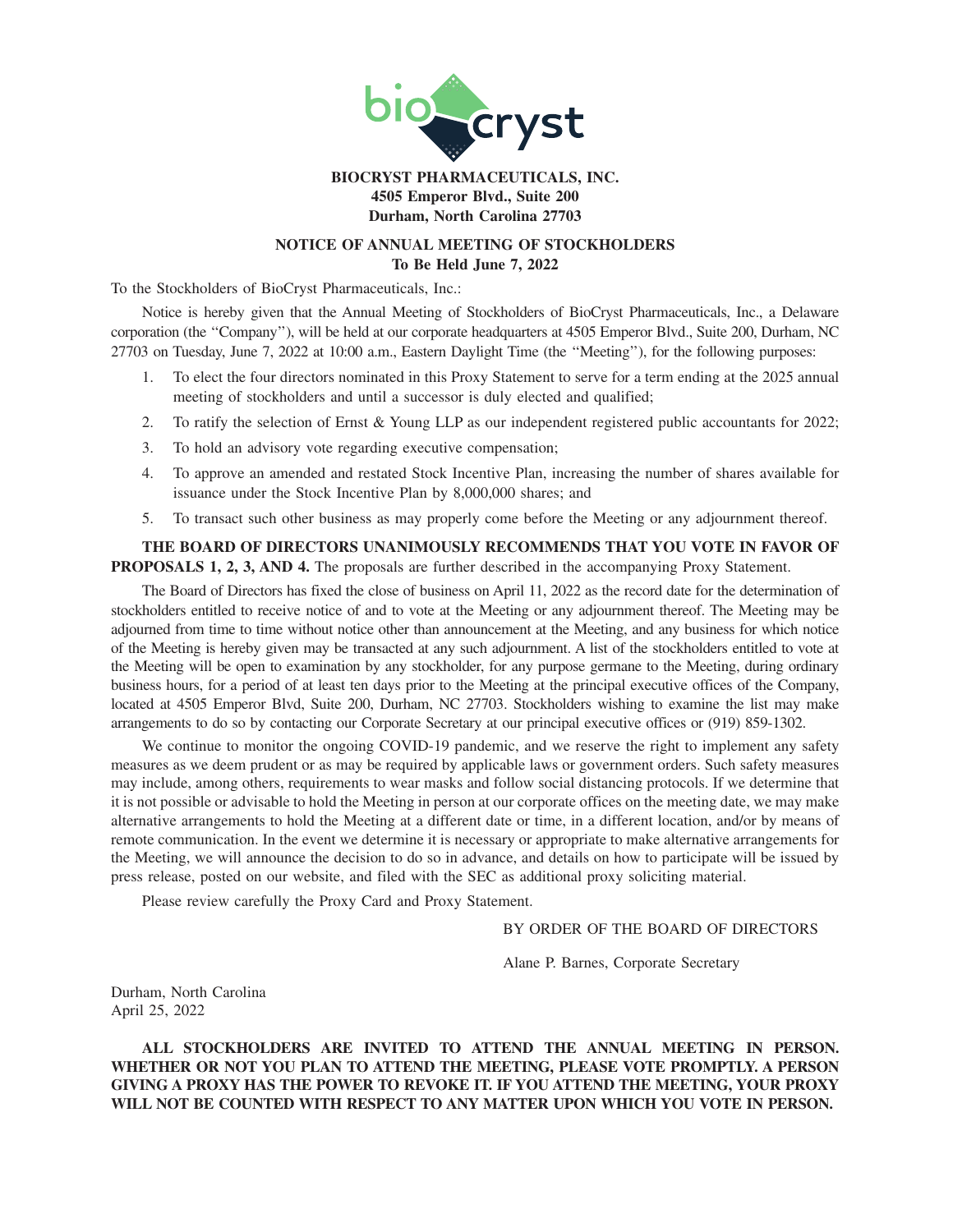# **TABLE OF CONTENTS**

|                                                                         | Page           |
|-------------------------------------------------------------------------|----------------|
|                                                                         | 1              |
|                                                                         | $\overline{4}$ |
|                                                                         | $\overline{4}$ |
| 2. RATIFICATION OF APPOINTMENT OF INDEPENDENT REGISTERED PUBLIC         |                |
|                                                                         | 9              |
| 3. ADVISORY VOTE TO APPROVE EXECUTIVE COMPENSATION                      | 10             |
| 4. APPROVAL OF AN AMENDED AND RESTATED STOCK INCENTIVE PLAN, INCREASING |                |
| THE NUMBER OF SHARES AVAILABLE FOR ISSUANCE UNDER THE STOCK INCENTIVE   |                |
|                                                                         | 11             |
|                                                                         | 19             |
|                                                                         | 24             |
|                                                                         | 26             |
|                                                                         | 35             |
|                                                                         | 36             |
|                                                                         | 36             |
|                                                                         | 38             |
| OUTSTANDING EQUITY AWARDS AT DECEMBER 31, 2021                          | 40             |
|                                                                         | 42             |
| POTENTIAL PAYMENTS UPON TERMINATION OR CHANGE IN CONTROL                | 42             |
|                                                                         | 46             |
|                                                                         | 47             |
|                                                                         | 49             |
| SECURITY OWNERSHIP OF CERTAIN BENEFICIAL OWNERS AND MANAGEMENT          | 50             |
|                                                                         | 52             |
|                                                                         | 52             |
|                                                                         | 52             |
|                                                                         | 53             |
|                                                                         | $A-1$          |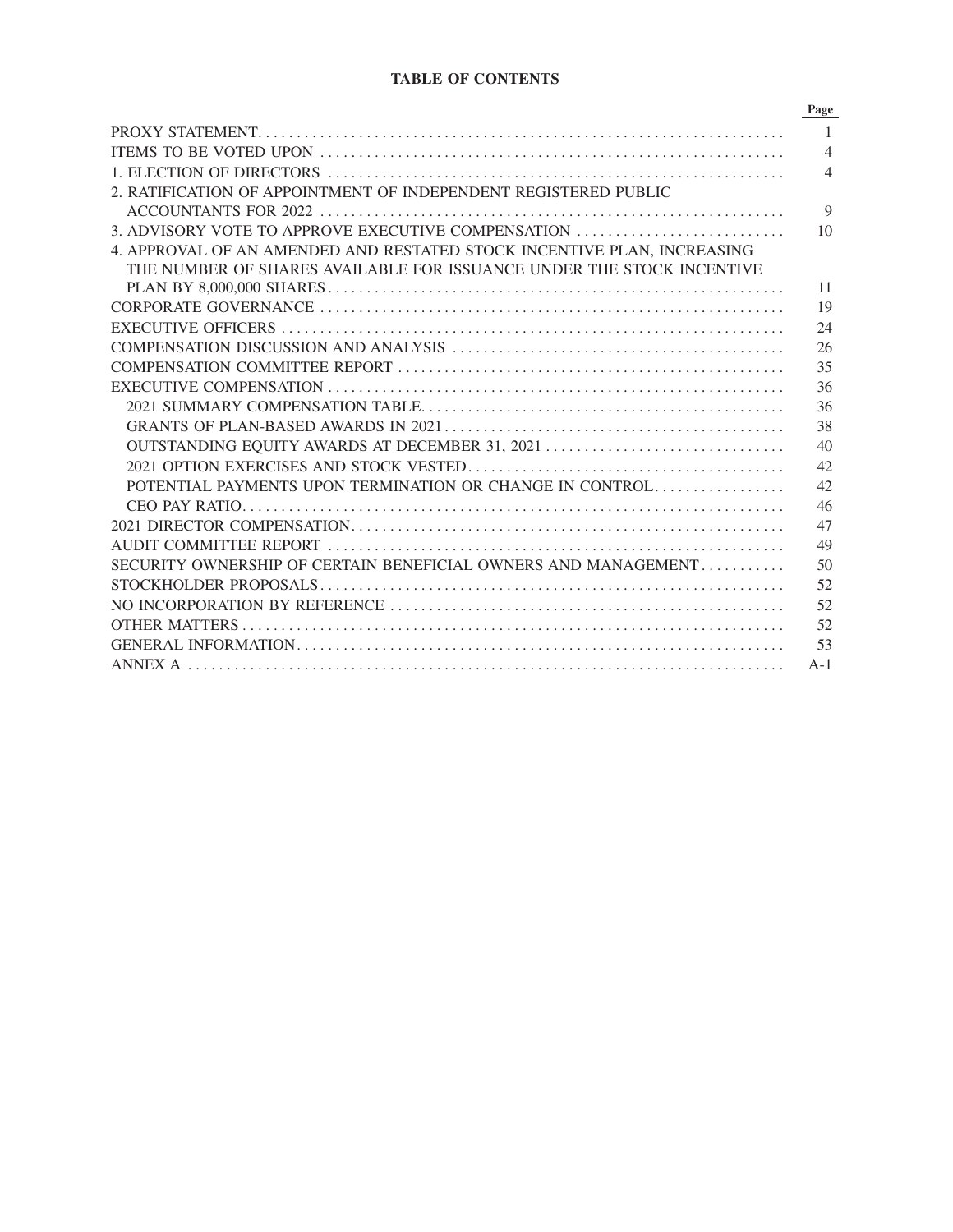## **BIOCRYST PHARMACEUTICALS, INC. 4505 Emperor Blvd., Suite 200 Durham, North Carolina 27703**

# **PROXY STATEMENT**

#### **General**

This Proxy Statement is furnished in connection with the solicitation of proxies by the Board of Directors (the ''Board'' or the ''Board of Directors'') of BioCryst Pharmaceuticals, Inc. (''BioCryst'' or the ''Company'') for the Annual Meeting of Stockholders of the Company to be held at our corporate headquarters at 4505 Emperor Blvd., Suite 200, Durham, NC 27703 on Tuesday, June 7, 2022 at 10:00 a.m., Eastern Daylight Time, and at any adjournment thereof (the ''Meeting''), and for the purposes set forth in the accompanying Notice of Annual Meeting of Stockholders.

In this document, the words "BioCryst," the "Company," "we," "our," "ours," and "us" refer only to BioCryst Pharmaceuticals, Inc. and not to any other person or entity.

We are taking advantage of Securities and Exchange Commission ("SEC") rules that allow us to deliver proxy materials to our stockholders via the Internet. Under these rules, we are sending our stockholders a one-page notice regarding the Internet availability of proxy materials instead of a full printed set of proxy materials. Our stockholders will not receive printed copies of the proxy materials unless specifically requested. Instead, the one-page notice that our stockholders receive will tell them how to access and review on the Internet all of the important information contained in the proxy materials. This notice also tells our stockholders how to submit their proxy card on the Internet and how to request to receive a printed copy of our proxy materials. We expect to provide notice and electronic delivery of this Proxy Statement to such stockholders on or about April 25, 2022.

We continue to monitor the ongoing COVID-19 pandemic, and we reserve the right to implement any safety measures as we deem prudent or as may be required by applicable laws or government orders. Such safety measures may include, among others, requirements to wear masks and follow social distancing protocols. If we determine that it is not possible or advisable to hold the Meeting in person at our corporate offices on the meeting date, we may make alternative arrangements to hold the Meeting at a different date or time, in a different location, and/or by means of remote communication. In the event we determine it is necessary or appropriate to make alternative arrangements for the Meeting, we will announce the decision to do so in advance, and details on how to participate will be issued by press release, posted on our website, and filed with the SEC as additional proxy soliciting material.

#### **Purpose of the Meeting**

The matters to be considered at the Meeting are:

- 1. To elect the four directors nominated in this Proxy Statement to serve for a term ending at the 2025 annual meeting of stockholders and until a successor is duly elected and qualified;
- 2. To ratify the selection of Ernst & Young LLP as our independent registered public accountants for 2022;
- 3. To hold an advisory vote regarding executive compensation;
- 4. To approve an amended and restated Stock Incentive Plan, increasing the number of shares available for issuance under the Stock Incentive Plan by 8,000,000 shares; and
- 5. To transact such other business as may properly come before the Meeting or any adjournment thereof.

#### **Revocation and Voting of Proxies**

Any proxy given pursuant to this solicitation may be revoked by the person giving it at any time prior to the voting thereof, by giving written notice to our Corporate Secretary at our principal executive offices, 4505 Emperor Blvd., Suite 200, Durham, NC 27703 or by voting in person at the Meeting. Attendance at the Meeting will not, by itself, revoke a proxy. All valid, unrevoked proxies will be voted as directed. In the absence of any contrary directions, proxies received by the Board will be voted as follows:

- FOR the election of each of the nominees named in this Proxy Statement for director of the Company;
- FOR ratification of the selection of Ernst & Young LLP as the Company's independent registered public accountants for 2022;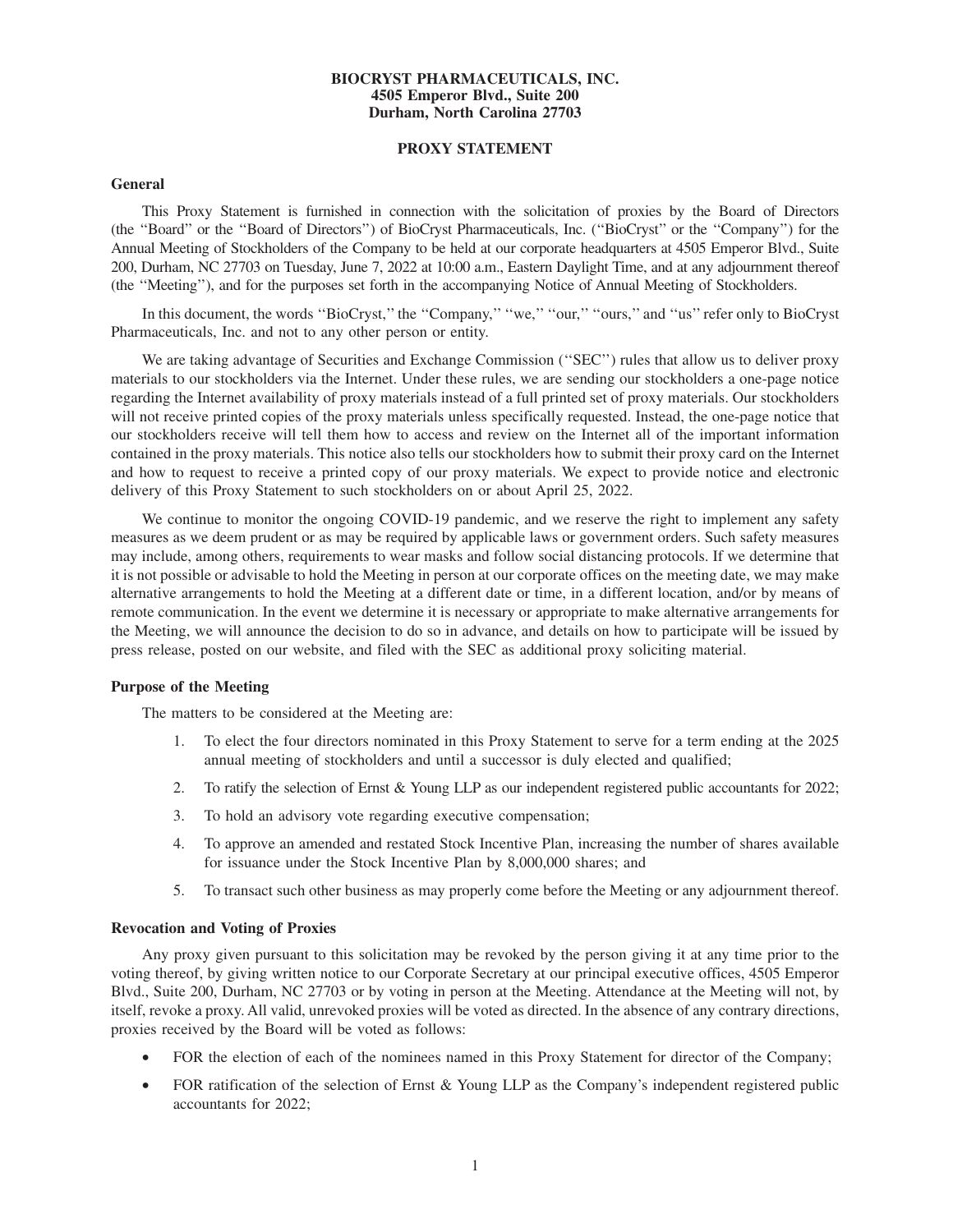- FOR approval of the advisory resolution regarding executive compensation; and
- FOR approval of the amended and restated Stock Incentive Plan, increasing the number of shares available for issuance under the Stock Incentive Plan by 8,000,000 shares.

With respect to such other matters as may properly come before the Meeting, votes will be cast in the discretion of the appointed proxies.

#### **Voting and Quorum**

Only holders of record (referred to in this section as the ''Stockholders'') of our common stock (the ''Common Stock'') as of the close of business on April 11, 2022 (the ''Record Date'') will be entitled to notice of and to vote at the Meeting. At April 11, 2022 there were 185,577,600 shares of Common Stock outstanding. Stockholders are entitled to vote in any one of the following ways:

- 1. In Person. Stockholders who choose to attend the Meeting can vote in person at the Meeting by presenting a form of photo identification acceptable to the Company and casting a ballot.
- 2. By Internet. Stockholders can vote on the Internet by following the instructions provided in the one-page notice regarding the Internet availability of proxy materials.
- 3. By Mail. Stockholders can vote by mail after requesting a paper copy of the proxy materials, including a proxy card, by following the instructions provided in the one-page notice regarding the Internet availability of proxy materials.
- 4. By Telephone: Stockholders can vote over the telephone using the toll-free telephone number obtained by accessing the website set forth in the instructions provided in the one-page notice regarding the Internet availability of proxy materials.

Each share of Common Stock is entitled to one vote on all matters on which Stockholders may vote. There is no cumulative voting in the election of directors. The presence, in person or by proxy, of a majority of the outstanding shares of Common Stock is necessary to constitute a quorum at the Meeting. Shares of Common Stock represented by a properly executed and returned proxy will be treated as present at the Meeting for purposes of determining the presence of a quorum without regard to whether the proxy is marked as casting a vote for or against, or withholding authority or abstaining with respect to a particular matter. In addition, shares of Common Stock represented by ''broker non-votes'' generally will be treated as present for purposes of determining the presence of a quorum. Broker non-votes are shares of Common Stock held in record name by brokers, banks or other nominees as to which a proxy is received and (i) instructions have not been received from the beneficial owners or persons entitled to vote, (ii) the broker or nominee does not have discretionary power and (iii) the record holder had indicated that it does not have authority to vote such shares on that matter. Under current stock exchange rules, brokers who do not have instructions from their customers may not use their discretion in voting their customers' shares on certain specific matters that are not considered to be ''routine'' matters. The proposals in this Proxy Statement regarding the election of directors, the advisory vote concerning executive compensation, and the amended and restated Stock Incentive Plan are not considered to be routine matters.

#### **Attending the Meeting**

Stockholders as of the Record Date are invited to attend the Meeting. Stockholders must present a form of photo identification acceptable to the Company, such as a valid driver's license or passport, to be admitted to the Meeting. Registered holders may vote upon presentation of such identification. Beneficial owners must obtain a proxy from their broker, bank or other holder of record and present it to the inspector of election with their ballot. Each stockholder may appoint only one proxy holder or representative to attend the Meeting on his or her behalf. In addition, we continue to monitor the ongoing COVID-19 pandemic, and we reserve the right to implement any safety measures as we deem prudent or as may be required by applicable laws or government orders. Such safety measures may include, among others, requirements to wear masks and follow social distancing protocols.

The Meeting will begin promptly at 10:00 a.m. Eastern Daylight Time. Please allow ample time for the check-in procedures. Media may attend the Meeting by invitation only. No cameras, audio or video recording equipment, communication devices, or other similar equipment may be brought into the Meeting.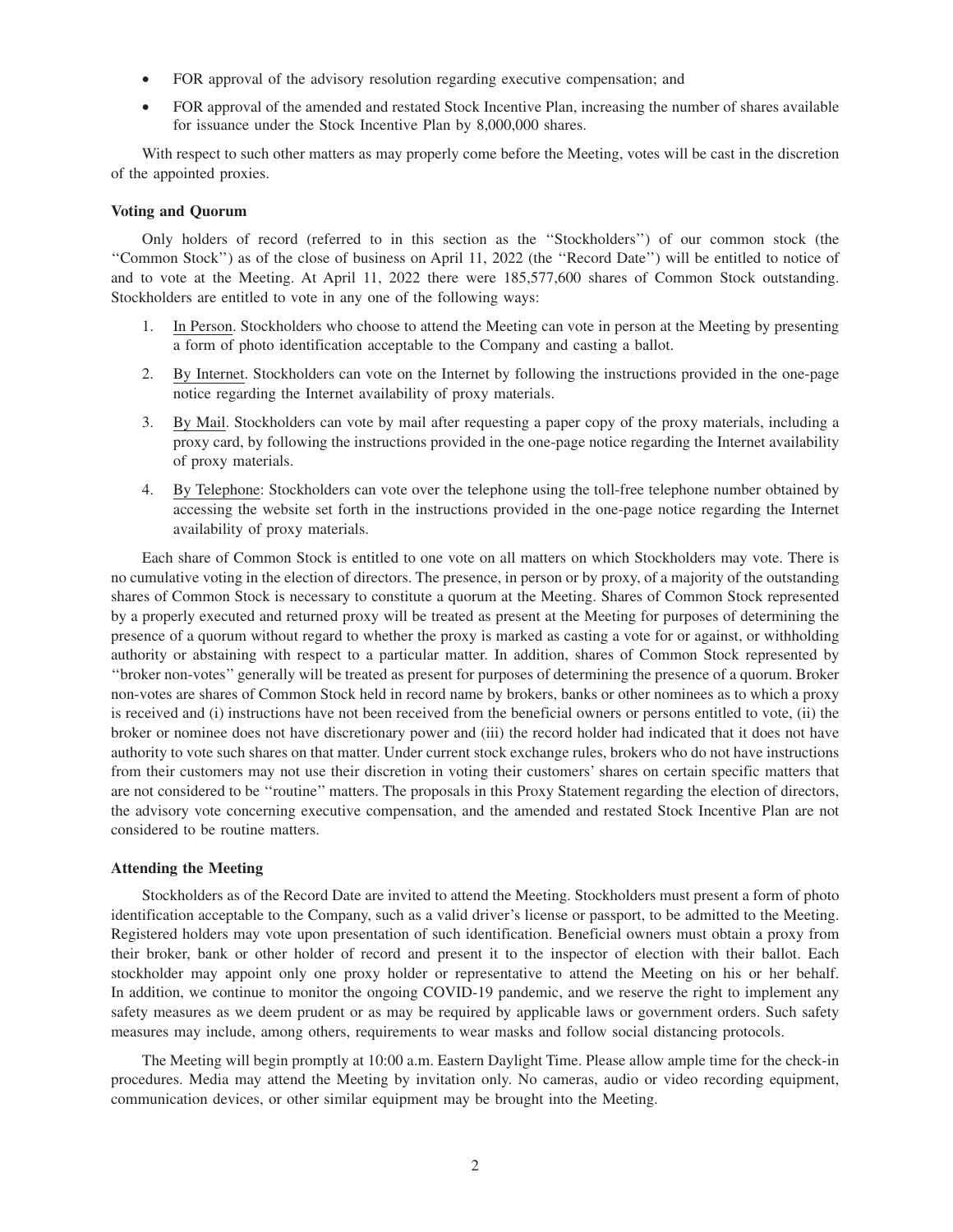#### **Required Votes, Abstentions, and Broker Non-Votes**

Directors will be elected by a plurality of the votes cast. This means that the nominees with the most votes will be elected. Votes may be cast for or withheld from the nominee, but a withheld vote or a broker non-vote will not affect the outcome of the election of directors at the Meeting.

The affirmative vote of the holders of a majority of the shares of Common Stock represented in person or by proxy at the Annual Meeting and voting on the proposal is required for approval of (i) the ratification of our selection of Ernst & Young LLP as our independent registered public accountants for 2022, (ii) the advisory resolution regarding executive compensation, and (iii) the amended and restated Stock Incentive Plan. Abstentions and broker non-votes will have no effect upon these proposals.

## **Proxy Solicitation**

We are making this proxy solicitation both through the mail and Internet, although proxies may be solicited by personal interview, telephone, facsimile, letter, e-mail or otherwise. Certain of our directors, officers and other employees, without additional compensation, may participate in the solicitation of proxies. We will pay the cost of this solicitation, including the reasonable charges and expenses of brokerage firms and others who forward solicitation materials to beneficial owners of the Common Stock. We have retained Georgeson LLC, 1290 Avenue of the Americas, 9th Floor, New York, NY 10104 to act as proxy solicitor in conjunction with the Meeting. We have agreed to pay that firm approximately \$13,500 plus reasonable out-of-pocket expenses for their services.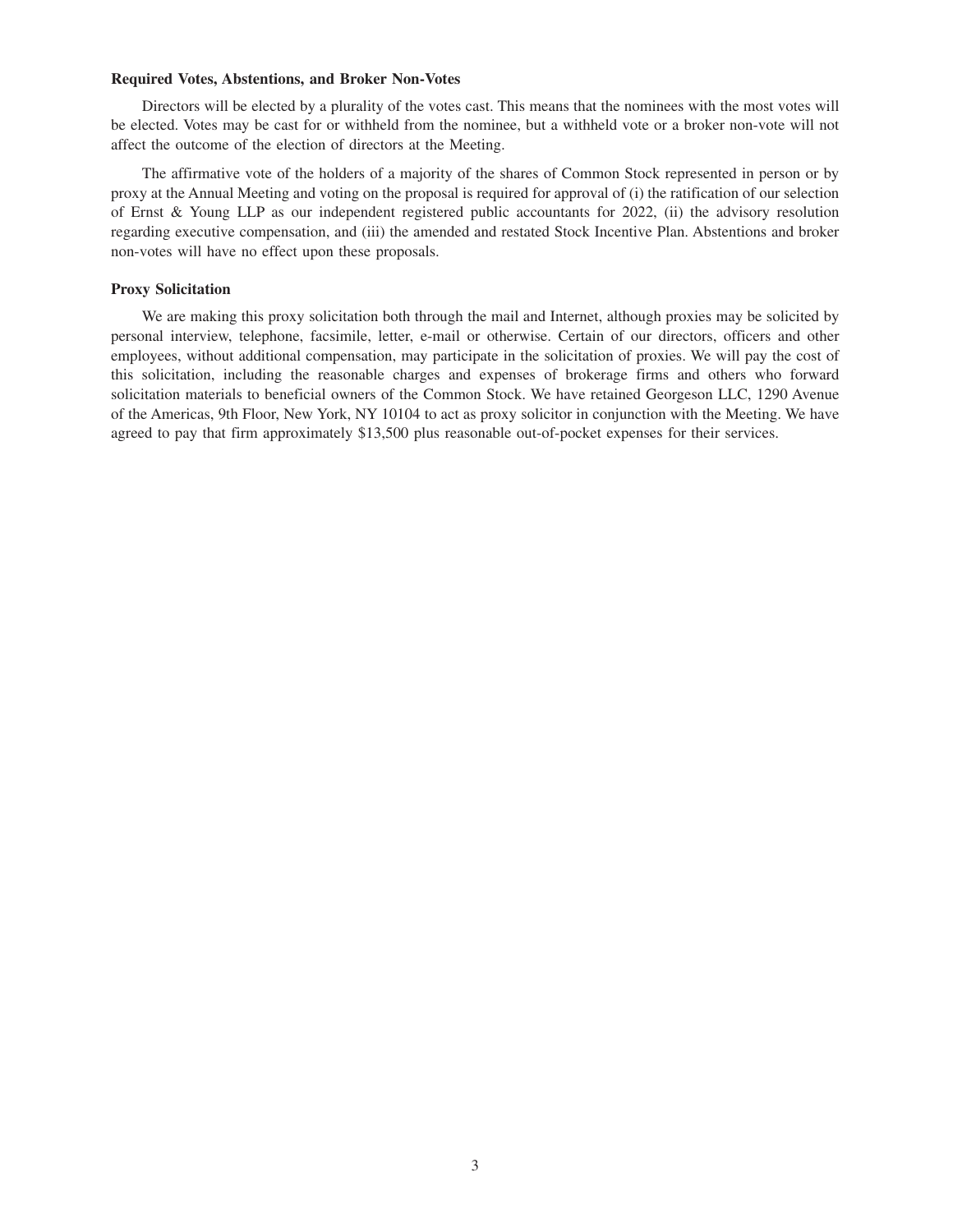## **ITEMS TO BE VOTED UPON**

## **1. ELECTION OF DIRECTORS**

Our Board of Directors currently consists of 12 directors. Four directors have terms expiring at the Meeting. These four directors are named as director nominees in this Proxy Statement and have been nominated for reelection to the Board to serve for a term ending at the 2025 annual meeting of stockholders, and until their successors shall have been duly elected and qualified. Proxies cannot be voted for more than four nominees. Unless otherwise specified in the accompanying proxy card, the shares voted by proxy will be voted FOR the election of the four persons listed for terms expiring in 2025. The Board expects that all four nominees will be available for election, but if any of the nominees is not available or is unwilling to accept election, it is expected that the proxies will vote for a substitute nominee to be designated by the Board or, if no such designation is made, that the proxies will vote for a lesser number of nominees. The Board has no reason to believe that the persons named will be unable to serve or will decline to serve if elected.

# **NOMINEES FOR DIRECTOR WITH TERMS EXPIRING AT THE ANNUAL MEETING OF STOCKHOLDERS IN 2025**

| Name                                                                  | Age <sup>(1)</sup> | Position(s) with the Company | Served as<br><b>Director Since</b> |
|-----------------------------------------------------------------------|--------------------|------------------------------|------------------------------------|
|                                                                       |                    |                              | 2019                               |
|                                                                       |                    |                              | 2021                               |
| Kenneth B. Lee, Jr. $\dots \dots \dots \dots \dots \dots$ 74 Director |                    |                              | 2011                               |
|                                                                       |                    | Director                     | 2020                               |

The following persons shall continue to serve as directors for the terms indicated:

# **DIRECTORS WITH TERMS EXPIRING AT THE ANNUAL MEETING OF STOCKHOLDERS IN 2023**

| <b>Name</b>                                                         | Age <sup>(1)</sup> | Position(s) with the Company | Served as<br><b>Director Since</b> |
|---------------------------------------------------------------------|--------------------|------------------------------|------------------------------------|
|                                                                     |                    |                              | 2011                               |
| Theresa M. Heggie $\dots \dots \dots \dots \dots \dots$ 61 Director |                    |                              | 2018                               |
|                                                                     |                    |                              | 2021                               |
|                                                                     |                    |                              | 2007                               |

#### **DIRECTORS WITH TERMS EXPIRING AT THE ANNUAL MEETING OF STOCKHOLDERS IN 2024**

| <b>Name</b> | Age <sup>(1)</sup> | Position(s) with the Company | Served as<br><b>Director Since</b> |
|-------------|--------------------|------------------------------|------------------------------------|
|             |                    |                              | 2012                               |
|             |                    |                              | 2015                               |
|             |                    | Director                     | 2021                               |
|             |                    | Director                     | 2022                               |

(1) Age as of April 11, 2022.

Below you can find information, including biographical information, about our current directors, nominees for director, and directors whose terms continue after the Meeting, as well as a discussion of the specific experiences, qualifications, attributes, and skills considered by the Board in concluding that such individuals should serve as directors.

*Stephen J. Aselage* was initially appointed to the Board in January 2019. Until January 2019, Mr. Aselage served as Chief Executive Officer of Travere Therapeutics, Inc. (then Retrophin Inc.), a publicly-traded biopharmaceutical company specializing in identifying, developing and delivering life-changing therapies to people living with rare disease, which he joined in 2012. He has more than 40 years of experience in the biopharmaceutical industry, including substantial rare disease, commercial and business development experience. From 2005 to 2012, Mr. Aselage served as Executive Vice President and Chief Business Officer of BioMarin Pharmaceutical Inc., a biotechnology company. Prior to BioMarin, Mr. Aselage held positions of increasing responsibility at a number of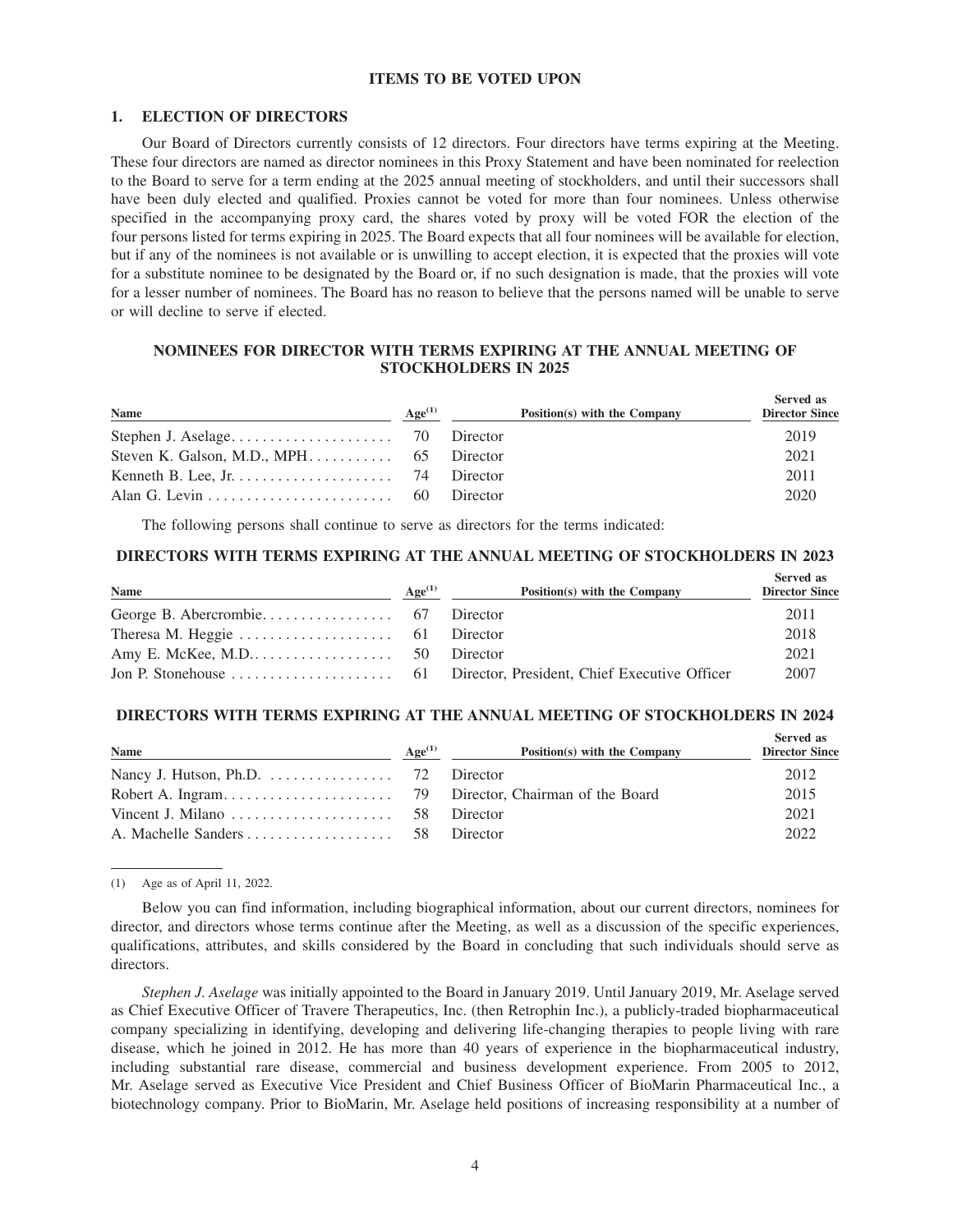companies, including Bristol Laboratories, Genentech and Sangstat. He currently continues to serve on the board of Travere Therapeutics, Inc. and serves as chairman of the board of Acer Therapeutics Inc., a publicly-traded pharmaceutical company. Mr. Aselage is also a member of the board of Acuitas Therapeutics, a private biotechnology company. Mr. Aselage holds a Bachelor of Science in biology from the University of Notre Dame and serves on the advisory council of the University of Notre Dame Department of Science. Mr. Aselage's extensive experience as an executive in the industry and his experience with rare disease therapies contribute valuable insight and experience to the Board.

*Steven K. Galson, M.D., MPH,* was initially appointed to the Board in September 2021. From 2010 to 2021, Dr. Galson served as Senior Vice President, Research and Development, at Amgen, where he also led regulatory affairs. Prior to joining Amgen, Dr. Galson spent more than 20 years in public service roles across the U.S. Department of Health and Human Services (HHS), Department of Energy (DOE), Environmental Protection Agency (EPA), and Centers for Disease Control and Prevention (CDC). From 2001 to 2007, Dr. Galson progressed from deputy director, to acting director, to director of the Center for Drug Evaluation and Research (CDER) at the U.S. Food and Drug Administration (FDA). From 2007 to 2009, he served as acting surgeon general of the United States. Dr. Galson currently serves on the board of directors of Insilico Medicine, a private pharma technology company, and he previously served on the board of directors of Vanda Pharmaceuticals Inc., a publicly-traded biopharmaceutical company. Dr. Galson received a B.S. in biochemistry from the State University of New York at Stony Brook, an M.D. from the Mt. Sinai School of Medicine, and a master's degree in public health from the Harvard School of Public Health. Dr. Galson's industry background, research and development experience, and extensive regulatory experience provide valuable knowledge and insight to the Board.

*Kenneth B. Lee, Jr.* was initially appointed to the Board in June 2011. Mr. Lee has over 40 years of experience counseling management teams, boards of directors and investors of technology-based companies worldwide. He is currently a General Partner with Hatteras Venture Partners, LLC, a venture capital fund focusing on life science companies, which he joined in 2003. Previously he was President of A.M. Pappas & Associates, LLC, following 29 years with Ernst & Young LLP, where he was most recently Managing Director of the firm's health sciences corporate finance group, and at one time served as the National Director of the Life Sciences Practice. Mr. Lee received a Bachelor of Arts degree from Lenoir-Rhyne College and an MBA from the University of North Carolina at Chapel Hill. Mr. Lee currently serves on the board of directors of Eyenovia, Inc., a publicly traded ophthalmic biopharmaceutical company. He has previously served on the boards of the public companies Abgenix, Inc., Aralez, Inc., CV Therapeutics, Inspire Pharmaceuticals, Maxygen, Inc., and OSI Pharmaceuticals and previously served on the boards of the private companies Aerami Therapeutics, Clinipace, Clinverse and A.M. Pappas & Associates. Mr. Lee's experience advising biotechnology companies regarding financial and partnering strategies, his extensive background in finance and his experience serving on the boards of both public and private biotech companies contribute valuable insight and experience to the Board.

*Alan G. Levin* was initially appointed to the Board in February 2020. Mr. Levin served as Chief Financial Officer of Endo Health Solutions Inc., a global specialty healthcare company, from June 2009 until September 2013. Prior to joining Endo, Mr. Levin worked with Texas Pacific Group, a leading private equity firm, and one of its start-up investments. Before that, he was Chief Financial Officer of Pfizer, Inc. where he worked for 20 years in a variety of executive positions of increasing responsibility, including Treasurer and Senior Vice President of Finance & Strategic Management for the company's research and development organization. He has been a member of the board of directors of Diffusion Pharmaceuticals Inc., a publicly traded development stage oncology company, since 2015, and was a member of the board of directors of Aceto Corporation, a former publicly traded seller and distributor of generic drugs, pharmaceutical ingredients, and performance chemicals, from 2013 to 2019. In addition, Mr. Levin is a member of the advisory board of Auven Therapeutics, a private equity fund, and a member of the board of directors of the Critical Path Institute, a non-profit collaboration between the FDA and the pharmaceutical industry, focused on accelerating development of and streamlining regulatory requirements for innovative medicines. He earned a bachelor's degree from Princeton University and a master's degree in accounting from New York University's Stern School of Business. Mr. Levin is a certified public accountant. Mr. Levin's extensive experience in strategic planning, capital markets, financial reporting, tax planning, and business development contribute valuable insight and experience to the Board.

*George B. Abercrombie* was initially appointed to the Board in October 2011. Mr. Abercrombie has over 30 years of experience as a business leader in the pharmaceutical industry. Mr. Abercrombie held the position of Senior Vice President and Chief Commercial Officer at Innoviva, Inc., a publicly traded bio-pharmaceutical asset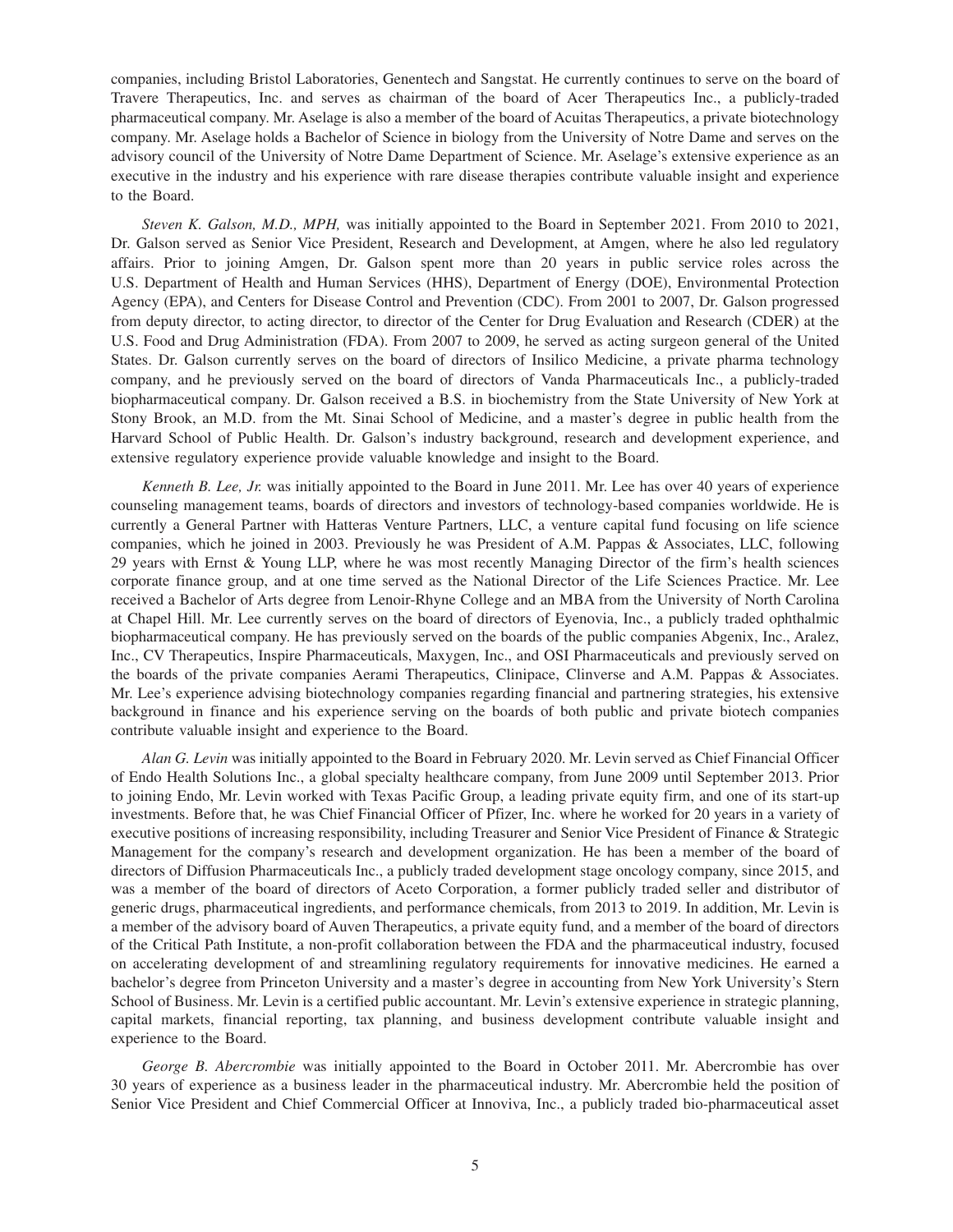management company, from 2014 to 2018. He served from 2001 to 2009 as the President and Chief Executive Officer of Hoffmann-La Roche Inc., a pharmaceutical company, where he was responsible for leading operations in both the U.S. and Canada. During his tenure, Mr. Abercrombie also served as a member of the Roche Pharmaceutical Executive Committee, which was responsible for developing and implementing global strategy for the Pharmaceuticals Division. In 1993, Mr. Abercrombie joined Glaxo Wellcome Inc. as Vice President and General Manager of the Glaxo Pharmaceuticals Division, and was later promoted to Senior Vice President, U.S. Commercial Operations. Prior to joining Glaxo, he spent over ten years at Merck & Co., Inc., where he gained experience in sales and marketing, executive sales management and business development. Mr. Abercrombie began his career as a pharmacist after receiving a bachelor's degree in pharmacy from the University of North Carolina at Chapel Hill, and later earned an MBA from Harvard University. He formerly served on the Boards of Directors of Brickell Biotech, Inc., Inspire Pharmaceuticals, Inc., Ziopharm Oncology, Inc., Tranzyme Pharma, Aptus Health, Inc. and DemeRX. Additionally, he is an Adjunct Professor at Duke University's Fuqua School of Business, a board member of the North Carolina GlaxoSmithKline Foundation, an inaugural member of the Duke University Psychiatry and Behavioral Sciences Advisory Board, and a member of the North Carolina Board of Science, Technology and Innovation. Mr. Abercrombie's executive experience in the pharmaceutical industry and management positions with major pharmaceutical companies provide an excellent background for service on the Board.

*Theresa M. Heggie* was initially appointed to the Board in December 2018. Ms. Heggie has served as Chief Operating Officer of ProQR Therapeutics NV, a publicly-traded biotechnology company developing RNA-based treatments for rare inherited retinal disease, since February 2022, after serving as ProQR's Chief Commercial Officer since October 2021. She previously served as Chief Executive Officer of Freeline Therapeutics Holdings plc, a publicly-traded gene therapy company, from June 2020 to August 2021 and, prior to that, as Senior Vice President, Head of Europe, Middle East, Africa & Canada for Alnylam Pharmaceuticals, Inc., a global commercial-stage biopharmaceutical company, from May 2017 to May 2020. From June 2013 to March 2016, Ms. Heggie served as Chief Strategy and Marketing Officer for Bupa, an international healthcare group. Prior to June 2013, Ms. Heggie served in senior commercial and operating roles at Shire plc, a global specialty biopharmaceutical company, including Senior Vice President, Global Commercial Operations for the rare disease business. Prior to that, Ms. Heggie had responsibility over EMEA rare disease and served as Chief Executive Officer of Jerini AG, a pharmaceutical company, following Shire's acquisition of the company, and its lead asset, Firazyr®, for the treatment of hereditary angioedema. Prior to joining Shire, Ms. Heggie spent more than 20 years in a broad range of increasingly senior commercial positions at Janssen Pharmaceuticals and Baxter Healthcare. Ms. Heggie previously served as a non-executive director of Swedish Orphan Biovitrum AB, an international specialty biopharmaceutical company dedicated to rare diseases, from May 2016 to April 2017, as a member of the board of directors of Freeline from June 2020 to August 2021, and as a member of the supervisory board of ProQR Therapeutics from July 2019 to October 2021. Ms. Heggie holds a Bachelor of Science degree from Cornell University. Ms. Heggie's extensive commercial experience in the industry, especially her rare disease commercial experience, provide valuable knowledge and insight to the Board.

*Amy E. McKee, M.D.* was initially appointed to the Board in September 2021. Since February 2019, she has served as Vice President, Regulatory Consulting at Parexel International Corporation, a global clinical research organization. Prior to joining Parexel, Dr. McKee served in several leadership roles of increasing responsibility at the U.S. Food and Drug Administration (''FDA'') from 2008 to February 2019. While at the FDA, Dr. McKee served as a primary reviewer of new drug applications (NDAs) and biologics license applications (BLAs) across multiple divisions and served as both the acting deputy director and supervisory associate director of the Office of Hematology and Oncology products, where she managed four separate divisions performing NDA and BLA reviews. From January 2018 to February 2019, Dr. McKee was the deputy center director for the FDA's Oncology Center of Excellence, which helps expedite development of innovative medical products of oncologic and hematologic malignancies and supports an integrated approach to their clinical evaluation. She holds an M.D. from Tulane University School of Medicine and a B.A. from Middlebury College. Dr. McKee's extensive regulatory experience provides valuable knowledge and insight to the Board.

*Jon P. Stonehouse* joined BioCryst in January 2007 as Chief Executive Officer and Director. He was also named President in July 2007. Prior to joining the Company, he served as Senior Vice President of Corporate Development for Merck KgaA, a pharmaceutical company, since July 2002. His responsibilities included corporate mergers and acquisitions, global licensing and business development, corporate strategy and alliance management. Prior to joining Merck KgaA, Mr. Stonehouse held a variety of roles at Astra Merck/AstraZeneca. Mr. Stonehouse began his career in the pharmaceutical industry as a sales representative and held increasing sales leadership positions at Merck  $&Co$ ,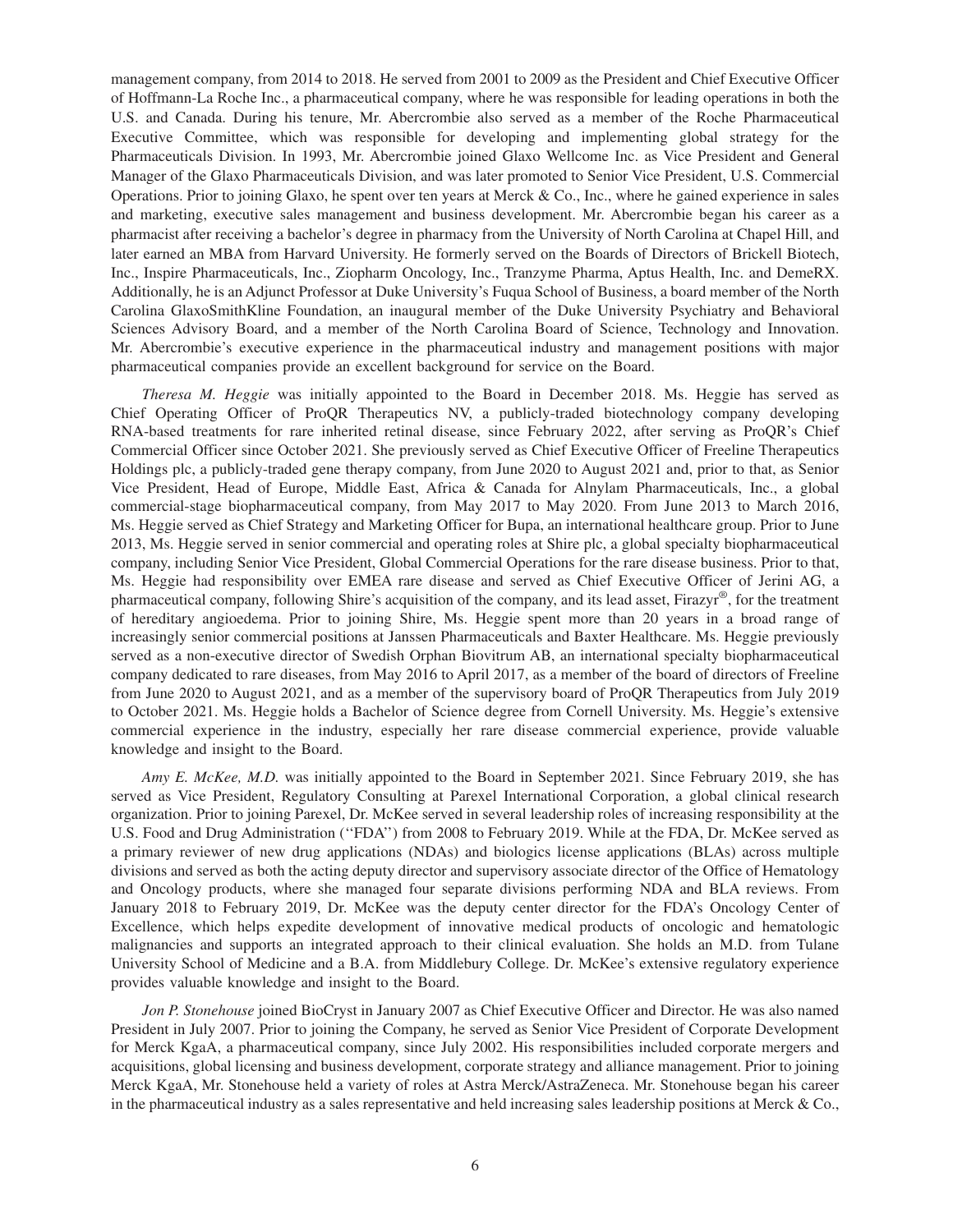Inc. In 2011, Mr. Stonehouse joined the Advisory Board of Genscript, a private bioservices company, and in December 2014, he joined the Board of Directors of Bellicum Pharmaceuticals, Inc., a publicly-traded clinical stage biopharmaceutical company focused on novel cellular immunotherapies. Mr. Stonehouse previously served on the Advisory Board of Precision Biosciences, Inc., a private biotechnology company, from 2008 to 2018. He earned his BS in Microbiology at the University of Minnesota. As Chief Executive Officer and President of BioCryst, Mr. Stonehouse brings to the Board an intimate knowledge of our business, and his executive experience in a variety of capacities at major pharmaceutical companies provides industry-specific operational experience that is beneficial to the Board.

*Nancy J. Hutson, Ph.D.* was initially appointed to the Board in January 2012. Dr. Hutson brings over 30 years of experience as a seasoned professional and leader within the pharmaceutical industry. She retired from Pfizer, Inc. in 2006 after spending 25 years in several research and leadership positions, most recently serving as Senior Vice President of Global Research & Development (R&D) as well as Director of Pfizer's pharmaceutical R&D site, Groton/New London Laboratories. Dr. Hutson received a Bachelor of Arts degree from Illinois Wesleyan University and a Ph.D. in physiology from Vanderbilt University. Dr. Hutson currently serves on the Board of Directors for Endo International plc, a publicly traded pharmaceutical company, and PhaseBio Pharmaceuticals, Inc. and Clearside Biomedical, Inc., both publicly traded biopharmaceutical companies. She also previously served on the Board of Directors of Inspire Pharmaceuticals, Inc. and Cubist Pharmaceuticals, Inc. Dr. Hutson's extensive experience in research and development in the pharmaceutical industry provides valuable insight to the Board.

*Robert A. Ingram* was initially appointed to the Board in August 2015 and was elected Chairman of the Board in May 2017. Mr. Ingram joined Hatteras Venture Partners, a venture capital firm formed to invest primarily in early stage companies with a focus on biopharmaceuticals, medical devices, diagnostics, healthcare IT, and related opportunities in human medicine, as a General Partner in January 2007. He began his career in the pharmaceutical industry as a professional sales representative and rose through a series of roles with increasing responsibility to ultimately become CEO and Chairman of Glaxo Wellcome, a pharmaceutical company. He co-led the merger and integration that formed GlaxoSmithKline (GSK) in December 2000. He subsequently served as the Chief Operating Officer and President of Pharmaceutical Operations at GSK from January 2001 to January 2003. He served as Vice Chairman Pharmaceuticals of GSK, acting as a special advisor to GSK's corporate executive team, until January 1, 2010. Mr. Ingram is currently the Chairman of the Board of Black Diamond Therapeutics, Inc. He recently resigned as Chairman of the Board of Novan, Inc., a publicly traded late-stage pharmaceutical company focused on dermatology, and Viamet Pharmaceuticals Inc., a private company focused on anti-infective research. Mr. Ingram also serves as a member of the board of directors of HBM Healthcare Investments, Ltd., a Switzerland-based venture capital company. He has previously served on the boards of directors of the publicly traded companies Cree, Inc., Regeneron Pharmaceuticals, Inc., and Malin Corporation plc. Mr. Ingram graduated from Eastern Illinois University with a B.S. degree in Business Administration. In addition to his professional responsibilities, Mr. Ingram formed and chaired the CEO Roundtable on Cancer at the request of former President George H. W. Bush, and he is a member of numerous other civic and professional organizations. Mr. Ingram is a member of the boards for the James B. Hunt Jr. Institute for Educational Leadership and Policy, CEO Roundtable on Cancer, and North Carolina GlaxoSmithKline Foundation. Mr. Ingram's extensive experience in the pharmaceutical industry as both an executive and director and his private investment expertise contribute valuable insight and expertise to the Board.

*Vincent J. Milano* was initially appointed to the Board in July 2021. Mr. Milano currently serves as President and Chief Executive Officer of Idera Pharmaceuticals, Inc., where he has served since December 2014. He previously served in roles of increasing responsibility, including most recently as Chairman, President and Chief Executive Officer, at ViroPharma Incorporated, which successfully developed and launched Cinryze for the treatment of hereditary angioedema ("HAE") in the United States and Europe, prior to its acquisition by Shire Pharmaceuticals in January 2014. Prior to joining ViroPharma, Mr. Milano served as a senior manager at KPMG LLP, an independent registered public accounting firm. He currently serves on the boards of directors of Idera Pharmaceuticals, VenatoRx Pharmaceuticals, and Aclaris Therapeutics, and he is the Chairman of the board of Life Science Cares Philadelphia. He previously served on the boards of directors of Spark Therapeutics, Inc. and Vanda Pharmaceuticals Inc. Mr. Milano received his Bachelor of Science degree in accounting from Rider College. His rare disease and HAE experience, together with his extensive experience in the pharmaceutical industry, including both as an executive and director, provide valuable knowledge and experience to the Board.

*A. Machelle Sanders* was initially appointed to the Board in February 2022. She currently serves as the North Carolina Secretary of Commerce, a position she has held since February 2021. Prior to being appointed as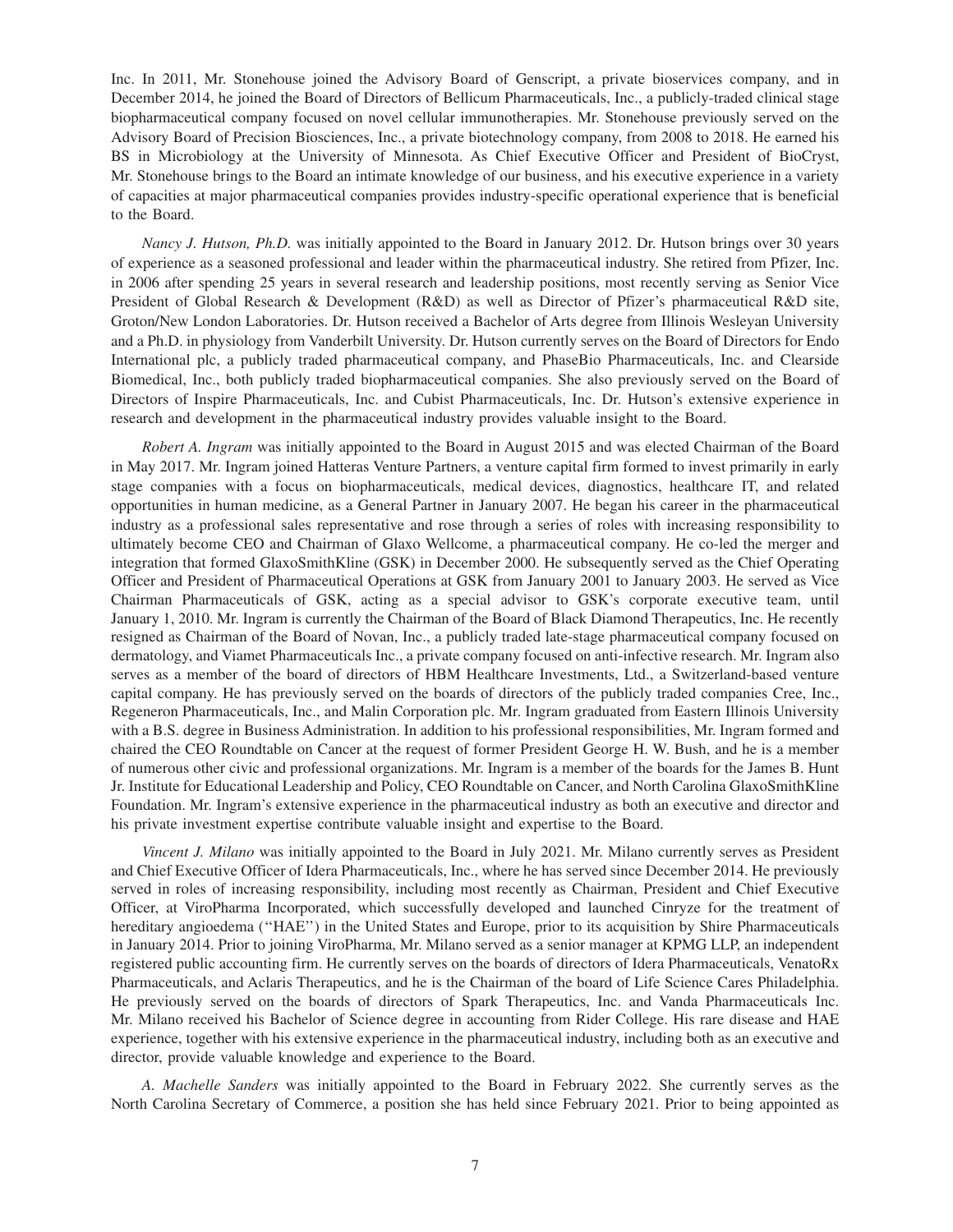North Carolina's Secretary of Commerce, Ms. Sanders served as Secretary of the North Carolina Department of Administration from January 2017 to February 2021. Ms. Sanders has over 30 years of pharmaceutical and biotechnology experience with increasing levels of quality assurance and manufacturing operations responsibilities with Biogen, Inc., Purdue Pharmaceuticals, and AkzoNobel. Most recently, she led product operations for Biogen's multiple sclerosis franchise as its Vice President of Multiple Sclerosis Franchise Product Operations, and prior to that, she was Vice President of Manufacturing and General Manager for Biogen's largest global manufacturing operation. Ms. Sanders currently serves on the boards of directors of Radius Health, Inc. and Novan, Inc. She received a B.S. in biochemistry from North Carolina State University and a master's degree in health administration from Pfeiffer University. Ms. Sanders' extensive pharmaceutical and biotechnology experience provide valuable insight and expertise to the Board.

## **Recommendation of the Board of Directors**

**THE BOARD OF DIRECTORS OF THE COMPANY RECOMMENDS A VOTE FOR EACH OF THE NOMINEES FOR DIRECTOR NAMED ABOVE.**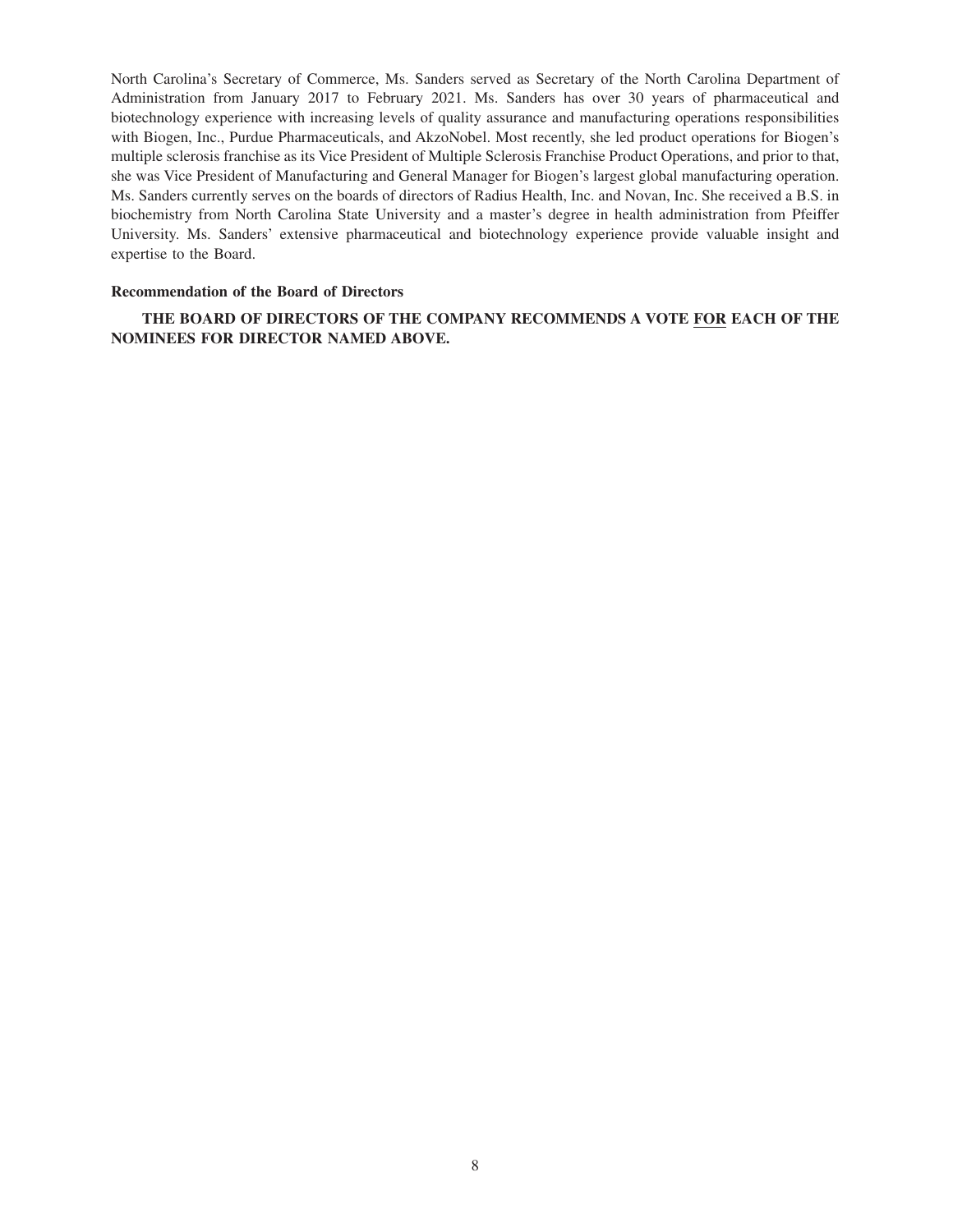## **2. RATIFICATION OF APPOINTMENT OF INDEPENDENT REGISTERED PUBLIC ACCOUNTANTS FOR 2022**

The Audit Committee of the Board has appointed Ernst & Young LLP as our independent registered public accountants for the fiscal year ending December 31, 2022. Services provided to the Company by Ernst & Young LLP in fiscal 2021 and 2020 are described below.

The Company is asking its stockholders to ratify the selection of Ernst  $\&$  Young LLP as its independent registered public accountants for 2022. Although ratification is not required by the Company's bylaws or otherwise, the Board is submitting the selection of Ernst & Young LLP to its stockholders for ratification as a matter of good corporate practice.

A representative of Ernst & Young LLP will be present at the Meeting and will have an opportunity to make a statement and/or to respond to appropriate questions from our stockholders.

## **Fees Paid to Independent Registered Public Accountants**

In connection with the audit of the 2021 consolidated financial statements, the Company entered into an engagement agreement with Ernst & Young LLP, which set forth the terms by which Ernst & Young LLP agreed to perform audit services for the Company.

Set forth below is information relating to the aggregate fees paid to Ernst & Young LLP for professional services rendered for the fiscal years ended December 31, 2021 and 2020, respectively.

| 2021 2020 |  |
|-----------|--|
|           |  |
|           |  |
|           |  |
|           |  |
|           |  |

## *Audit Fees*

Audit fees represent the aggregate fees billed for professional services rendered by our independent registered public accounting firm for the audit of our annual financial statements and internal controls over financial reporting, review of financial statements included in our quarterly reports on Form 10-Q and services that are normally provided in connection with statutory and regulatory filings or engagements, including the issuance of consents in connection with registration statement filings with the SEC and comfort letters in connection with securities offerings. For 2021 and 2020, fees associated with registration statement filings and securities offerings were \$129,500 and \$156,600, respectively.

#### *Audit Committee Pre-Approval*

It is the policy of the Audit Committee, as set forth in the Audit Committee Charter, to pre-approve, consistent with the requirements of the federal securities laws, all auditing services and non-audit services provided to the Company by its independent registered public accounting firm, other than such non-audit services as are prohibited by law to be performed by the independent registered public accounting firm and other than as provided in the de minimis exception set forth in applicable provisions of the federal securities laws. The Audit Committee may delegate to one or more of its designated members the authority to grant the required pre-approvals, provided that the decisions of any member(s) to whom such authority is delegated to pre-approve an activity shall be presented to the full Audit Committee at each of its scheduled meetings.

#### **Recommendation of the Board of Directors**

## **THE BOARD OF DIRECTORS RECOMMENDS THAT STOCKHOLDERS VOTE FOR RATIFICATION OF THE APPOINTMENT OF ERNST & YOUNG LLP AS THE COMPANY'S INDEPENDENT REGISTERED PUBLIC ACCOUNTANTS FOR 2022.**

In the event that the Company's stockholders do not ratify the appointment of Ernst & Young LLP as the Company's independent registered public accountants for 2022, the appointment will be reconsidered by the Audit Committee and the Board. Even if the selection is ratified, the Audit Committee in its discretion may select a different registered public accounting firm at any time during the year if it determines that such a change would be in the best interests of the Company and its stockholders.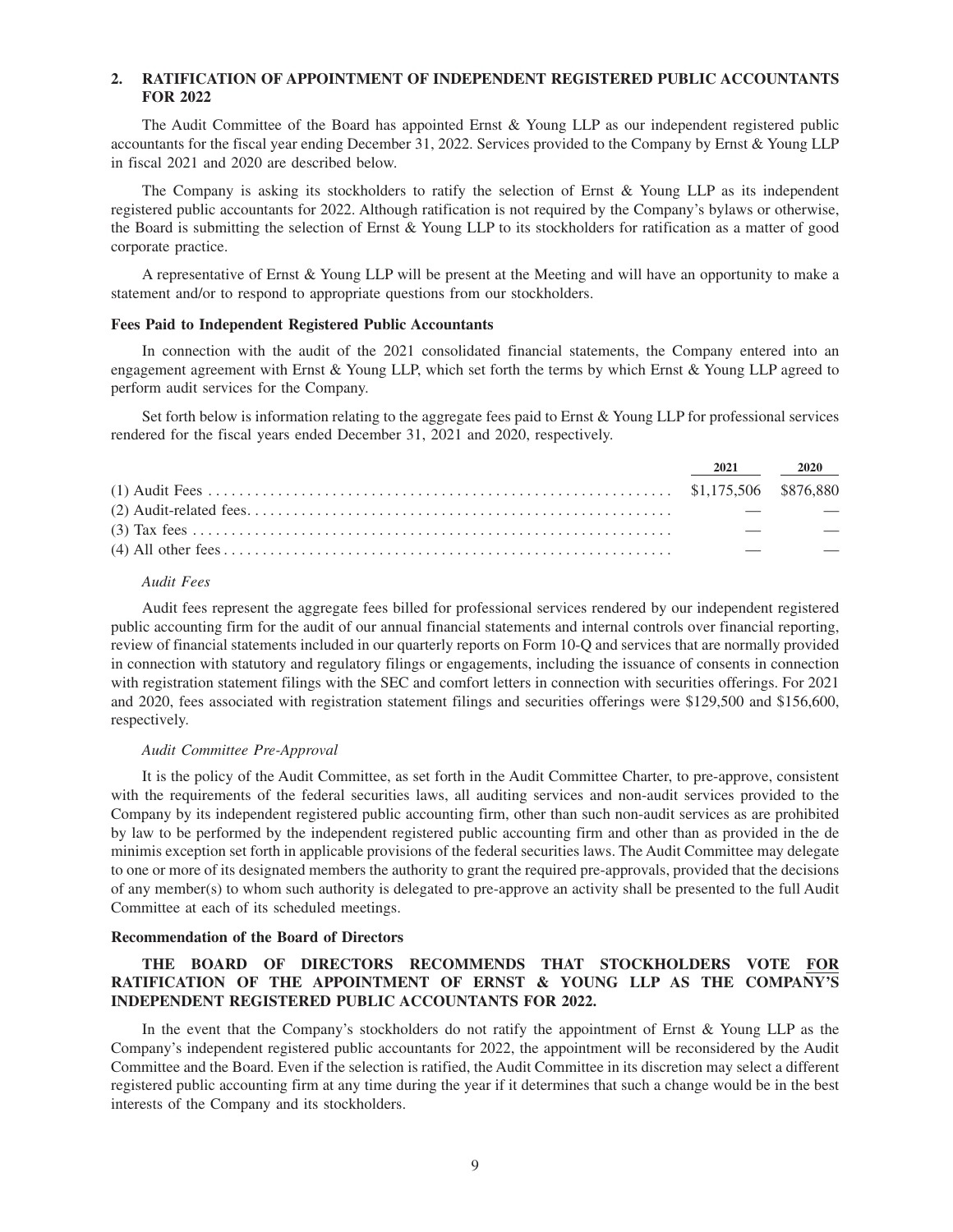## **3. ADVISORY VOTE TO APPROVE EXECUTIVE COMPENSATION**

The Dodd-Frank Wall Street Reform and Consumer Protection Act of 2010 (the ''Dodd-Frank Act'') enables our stockholders to vote to approve, on an advisory or non-binding basis, an advisory resolution on the compensation of our Named Executive Officers, as defined herein, as disclosed in this Proxy Statement in accordance with rules promulgated by the SEC.

The Company asks that you indicate your support for our executive compensation policies and practices as described in ''Compensation Discussion and Analysis'' and the accompanying tables and related disclosures in this Proxy Statement. This vote is not intended to address any specific item of compensation, but rather the overall compensation of our Named Executive Officers and the policies and practices described in this Proxy Statement. Your vote is advisory and so will not be binding on the Compensation Committee or the Board of Directors. However, the Compensation Committee and the Board of Directors will review the voting results and take them into consideration when structuring future executive compensation arrangements. The affirmative vote of the holders of a majority of the shares of Common Stock represented in person or by proxy at the Meeting and voting on the proposal will be required for approval.

We believe that the experience, abilities and commitment of our Named Executive Officers are unique in the biotechnology industry, and we recognize the need to fairly compensate and retain a senior management team that has produced excellent operating results over the past several years. Accordingly, the Compensation Committee makes compensation decisions for our executive officers after consideration of the following primary objectives:

- to have a substantial portion of each officer's compensation contingent upon the Company's performance as well as upon his or her own level of performance and contribution toward the Company's performance and long-term strategic goals;
- to reward executives for actions that create short-term and long-term sustainable stockholder value, with a strong focus on Company results;
- to align the interests of our executives with the Company's corporate strategies, business objectives, and the long-term interests of our stockholders; and
- to attract, incentivize, and retain our executive talent.

Further, our executive compensation program is based on market best practices to ensure that it is appropriately risk-based and competitive with similar companies in our industry. We do not believe that our executive compensation program encourages our management to take excessive risks.

The Board of Directors encourages you to carefully review the information regarding our executive compensation program contained in this Proxy Statement, including the Compensation Discussion and Analysis beginning on page 26, as well as the Summary Compensation Table and other related compensation tables and narrative discussion, appearing on pages 36 through 46, which provide detailed information on the compensation of our Named Executive Officers.

#### **Recommendation of the Board of Directors**

# **THE BOARD OF DIRECTORS RECOMMENDS THAT YOU VOTE FOR THE FOLLOWING RESOLUTION:**

**''RESOLVED, that the stockholders approve, on an advisory basis, the compensation of the Company's Named Executive Officers, as disclosed in this Proxy Statement, including the Compensation Discussion and Analysis, the Summary Compensation Table and the related compensation tables, notes and narrative discussion.''**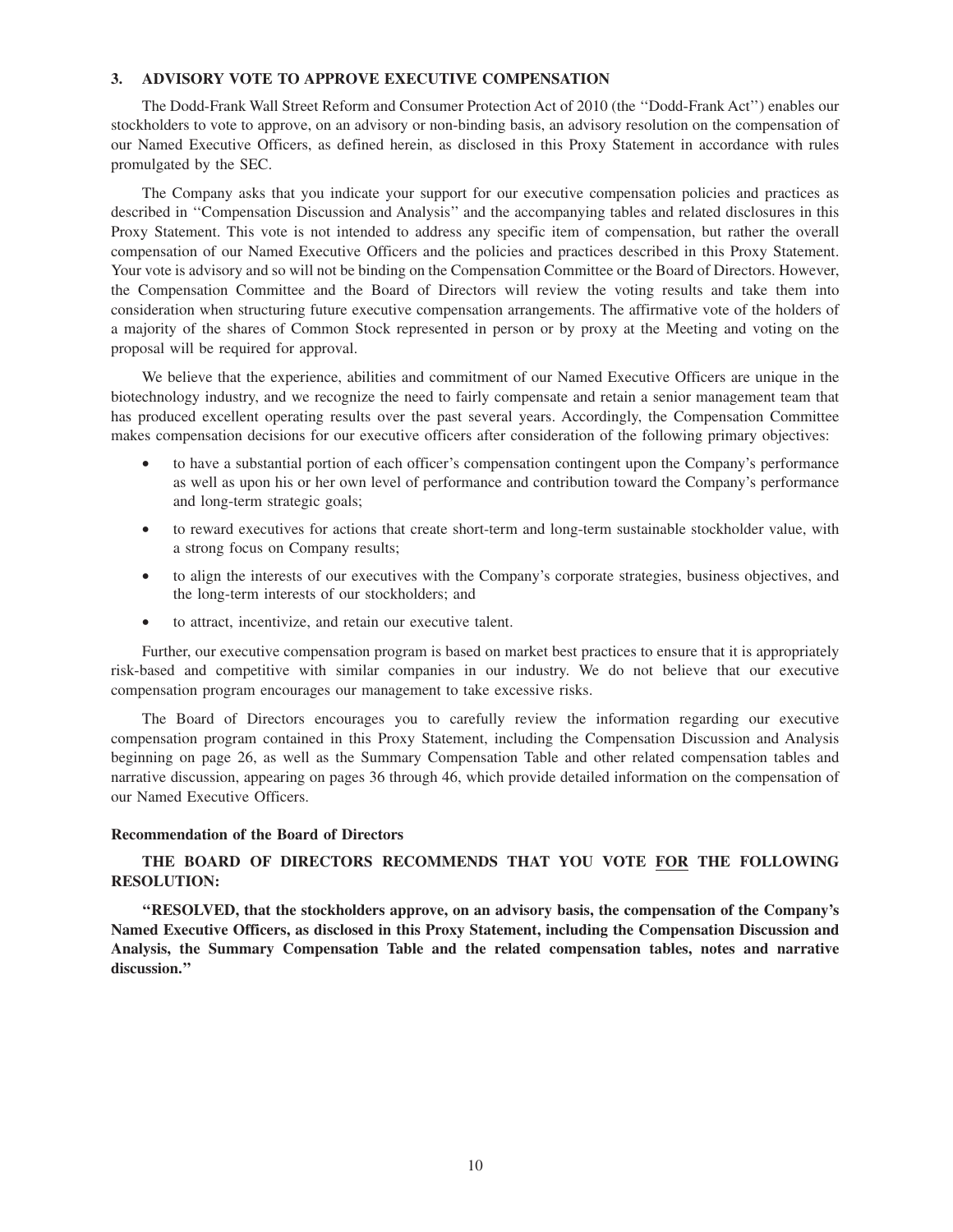## **4. APPROVAL OF AN AMENDED AND RESTATED STOCK INCENTIVE PLAN, INCREASING THE NUMBER OF SHARES AVAILABLE FOR ISSUANCE UNDER THE STOCK INCENTIVE PLAN BY 8,000,000 SHARES**

We are asking our stockholders to approve an amendment and restatement to the BioCryst Pharmaceuticals, Inc. Stock Incentive Plan (as amended and restated, the ''Stock Incentive Plan''). As amended and restated, the Stock Incentive Plan increases the number of shares available for issuance under the Stock Incentive Plan by 8,000,000 (the ''Share Increase'') and makes certain changes with respect to director compensation (the ''Changes in Director Compensation'' and together with the Share Increase, the ''Plan Amendments''). As noted below, the Share Increase requires stockholder approval, but the Changes in Director Compensation do not. We believe that the Plan Amendments are necessary for the Stock Incentive Plan to support the Company's continued growth in 2022.

As of April 11, 2022, the total number of shares available under the Stock Incentive Plan, without giving effect to the Share Increase, is 33,178,832. This amount consists of 29,618,807 shares reserved for awards already granted and 3,560,025 shares currently available for future issuance under the Stock Incentive Plan. The shares currently available for future issuance under the Stock Incentive Plan represent less than one-half of our projected needs for the next year, which provides limited availability and flexibility for our equity usage as part of our global, broad-based equity program. The proposed increase would bring the total number of shares available under the Stock Incentive Plan to 41,178,832 as of April 11, 2022, which we currently expect to be sufficient under the Stock Incentive Plan through the 2023 annual meeting of stockholders (subject to a number of factors, including changes in stock price and the pace of the Company's growth).

On April 18, 2022, our Board approved the Plan Amendments, with the Share Increase being subject to stockholder approval at this Meeting. The Stock Incentive Plan, as amended by the Plan Amendments, is attached as **Annex A** to this Proxy Statement. In addition to the Share Increase, the Stock Incentive Plan, as amended and restated on April 18, 2022, includes certain other amendments that are not subject to stockholder approval, including the Changes in Director Compensation and certain other immaterial, administrative revisions with respect to outdated language regarding the treatment of performance-based compensation under Section 162(m) of the code.

#### **Share Increase**

## *Equity Usage and Needs*

As further explained below, the increase in shares reserved for issuance under the Stock Incentive Plan pursuant to the Share Increase is necessary to allow the Company to provide customary levels of equity incentives to employees, including without limitation the long-term equity incentive awards that the Compensation Committee has historically granted to all employees on an annual basis.

- *Our continued growth necessitates additional shares.* The Company added approximately 126 employees to its workforce in 2021, increasing its net employee headcount at December 31, 2021 by approximately 53.4% compared to December 31, 2020, in connection with the commercial launch of ORLADEYO® (berotralstat) in the United States, Japan, and Europe and the advancement of other pipeline molecules. The Company expects continued employee growth in 2022 with the continued focus on commercializing ORLADEYO in parts of the world and developing our other product candidates.
- *Strategic use of a broad-based equity program is core to our compensation philosophy.* The Compensation Committee has historically granted long-term equity incentive awards to all employees on an annual basis to, among other things, align our employees' interests with those of our stockholders. We believe that employees with a stake in the future success of our business are highly motivated to achieve long-term growth and are well-aligned with the interests of our other stockholders to increase stockholder value.
- *Equity is essential to talent acquisition and retention.* Our Board believes that the increase in the share reserve is necessary to assure that a sufficient reserve of Common Stock is available for issuance to make competitive grants through 2023. We rely significantly on equity incentives in order to attract, incentivize, and retain employees, consultants, and non-employee directors, and we believe that such equity incentives are necessary for us to remain competitive in the marketplace for executive talent and for other key individuals.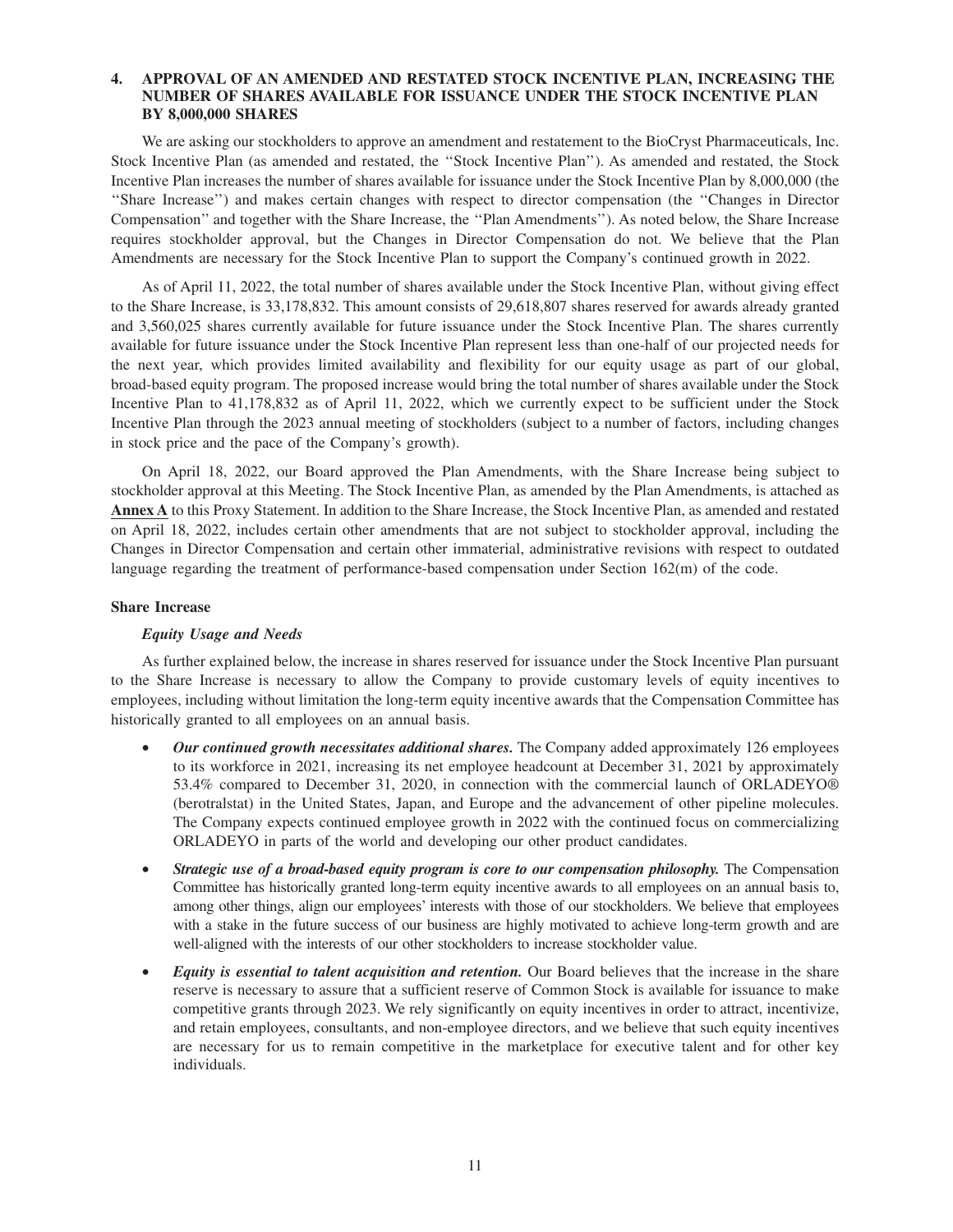Without the approval of the Share Increase, we will not be able to continue providing competitive equity incentives to existing employees or to attract new employees in our competitive market. This could ultimately result in the loss of critical talent and inhibit our ability to meet our future growth objectives. If approved by stockholders, we intend to use the additional shares under the Share Increase to recruit, incentivize, and retain employees.

#### *Potential Dilution and Burn Rate*

When considering the number of shares to add to the Stock Incentive Plan, the Compensation Committee reviewed, among other things, the potential dilution to current stockholders as measured by burn rate and overhang, and projected future share usage. We recognize the dilutive impact of our equity compensation programs on our stockholders and continuously aim to balance this concern with the competition for talent, competitive compensation practices, and the need to attract and retain talent.

#### *Overhang*

On a fully diluted basis, the approximately 33,178,832 shares currently available for issuance under the Stock Incentive Plan (without taking into account the Share Increase) represent an overhang of approximately 15% based on the number of outstanding shares of Common Stock and shares underlying outstanding awards as of April 11, 2022, and 26% of the awards outstanding are underwater (with an exercise price in excess of the closing price of our Common Stock on April 11, 2022). The outstanding stock options that are underwater have a weighted-average exercise price of \$11.92 per share and individual option exercise prices ranging up to \$17.25 per share, as compared to the \$10.88 per share closing price of our Common Stock on April 11, 2022. If the Share Increase is approved, the additional 8,000,000 shares would increase the overhang to 18%. We calculate overhang as the total of (a) shares available for future grants under the Stock Incentive Plan plus (b) shares underlying any outstanding awards divided by (c) the total number of shares outstanding plus shares available for issuance under the Stock Incentive Plan plus shares underlying any outstanding awards.

#### *Burn Rate*

Our three-year average unadjusted burn rate is approximately 5.4%. As of April 11, 2022, there were approximately 3,560,025 shares available for future grants under the Stock Incentive Plan. Depending on assumptions, if these amendments are approved, it is expected that there will be sufficient shares available under the Stock Incentive Plan to satisfy our equity needs through our 2023 annual meeting of stockholders.

#### **Changes in Director Compensation**

The Plan Amendments also include the Changes in Director Compensation, which are not subject to stockholder approval. The Changes in Director Compensation eliminated the Automatic Option Grant Program, which specified the amount of certain automatic stock option grants to be made to new and continuing directors, in favor of a discretionary Director Grant Program, as discussed more fully under ''Summary of the Stock Incentive Plan—Director Grant Program'' below. The Board, upon recommendation of the Compensation Committee, has approved a separate Director Compensation Policy specifying the amounts and terms of the initial and annual equity grants to be made to new and continuing directors, respectively, within the limits established by the Stock Incentive Plan. See ''2021 Director Compensation—Changes to Director Compensation'' for additional information regarding the Director Compensation Policy.

#### **Plan Features that Protect Stockholder Interests**

The Stock Incentive Plan provides the following provisions that are favorable to our stockholders and protect stockholder interests:

- ✓ *Independent Plan Administration.* The Compensation Committee, comprised solely of non-employee, independent directors, administers the Stock Incentive Plan.
- ✓ *No ''Evergreen'' Provision.* The Stock Incentive Plan does not include an ''evergreen'' feature pursuant to which the reserve of shares authorized for issuance would automatically be replenished periodically.
- ✓ *Limitation on Awards to Individuals.* The Stock Incentive Plan limits the number of shares of Common Stock subject to awards that an individual may receive during each calendar year to 1,500,000 shares.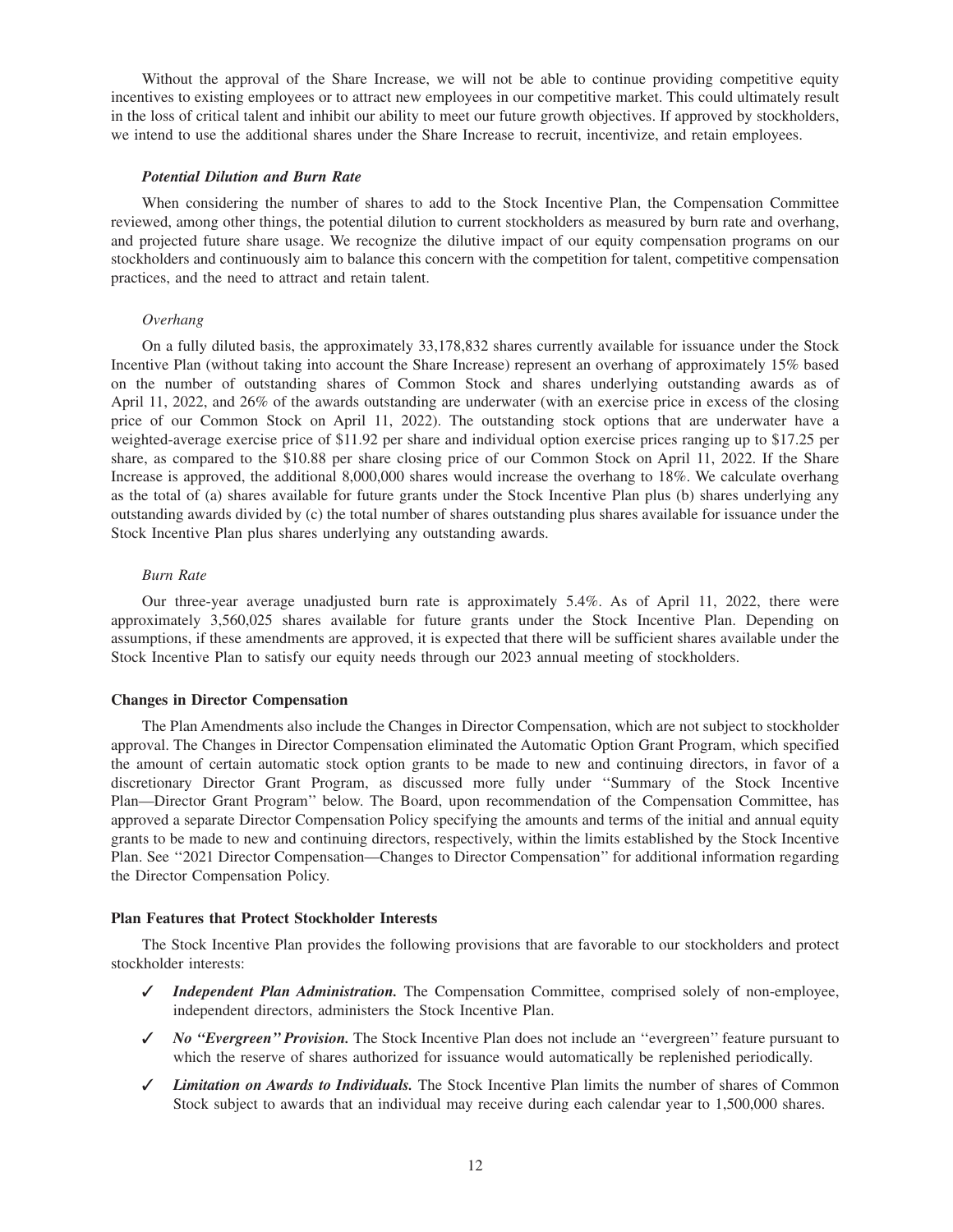- ✓ *Cap on Awards to Directors.* The Stock Incentive Plan limits the value of the initial and annual awards to be granted to directors to \$1,000,000 and \$750,000, respectively.
- ✓ *Minimum One-Year Vesting Requirement.* All awards granted under the Stock Incentive Plan are subject to a minimum one-year vesting period, provided that this limitation shall not apply to up to five percent of the total number of shares available for issuance under the Stock Incentive Plan.
- ✓ *No Discounted Options or Stock Appreciation Rights.* Options and stock appreciation rights may not be granted with exercise prices below fair market value.
- ✓ *No Dividends on Unvested Awards.* The Stock Incentive Plan prohibits the payment of dividends on unvested awards.
- ✓ *Clawback.* Awards issued under the Stock Incentive Plan are subject to any clawback policy of the Company as in effect from time-to-time, including the clawback policy described under ''Compensation Discussion and Analysis—Clawback Policy.''
- ✓ *No Liberal Share Recycling.* Shares subject to an award will not be available for reuse if such shares are delivered or withheld to satisfy any tax withholding obligation, or not issued upon the settlement of an award or exercise of a stock option.
- ✓ *No Gross Ups.* The Stock Incentive Plan does not provide for any tax gross-ups.
- ✓ *No Repricings.* No option or stock appreciation right may be repriced, regranted through cancellation, including cancellation in exchange for cash or other awards, or otherwise amended to reduce its option price or exercise price (other than with respect to adjustments made in connection with a transaction or other change in the Company's capitalization as permitted under the Stock Incentive Plan) without the approval of the stockholders of the Company.
- ✓ *Double-Trigger on Change of Control.* The Stock Incentive Plan includes a double-trigger provision for the vesting of any options, restricted stock, or restricted stock units (''RSUs'') upon a change of control; however, if awards are not assumed by the acquirer or successor in connection with such change of control, outstanding awards under the Stock Incentive Plan will be fully vested.
- ✓ *No Transferability.* Awards generally may not be transferred, except by will or the laws of descent and distribution, unless approved by the Compensation Committee.

## **Summary of the Stock Incentive Plan**

The principal provisions of the Stock Incentive Plan, including (unless otherwise noted) the terms of the Plan Amendments, are summarized below. This summary is not complete and is qualified in its entirety by the terms of the Stock Incentive Plan attached as **Annex A** to this Proxy Statement.

## *Equity Incentive Programs*

The Stock Incentive Plan consists of three separate equity incentive programs:

- the Discretionary Option Grant Program;
- the Stock Issuance Program; and
- the Director Grant Program for non-employee Board members.

The principal features of each program are described below. The Compensation Committee or, in the absence of the Compensation Committee, another properly constituted committee of the Board, or the Board itself, has the authority to administer the equity incentive programs under the Stock Incentive Plan, and also has the authority to make grants under these programs to all eligible individuals. The Compensation Committee may by resolution authorize one or more officers of the Company to perform any or all things that the Committee is authorized and empowered to do or perform under the Plan, and for all purposes under the Plan, such officer or officers shall be treated as the Committee.

The term ''plan administrator,'' as used in this summary, means, as applicable, the Compensation Committee, another properly constituted committee of the Board, the Board, or one or more officers of the Company, to the extent that any of them is acting within the scope of its administrative jurisdiction under the Stock Incentive Plan.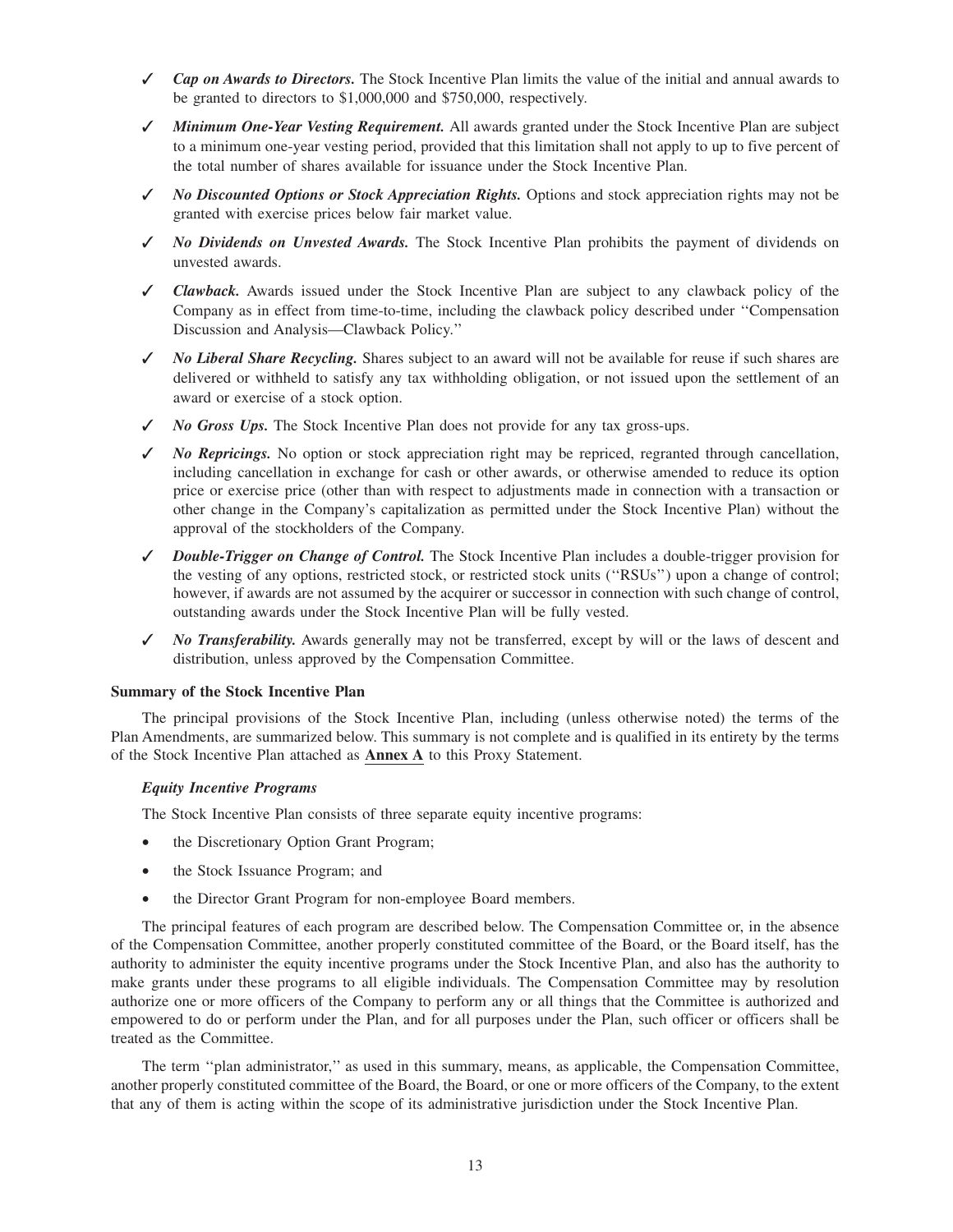#### *Share Reserve*

As of April 11, 2022, an aggregate of 48,090,000 shares of Common Stock have been reserved for issuance over the term of the Stock Incentive Plan, without giving effect to the Share Increase proposed under the terms of this proposal. The total number of shares available under the Stock Incentive Plan as of April 11, 2022, without giving effect to the Share Increase proposed under the terms of this proposal, is 33,178,832. This amount consists of 29,618,807 shares reserved for awards already granted and 3,560,025 shares of Common Stock currently available for future issuance under the Stock Incentive Plan. Approval of the Share Increase will increase the number of shares available for issuance under the Stock Incentive Plan by 8,000,000 shares.

The shares of Common Stock issuable under the Stock Incentive Plan may be drawn from shares of our authorized but unissued Common Stock or from shares of Common Stock reacquired by us, including shares repurchased on the open market.

No individual may receive options or other awards under the Stock Incentive Plan exceeding 1,500,000 shares in the aggregate in any calendar year.

In the event any change is made to the outstanding shares of Common Stock by reason of any recapitalization, stock dividend, stock split, combination of shares, exchange of shares or other change in corporate structure effected without our receipt of consideration, appropriate adjustments will be made to the securities issuable (in the aggregate and per participant) under the Stock Incentive Plan, the securities in effect under each outstanding option and stock issuance, and where applicable, the option exercise price per share.

#### *Eligibility*

Officers and employees, non-employee Board members and independent consultants in our service or the service of our parents or subsidiaries, whether now existing or subsequently established, are eligible to participate in the Discretionary Option Grant Program and the Stock Issuance Program. Non-employee members of the Board are also eligible to participate in the Director Grant Program.

As of April 11, 2022, 7 executive officers, approximately 418 other employees, and 11 non-employee Board members were eligible to participate in the Discretionary Option Grant Program and the Stock Issuance Program. Our 11 non-employee Board members were also eligible to participate in the Director Grant Program.

#### *Valuation*

The ''fair market value'' per share of Common Stock on any relevant date under the Stock Incentive Plan will be deemed to be equal to the closing selling price per share on that date on the Nasdaq Global Select Market. On April 11, 2022, the closing selling price of our Common Stock per share was \$10.88.

#### *Discretionary Option Grant Program*

#### *Terms of Options*

The Plan Administrator has complete discretion under the Discretionary Option Grant Program to determine which eligible individuals are to receive option grants, the time or times when those grants are to be made, the number of shares subject to each grant, the status of any granted option as either an incentive stock option or a non-statutory option under the federal tax laws, the vesting schedule, if any, for the option grant and the maximum term for which any granted option is to remain outstanding.

Each granted option will have an exercise price per share no less than the fair market value of the option shares on the grant date. No granted option will have a term in excess of ten years, and the option will generally become exercisable in one or more installments over a specified period of service measured from the grant date. However, one or more options may be structured so that they will be immediately exercisable for any or all of the option shares; the shares acquired under those options will be unvested and subject to repurchase by us, at the exercise price paid per share, if the optionee ceases service with us prior to vesting in those shares.

Upon cessation of service, the optionee will have a limited period of time in which to exercise any outstanding option to the extent exercisable for vested shares. The Plan Administrator will have complete discretion to extend the period following the optionee's cessation of service during which his or her outstanding options may be exercised and/or to accelerate the exercisability or vesting of such options in whole or in part. Such discretion may be exercised at any time while the options remain outstanding, whether before or after the optionee's actual cessation of service.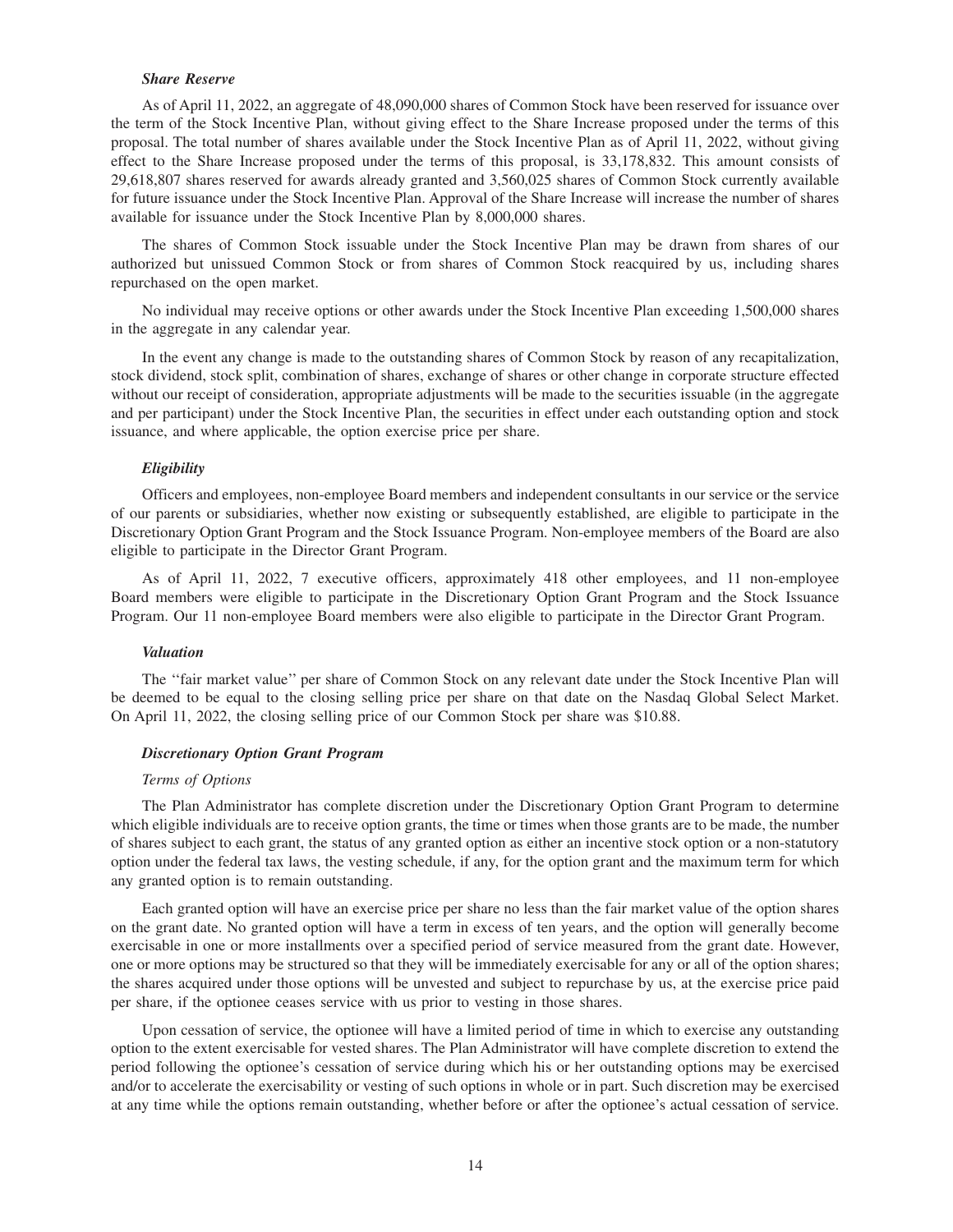Upon the optionee's cessation of service as a result of death after at least five years of service, all of the optionee's outstanding options will accelerate and become exercisable in full.

In no event may options (or stock appreciation rights) granted under the Stock Incentive Plan be directly or indirectly repriced without the approval of our stockholders.

#### *Stock Appreciation Rights*

The Plan Administrator is authorized to issue tandem stock appreciation rights in connection with option grants made under the Discretionary Option Grant Program. The grant price of a stock appreciation right may not be less than the fair market value of our Common Stock on the date of the grant.

Tandem stock appreciation rights under the Discretionary Option Grant Program provide the holder with the right to surrender an option for an appreciation distribution from the Company. The amount of this distribution will be equal to the excess of:

- (i) the fair market value of the vested shares of Common Stock subject to the surrendered option, over
- (ii) the aggregate exercise price payable for such shares.

An appreciation distribution may, at the discretion of the Plan Administrator, be made in cash or in shares of Common Stock, or a combination thereof.

#### *Stock Issuance Program*

Shares may be issued under the Stock Issuance Program through direct and immediate issuance or with vesting upon the completion of a designated service period, the attainment of pre-established performance goals, or a specific period of time after issuance. To the extent a participant ceases service without completing the designated service period or performance goals, we have the right to repurchase the shares at the price paid, if any. However, the Plan Administrator has the discretionary authority at any time to accelerate the vesting of any and all unvested shares outstanding under the program. Share recipients will have full stockholder rights with respect to their shares, including the right to vote the shares and to receive regular cash dividends. Share recipients do not have rights with respect to unvested shares; however, the Plan Administrator may grant dividend equivalents entitling the holder of such unvested shares to regular cash dividends payable on such shares. Dividends and dividend equivalents are subject to the same vesting schedule and payable at the same time as the shares to which such dividends and dividend equivalents relate.

Shares of Common Stock may also be issued under the program pursuant to RSUs that entitle the recipient to receive shares of Common Stock (or cash in lieu thereof) in the future following the satisfaction of vesting conditions imposed by the Plan Administrator. Outstanding RSUs under the program will automatically terminate, and no shares of Common Stock will be issued in satisfaction of those awards, if the vesting conditions established for the awards are not satisfied. RSU holders do not have stockholder rights with respect to the awards; however, the Plan Administrator may grant dividend equivalents entitling the holder of RSUs to regular cash dividends payable on the underlying shares. Dividend equivalents are subject to the same vesting schedule and payable at the same time as the shares underlying the RSU to which such dividend equivalents relate.

The Plan Administrator has complete discretion under the program to determine which eligible individuals are to receive stock issuances or RSUs, the time or times when those issuances or awards are to be made, the number of shares subject to each issuance or award, the extent to which an RSU will have an accompanying dividend equivalent, and the vesting schedule to be in effect for the stock issuance or RSU.

#### *Director Grant Program*

#### *Terms of Equity Grants*

The Changes in Director Compensation eliminated the Automatic Option Grant Program in favor of a discretionary Director Grant Program. Under the Director Grant Program, eligible non-employee Board members, including Board members who are our former employees, are eligible to receive equity grants in connection with their Board service. Each non-employee Board member may receive grants of stock options, RSUs, shares of Common Stock, other awards issuable under the Plan, or a combination thereof. In no event will the aggregate grant date fair value calculated in accordance with FASB ASC Topic 718 of all awards granted during any calendar year to any non-employee Board member (excluding any awards granted at the election of a non-employee Board member in lieu of all or any portion of retainers or fees otherwise payable to non-employee Board members in cash), together with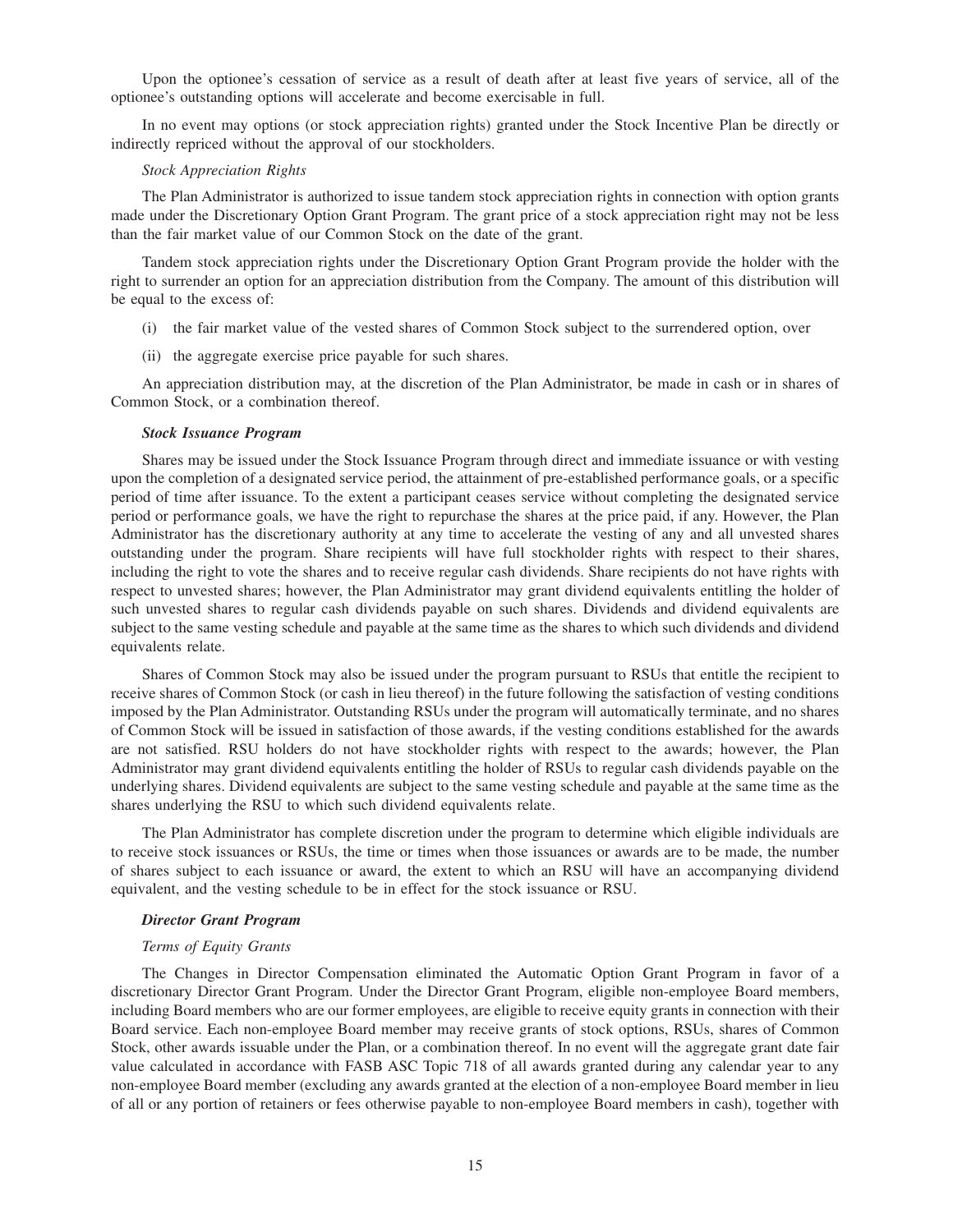the amount of any cash fees or retainers paid to such non-employee Board members during such calendar year with respect to such individual's service as a non-employee Board member, exceed \$750,000 or, for a non-employee Board member who first joins the Board, \$1,000,000. In each case, the specific dollar amount of the grant will be as set forth in a Director Compensation Policy approved by the Board.

Each stock option grant, if any, will have an exercise price per share equal to no less than the fair market value per share of Common Stock on the grant date, and no stock option will have a term in excess of ten years.

## *General Provisions*

## *Acceleration*

In the event that we are acquired by merger or asset sale or otherwise undergo a change in control, including a change effected through the successful completion of a tender offer for more than 50% of our outstanding voting stock or a change in the majority of the Board effected through one or more contested elections for Board membership, except as set forth in the terms of the grant, the vesting of each outstanding equity award under the Stock Incentive Plan, in each case granted prior to April 3, 2017, shall automatically accelerate in full. However, all other grants under the Stock Incentive Plan made on or after April 3, 2017 are subject to ''double trigger'' vesting if the grants are assumed, in which case accelerated vesting will apply only if the grantee's service is terminated by us without "cause" or the grantee due to a "constructive termination" within 90 days preceding or two years following the change in control. If the grants are not assumed in connection with the change in control, they will fully vest upon the change in control.

#### *Payment of Withholding Taxes for Options*

The Plan Administrator may provide one or more participants in the Discretionary Option Grant Program and Stock Issuance Program with the right to have us withhold a portion of the shares otherwise issuable to such participants in satisfaction of applicable withholding taxes that attach upon the exercise of options or the vesting of stock issuances or RSUs. Alternatively, the Plan Administrator may allow participants to deliver previously acquired shares of Common Stock in payment of such withholding tax liability.

#### *Amendment and Termination*

The Board may amend or modify the Stock Incentive Plan at any time, subject to any required stockholder approval pursuant to applicable laws and regulations (including applicable Nasdaq Global Select Market rules). Unless sooner terminated by the Board, the Stock Incentive Plan will terminate on the earliest of:

- (i) ten years following the date the Stock Incentive Plan is approved by the Board, which will be April 18, 2032 (but any options, stock issuances or other awards outstanding on such date shall remain in effect in accordance with their terms);
- (ii) the date on which all shares available for issuance under the Stock Incentive Plan have been issued as fully vested shares; or
- (iii) the termination of all outstanding options and stock issuances in connection with certain changes in control or ownership of the Company.

#### *New Plan Benefits*

As described above, all future grants, including the identification of grant recipients and the sizes and types of grants, will be determined by the Plan Administrator in its discretion, and no arrangements have been made at this time with respect to the shares reserved for issuance under the Stock Incentive Plan. Therefore, the amount of future awards under the Stock Incentive Plan is not yet determinable, and it is not possible to predict the benefits or amounts that will be received by, or allocated to, particular individuals or groups of employees or participants.

#### **Equity Compensation Plan Information**

As of April 11, 2022, an aggregate of 48,090,000 shares of Common Stock have been reserved for issuance over the term of the Stock Incentive Plan, without giving effect to the Share Increase proposed under the terms of this proposal. The total number of shares available under the Stock Incentive Plan as of April 11, 2022, without giving effect to the Share Increase proposed under the terms of this proposal is 33,178,832. This amount consists of 29,618,807 shares reserved for awards already granted and 3,560,025 shares of Common Stock available for future issuance under the Stock Incentive Plan.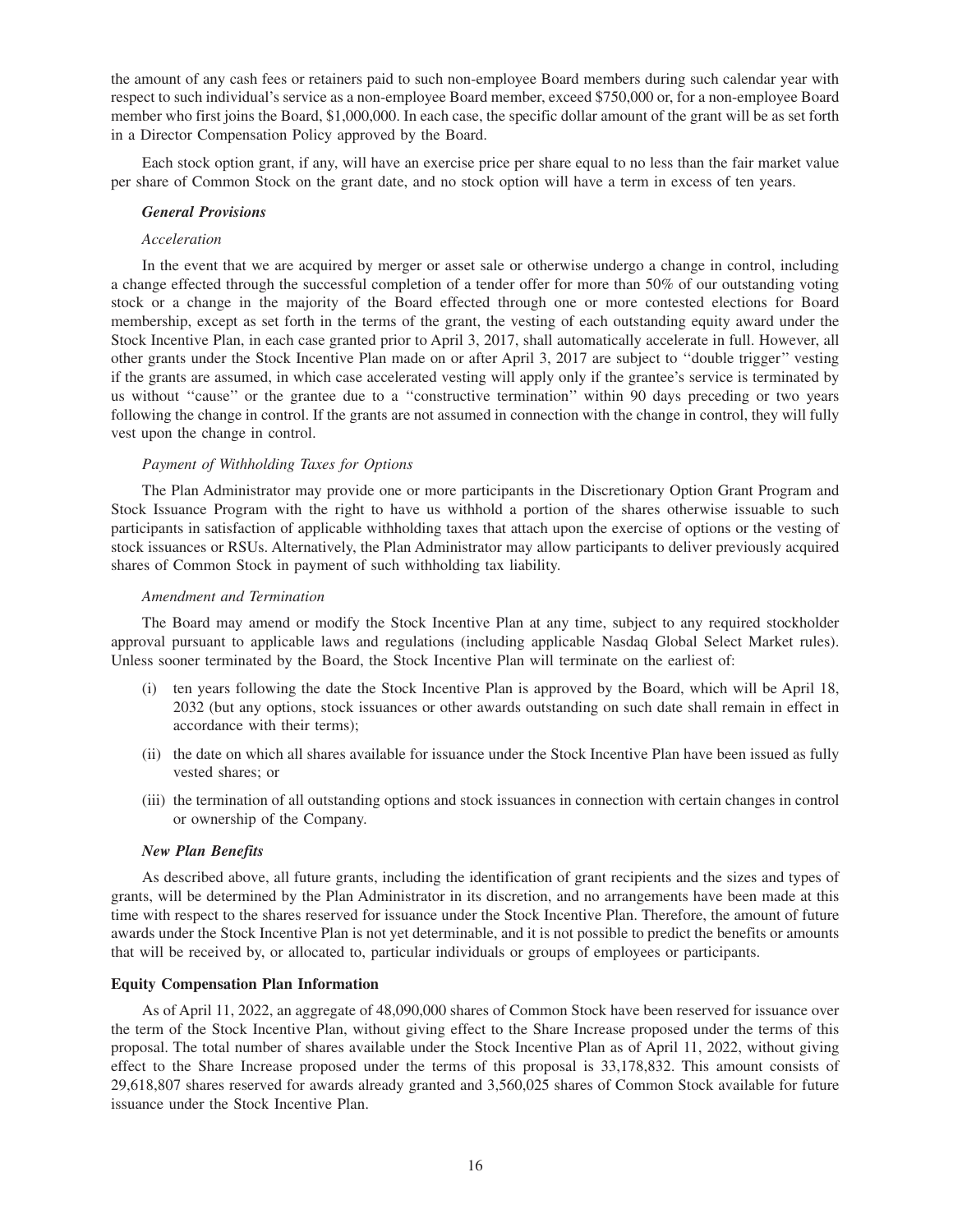Information regarding the securities authorized for issuance under our equity compensation plans is presented as of December 31, 2021, which does not give effect to the proposed Share Increase of 8,000,000 shares of Common Stock under the Stock Incentive Plan.

| <b>Plan Category</b>                                                                                         | (a)<br>Number of<br>Securities to be<br><b>Issued Upon</b><br><b>Exercise of</b><br>Outstanding<br><b>Options, Warrants</b><br>and Rights | (b)<br>Weighted-<br>Average<br><b>Exercise Price</b><br>оf<br>Outstanding<br>Options,<br><b>Warrants</b><br>and $Right(s)$ | $\left( \mathbf{c} \right)$<br>Number of<br><b>Securities</b><br><b>Remaining Available</b><br>for Future Issuance<br><b>Under Equity</b><br><b>Compensation Plans</b><br>(Excluding)<br><b>Securities</b><br><b>Reflected in Column</b><br>(a) |
|--------------------------------------------------------------------------------------------------------------|-------------------------------------------------------------------------------------------------------------------------------------------|----------------------------------------------------------------------------------------------------------------------------|-------------------------------------------------------------------------------------------------------------------------------------------------------------------------------------------------------------------------------------------------|
| Equity compensation plans approved by security holders<br>Equity compensation plans not approved by security | $30,621,053^{(1)}$                                                                                                                        | 7.90                                                                                                                       | $9,703,056^{(2)}$                                                                                                                                                                                                                               |
| holders                                                                                                      | $4,408,459^{(3)}$                                                                                                                         | 6.20                                                                                                                       | 899,832 <sup>(4)</sup>                                                                                                                                                                                                                          |
| Total                                                                                                        | 35,029,512                                                                                                                                | 7.69                                                                                                                       | 10,602,888                                                                                                                                                                                                                                      |

(1) Represents stock option awards and RSUs granted under the Stock Incentive Plan. The number of shares that may be issued pursuant to the Employee Stock Purchase Plan during a given period and the purchase price of such shares cannot be determined in advance of such purchases.

(2) Consists of 3,651,117 shares available for future issuance under the Stock Incentive Plan and 6,051,939 shares available for future issuance under the Employee Stock Purchase Plan.

(3) Represents stock option awards granted under the Inducement Equity Incentive Plan. For a narrative description of the terms of the Inducement Equity Incentive Plan, see Note 12 to the Company's audited consolidated financial statements for the year ended December 31, 2021, which is included in the Company's Annual Report on Form 10-K filed with the SEC on February 28, 2022.

(4) Represents shares available for issuance under the Inducement Equity Incentive Plan. For a narrative description of the terms of the Inducement Equity Incentive Plan, see Note 12 to the Company's audited consolidated financial statements for the year ended December 31, 2021, which is included in the Company's Annual Report on Form 10-K filed with the SEC on February 28, 2022.

#### **Federal Income Tax Consequences**

The following is a summary of the U.S. federal income tax treatment applicable to us and the participants who receive awards under the Stock Incentive Plan based on the federal income tax laws in effect on the date of this Proxy Statement. This summary is not intended to be exhaustive and does not address all matters relevant to a particular participant based on the participant's specific circumstances. The summary expressly does not discuss the income tax laws of any state, municipality, or non-U.S. taxing jurisdiction, or the gift, estate, excise (including the rules applicable to deferred compensation under Section 409A of the Internal Revenue Code of 1986, as amended (the ''Code'')), or other tax laws other than U.S. federal income tax law. Because individual circumstances may vary, we recommend that all participants consult their own tax advisor concerning the tax implications of awards granted to them under the Stock Incentive Plan.

#### *Option Grants*

Options granted under the Stock Incentive Plan may be either incentive stock options which satisfy the requirements of Section 422 of the Code or non-statutory options which are not intended to meet such requirements. The federal income tax treatment for the two types of options differs as follows:

*Incentive Stock Options.* No taxable income is recognized by the optionee at the time of the option grant, and no taxable income is generally recognized at the time the option is exercised. The optionee will, however, recognize taxable income in the year in which the purchased shares are sold or otherwise transferred. For federal tax purposes, dispositions are divided into two categories: (i) qualifying and (ii) disqualifying. A qualifying disposition occurs if the sale or other disposition is made after the optionee has held the shares for more than two years after the option grant date and more than one year after the exercise date. If either of these two holding periods is not satisfied, then a disqualifying disposition will result. If the optionee makes a qualifying disposition, the taxable income recognized by the optionee will be treated as a long-term capital gain and we will not be entitled to an income tax deduction. If the optionee makes a disqualifying disposition of the purchased shares, then for the taxable year in which such disposition occurs, the optionee will recognize ordinary income, and we will be entitled to an income tax deduction, in an amount generally equal to the excess of (i) the fair market value of such shares on the option exercise date over (ii) the exercise price paid for the shares.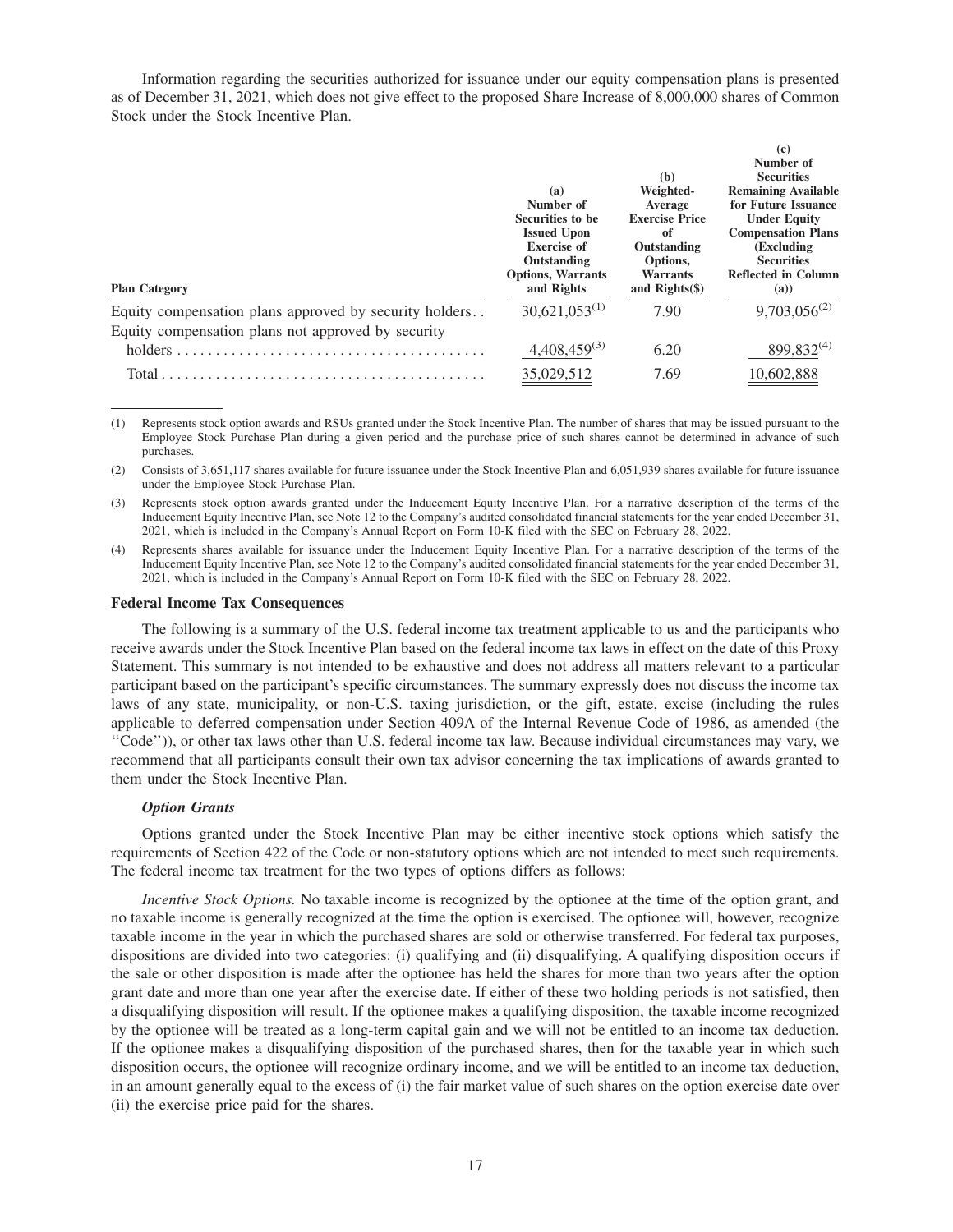*Non-Statutory Options.* No taxable income is recognized by an optionee upon the grant of a non-statutory option. The optionee will in general recognize ordinary income in the year in which the option is exercised, in an amount equal to the excess of the fair market value of the purchased shares on the exercise date over the exercise price paid for the shares.

Subject to limitations imposed by Section  $162(m)$  of the Code, we will generally be entitled to an income tax deduction equal to the amount of ordinary income recognized by the optionee with respect to the exercised non-statutory option. Any such deduction will in general be allowed for the taxable year of the Company in which such ordinary income is recognized by the optionee.

#### *Stock Appreciation Rights*

No taxable income is recognized upon receipt of a stock appreciation right. The holder will recognize ordinary income in the year in which the stock appreciation right is exercised, in an amount equal to the appreciation distribution. Subject to limitations imposed by Section 162(m) of the Code, we will generally be entitled to an income tax deduction equal to the appreciation distribution in the taxable year in which the ordinary income is recognized by the optionee.

#### *Stock Issuances*

Generally, the issuance of unvested stock will not result in taxable income to the employee. Instead, upon vesting, the fair market value of such shares, less cash or other consideration paid (if any), will be included in the participant's ordinary income as compensation. Any cash dividends or other distributions paid with respect to the stock prior to vesting will also be included in the holder's ordinary income as compensation when paid. The participant may however, elect under Section 83(b) of the Code, to include in his or her ordinary income at the time the stock is issued the fair market value of such shares less any amount paid. Any cash dividends paid thereafter will be treated as dividend income.

Subject to limitations imposed by Section  $162(m)$  of the Code, we will generally be entitled to an income tax deduction equal to the amount of ordinary income recognized by the participant with respect to the stock issuance. The deduction will in general be allowed for the taxable year of the Company in which such ordinary income is recognized by the participant.

#### *Restricted Stock Units (RSUs)*

No taxable income is recognized by a participant upon grant of an RSU. The participant will recognize ordinary income, in the year in which the RSU vests and the underlying stock is issued to the participant, in an amount equal to the fair market value of the shares on the date of issuance. Any cash or other property paid with respect to such shares on the vesting date will also be includible in the participant's ordinary income as compensation at the time of payment. A participant may not make an 83(b) election with respect to an RSU. Subject to limitations imposed by Section 162(m) of the Code, we will generally be entitled to an income tax deduction to the extent the participant recognizes ordinary income with respect to an RSU. The deduction will in general be allowed for the taxable year of the Company in which such ordinary income is recognized by the participant.

## **Deductibility of Executive Compensation**

Section 162(m) of the Code imposes an annual deduction limit of \$1 million on compensation paid by the Company to ''covered employees'' in any taxable year. This rule may limit the deductibility of awards granted pursuant to the Plan. We believe that our stock options granted prior to November 3, 2017 should qualify as ''performance-based compensation'' exempt from the \$1 million limit, but that exception is no longer available for options and other awards granted after that date.

## **Recommendation of the Board of Directors**

**THE BOARD OF DIRECTORS DEEMS THE APPROVAL OF THE AMENDED AND RESTATED STOCK INCENTIVE PLAN, INCREASING THE NUMBER OF SHARES AVAILABLE FOR ISSUANCE UNDER THE STOCK INCENTIVE PLAN BY 8,000,000 SHARES, TO BE IN THE BEST INTERESTS OF THE COMPANY AND ITS STOCKHOLDERS AND RECOMMENDS A VOTE FOR APPROVAL OF THE AMENDED AND RESTATED STOCK INCENTIVE PLAN.**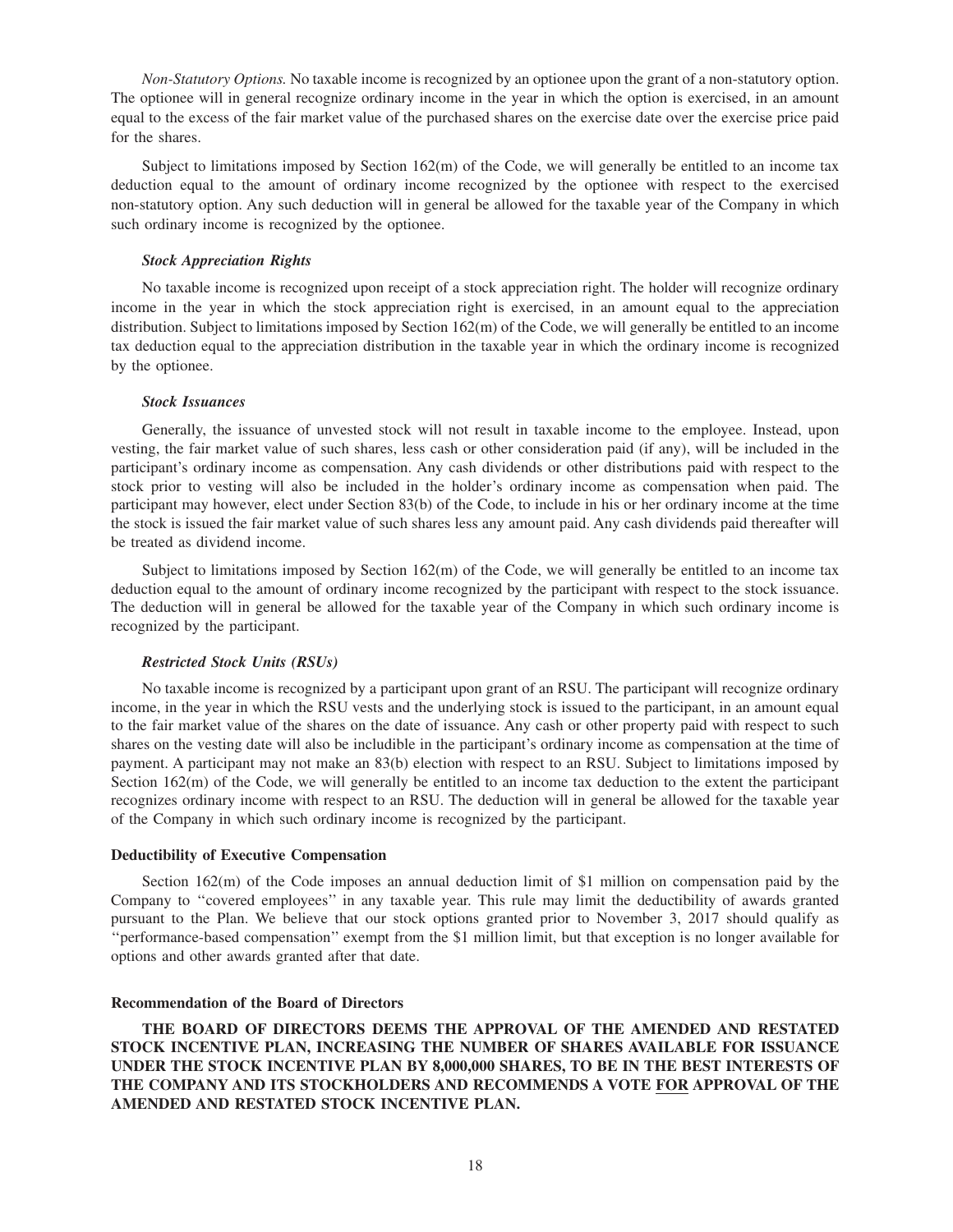## **CORPORATE GOVERNANCE**

#### **Code of Business Conduct**

We have a code of business conduct that applies to all our employees as well as to each member of the Board. The code of business conduct is available on our website at www.biocryst.com under the Corporate Governance section. The Company intends to post on its website any amendments to, or waivers from, its code of business conduct. To date, there have not been any waivers by us under the code of business conduct.

#### **Board of Directors**

The Company is governed by a Board of Directors, which currently consists of 12 directors as determined by resolution of the Board in accordance with the Company's Certificate of Incorporation. The Board has determined that 11 of the 12 current members of the Board (Messrs. Abercrombie, Aselage, Galson, Ingram, Lee, Levin, and Milano, Ms. Heggie, Dr. Hutson, Dr. McKee, and Ms. Sanders) are independent as defined by the Nasdaq Global Select Market, or Nasdaq. There are no family relationships among any of our directors or our executive officers.

The Board has established the Audit, Compensation, and Corporate Governance and Nominating committees to assist in the oversight of the Company. The Board has adopted charters for each of these committees, which are posted on the Company's website at www.biocryst.com. The Company also makes available at its website its code of business conduct. Printed copies of these charters or the code of business conduct may be obtained, without charge, by contacting the Corporate Secretary, BioCryst Pharmaceuticals, Inc., 4505 Emperor Blvd., Suite 200, Durham, North Carolina 27703.

#### **Board Leadership Structure**

Mr. Ingram currently serves as the Chairman of the Board. The Chairman of the Board presides over the Board meetings and any executive session of the non-management directors. An executive session is held at every regularly scheduled Board meeting.

The Company's CEO is responsible for setting the Company's strategic direction and for the day-to-day leadership and performance of the Company. The Company's independent Chairman provides input to the CEO. The Company believes that separating the roles of Chairman and CEO is the most appropriate leadership structure for the Company at this time, based on the current circumstances and direction of the Company and the membership of the Board, including the vast experience of our current Chairman of the Board in the pharmaceutical industry. This leadership structure permits the CEO to focus his attention on managing our business and allows the Chairman to function as an important liaison between management and the Board, enhancing the ability of the Board to provide oversight of the Company's management and affairs.

#### **Risk Oversight**

The Company does not view risk in isolation, but considers risk as part of its regular consideration of business strategy and business decisions. The Board oversees the Company's risk management function, directly and through its committees. BioCryst approaches risk management by integrating its strategic planning, operational decision making and risk oversight and communicating risks and opportunities to the Board. The Board commits substantial time and effort every year to discussing and agreeing upon the Company's strategic plan, and it reconsiders key elements of the strategic plan as significant events and opportunities arise during the year. As part of the review of the strategic plan, as well as in evaluating events and opportunities that occur during the year, the Board and management also consider the risks relating to the strategic plan.

While the Board has primary responsibility for oversight of the Company's risk management, the Board's standing committees support the Board by regularly addressing various risks in their respective areas of oversight. Specifically, the Audit Committee assists the Board in fulfilling its oversight responsibilities with respect to risk management in the areas of financial reporting, internal controls and compliance with public reporting requirements. The Compensation Committee assists the Board in fulfilling its risk management oversight responsibilities with respect to risks arising from compensation policies and programs. The Corporate Governance and Nominating Committee assists the Board in fulfilling its risk management oversight responsibilities with respect to risks related to corporate governance matters. The Audit Committee is also responsible for reviewing, discussing and advising the Board with respect to our corporate compliance program and code of business conduct. For additional information related to the Compensation Committee's role in evaluating risks related to our executive compensation program, see ''Compensation Discussion and Analysis'' below.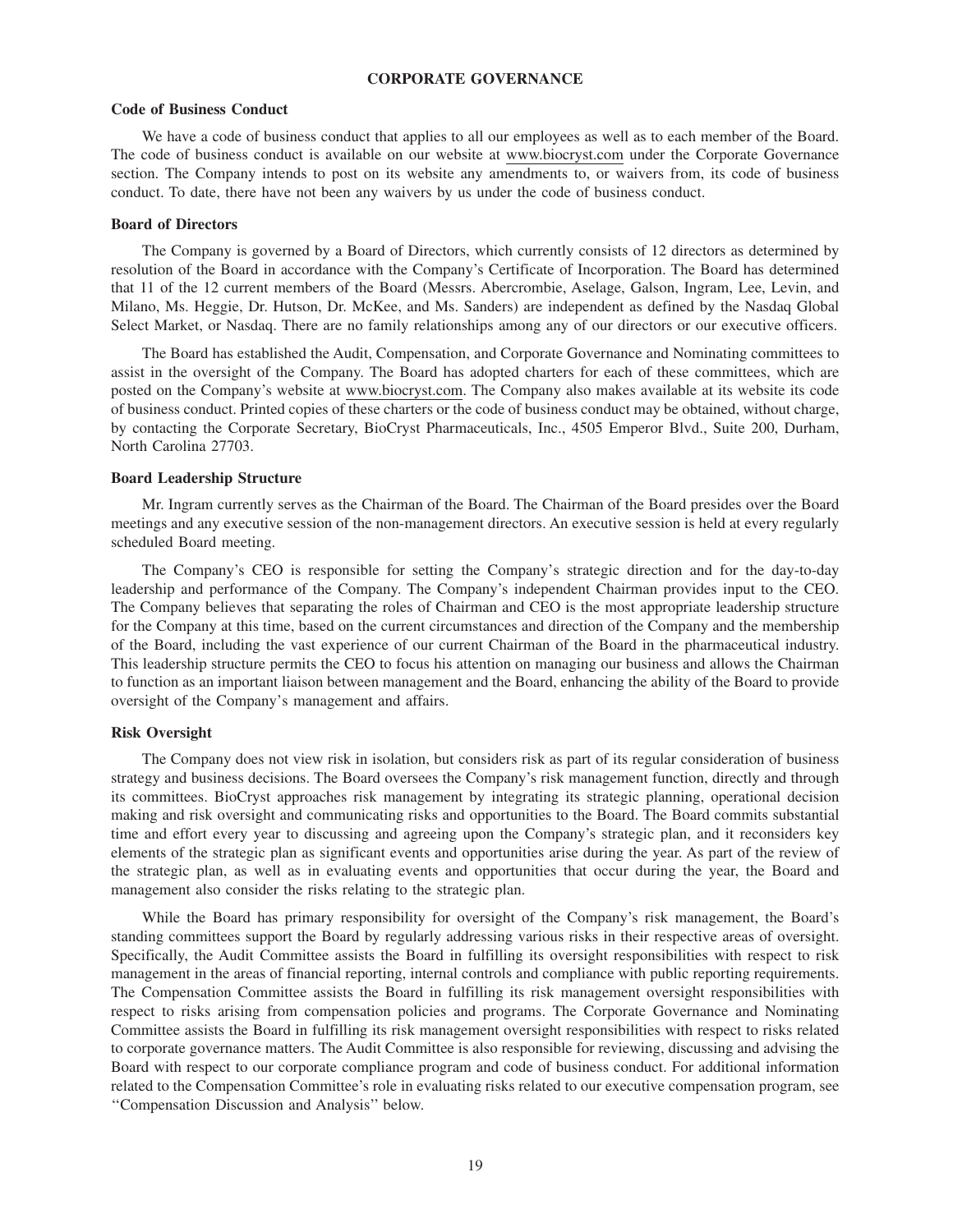## **Committees of the Board**

#### *Audit Committee*

The Company has an Audit Committee, currently consisting of Mr. Lee, as its Chair, Mr. Abercrombie, Mr. Levin, and Mr. Milano (since July 2021), which is responsible for the review of internal accounting controls, financial reporting, and related matters. In addition, the Audit Committee's responsibilities include, among others, the preapproval of audit and non-audit services; reviewing the Company's policies on enterprise risk assessment and risk management; reviewing and preapproving all related-party transactions; establishing procedures for the receipt, retention, and treatment of complaints regarding accounting, internal accounting controls, or auditing matters; determining appropriate funding, to be provided by the Company, to fund the committee's activities and responsibilities; reviewing and preapproving any non-GAAP financial disclosures and any pro forma financial disclosures; and reviewing and discussing accounting pronouncements, initiatives, and proposed rule changes relevant to the Company. The Audit Committee also recommends to the Board the independent accountants selected to be the Company's auditors and reviews the audit plan, financial statements, and audit results, and it regularly reviews the independence, and evaluates the performance, of the selected independent accountants.

The Board has adopted an Audit Committee Charter, available on the Company's website, that meets all applicable rules of Nasdaq and the SEC. The Audit Committee members are ''independent'' directors as defined by Nasdaq and the SEC, meet the heightened independence standards applicable to Audit Committee members under Nasdaq and SEC rules, and meet Nasdaq's financial literacy requirements for audit committee members. The Board has determined that each of Mr. Lee, Mr. Levin, and Mr. Milano qualifies as an "audit committee financial expert," as such term is defined by the SEC. The Audit Committee met five times during 2021.

#### *Compensation Committee*

The Company has a Compensation Committee, currently consisting of Dr. Hutson, as its Chair, Mr. Aselage, and Mr. Ingram, which is responsible for the annual review of officer compensation and other incentive programs. In addition, the Compensation Committee's responsibilities include, among others, the review and recommendation to the Board of the compensation for directors serving on the Board and its committees, overseeing the risk assessment of the Company's compensation programs, reviewing compliance with any applicable Company stock ownership guidelines, assessing any conflicts of interest of the compensation consultant retained by the committee, and periodically reviewing the Company's policies and strategies relating to human capital management and making recommendations to the Board with respect thereto. Information describing the Compensation Committee's processes and procedures for considering and determining executive compensation, including the role of consultants in determining or recommending the amount or form of director and executive compensation, is included under the heading ''Compensation Discussion and Analysis'' below.

The Board has adopted a Compensation Committee Charter, available on the Company's website, that meets all applicable rules of Nasdaq and the SEC. The Compensation Committee members are ''independent'' directors as defined by Nasdaq, meet the heightened independence standards applicable to Compensation Committee members under Nasdaq rules, and are ''non-employee'' directors as defined by SEC rules. The Compensation Committee met seven times during 2021.

#### *Compensation Committee Interlocks and Insider Participation*

The directors who served as members of the Compensation Committee during 2021 are Dr. Hutson, Mr. Aselage, and Mr. Ingram. None of these directors have ever served as an officer or employee of the Company, and none of these directors had any relationship with the Company during 2021 that would be required to be disclosed pursuant to Item 404 of Regulation S-K. No interlocking relationships exist between our current Board of Directors or Compensation Committee and the board of directors or compensation committee of any other company.

#### *Corporate Governance and Nominating Committee*

The Company has a Corporate Governance and Nominating Committee, currently consisting of Mr. Abercrombie, as its Chair, Dr. Hutson, Mr. Ingram, and Dr. McKee (since October 2021), which is responsible for selecting persons for election or re-election as directors and providing oversight of the corporate governance affairs and policies of the Board of Directors and the Company. In addition, the Corporate Governance and Nominating Committee's responsibilities include, among others, overseeing the evaluation of the Board and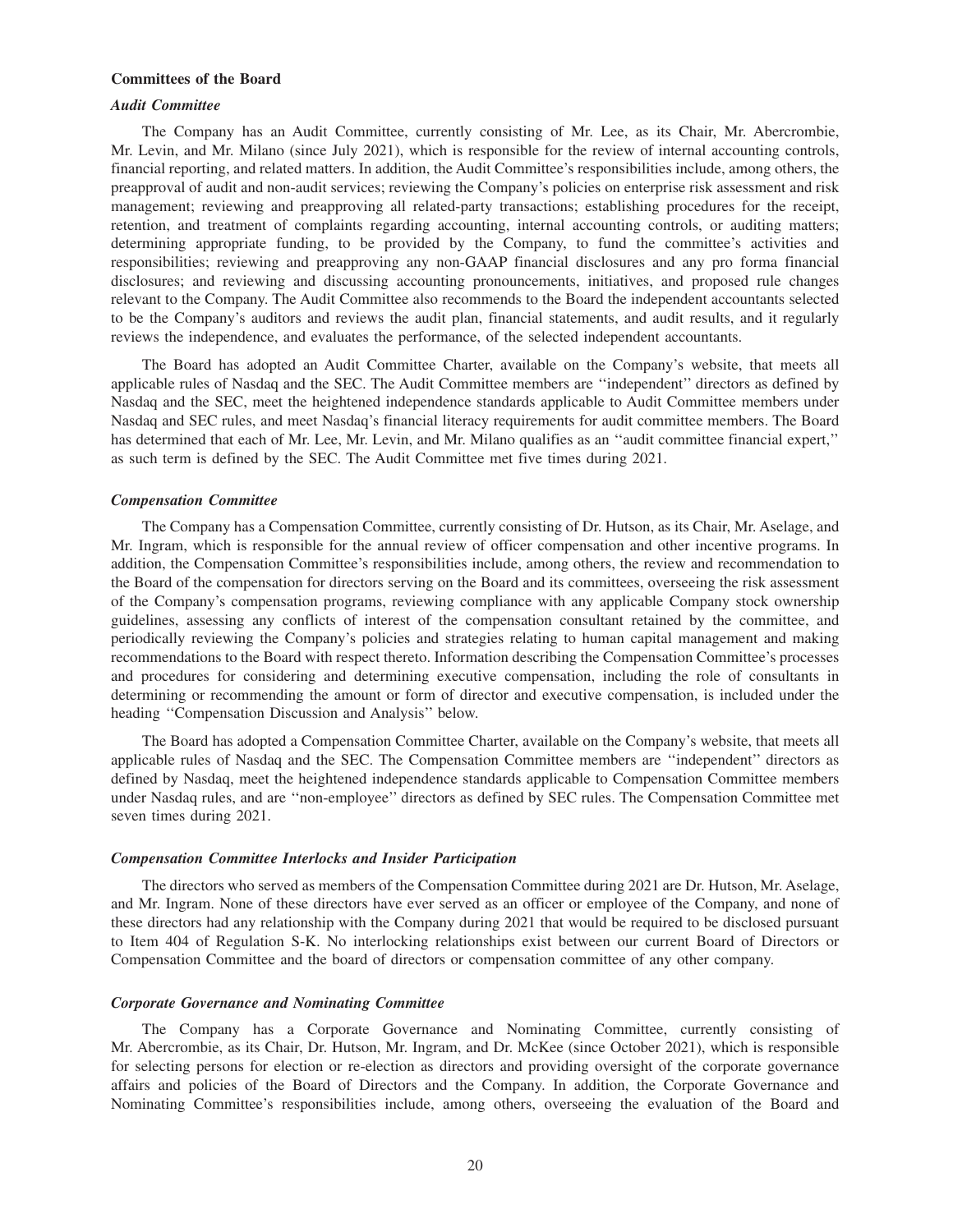management of the Company, reviewing the Board's committee structure and recommending to the Board for its approval directors to serve as members and chairperson of each committee, reviewing periodically the Board's leadership structure and recommending changes to the Board as appropriate, developing and recommending to the Board for its approval an annual self-evaluation process of the Board and its committees, reviewing the adequacy of the certificate of incorporation and bylaws of the Company and recommending appropriate amendments to the Board, overseeing the orientation process for new directors and ongoing education for directors, reviewing policies relating to meetings of the Board, and overseeing and reviewing the management continuity planning process, including the review and evaluation of succession plans relating to executive officers, including the Chief Executive Officer.

The Board has adopted a Corporate Governance and Nominating Committee Charter, available on the Company's website, that meets all applicable rules of Nasdaq and the SEC. The Corporate Governance and Nominating Committee members are ''independent'' directors as defined by Nasdaq. The Corporate Governance and Nominating Committee met ten times during 2021.

#### *Other Committees*

The Company also has a Commercialization Committee, a Science Committee, and a Finance Committee, each of which convenes from time to time, as needed, to assist the Company and the Board in strategic decision-making regarding product development and commercialization and significant scientific and financial matters. Information about these committees, including committee composition and copies of the committee charters, is available on the Company's website.

#### **Selection of Board Nominees**

The Corporate Governance and Nominating Committee (referred to in this section as the ''Committee'') will consider candidates for Board membership suggested by its members and other Board members, as well as management and stockholders. The Committee has established a procedure for submission of suggestions by stockholders and will consider candidates recommended in writing, including biographical information and personal references. All submissions by stockholders should be sent directly to the Chairman of the Board, Robert A. Ingram, at 4505 Emperor Blvd., Suite 200, Durham, North Carolina 27703. The Chairman will provide copies of all submissions to the Committee for its consideration.

The Committee reviews all submissions and evaluates them based on predetermined selection criteria to identify prospective nominees. In reviewing candidates to become prospective nominees, the Committee makes an initial determination as to whether to conduct a full evaluation of the candidate based on the information provided to the Committee with the recommendation of the candidate, as well as the Committee's own knowledge of the candidate, which may be supplemented by inquiries to the person making the recommendation or to others. The preliminary determination is based primarily on the need for additional Board members to fill vacancies or expand the size of the Board and the likelihood that the candidate can satisfy the director selection criteria described below. If the Committee determines, in consultation with the Chairman of the Board and other Board members as appropriate, that additional consideration is warranted, it may request additional information about the candidate's background and experience. The Committee then evaluates the candidate as a prospective nominee considering our director selection criteria, including:

- the ability of the prospective nominee to represent the interests of the stockholders of the Company;
- the prospective nominee's standards of integrity, commitment, and independence of thought and judgment;
- the prospective nominee's ability to dedicate sufficient time, energy, and attention to the diligent performance of his or her duties, including the prospective nominee's service on other public company boards; and
- the extent to which the prospective nominee contributes to the range of talent, skill, and expertise appropriate for the Board.

In evaluating prospective nominees for Board membership, consideration is given to obtaining a diversity of experience and perspective within the Board. In considering diversity, we look at the entirety of the Board. Although we do not seek constituent or representational directors, the Committee does consider the diversity of the Board whenever we are looking for a new director, including diversity of backgrounds, experience, perspective, race, gender, and ethnicity. The Committee and the Board evaluate the Board's diversity on a periodic basis as part of their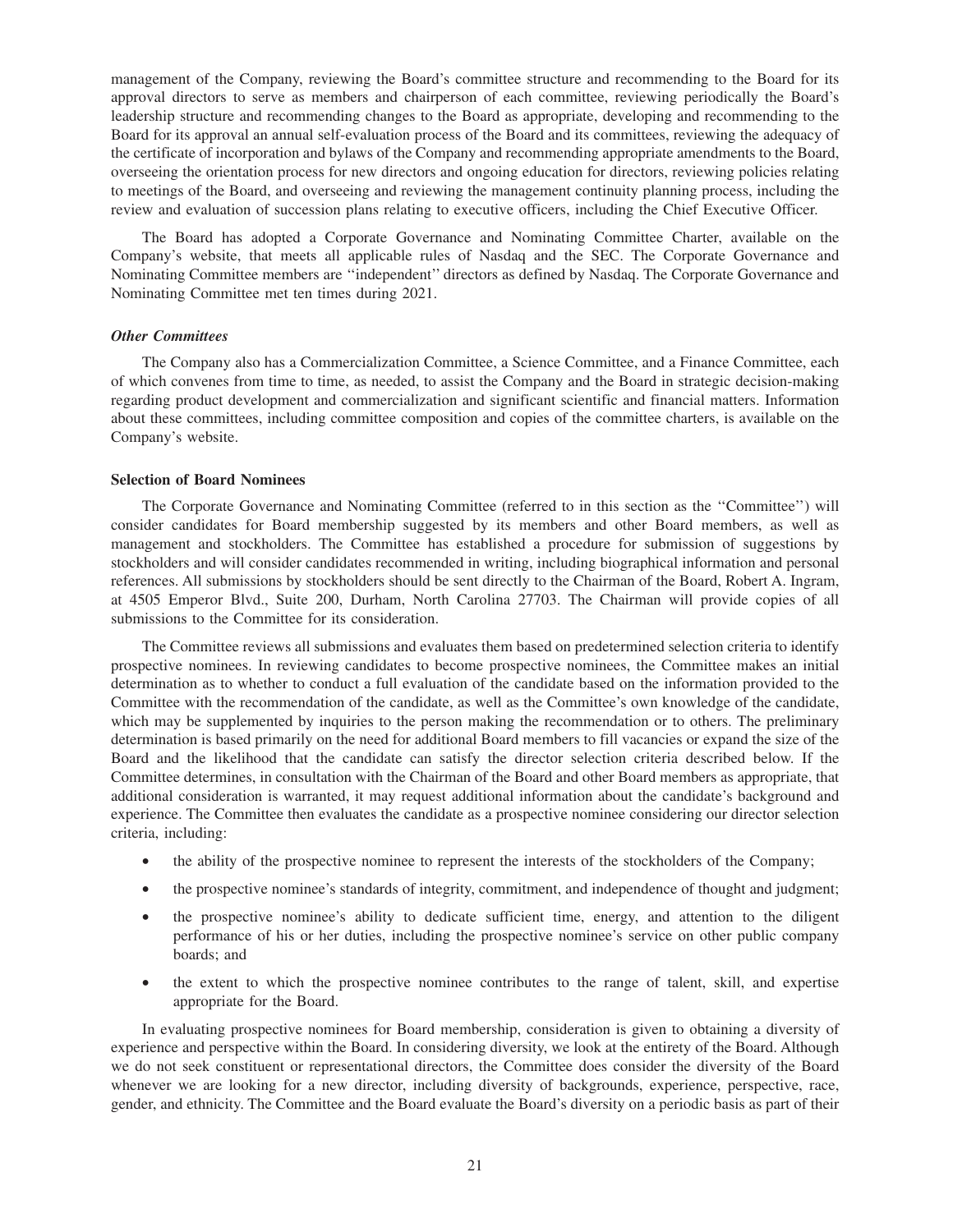review of the Board as a whole, including to determine whether the composition of the Board satisfies the diversity objectives under Nasdaq Rule 5605(f)(2). For example, our Board conducts annual self-evaluations, which the Committee oversees, designed to solicit directors' views on a variety of topics, including whether directors as a whole have the appropriate mix of characteristics, business experience, background, and tenure. In addition, the Board provides an opportunity for directors to voluntarily disclose any self-identified diversity characteristics. See ''Board Diversity Matrix'' below.

The Committee also considers such other relevant factors as it deems appropriate, including the current composition of the Board, the relevance of the current expertise of the Board, stockholder communications, the balance of management and independent directors, the need for Audit Committee expertise and the evaluations of other prospective nominees. In connection with this evaluation, the Committee determines whether to interview the prospective nominee, and if warranted, one or more members of the Committee, and others as appropriate, interview prospective nominees in person or by telephone. After completing this evaluation and interview, the Committee selects the director nominees for the next annual meeting of stockholders. The Committee recommended the nomination of the four incumbent directors whose terms are expiring at the Annual Meeting for reelection to the Board of Directors.

The Committee also has authority to retain and approve the compensation of search firms to be used to identify director candidates. During 2021, the Committee engaged, and the Company paid fees to, a director search firm to identify qualified director nominees to fill potential new directorship(s) on the Board, with a focus on directors who would add industry experience and/or diversity to the Board. This engagement resulted in the addition of Amy E. McKee, M.D. to the Board in September 2021. In addition, Dr. Steven K. Galson, who is standing for election to the Board at the Meeting, was initially appointed to the Board in 2021 following an introduction to the Corporate Governance and Nominating Committee by another non-management director.

## **Board Diversity Matrix**

The following Board Diversity Matrix presents our Board diversity statistics in accordance with Nasdaq Rule 5606, as self-disclosed by our directors. While the Board satisfies the minimum objectives of Nasdaq Rule  $5605(f)(2)$  by having at least one director who identifies as female and at least one director who identifies as a member of an Underrepresented Minority (as defined by Nasdaq Rules), the Corporate Governance and Nominating Committee will continue to consider the diversity of the Board in its selection of director nominees, consistent with the procedures described in the preceding section, ''Selection of Board Nominees.''

| Board Diversity Matrix (As of April 11, 2022) |               |             |                   |                                   |  |
|-----------------------------------------------|---------------|-------------|-------------------|-----------------------------------|--|
| <b>Total Number of Directors</b>              | 12            |             |                   |                                   |  |
|                                               | <b>Female</b> | <b>Male</b> | <b>Non-Binary</b> | Did Not<br><b>Disclose Gender</b> |  |
| <b>Part I: Gender Identity</b>                |               |             |                   |                                   |  |
| Directors                                     | 4             | 7           |                   |                                   |  |
| Part II: Demographic Background               |               |             |                   |                                   |  |
| African American or Black                     |               |             |                   |                                   |  |
| Alaskan Native or Native American             |               |             |                   |                                   |  |
| Asian                                         |               |             |                   |                                   |  |
| Hispanic or Latinx                            |               |             |                   |                                   |  |
| Native Hawaiian or Pacific Islander           |               |             |                   |                                   |  |
| White                                         | 3             |             |                   |                                   |  |
| Two or More Races or Ethnicities              |               |             |                   |                                   |  |
| LGBTQ+                                        |               |             |                   |                                   |  |
| Did Not Disclose Demographic Background       |               |             |                   |                                   |  |

## **Annual Performance Evaluations**

The Board has a policy requiring an annual evaluation of the performance of the Board and the committees thereof, including individual assessments of each director's performance and qualifications. The Board engages third-party evaluators to oversee the individual director assessments from time to time at the discretion of the Corporate Governance and Nominating Committee.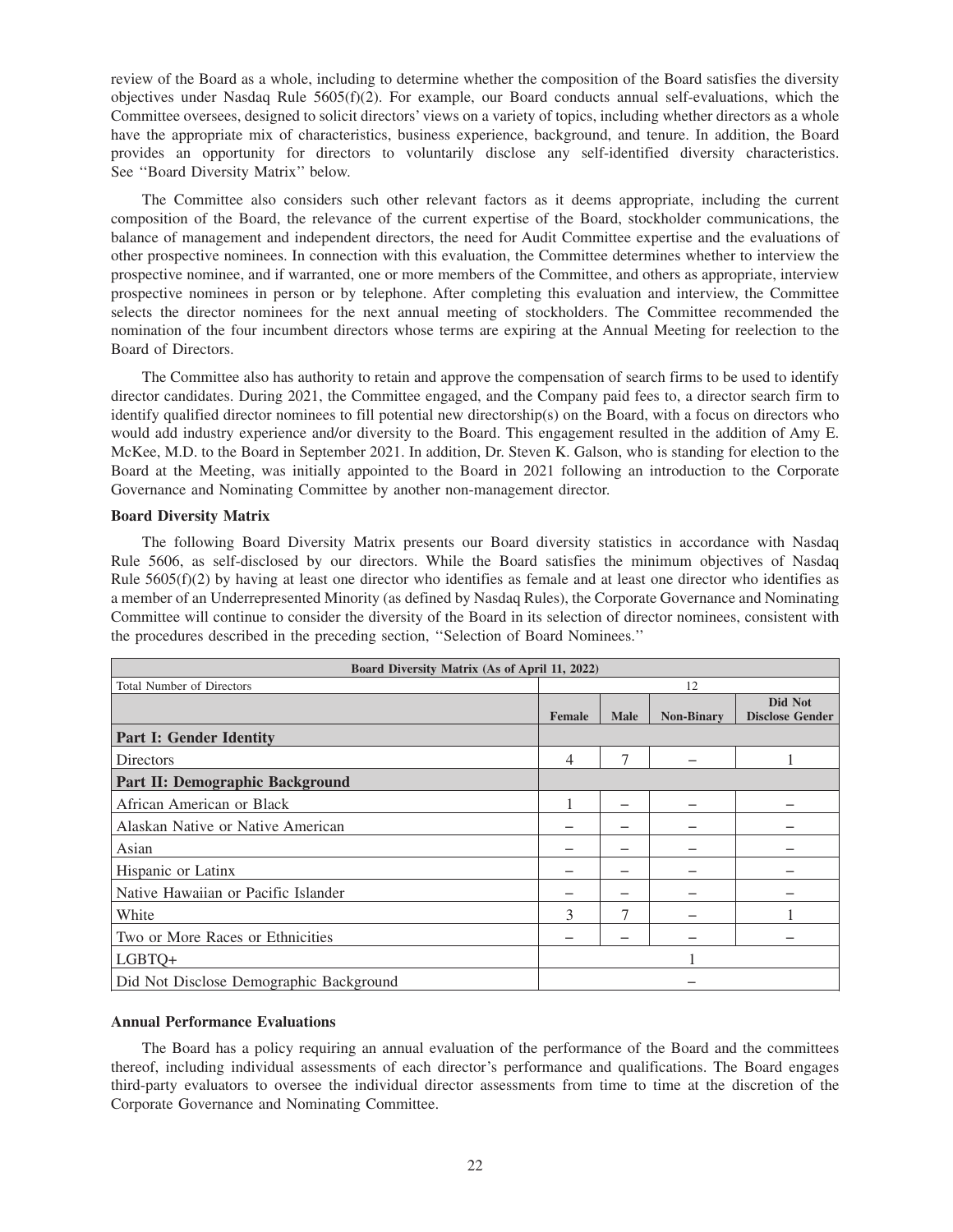#### **Stockholder or Other Interested Party Communications**

Stockholders or other parties interested in communicating directly with the Board, or specified individual directors, may do so by writing to the Corporate Secretary, 4505 Emperor Blvd., Suite 200, Durham, North Carolina 27703. The Secretary will review all such correspondence and will regularly forward to the Board copies of all such correspondence that, in the opinion of the Secretary, relates to the functions of the Board or its committees or that the Secretary otherwise determines requires their attention. Directors may at any time review a log of all correspondence received by the Company that is addressed to members of the Board and request copies of such correspondence. Concerns relating to accounting, internal controls or auditing matters will immediately be brought to the attention of the Chairman of the Audit Committee and handled in accordance with procedures established by the Audit Committee with respect to such matters.

#### **Stock Ownership Guidelines**

We have adopted stock ownership guidelines for our directors to help ensure that they each maintain an equity stake in the Company and, by doing so, appropriately link their interests with those of stockholders. The guideline for non-employee directors is for each director to hold 10,000 shares of Common Stock. Non-employee directors are expected to achieve this ownership level within three years of joining the Board.

#### **Director Attendance**

During 2021, the Board held four meetings. Each member of the Board attended at least 75% of the meetings of the Board and committees of the Board of which he or she is a member. We encourage all members of the Board to attend our annual meetings of stockholders. Our President and Chief Executive Officer, Jon P. Stonehouse, the Chairman of the Board, Robert A. Ingram, and the Chair of the Audit Committee, Kenneth B. Lee, Jr., were each in attendance at the 2021 Annual Meeting of Stockholders.

## **Certain Relationships and Related Transactions**

Since January 1, 2021, there were no relationships or related transactions requiring disclosure between the Company and any of its directors, executive officers or five percent stockholders. The Audit Committee Charter requires all related party transactions to be pre-approved by the Audit Committee.

#### **Anti-Hedging Policy**

We have adopted a policy that prohibits employees (including officers) or directors, or any of their family members, from engaging in any type of short sale or purchasing any financial instrument (including prepaid variable forward contracts, equity swaps, collars, and exchange-traded funds), or otherwise engaging in any transaction that, in either case, hedges or offsets, or is designed to hedge or offset, any decrease in the market value of our equity securities. Such persons may engage in other derivative transactions only if it is determined, to the satisfaction of our Insider Trading Compliance Officer (currently, our Chief Legal Officer and Corporate Secretary), that such transactions are consistent with applicable rules, laws, and our Insider Trading Policy.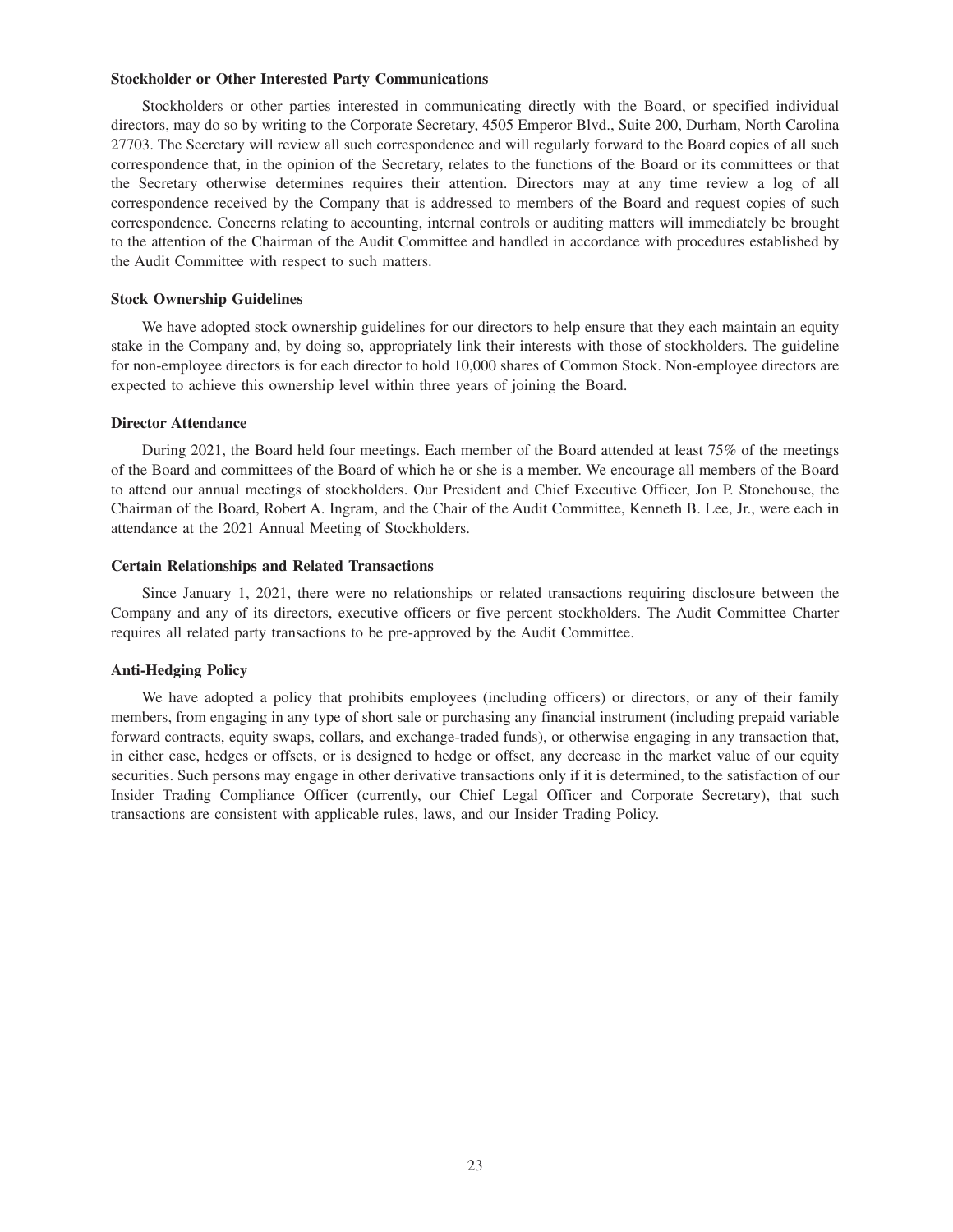## **EXECUTIVE OFFICERS**

Our executive officers are listed below, followed by information, including biographical information, about our executive officers (other than Mr. Stonehouse, whose biographical information appears above under ''Election of Directors'').

| <b>Name</b>                                        | Age <sup>(1)</sup> | Position(s)                                                           |
|----------------------------------------------------|--------------------|-----------------------------------------------------------------------|
|                                                    |                    | Jon P. Stonehouse 61 President, Chief Executive Officer, and Director |
|                                                    |                    |                                                                       |
|                                                    |                    |                                                                       |
|                                                    |                    |                                                                       |
|                                                    |                    | Alane P. Barnes 56 Chief Legal Officer and Corporate Secretary        |
|                                                    |                    |                                                                       |
| William P. Sheridan, MBBS 67 Chief Medical Officer |                    |                                                                       |
|                                                    |                    |                                                                       |

(1) Age as of April 11, 2022.

\_\_\_\_\_\_\_\_\_\_

*Anthony J. Doyle* joined BioCryst in April 2020 as its Chief Financial Officer. Prior to joining BioCryst, Mr. Doyle served as Chief Financial Officer of Worldwide Clinical Trials Holdings, Inc., a full-service global contract research organization, since 2014. From 2012 to 2014, Mr. Doyle was Chief Financial Officer of World Book, a Berkshire Hathaway company. From 2004 to 2012, Mr. Doyle held a series of roles of increasing responsibility at General Electric, moving through financial planning and analysis, controller, audit, tax, and commercial finance rotations in the GE Financial Management and Corporate Audit Staff finance and leadership training programs. He then led risk and pricing for GE Healthcare's U.S. diagnostic imaging business and served as global program manager for GE Healthcare Solutions, a hospital and healthcare outcomes-based consulting company. Mr. Doyle received his Bachelor's degree from Dublin City University (Ireland) and his DESEM from Reims Management School (France). Mr. Doyle also has a Graduate Certificate in Corporate Treasury from Dublin City University.

*Helen M. Thackray, M.D.* joined BioCryst in March 2021 as Chief Research & Development Officer. She previously served as Chief Medical Officer and Senior Vice President of clinical development at GlycoMimetics, Inc., a publicly-traded biotechnology company focused on serious oncology, immunology, and inflammatory conditions, from 2006 to 2021 and led its orphan product, fast track, and breakthrough therapy programs at all stages of development in rare diseases. Prior to joining GlycoMimetics, Dr. Thackray was Vice President of Clinical Development at Biosynexus and served for over a decade on the research ethics review board of the National Center for Healthcare Statistics, part of the Centers for Disease Control and Prevention. Most recently she has served on the ICH E11A Expert Working Group for the development of a harmonized regulatory guideline for pediatric extrapolation in drug development. She also served as Corporate and Clinical Development Advisor for Veralox Therapeutics from 2018 to 2020. Dr. Thackray is a board-certified pediatrician, serving on the faculty of the Children's National Medical Center and George Washington University School of Medicine and Health Sciences since 2000. She has authored more than 60 peer-reviewed articles and presentations. Dr. Thackray holds a Bachelor of Science degree in biological sciences from Stanford University and an M.D. from the George Washington University School of Medicine and Health Sciences. She completed her pediatric residency and chief residency at Children's National Medical Center, trained in medical genetics at the National Human Genome Research Institute at the National Institutes of Health, and is a Fellow of the American Academy of Pediatrics. Dr. Thackray served on our Board of Directors from September 2019 to May 2021, and she has served on the Board of Directors of Immunogen, Inc. since September 2021.

*Yarlagadda S. Babu, Ph.D.* joined BioCryst in 1988 and was BioCryst's first full-time employee. Dr. Babu has served as the Company's Vice President — Drug Discovery since 1992. In October of 2013, Dr. Babu's title was changed to Senior Vice President of Drug Discovery, and in December 2020, Dr. Babu became our Chief Discovery Officer. Prior to joining BioCryst, he served five years on the biochemistry faculty at the University of Alabama at Birmingham (''UAB''). Dr. Babu obtained his Ph.D. from the Indian Institute of Science, Bangalore and spent three years in the Laboratory of Molecular Biophysics at the University of Oxford, U.K. before joining UAB. He has over 70 publications in peer-reviewed journals, and a number of issued and pending patents to his credit.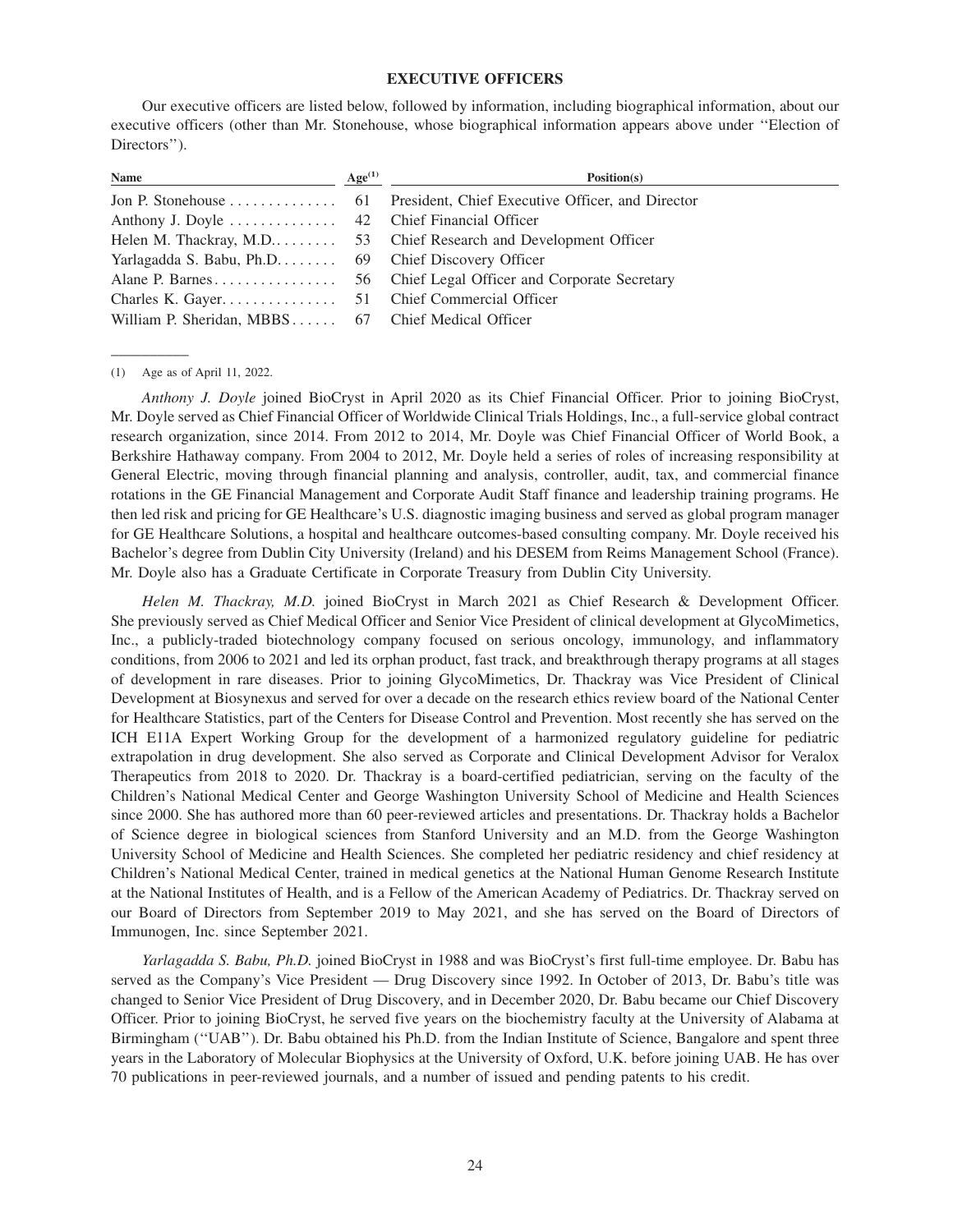*Alane P. Barnes* joined BioCryst in September 2006 as its General Counsel. She was named Corporate Secretary in 2007, was named Vice President, General Counsel & Corporate Secretary in 2011, and has served as our Chief Legal Officer and Corporate Secretary since 2018. She was named as an executive officer in 2013. Ms. Barnes is responsible for all legal affairs of the Company including SEC compliance, corporate governance, IP strategy and management, licensing transactions, government contract negotiations and management and dispute resolution. She graduated magna cum laude from Cumberland School of Law in 1997 and is a member of Curia Honoris, scholar of merit. Ms. Barnes received her B.S. in Natural Science with a concentration in biology and chemistry from UAB. Prior to joining the Company, Ms. Barnes worked for the UAB Research Foundation where she managed intellectual property, negotiated license transactions and facilitated the emergence of new companies based on university technology. Prior to employment at the UAB Research Foundation, Ms. Barnes practiced corporate law with a prominent law firm in Birmingham, Alabama. Ms. Barnes is currently a Board member of the Research Triangle Area Association of Corporate Counsel and regularly speaks at national conferences regarding the pharmaceutical business and at women's success conferences. She is a 2010 graduate of MOMENTUM, an organization geared toward building leadership in women.

*Charles K. Gayer* joined BioCryst in August 2015 as its Vice President of Global Strategic Marketing and was promoted to Chief Commercial Officer in January 2020. Prior to joining BioCryst, Mr. Gayer held several U.S. and global commercial leadership roles in competitive rare disease categories at Talecris Biotherapeutics, Inc., a biopharmaceutical company that was acquired in 2011 by Grifols, S.A., a multinational pharmaceutical and chemical manufacturer. At Talecris, he led U.S. alpha-1 antitrypsin deficiency marketing and later European sales and marketing. At Grifols, he led the U.S. marketing team for the combined immune globulin portfolio of the two companies. Prior to joining Talecris, he spent six years at GlaxsoSmithKline in a range of professional marketing, consumer marketing and sales roles. Mr. Gayer began his career as a strategic consultant for biopharmaceutical companies and also spent three years as a business analyst at rare disease pioneer Genzyme Corporation. Mr. Gayer received his B.A. in Politics from Princeton University and his M.B.A. from the Fuqua School of Business at Duke University.

*William P. Sheridan, MBBS,* joined BioCryst in July 2008 as its Chief Medical Officer. Dr. Sheridan spent 15 years in drug development at Amgen Pharmaceuticals, Inc., most recently as Vice President of North American Medical Affairs from March 2007 to November 2007, prior to joining the Company. Dr. Sheridan organized and led Amgen's U.S. Medical Affairs function, making significant contributions to the successful launch of many compounds, including Aranesp®, Enbrel®, Kineret®, Neulasta® and Sensipar®. In addition to his most recent position at Amgen, Dr. Sheridan served at the Vice President level in International Medical Affairs, from March 2005 to February 2007; Global Health Economics, from January 2004 to January 2005; and Outcomes Research, U.S. Medical Affairs and Product Development, from January 2002 to December 2003. Prior to joining Amgen, Dr. Sheridan practiced medicine at the Royal Melbourne Hospital in Victoria, Australia as Head of the Bone Marrow Transplant Service. He earned his MB BS degree (M.D. equivalent) at the University of Melbourne in Victoria. He is a board-certified fellow of the Royal Australasian College of Physicians, with a sub-specialty in hematology and medical oncology. After leaving Amgen in November 2007 and prior to joining the Company, Dr. Sheridan served as an independent consultant for pharmaceutical companies, including BioCryst.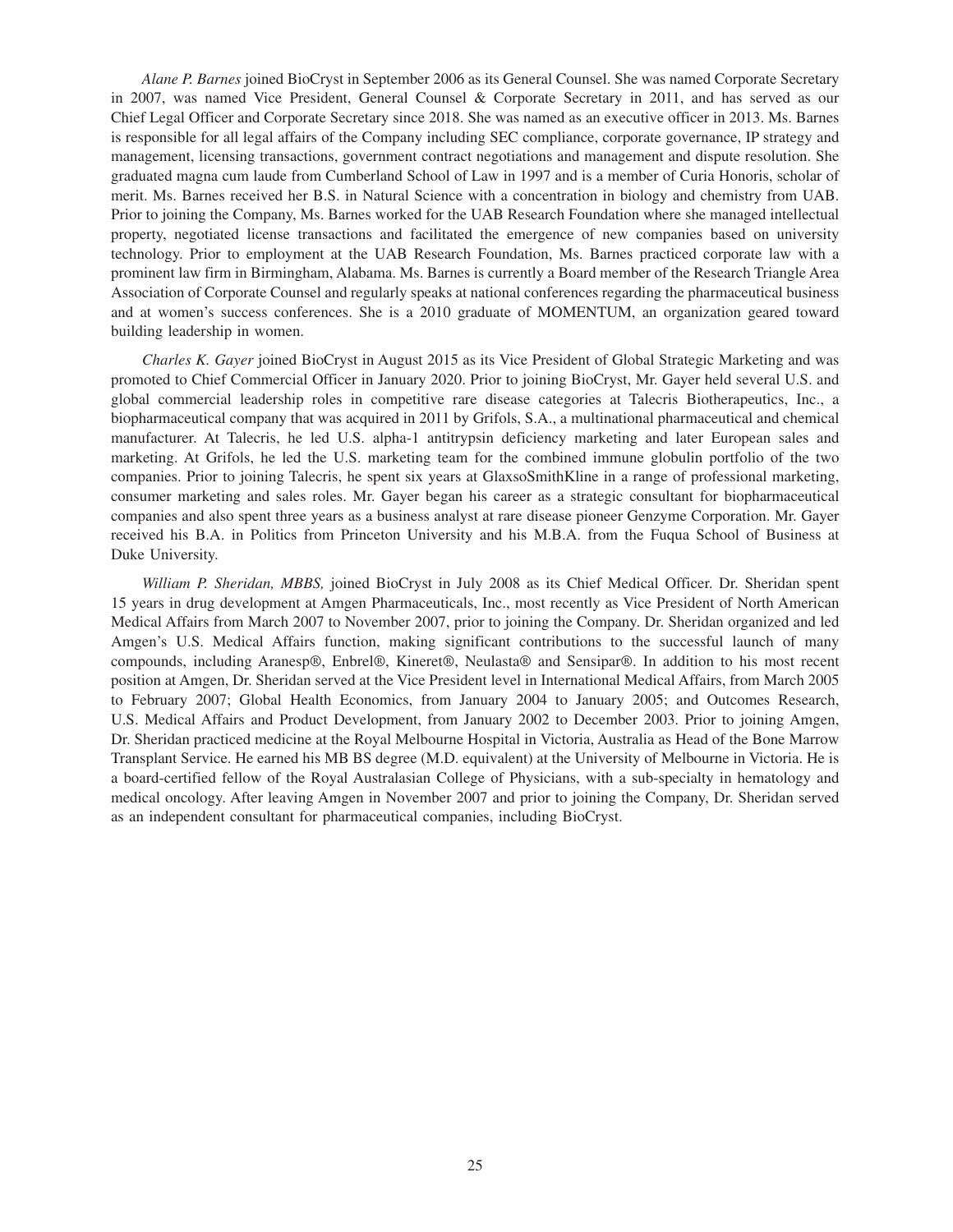## **COMPENSATION DISCUSSION AND ANALYSIS**

#### **Philosophy and Overview of Compensation**

The Compensation Committee (referred to in this section as the ''Committee'') of the Board of Directors has the responsibility for establishing, implementing, and monitoring adherence with the Company's compensation philosophy. Our goal is to provide a compensation package that attracts, incentivizes, and retains employees and is designed to align employees' interests with the Company's corporate strategies and business objectives and the interests of the stockholders. We refer to the individuals identified below as our ''Named Executive Officers'' for 2021. The Named Executive Officers include our Chief Executive Officer, or CEO, our Chief Financial Officer, or CFO, our next three most highly compensated executive officers serving in such capacity at the end of 2021, and our former Chief Business Officer, who separated from the Company on August 9, 2021. The compensation of our Named Executive Officers is discussed in this Compensation Discussion and Analysis and included in the Summary Compensation Table. Our Named Executive Officers for 2021 are:

| Name | <b>Title</b> |
|------|--------------|
|      |              |
|      |              |
|      |              |
|      |              |
|      |              |
|      |              |
|      |              |

<sup>(1)</sup> Dr. Thackray joined the Company as its Chief Research & Development Officer on March 22, 2021. She also served as a member of the Company's Board of Directors until the term of her directorship expired at the Company's 2021 annual meeting of stockholders on May 25, 2021.

Our executive compensation program is based on market best practices and is designed to ensure that it is appropriately risk-based and competitive with similar companies in our industry. The Committee's primary objectives for our executive compensation program are as follows:

- to have a substantial portion of each officer's compensation contingent upon the Company's performance as well as upon his or her own level of performance and contribution toward the Company's performance and long-term strategic goals;
- to reward executives for actions that create short-term and long-term sustainable stockholder value, with a strong focus on Company results;
- to align the interests of our executives with the Company's corporate strategies, business objectives, and the long-term interests of our stockholders; and
- to attract, incentivize, and retain our executive talent.

## **Role of the Compensation Committee and Executive Officers**

The Committee has the authority to determine the Company's compensation philosophy, assess overall corporate performance for the year and its impact on the bonus pool, options pool, and base salary adjustment pool, and to establish compensation for the Company's executive officers. The Company does not conduct annual individual performance reviews; rather, compensation decisions for the Named Executive Officers have been determined by the Committee based on its assessment of the performance of the Company. The Committee believes this approach effectively aligns the incentives of the Named Executive Officers with those of the Company's stockholders and reinforces the highly focused corporate strategy of the Company. The CEO makes recommendations to the Committee with respect to executive officer compensation (excluding himself). Neither the CEO nor any other Named Executive Officer participates in the Committee's final determination of compensation for executive officers.

<sup>(2)</sup> Ms. Sniecinski separated from the Company, effective August 9, 2021.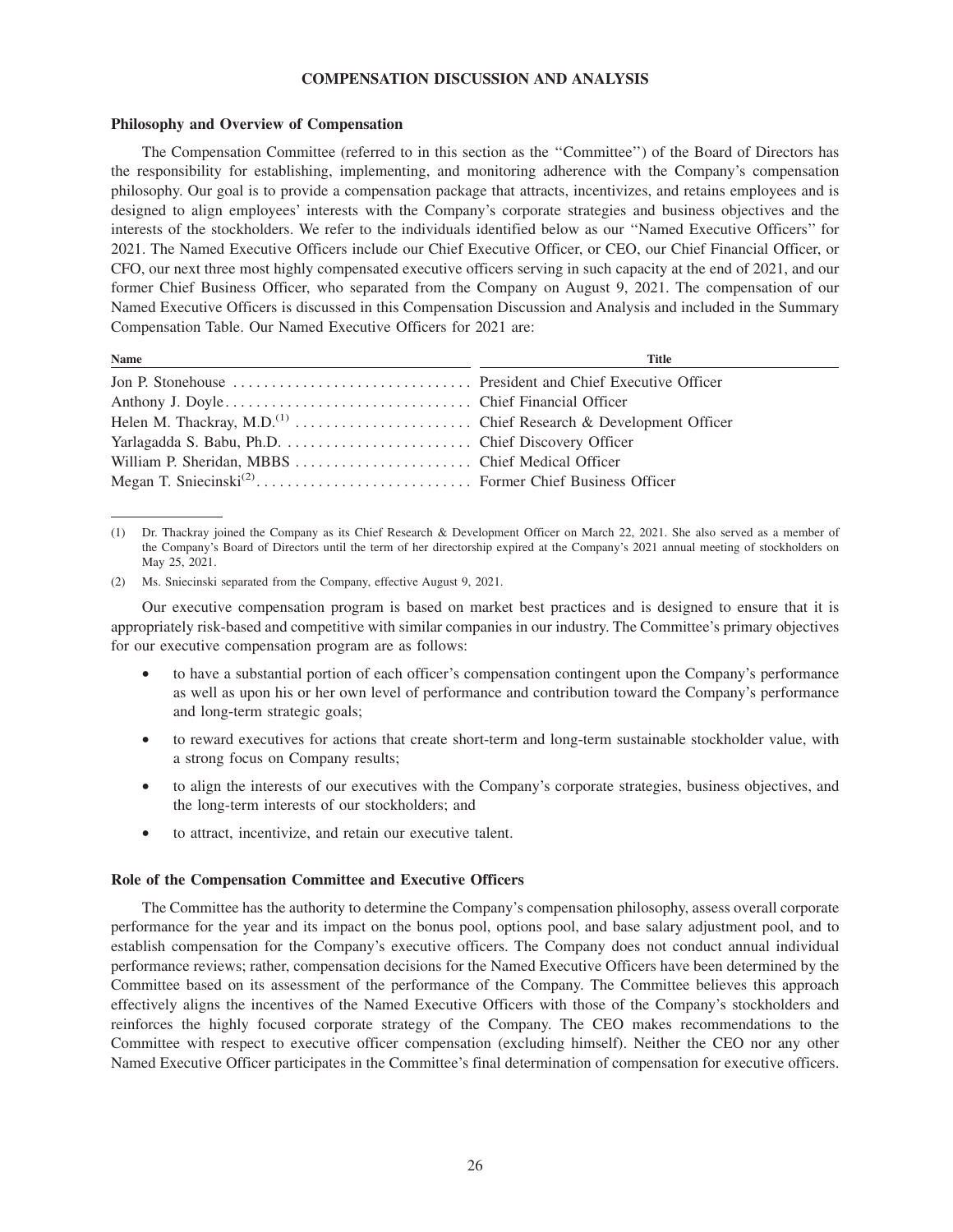#### **Role of Compensation Consultants**

It is the practice of the Company to use a compensation consultant to perform an annual competitive compensation analysis of the Company's overall compensation practices. Since 2015, the Committee has engaged Radford, which is part of the Human Capital Solutions practice at Aon plc (''Aon''), as the Company's compensation consultant to conduct the overall analysis of the Company's compensation practices and those of comparable companies in the biotechnology industry.

Under the direction of the Committee, Aon annually conducts an analysis of overall compensation practices, including benchmark comparisons of base salary, annual incentive targets, and long-term equity incentive compensation against a ''peer group'' of comparable companies discussed in more detail below. The results of this analysis are reviewed by the Committee in connection with its annual compensation decisions, including base salary determinations, annual incentive targets, and long-term equity grants.

#### **Peer Group and the Use of Market Data**

While the Company does not establish compensation levels based solely on benchmarking, pay practices at other companies are an important factor that the Committee considers in assessing the reasonableness of compensation and ensuring that our compensation practices are competitive in the marketplace. In order to evaluate the level of compensation for our Named Executive Officers, the Committee, using information provided by Aon, establishes a peer group of publicly-traded, national, and regional companies in the biopharmaceutical and biotechnology industries (the ''Peer Group'') that generally:

- are similar to the Company in terms of one or more of the following: size (i.e., employee headcount, revenue, market capitalization, etc.), stage of development for primary products, cash runway, and research and development investment;
- have named executive officer positions that are comparable to the Company's in terms of breadth, complexity, and scope of responsibilities; and
- compete with the Company for employee talent.

Each Peer Group company participates in the Radford Biotechnology Survey, an Aon survey of executive total compensation for various corporate positions, which survey is widely used among biotechnology companies. Aon analyzes both survey data and compensation information reported in the public filings of the Peer Group companies for the comparative analysis and adjusts the data to reflect the age of the reported information. The 2020 Peer Group, which the Committee approved in September 2020 and used when making determinations for our December 2020 long-term equity incentive awards and 2021 base salary and Annual Incentive Plan (''AIP'') target adjustments, consisted of the following 22 peer companies, which had market capitalization ranging from approximately \$250 million to \$2.5 billion and 50-400 employees:

- 
- Agenus Cytokinetics ImmunoGen Omeros
	- Ardelyx Dicerna Pharmaceuticals Intra-Cellular Therapies Rhythm Pharmaceuticals
- -
	- Chimerix Esperion Therapeutics MacroGenics Zogenix
- Concert Pharmaceuticals G1 Therapeutics
- 
- 
- Atara Biotherapeutics Dynavax Technologies KalVista Pharmaceuticals Rigel Pharmaceuticals
	- - -
- In September 2021, the Committee approved the 2021 Peer Group. The 2021 Peer Group, which the Committee used when making determinations for our December 2021 long-term equity incentive awards and 2022 base salary and AIP target adjustments, emphasized companies that have launched products within the last three years and are scaling. The Committee believed that, following the Company's transformation into a commercial-stage biotechnology company with the launch of ORLADEYO® (berotralstat) in December 2020, such companies would reflect a peer group that is more closely aligned with the Company's current stage of development than the 2020 Peer Group. The 2021 Peer Group consisted of the following 20 peer companies, which had market capitalization ranging
- - - -
- 
- Cara Therapeutics Epizyme Karyopharm Therapeutics Tricida
	-
- 
-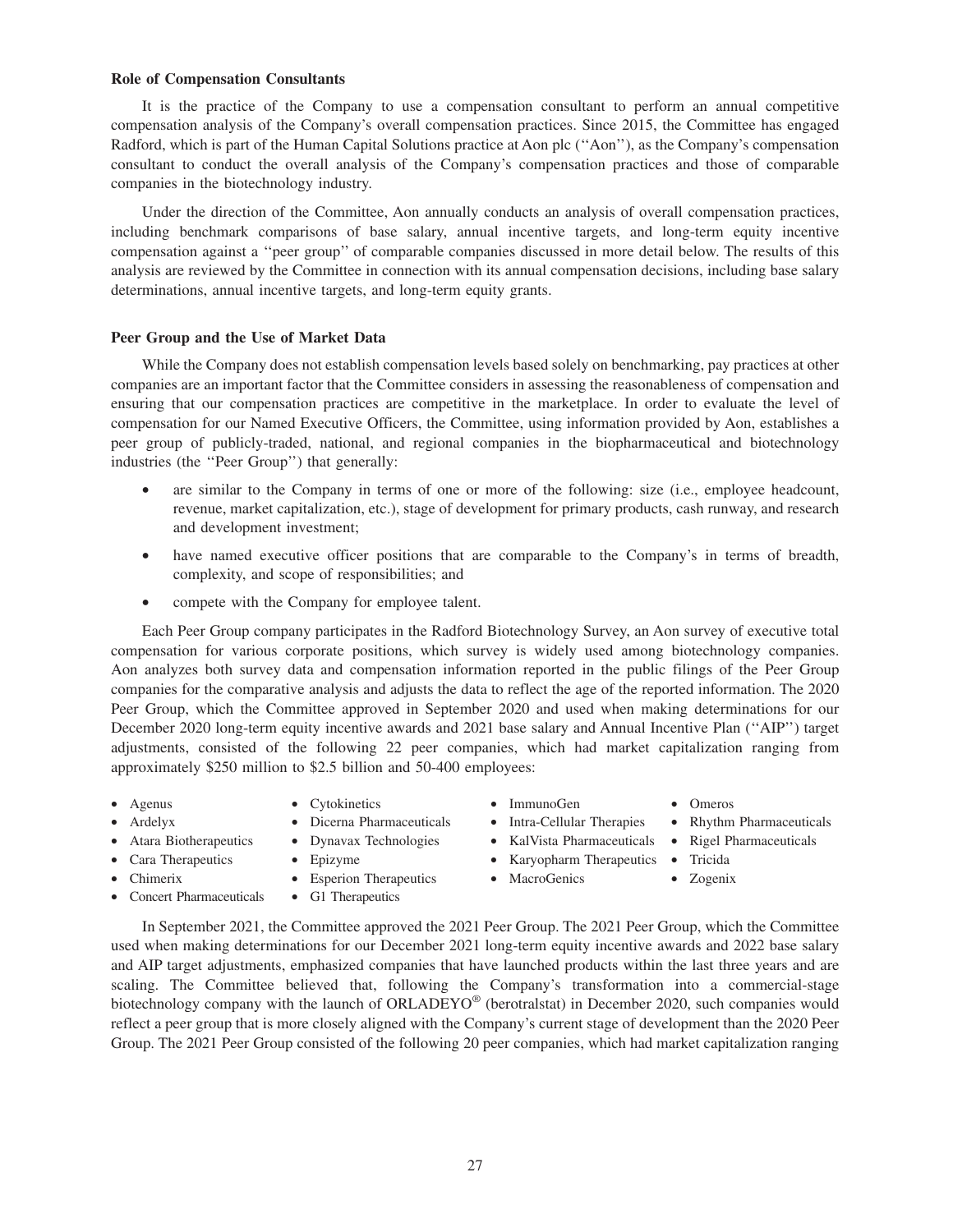from approximately \$1 billion to \$8 billion and revenue ranging from approximately \$50 million to \$300 million, consistent with the Company's increase in market capitalization and revenue in 2021 following the launch of ORLADEYO:

- ACADIA Pharmaceuticals Atara Biotherapeutics Dynavax Technologies MacroGenics
- Acceleron Pharma Biohaven Pharmaceutical G1 Therapeutics Omeros
	-
- 
- 
- Apellis Pharmaceuticals Dicerna Pharmaceuticals KalVista Pharmaceuticals Zogenix
- -
- 
- 
- 
- 
- 
- 
- Agenus Blueprint Medicines Insmed Ultragenyx Pharmaceutical
- Amicus Therapeutics Cytokinetics Intra-Cellular Therapies Vir Biotechnology
	-

# **Role of the 2021 Advisory Vote on Executive Compensation**

At our annual meeting in May 2021, our stockholders approved our ''say-on-pay'' proposal with more than 94% of the votes cast (exclusive of abstentions and broker non-votes) approving our executive compensation policies as described in our 2021 Proxy Statement filed with the SEC on April 13, 2021. The Committee believes that this vote reflected stockholder agreement with the Committee's overall compensation philosophy and actions, and therefore, the Committee continued to apply similar principles in determining the amounts and types of executive compensation for fiscal 2021, with specific compensation decisions to be made each year in consideration of these principles and the Company's results and performance. In order to align incentives to stockholder interests, the performance of the Named Executive Officers is evaluated based on the Committee's assessment of the overall performance of the Company. The Committee will continue to consider the outcome of stockholder say-on-pay votes in making future executive compensation decisions.

## **Elements of Executive Compensation**

The Company's 2021 compensation program for executive officers was primarily comprised of the following elements:

- base salary;
- annual incentive compensation;
- long-term equity incentive awards; and
- other employee benefits.

## *Base Salary*

The Company provides our employees with base salary to compensate them for services rendered during the fiscal year. In determining the base salary amount for each Named Executive Officer, the Committee primarily considers:

- industry experience, knowledge, and qualifications;
- salary levels in effect for comparable positions within the Company's industry obtained from the Radford Biotechnology Survey; and
- individual performance of the executive and the general performance of the Company.

The Company's compensation practice is to generally target the competitive 50th percentile for base salary, annual incentive compensation and long-term equity grants. Base salary levels for our Named Executive Officers may fluctuate from the 50th percentile based on each Named Executive Officer's particular experience, performance and value to the Company. For example, high-performing, experienced Named Executive Officers may be paid at or above the 75th percentile, while newer Named Executive Officers may be paid at a lower percentile. Base salary amounts are typically reviewed annually as part of the Company's performance review process as well as upon a promotion or other change in responsibility. To assist the Committee in determining appropriate base salary increases, the Company's compensation consultant provided competitive base salary levels by analyzing the competitive data described in more detail above.

In setting 2021 salaries, consistent with its philosophy for 2020 salaries and given the then small number of employees of the Company and the highly focused strategy of the Company, the Committee did not conduct individual performance reviews but instead assessed the Named Executive Officers based primarily on overall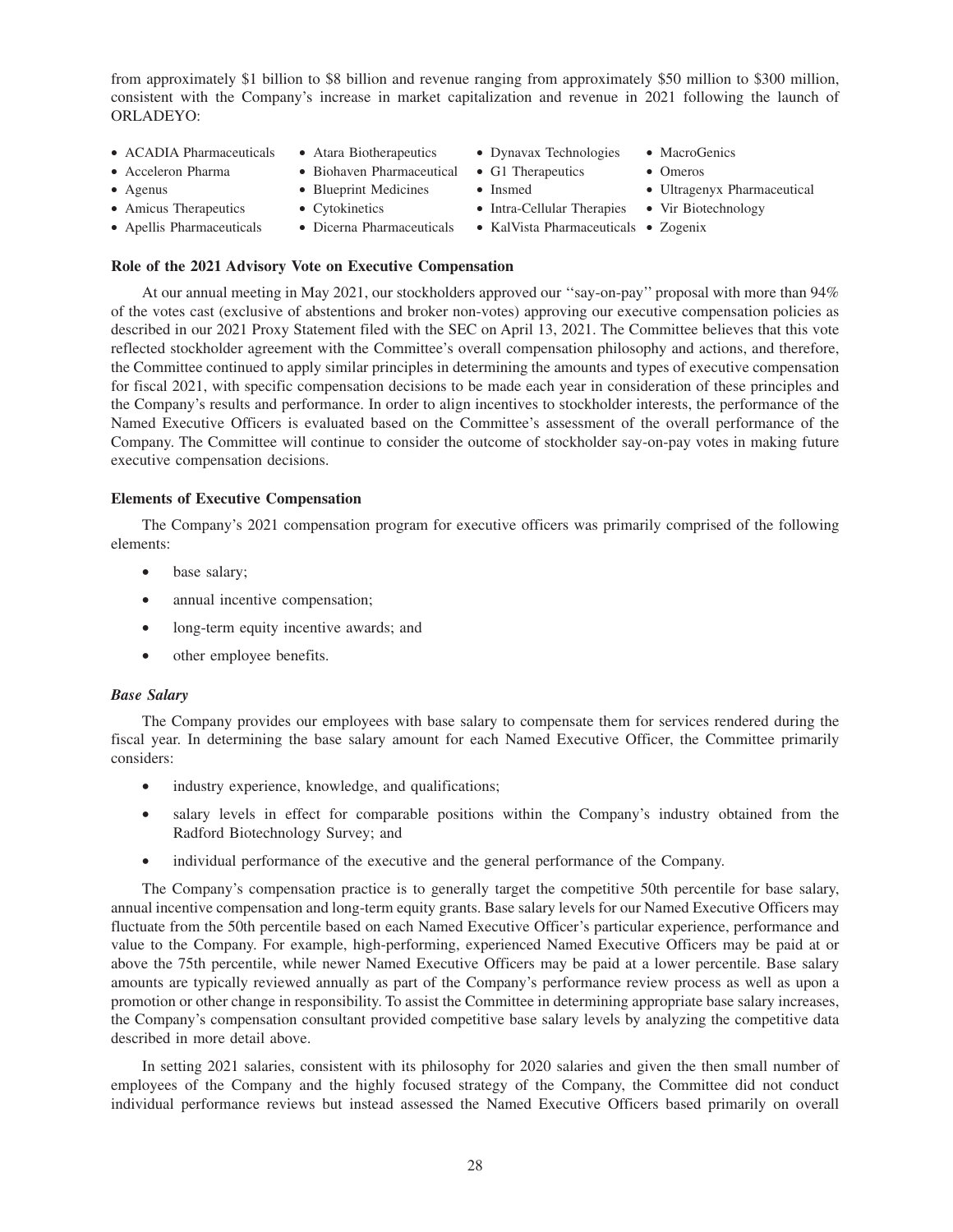corporate performance while also giving consideration to individual contributions to corporate performance. The Committee also considered the market competitiveness of the Company's executive officer base salaries compared to the 2020 Peer Group based on the analysis prepared by Aon. This resulted in all of the Named Executive Officers (other than Mr. Doyle, who joined the Company in April 2020, and Dr. Thackray, who joined the Company in March 2021) receiving an approximate 3% increase in base salary. Mr. Doyle joined the Company in April 2020 and, as a result of his partial year service to the Company, received a 2% increase in base salary. In consideration of Dr. Thackray's prior experience and the 2020 Peer Group analysis prepared by Aon, effective upon her joining the Company in March 2021, the Committee established a starting base salary for Dr. Thackray of \$530,000, approximating the 25th percentile based on market data from the 2020 Peer Group, and approved a \$210,000 signing bonus for Dr. Thackray. See ''Changes in Employment Agreements with Named Executive Officers'' in this Compensation Discussion and Analysis for additional information regarding Dr. Thackray's employment agreement.

The results of the 2021 base salary increases for the Named Executive Officers were as follows:

| <b>Name</b>                                                                                                   | Approximate<br>Percentage<br><b>Increase</b> | <b>2021 Base</b><br>Salary |
|---------------------------------------------------------------------------------------------------------------|----------------------------------------------|----------------------------|
| Jon P. Stonehouse $\dots \dots \dots \dots \dots \dots \dots \dots \dots \dots \dots \dots \dots \dots \dots$ | $3\%$                                        | \$583,495                  |
|                                                                                                               | 2%                                           | \$490,800                  |
|                                                                                                               | n/a                                          | \$530,000                  |
|                                                                                                               | $3\%$                                        | \$458,945                  |
|                                                                                                               | $3\%$                                        | \$530,600                  |
|                                                                                                               | 3%                                           | \$470.453                  |

In setting 2022 salaries, consistent with its philosophy for 2021 salaries and given the highly focused strategy of the Company, the Committee did not conduct individual performance reviews but instead continued to assess the Named Executive Officers based primarily on overall corporate performance while also giving consideration to individual contributions to corporate performance. The Committee also considered the market competitiveness of the Company's current executive officer base salaries compared to the 2021 Peer Group based on the analysis prepared by Aon. This resulted in all of the Named Executive Officers (other than Ms. Sniecinski, who separated from the Company in August 2021) receiving the following increases in base salary for 2022, which generally reflect adjustments to the 50th percentile compared to the 2021 Peer Group or a 3.5% increase, whichever is greater:

| Name | Approximate<br>Percentage<br><b>Increase</b> | <b>2022 Base</b><br>Salary |
|------|----------------------------------------------|----------------------------|
|      | $9.7\%$                                      | \$640,000                  |
|      | $3.5\%$                                      | \$507,978                  |
|      | $4.6\%$                                      | \$554,200                  |
|      | 5.2%                                         | \$483,000                  |
|      | $3.5\%$                                      | \$549,171                  |
|      | n/a                                          | n/a                        |

#### *Annual Incentive Plan Compensation*

It is the Committee's objective to have the entirety of each officer's annual incentive program compensation contingent upon the Company's performance based on the achievement of pre-established corporate performance objectives. Annual incentive payments are made pursuant to the AIP, which provides for a target amount of potential incentive awards for each participant thereunder, which is currently expressed as a percentage of annual base salary. In determining the 2021 AIP payouts for each of the Named Executive Officers, the Committee considered overall corporate performance against established corporate objectives for 2021, individual contributions to corporate performance, and Peer Group market data provided by Aon.

The target percentage for each Named Executive Officer was set based on the data described below. Based on performance, the actual payout can range from zero to any amount relative to the target percentage of annual base salary. The overall amount of the AIP pool each performance year is determined by the Committee and is based on its assessment of Company performance against the current year corporate objectives multiplied by the sum of all participants at target performance. The AIP allows the Committee to use its discretion in setting the size of the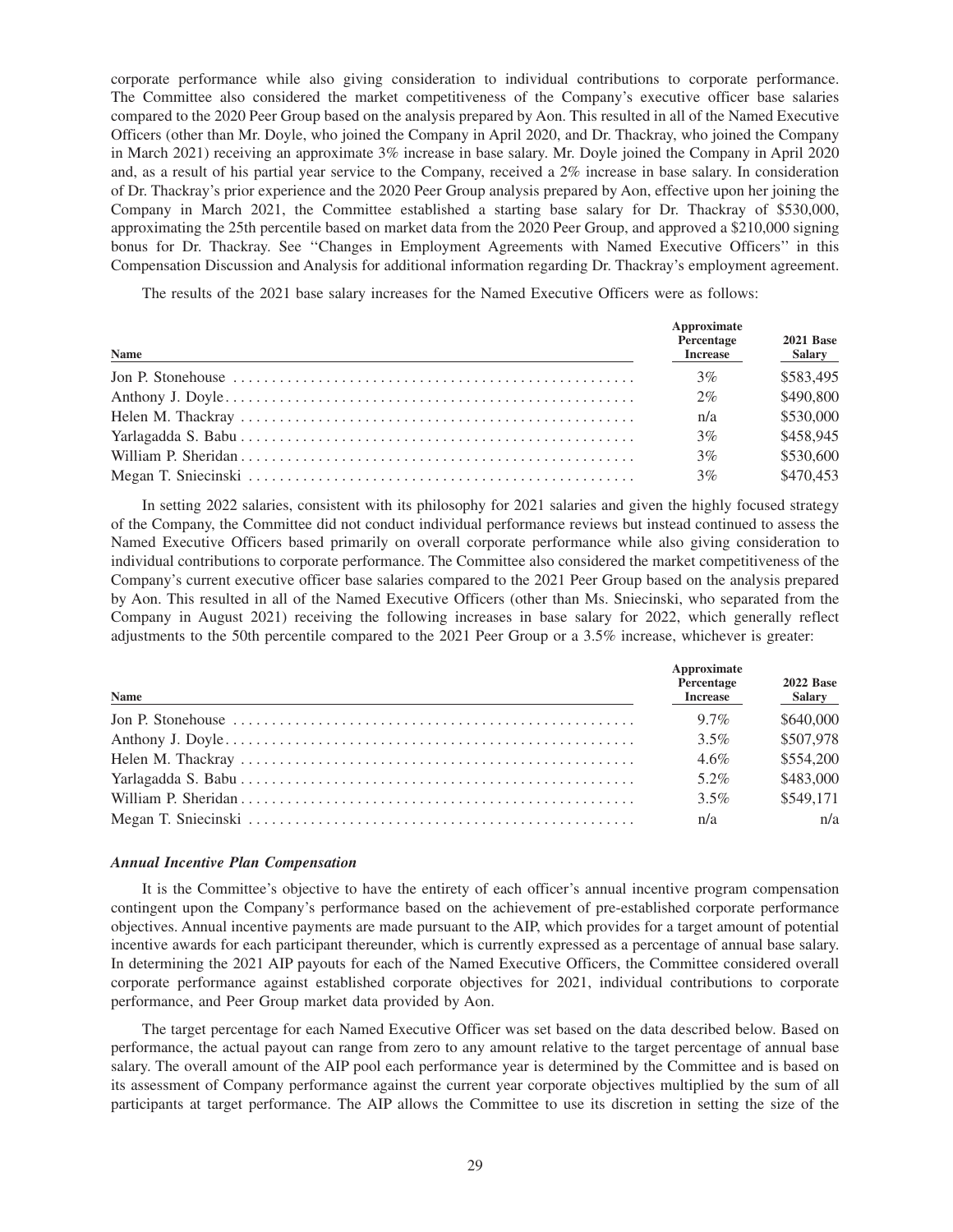AIP pool. The Committee may decide that the pool is as low as zero for a year of poor Company performance and may establish a pool that exceeds target for a year of exceptional Company performance.

The Committee annually reviews with Aon the Peer Group data for non-equity incentive compensation and considers other factors intended to align the AIP with the Committee's pay-for-performance philosophy. The Committee maintained the existing targets for the Named Executive Officers in the 2021 plan year. For Dr. Thackray, who joined the Company in March 2021, the Committee established an AIP target equal to 50% of base salary, consistent with market practices for similarly situated executives. The 2021 AIP targets for the Named Executive Officers were as follows:

| <b>Name</b> | 2021 AIP Target<br>(percentage of<br>base salary) |
|-------------|---------------------------------------------------|
|             | 75%                                               |
|             | 40%                                               |
|             | 50%                                               |
|             | 40%                                               |
|             | 40%                                               |
|             | 40%                                               |

At the time these targets were set, the Committee believed that payout at the target performance level was challenging but achievable and that payout above target represented a ''stretch'' performance goal, but was nevertheless achievable. In order to further tie individual compensation to Company performance, payout to individuals under the AIP is based on Company performance and awards under the AIP are typically settled in cash. All awards are reviewed and approved by the Committee.

The pre-established corporate objectives for 2021 Company performance were:

| Objective | <b>Description</b>                                       | Points at<br><b>Target</b> |
|-----------|----------------------------------------------------------|----------------------------|
|           | Delivering ORLADEYO sales and expanding its global reach | 50                         |
|           | Advancing the Company's oral Factor D inhibitor program  | 40                         |
|           |                                                          | $\overline{10}$            |
|           |                                                          | 100                        |

In assessing the Company's performance against the pre-established 2021 objectives in December 2021, the Committee assessed the completion of the corporate objectives as described in the table below. In assessing 2021 Company performance in light of the 2021 objectives, the Committee in its discretion attributed the values set forth in the table below to the achievement of each of the Company objectives. The Committee also approved an additional consideration for securing additional financing to advance the Company, including for further advancement of the Company's oral Factor D inhibitor program and support of additional investment in the launch of ORLADEYO. In consideration of these results, the Committee awarded payouts under the AIP at 122.5% of target for each recipient.

| <b>Objective</b> | <b>Committee</b><br><b>Determination</b> | <b>Rationale</b>                                                                                                               | <b>Points</b><br>Awarded |
|------------------|------------------------------------------|--------------------------------------------------------------------------------------------------------------------------------|--------------------------|
|                  | Exceeds                                  | 2021 sales of ORLADEYO exceeded projections, and the Company<br>received approvals for ORLADEYO and made additional filings in |                          |
|                  |                                          |                                                                                                                                | 77.5                     |
| 2                | Partially Met                            | Screening initiated in Factor D inhibitor studies, with enrollment initiated in                                                |                          |
|                  |                                          |                                                                                                                                | 25.0                     |
| 3                | Met                                      | Achieved goals regarding manufacturing processes and supply and advanced                                                       |                          |
|                  |                                          |                                                                                                                                | 10.0                     |
| Additional       | n/a                                      | Secured \$350 million in new, largely royalty financing in a challenging                                                       |                          |
| Consideration    |                                          |                                                                                                                                | 10.0                     |
|                  |                                          |                                                                                                                                | 122.5                    |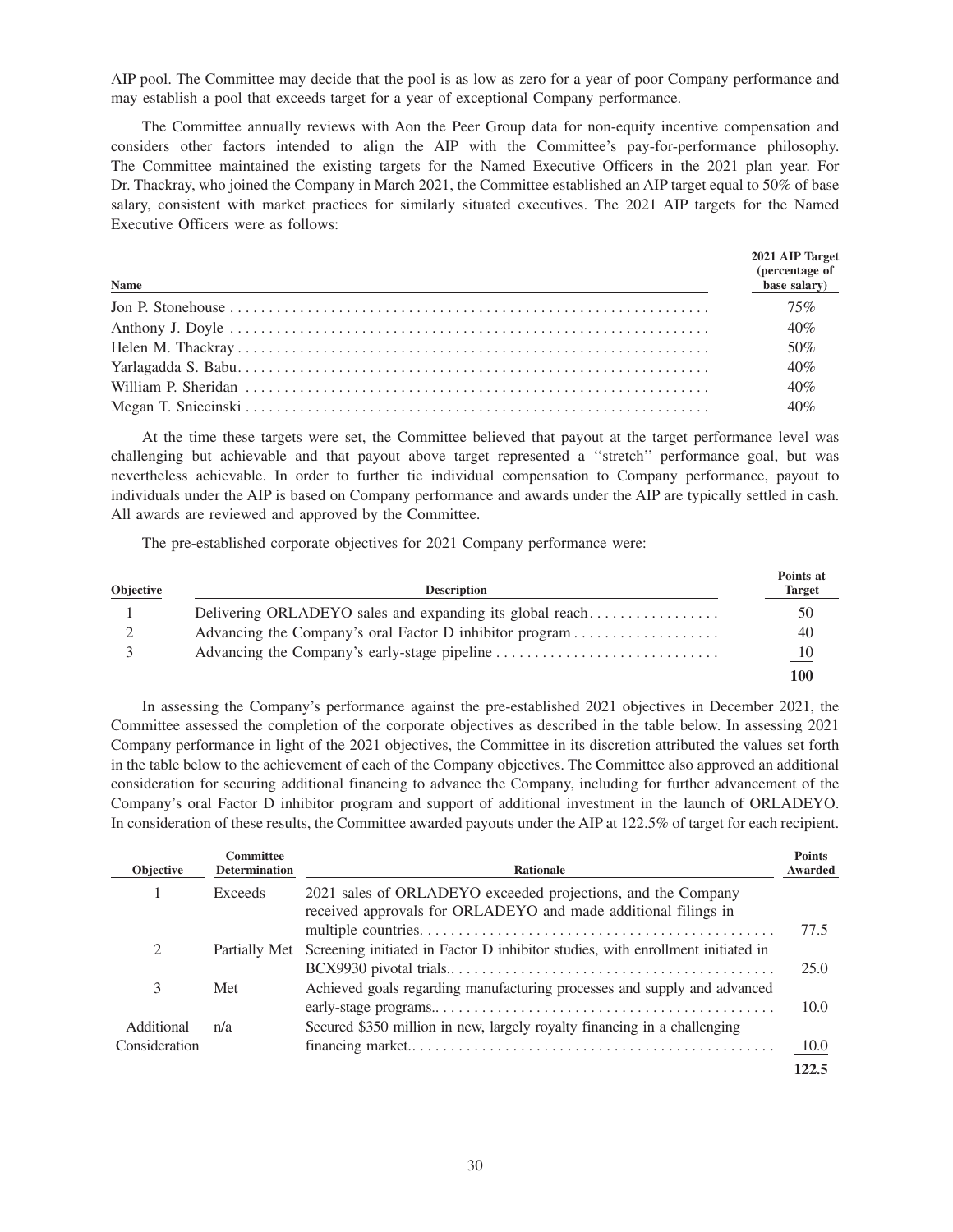## *Long-Term Equity Incentive Awards*

All of the Named Executive Officers are eligible to participate in the Company's periodic awards of equity grants under the Company's Stock Incentive Plan. These awards are designed to:

- create a greater sense of employee ownership;
- enhance the link between creation of stockholder value and long-term employee compensation;
- provide an opportunity for increased equity ownership by the officers, which increases the alignment of their financial interests with those of our stockholders; and
- maintain competitive levels of total compensation.

The Committee has historically granted equity awards to the executive officers on an annual basis. The overall grant pool is established on an annual basis based, in part, on the Committee's assessment of competitive equity grant levels by organization level and the number of employees at each level using competitive data provided by Aon based on its analysis of the Company's current Peer Group. In determining the amount of each grant, the Committee also considers the Company performance, assessed on an annual basis.

## *Equity Awards Granted in 2021*

In setting the levels of long-term equity incentive awards in December 2021, the Committee assessed the Company's performance against the corporate performance objectives for 2021, as described above under the caption ''Annual Incentive Plan Compensation,'' and in reviewing the analysis provided by Aon regarding the Company's 2021 Peer Group equity compensation practices and the number of shares of Common Stock available for grant under the Company's Stock Incentive Plan, the Committee determined to grant long-term equity incentive awards at a level representing approximately the 75th percentile of comparative companies based on the 2021 Peer Group data provided by Aon, with certain additional long-term equity incentive awards to be granted to selected individuals in light of the particular individual contributions made by such individuals to 2021 Company performance. The Committee further determined that, after evaluating current trends and reviewing the intended purpose of this program, the long-term equity incentive awards for 2021 performance should consist of a mix of stock options and restricted stock units (''RSUs''). Exercising its discretion in consideration of the foregoing factors, in December 2021, the Committee awarded options and RSUs to the Named Executive Officers (other than Ms. Sniecinski, who separated from the Company in August 2021) as set forth in the table below.

| Name<br>,我们也不能会有一个人的事情。""我们的人们是不是我们的人,我们也不能会有一个人的人,我们也不能会有一个人的人,我们也不能会有一个人的人,我们也不能会有一个人的人 | Options $(\#)$ | $RSUs$ (#) |
|-------------------------------------------------------------------------------------------|----------------|------------|
|                                                                                           | 574.500        | 123,000    |
|                                                                                           | 164,000        | 75,000     |
|                                                                                           | 205,000        | 44,000     |
|                                                                                           | 164.000        | 35,000     |
|                                                                                           | 164.000        | 35,000     |

Each stock option represents the right to purchase one share of Common Stock at the option exercise price (once the option is vested), and each RSU represents the right to receive one share of Common Stock upon vesting of the RSU. The stock options and RSUs granted to the Named Executive Officers in December 2021 vest 25% annually on each of the first four anniversaries of the date of the grant, until fully vested on the fourth anniversary. The stock options expire ten years after the date of the grant. This provides a reasonable timeframe during which the Named Executive Officers can benefit from the appreciation of the Company's shares. The exercise price of options granted under the Stock Incentive Plan cannot be less than 100% of the fair market value of the underlying stock on the date of grant.

In connection with her appointment as the Company's Chief Research & Development Officer in March 2021, the Committee awarded to Dr. Thackray options to purchase 400,000 shares of Common Stock, 100,000 of which will vest on each of the first four anniversaries of the date of the grant, and 100,000 RSUs, 25,000 of which will vest on each of the first four anniversaries of the date of the grant. These awards were granted to Dr. Thackray on March 30, 2021 pursuant to the Company's Stock Incentive Plan and were in addition to the stock options and RSUs she received in December 2021.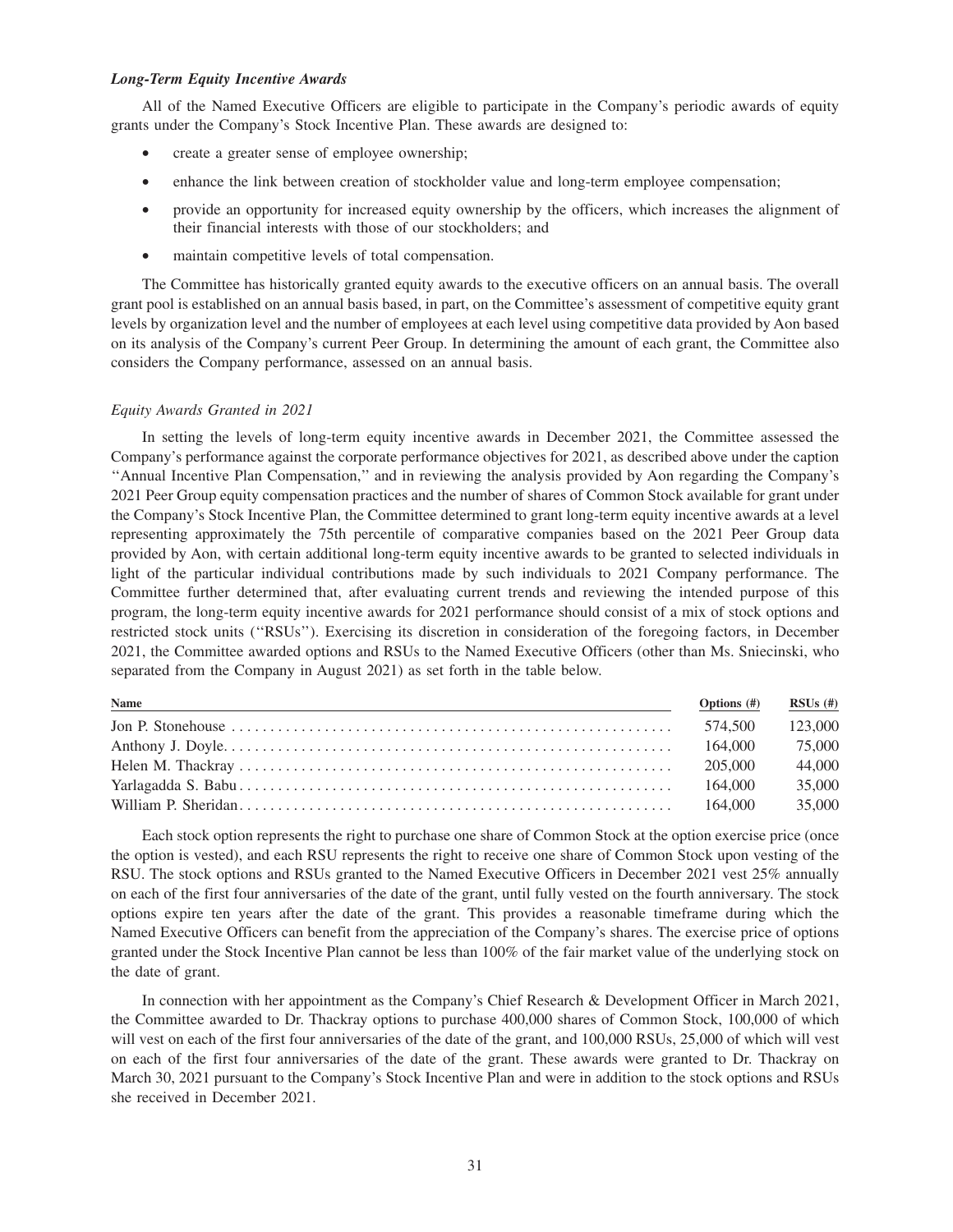#### *Other Elements of Compensation*

In order to attract and retain key talent and pay market levels of compensation, we offer broad-based retirement, health and welfare employee benefits to our eligible employees, including our Named Executive Officers, subject to the terms and conditions of each benefit program. Our Named Executive Officers are eligible to participate in these benefits on the same basis as other full-time employees.

*Medical Insurance*. The Company makes available to eligible employees and their dependents group health, dental and vision insurance coverage.

*Life and Disability Insurance*. The Company makes available disability and life insurance at coverage levels based upon the employee's level of compensation. In addition, as part of Mr. Stonehouse's employment agreement, he is entitled to have either a \$1 million life insurance policy payable to his beneficiary upon death, or, if there is no policy in place, we are required to pay his beneficiary \$1 million upon his death. An insurance policy was in place at December 31, 2021.

*Defined Contribution Plan*. The Company offers a retirement plan designed to meet the requirements under Section 401(k) of the Internal Revenue Code. The 401(k) plan permits eligible employees to defer up to 100% of their annual eligible compensation, subject to certain limitations imposed by the Internal Revenue Code. Employee elective deferrals are immediately vested and non-forfeitable. The Company makes matching contributions equal to the first 5% of the employee elective deferrals, which vest over a period not to exceed six years.

*Stock Purchase Plan*. The Company sponsors a broad-based employee stock purchase plan (the "ESPP"), designed to meet the requirements under Section 423 of the Internal Revenue Code. The ESPP permits employees to purchase Company stock at a discount through payroll deductions. ESPP participants are granted a purchase right to acquire shares of Common Stock at a price that is 85% of the stock price on either the first day of the stock purchase period or the last day of the stock purchase period, whichever is lower. The purchase dates occur on the last business days of January and July of each year. To pay for the shares, each participant may authorize periodic payroll deductions from 1% to 15% of the employee's cash compensation, subject to certain limitations imposed by the Internal Revenue Code. In addition, no employee may purchase more than 3,000 shares in each purchase period and/or \$25,000 in each calendar year. All payroll deductions collected from the participant during the purchase period are automatically applied to the purchase of Common Stock on the dates indicated above provided the participant remains an eligible employee and has not withdrawn from the ESPP prior to the purchase date. See Proposal 5 of this Proxy Statement for additional discussion of the ESPP and the proposed amendment to increase the number of shares available for issuance under the ESPP.

*Other Fringe Benefits*. With the exception of the commuting expense reimbursements described below and the relocation expenses described below under the caption ''Executive Relocation,'' the Company makes certain other fringe benefits available to the Named Executive Officers on the same basis as are made available to its other employees, such as tuition reimbursement and payment of professional dues. The aggregate amount of these other fringe benefits was less than \$10,000 for each Named Executive Officer during 2021.

*Executive Relocation*. In November 2007, the Board approved the Committee's recommended adoption of an Executive Relocation Policy (the ''Relocation Policy'') for certain new employees of the Company, including executive officers. The Relocation Policy provides for a house hunting trip, temporary living and trips home for up to 90 days, home selling support or direct reimbursement for some selling expenses, moving costs and temporary storage of goods, customary closing expenses on the new home, a miscellaneous allowance of one month's salary, not to exceed \$5,000, and gross up of all taxable expenses. The Relocation Policy requires 100% repayment of benefits if the employee leaves or is terminated for cause within 12 months from the hire date. Also in 2021, the Company paid relocation expenses and related ''gross up'' payments to Dr. Sheridan in the amounts of \$23,973 and \$14,354, respectively, and to Ms. Sniecinski in the amounts of \$10,158 and \$8,177, respectively.

#### **Changes in Employment Agreements with Named Executive Officers**

#### *New Employment Agreements*

In February 2021, we entered into an employment letter agreement with Dr. Thackray, pursuant to which she was entitled to an initial base salary of \$530,000, a \$210,000 signing bonus payable six months after the effective date of her employment agreement, and a bonus based on a target amount equal to at least 50% of her base compensation. Under her employment agreement, Dr. Thackray was also entitled to the initial equity grant discussed above under ''Long-Term Equity Incentive Awards—Equity Awards Granted in 2021'' in this Compensation Discussion and Analysis.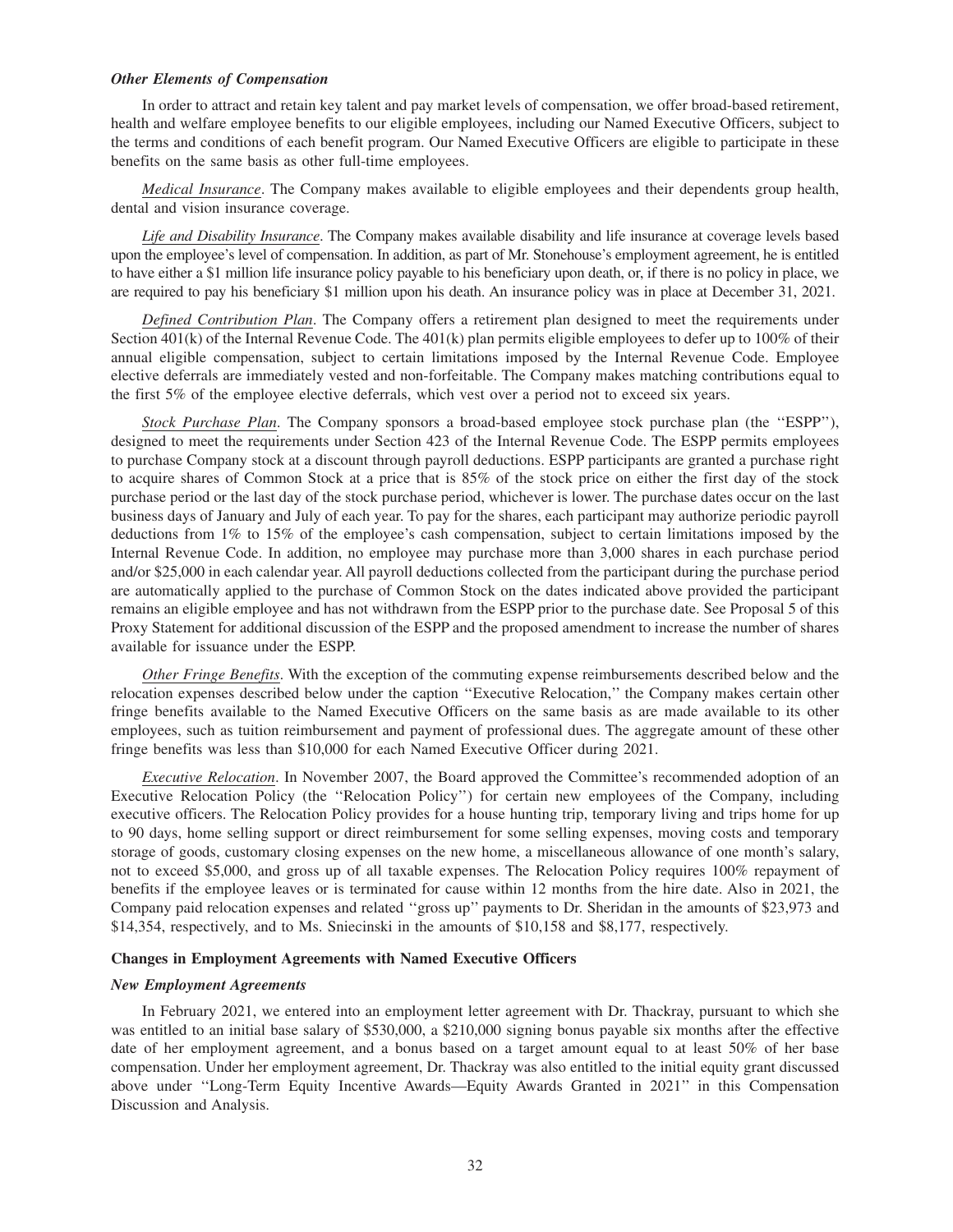#### *Amended Employment Agreements*

On August 4, 2021, we entered into amended and restated employment letter agreements with Drs. Babu and Sheridan. These amendments and restatements did not impact the base salary or AIP payments payable to Dr. Babu or Dr. Sheridan; rather, they aligned the form and terms of our employment agreements with these executive officers with the form and terms of the employment agreements we have entered into with our executive officers who have joined the Company, or who have been promoted to executive officer positions, more recently. Consistent with this objective, the amended and restated employment letter agreements provide that if Dr. Babu's or Dr. Sheridan's employment is terminated without Cause or, following a Change of Control, by such executive pursuant to a Constructive Termination (such terms, as defined in the respective agreement), such executive will be entitled to receive his base salary for one year after the termination date, payment of his target bonus for the year of termination, and the premium for continuation of health insurance coverage under COBRA until the earlier of 12 months following the termination date or until he commences employment with another company, subject to the executive signing a release of claims and returning to the Company all of its property and confidential information.

On September 24, 2021, we also entered into amendments to our employment letter agreements with Dr. Thackray and Messrs. Doyle and Gayer to make certain administrative changes, aligning the respective terms of their employment agreements with those contained in the amended and restated employment agreements for Drs. Babu and Sheridan.

#### *Separation Agreement*

In connection with her separation from the Company, we entered into a Separation Agreement and Release, dated August 8, 2021, with Ms. Sniecinski (the ''Separation Agreement''), providing for severance pay in the amount of \$658,634.04, payable to Ms. Sniecinski over a one-year period in substantially equal installments on the same payroll schedule that was applicable to Ms. Sniecinski prior to her separation from the Company. In addition, 100% of the unvested stock options granted to Ms. Sniecinski on each of July 1, 2019 and December 17, 2019, and 75% of the unvested stock options granted to Ms. Sniecinski on December 15, 2020 were accelerated and became vested and exercisable as of the effective date of the Separation Agreement, resulting in a modification charge for purposes of FASB ASC Topic 718. Ms. Sniecinski was given 180 days from her separation date to exercise her outstanding stock options, and any stock options not exercised during that period expired. Except as provided in the Separation Agreement, Ms. Sniecinski's stock options remained subject to all other terms of the applicable equity plans and award agreements. The Separation Agreement also provided that the Company would pay the monthly premium for Ms. Sniecinski's and her eligible dependents' continued coverage under the Company's group health insurance plan under COBRA for up to 18 months, provided they elected COBRA coverage and remained eligible for COBRA coverage during this period. All of these payments are subject to the terms of the Separation Agreement, which also included certain non-competition and non-solicitation covenants and other standard provisions for agreements of this type.

## **Policy Regarding Tax Deductibility of Compensation**

Section 162(m) of the Internal Revenue Code limits our ability to deduct compensation paid to certain of our current and former Named Executive Officers (the covered employees) for tax purposes to \$1 million annually. This limitation does not apply to ''performance-based compensation'' (such as stock options) granted prior to November 3, 2017, provided certain conditions are satisfied. However, the performance-based exception does not apply to awards granted on or after November 3, 2017. The application of Section 162(m) is complex and may change with time (with potentially retroactive effect). While the Committee considers the deductibility of awards as one factor in determining executive compensation, the Committee also looks at many other factors in making its decisions and retains the flexibility to grant awards it determines to be consistent with the Company's overall compensation philosophy, even if the award is not deductible by the Company for tax purposes.

## **Policy with Respect to Equity Compensation Awards**

The Company grants all equity incentive awards based on the fair market value as of the date of grant. The exercise price for stock option grants and similar awards is determined by reference to the last quoted price per share on the Nasdaq Global Select Market at the close of business on the date of grant.

## **Clawback Policy**

In January 2013, our Board implemented a ''clawback'' policy. The policy provides that in the event of material noncompliance with financial reporting under the securities laws, we may recover (in whole or in part) any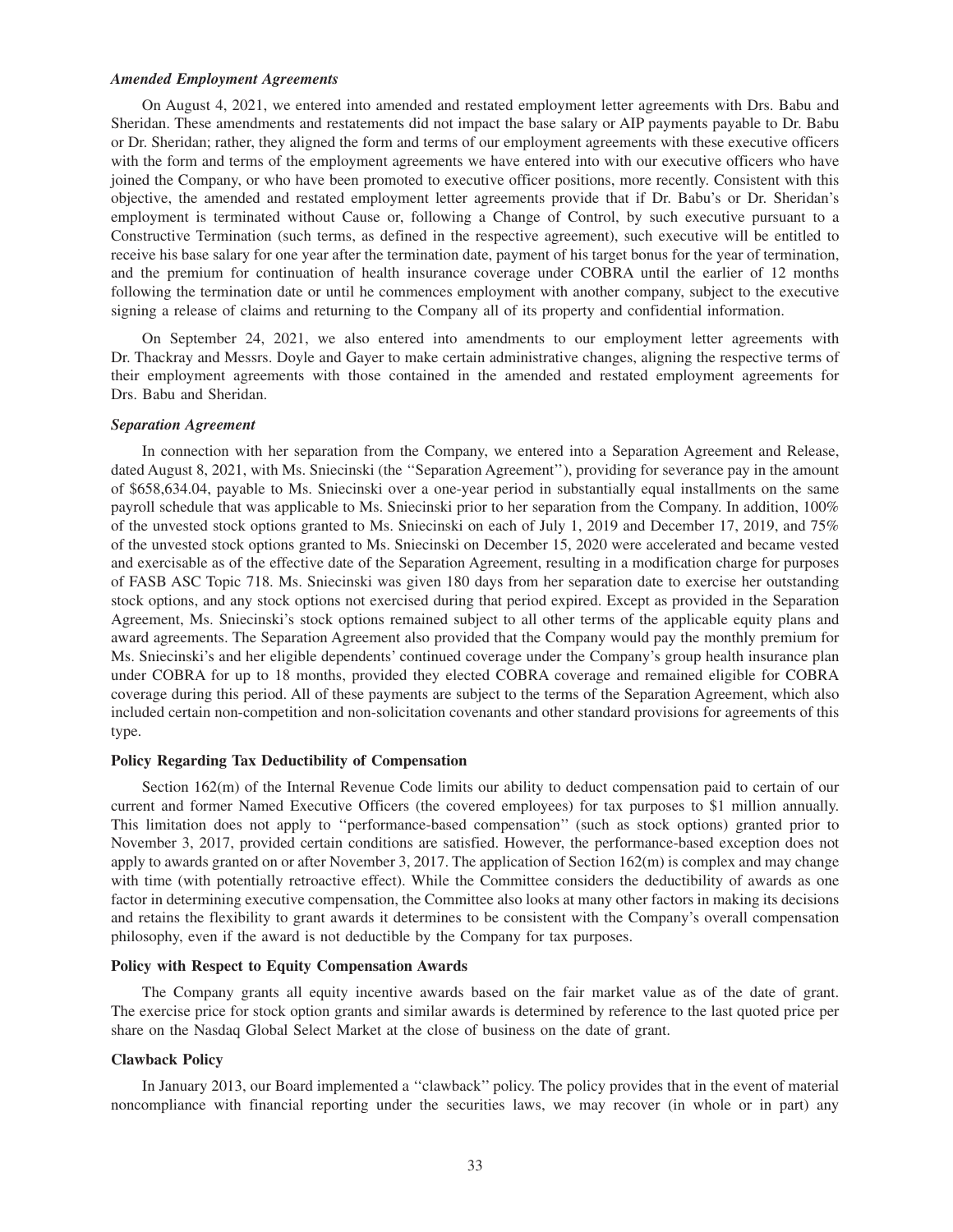performance-based incentive payments and equity-based performance awards received by any of our named executive officers in the three years prior to a material financial restatement, if the Board determines that such executive officer was personally involved in misconduct with respect to material noncompliance that led to the restatement and that such incentive payment or equity-based performance award would have been lower had it been calculated based on the restated results.

## **Risk Assessment of Compensation Programs**

Management of the Company, together with the Company's compensation consultant and outside counsel and Compensation Committee, has examined the Company's compensation program and discussed whether any elements of the program created risks that were reasonably likely to have a material adverse effect on the Company. Following this analysis, management concluded that the elements of the Company's compensation program did not create risks that are reasonably likely to have a material adverse effect on the Company. In its analysis, management considered a number of factors, including primarily: (1) the total value of the payments made under the Company's compensation program for the prior year and (2) that any corporate actions that would potentially lead to achievement of corporate performance objectives would require approval by the Company's Board of Directors, which provides a check on the ability of any individual to take risks that could have a material adverse effect on the Company in an effort to achieve a certain performance objective.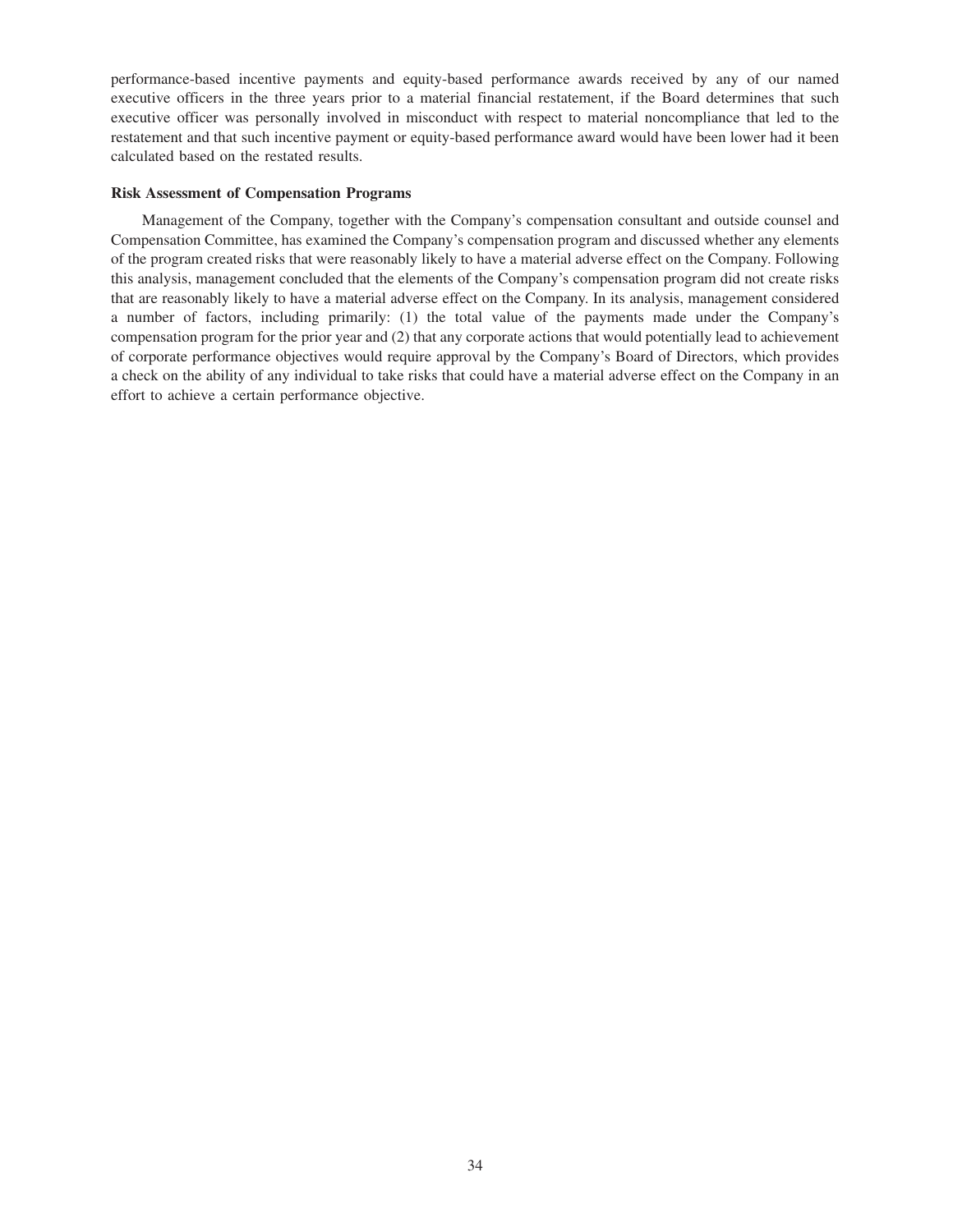# **COMPENSATION COMMITTEE REPORT**

The Compensation Committee reviewed the Compensation Discussion and Analysis and discussed its contents with Company management. Based on such review and discussions, the Committee recommended that the Compensation Discussion and Analysis be included in this Proxy Statement and incorporated by reference into the Company's Annual Report on Form 10-K for the fiscal year ended December 31, 2021.

Nancy J. Hutson, Ph.D., Chair of the Committee Stephen J. Aselage Robert A. Ingram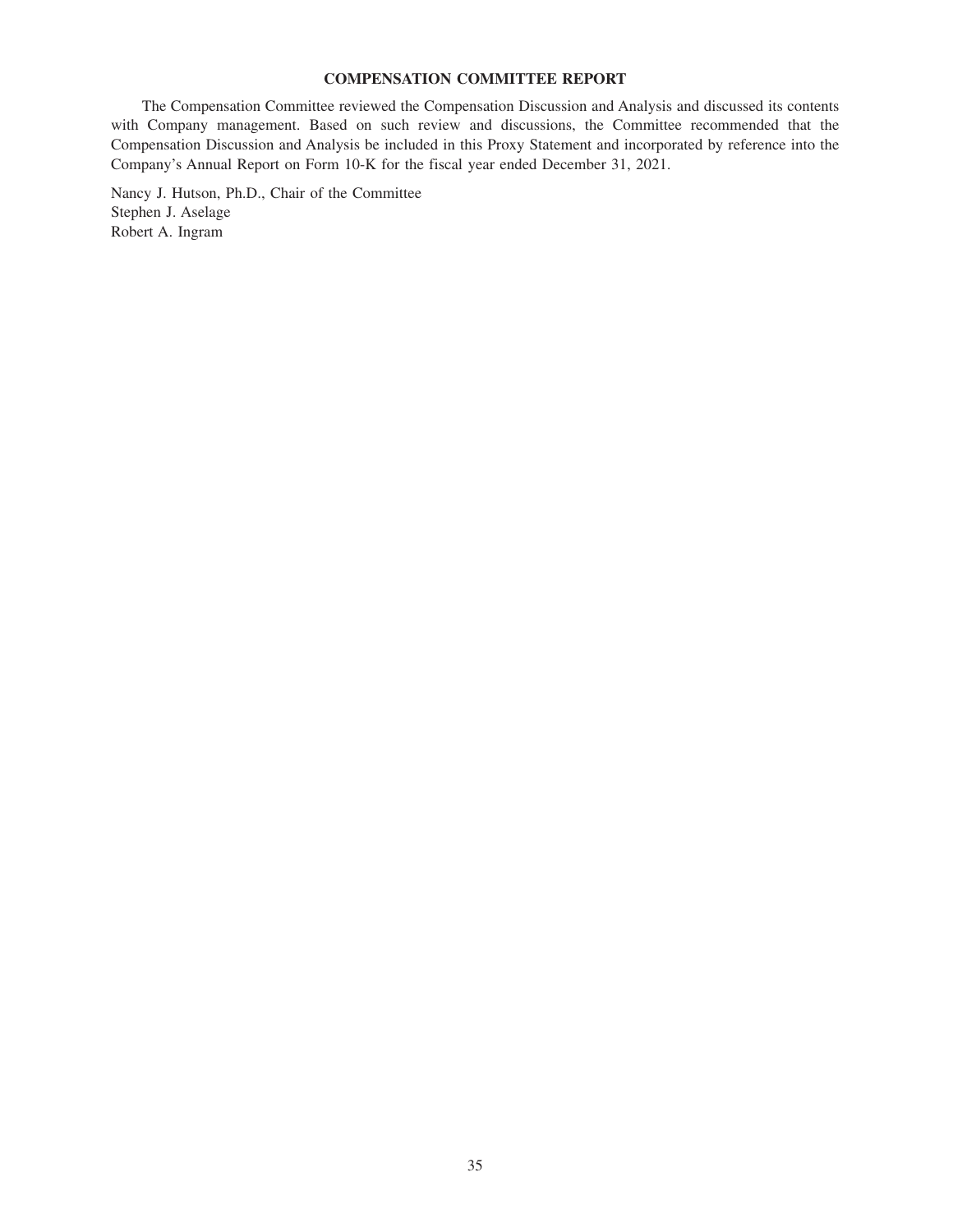## **EXECUTIVE COMPENSATION**

#### **2021 Summary Compensation Table**

The following table sets forth the total compensation awarded, paid to, or earned by our Named Executive Officers, as specified by Item 402(a)(3) of Regulation S-K.

| <b>Name and Principal Position</b>                     | Year | <b>Salary</b><br>$(\$)$                                      | <b>Bonus</b><br>$({\$})^{(1)}$ | <b>Stock</b><br><b>Awards</b><br>$(\$)^{(2)}$ | Option<br><b>Awards</b><br>$(\$)^{(3)}$ | <b>Non-Equity</b><br><b>Incentive</b><br>Plan<br>Compensation<br>$(3)^{(4)}$ | <b>All Other</b><br>Compensation<br>$(5)^{(5)}$ | <b>Total</b><br>\$) |
|--------------------------------------------------------|------|--------------------------------------------------------------|--------------------------------|-----------------------------------------------|-----------------------------------------|------------------------------------------------------------------------------|-------------------------------------------------|---------------------|
| Jon P. Stonehouse $\dots \dots$                        | 2021 | 583,495                                                      | 43,762                         | 1,405,890                                     | 4,511,089                               | 492,324                                                                      | $24,665^{(6)}$                                  | 7,061,225           |
| President, Chief Executive                             | 2020 | 566,500                                                      |                                |                                               | 4,916,022                               | 531,094                                                                      | 21,325                                          | 6,034,941           |
| <b>Officer and Director</b>                            | 2019 | 550,000                                                      |                                |                                               | 1,368,767                               | 350,625                                                                      | 14,905                                          | 2,284,297           |
| Anthony J. Doyle                                       | 2021 | 490,800                                                      | 19,632                         | 857,250                                       | 1,287,761                               | 220,860                                                                      | 14,500                                          | 2,890,803           |
| Chief Financial Officer                                | 2020 | 345,455                                                      | 50,000                         |                                               | 3,468,225                               | 240,000                                                                      | 14,250                                          | 4,117,930           |
| Helen M. Thackray, $M.D.^{(7)}$ .<br>Chief R&D Officer |      | 2021 425,125 <sup>(8)</sup> 236,500 <sup>(9)</sup> 1,519,920 |                                |                                               | 4.395.101                               | 298,125                                                                      | 6,625                                           | 6,881,396           |
| Yarlagadda S. Babu, Ph.D                               | 2021 | 458,945                                                      | 18,358                         | 400,050                                       | 1,287,761                               | 206,525                                                                      | 14,500                                          | 2,386,139           |
| Chief Discovery Officer                                | 2020 | 445,578                                                      |                                |                                               | 1,582,168                               | 222,789                                                                      | 14,250                                          | 2,264,785           |
|                                                        | 2019 | 432,600                                                      |                                |                                               | 489,623                                 | 147,084                                                                      | 14,000                                          | 1,083,307           |
| William P. Sheridan, MBBS                              | 2021 | 530,600                                                      | 21,224                         | 400,050                                       | 1,287,761                               | 238,770                                                                      | $52,826^{(10)}$                                 | 2,531,231           |
| Chief Medical Officer                                  | 2020 | 515,146                                                      |                                |                                               | 1,892,951                               | 257,573                                                                      | 14,250                                          | 2,679,920           |
|                                                        | 2019 | 500,142                                                      |                                |                                               | 382,994                                 | 170,048                                                                      | 14,000                                          | 1,067,183           |
| Megan T. Sniecinski <sup>(11)</sup>                    | 2021 | 286,192                                                      |                                |                                               | $6,952,056^{(12)}$                      |                                                                              | $690,876^{(13)}$                                | 7,929,124           |
| Former Chief Business                                  | 2020 | 456,750                                                      |                                |                                               | 1,271,385                               | 228,375                                                                      | 55,825                                          | 2,012,335           |
| <i><b>Officer</b></i>                                  | 2019 | 225,000                                                      |                                |                                               | 1,773,364                               | 153,000                                                                      | 25,590                                          | 2,176,954           |

(1) For 2021, except as otherwise noted, this column reflects the portion of the payments earned under the AIP attributable to the additional consideration, as described in more detail above under ''Annual Incentive Plan Compensation'' in the Compensation Discussion and Analysis.

- (2) For 2021, these amounts reflect the aggregate grant date fair value, computed in accordance with FASB ASC Topic 718, of RSUs granted pursuant to the Stock Incentive Plan for the fiscal year ended December 31, 2021. Assumptions used in the calculation of these amounts are included in Note 12 to the Company's audited consolidated financial statements for the year ended December 31, 2021, which is included in the Company's Annual Report on Form 10-K filed with the SEC on February 28, 2022.
- (3) For 2021, these amounts reflect the aggregate grant date fair value, computed in accordance with FASB ASC Topic 718, of stock option awards granted pursuant to the Stock Incentive Plan. Assumptions used in the calculation of these amounts are included in Note 12 to the Company's audited consolidated financial statements for the year ended December 31, 2021, which is included in the Company's Annual Report on Form 10-K filed with the SEC on February 28, 2022.
- (4) For 2021, this column reflects the portion of the payments earned under the AIP that are not attributable to the additional consideration, as described in more detail above under ''Annual Incentive Plan Compensation'' in the Compensation Discussion and Analysis.
- (5) Except as otherwise noted, the amounts shown reflect the Company contribution for the executive to his or her 401(k) plan.
- (6) Consists of Company contributions to the 401(k) plan and life insurance premiums described above in the Compensation Discussion and Analysis under the caption ''Other Elements of Compensation—Life and Disability Insurance.'' For 2021, such amounts were \$14,500 and \$10,165, respectively.
- (7) Dr. Thackray joined the Company as its Chief Research & Development Officer on March 22, 2021.
- Prior to the commencement of her employment with the Company, Dr. Thackray received \$12,903 in cash retainers for service on the Company's Board of Directors and certain of its committees in 2021, which are included in this amount.
- Includes a \$210,000 signing bonus that Dr. Thackray received pursuant to her Employment Letter Agreement in connection with the commencement of her employment with the Company in March 2021.
- (10) Consists of Company contributions to the 401(k) plan, relocation expense reimbursements, and tax ''gross-up'' payments related to such relocation expenses, each as described above under the caption, ''Compensation Discussion and Analysis—Elements of Executive Compensation—Other Elements of Compensation.'' For 2021, such amounts were \$14,500, \$23,973, and \$14,354, respectively.
- (11) Ms. Sniecinski separated from employment with the Company, effective August 9, 2021.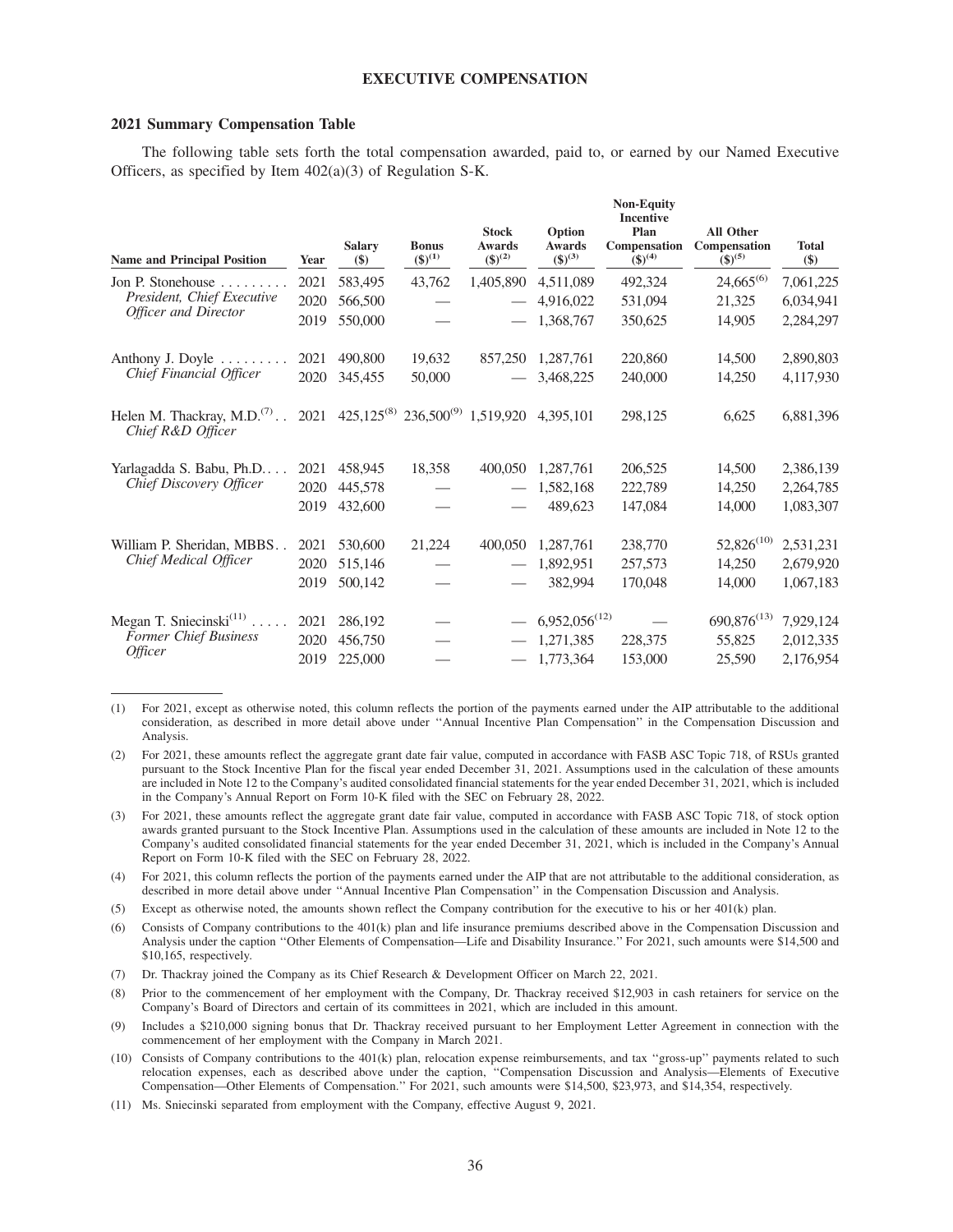- (12) Consists of a one-time, non-cash compensation charge of approximately \$7.0 million in connection with the accelerated vesting of certain outstanding stock options under the terms of the Separation Agreement. This amount represents the incremental fair value of the modification of the stock options, calculated in accordance with FASB ASC Topic 718. See ''Changes in Employment Agreements with Named Executive Officers'' under the Compensation Discussion and Analysis for additional information regarding the Separation Agreement.
- (13) For 2021, consists of all severance pay and COBRA premiums owed to Ms. Sniecinski under the Separation Agreement, which amounts were \$658,634, and \$32,242, respectively, payable in accordance with the terms of the Separation Agreement. See ''Changes in Employment Agreements with Named Executive Officers'' under the Compensation Discussion and Analysis for additional information regarding the Separation Agreement. In addition, the 2021 amount includes relocation expense reimbursements and tax ''gross-up'' payments related to such relocation expenses of \$10,158 and \$8,177, respectively, as described above under the caption, ''Compensation Discussion and Analysis—Elements of Executive Compensation—Other Elements of Compensation.''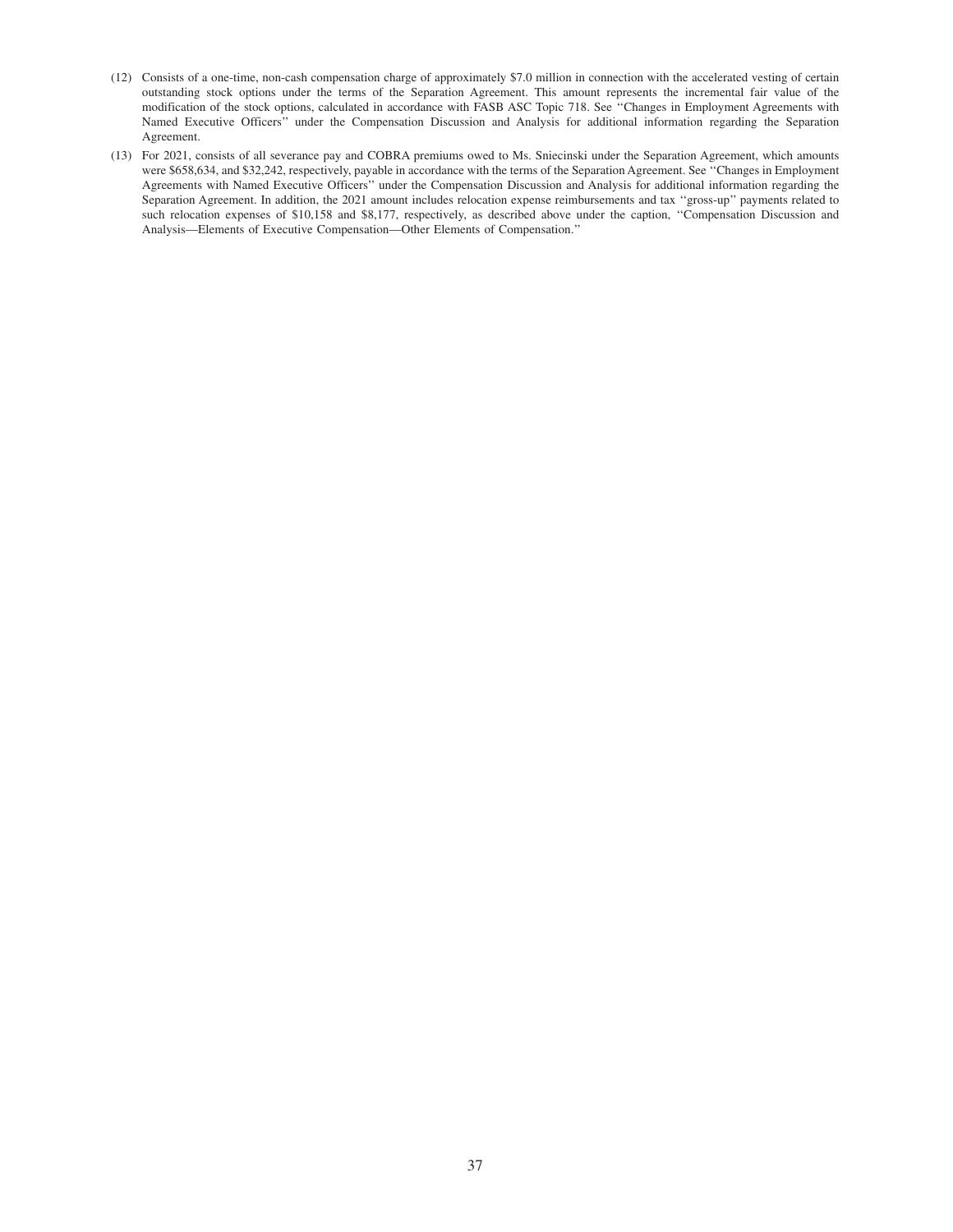## **Grants of Plan-Based Awards in 2021**

The following table provides information about plan-based awards granted during 2021 to our Named Executive Officers.

|                                      |                |                                                   |                          |                                    | <b>Estimated Future Payments Under</b><br><b>Non-Equity Incentive Plan Awards</b> |                                                                                                         |                                                                                                                                                          |                                                                                      |                                                                                                       |
|--------------------------------------|----------------|---------------------------------------------------|--------------------------|------------------------------------|-----------------------------------------------------------------------------------|---------------------------------------------------------------------------------------------------------|----------------------------------------------------------------------------------------------------------------------------------------------------------|--------------------------------------------------------------------------------------|-------------------------------------------------------------------------------------------------------|
| <b>Name</b>                          | Grant<br>Date  | Compensation<br><b>Committee</b><br><b>Action</b> | <b>Threshold</b><br>\$)  | <b>Target</b><br>$({\bf S})^{(1)}$ | <b>Maximum</b><br>\$)                                                             | All<br>Other<br><b>Stock</b><br>Awards:<br><b>Shares</b> of<br><b>Stock</b><br>or Units<br>$(\#)^{(2)}$ | All<br>Other<br>Option<br>Awards:<br>Number of Number of<br><b>Securities</b><br><b>Underlying</b><br><b>Options</b><br>$\left(\frac{4}{3}\right)^{(3)}$ | <b>Exercise</b><br>or Base<br>Price of<br>Option<br><b>Awards</b><br>$($/Sh)^{(4)}$$ | Grant<br>Date<br>Fair<br>Value of<br><b>Stock</b><br>and<br>Option<br><b>Awards</b><br>$({\$})^{(5)}$ |
| Jon P. Stonehouse.                   | 12/14/21       | 12/13/21                                          |                          |                                    | $\overline{\phantom{0}}$                                                          |                                                                                                         | 574,500                                                                                                                                                  | 11.43                                                                                | 4,511,089                                                                                             |
|                                      | 12/14/21       | 12/13/21                                          | $\overline{\phantom{0}}$ |                                    |                                                                                   | 123,000                                                                                                 |                                                                                                                                                          |                                                                                      | 1,405,890                                                                                             |
|                                      |                |                                                   | $\overline{\phantom{0}}$ | 437,621                            |                                                                                   |                                                                                                         |                                                                                                                                                          |                                                                                      |                                                                                                       |
| Anthony J. Doyle 12/14/21            |                | 12/13/21                                          |                          |                                    |                                                                                   |                                                                                                         | 164,000                                                                                                                                                  | 11.43                                                                                | 1,287,761                                                                                             |
|                                      | 12/14/21       | 12/13/21                                          |                          | $\overline{\phantom{0}}$           |                                                                                   | 75,000                                                                                                  |                                                                                                                                                          |                                                                                      | 857,250                                                                                               |
|                                      |                |                                                   | $\overline{\phantom{0}}$ | 196,320                            |                                                                                   |                                                                                                         |                                                                                                                                                          |                                                                                      |                                                                                                       |
| Helen M. Thackray, M.D.              | 3/31/21        | 2/21/21                                           |                          |                                    |                                                                                   |                                                                                                         | 400,000                                                                                                                                                  | 10.17                                                                                | 2,785,400                                                                                             |
|                                      | 3/31/21        | 2/21/21                                           |                          |                                    |                                                                                   | 100,000                                                                                                 |                                                                                                                                                          |                                                                                      | 1,017,000                                                                                             |
|                                      | 12/14/21       | 12/13/21                                          |                          |                                    |                                                                                   | $\hspace{0.05cm}$                                                                                       | 205,000                                                                                                                                                  | 11.43                                                                                | 1,609,701                                                                                             |
|                                      | 12/14/21       | 12/13/21                                          |                          |                                    |                                                                                   | 44,000                                                                                                  |                                                                                                                                                          |                                                                                      | 502,920                                                                                               |
|                                      |                |                                                   | $\overline{\phantom{0}}$ | 212,000                            |                                                                                   |                                                                                                         |                                                                                                                                                          |                                                                                      |                                                                                                       |
| Yarlagadda S. Babu, Ph.D. 12/14/21   |                | 12/13/21                                          |                          |                                    |                                                                                   |                                                                                                         | 164,000                                                                                                                                                  | 11.43                                                                                | 1,287,761                                                                                             |
|                                      | 12/14/21       | 12/13/21                                          |                          |                                    |                                                                                   | 35,000                                                                                                  |                                                                                                                                                          |                                                                                      | 400,050                                                                                               |
|                                      |                |                                                   | $\overline{\phantom{0}}$ | 183,578                            |                                                                                   |                                                                                                         |                                                                                                                                                          |                                                                                      |                                                                                                       |
| William P. Sheridan, MBBS . 12/14/21 |                | 12/13/21                                          |                          |                                    |                                                                                   |                                                                                                         | 164,000                                                                                                                                                  | 11.43                                                                                | 1,287,761                                                                                             |
|                                      | 12/14/21       | 12/13/21                                          |                          |                                    |                                                                                   | 35,000                                                                                                  |                                                                                                                                                          |                                                                                      | 400,050                                                                                               |
|                                      |                |                                                   | $\overline{\phantom{0}}$ | 212,240                            |                                                                                   |                                                                                                         |                                                                                                                                                          |                                                                                      |                                                                                                       |
| Megan T. Sniecinski                  | $8/8/21^{(6)}$ |                                                   |                          |                                    |                                                                                   |                                                                                                         |                                                                                                                                                          |                                                                                      | 2,969,150                                                                                             |
|                                      | $8/8/21^{(7)}$ |                                                   |                          |                                    |                                                                                   |                                                                                                         |                                                                                                                                                          |                                                                                      | 2,527,563                                                                                             |
|                                      | $8/8/21^{(8)}$ |                                                   |                          |                                    |                                                                                   |                                                                                                         |                                                                                                                                                          |                                                                                      | 1,455,343                                                                                             |
|                                      |                |                                                   |                          | 188,181                            |                                                                                   |                                                                                                         |                                                                                                                                                          |                                                                                      |                                                                                                       |

<sup>(1)</sup> Represents possible payouts under our AIP. The amount shown in the ''Target'' column represents the incentive payment that will be earned if performance is assessed at target. There is no specific ''threshold'' amount payable for minimal performance under the AIP or ''maximum'' amount payable for performance in excess of target under the AIP. Payout could be zero if corporate objectives are not met. In addition, the Committee has discretion to establish a payout that exceeds the applicable target percentage of annual base salary if warranted by Company performance.

(2) Represents RSUs that vest 25% on each of the first four anniversaries of the grant date until fully vested after four years, subject to the executive's continued service to the Company.

(3) Stock options vest 25% on each of the first four anniversaries of the grant date until fully vested after four years, and they have a term of ten years, subject in each case to the executive's continued service to the Company.

(4) The exercise price is the closing market price of our Common Stock on the grant date.

(5) See Notes (1) and (2) to the ''2021 Summary Compensation Table'' above for more information about the assumptions used to determine these amounts.

<sup>(6)</sup> Consists of a one-time, non-cash compensation charge in connection with the accelerated vesting, under the terms of the Separation Agreement, of certain outstanding stock options that were previously granted to Ms. Sniecinski on July 1, 2019. The amount represents the incremental fair value of the modification of the stock options, calculated in accordance with FASB ASC Topic 718. See ''Changes in Employment Agreements with Named Executive Officers'' under the Compensation Discussion and Analysis for additional information regarding the Separation Agreement.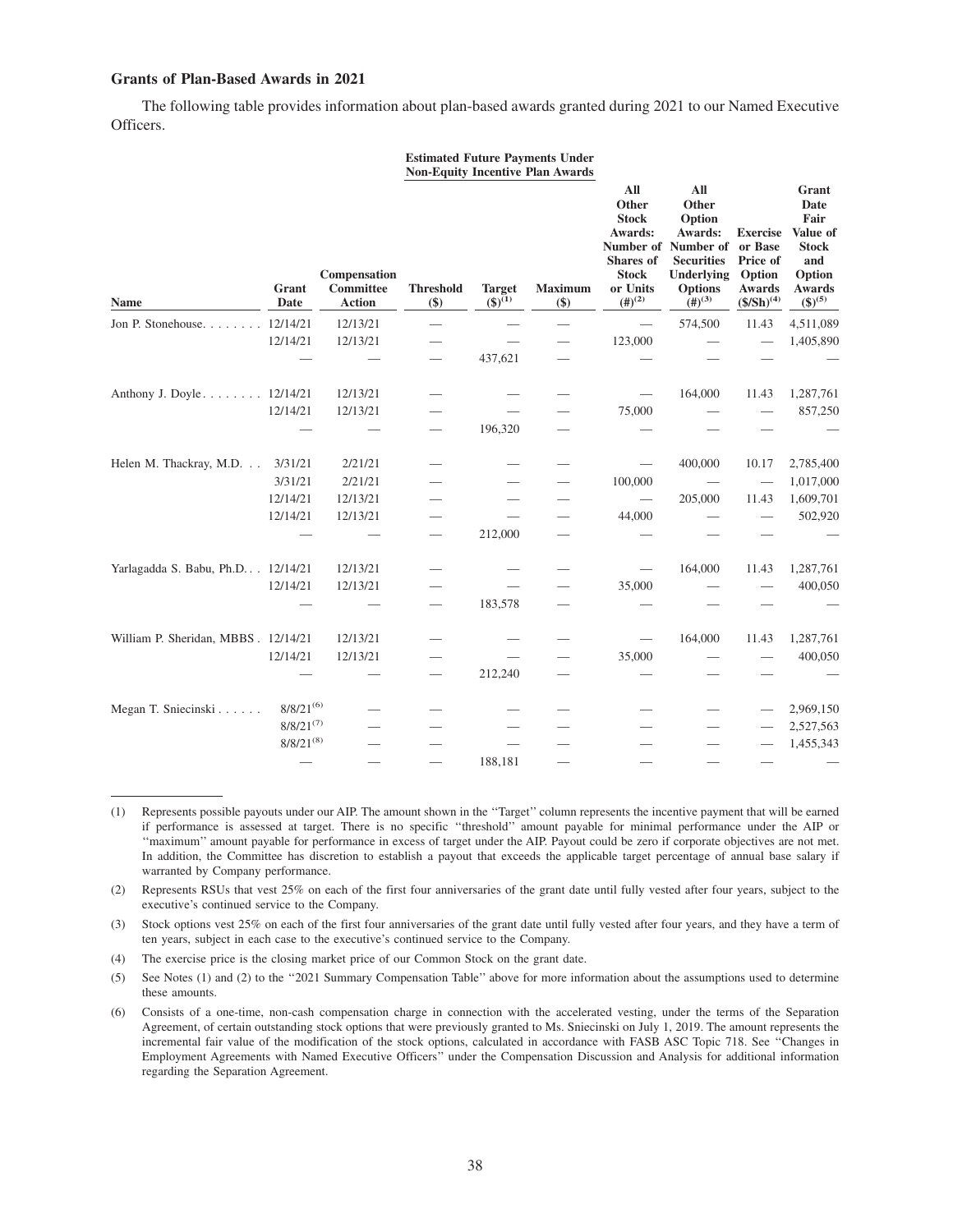- (7) Consists of a one-time, non-cash compensation charge in connection with the accelerated vesting, under the terms of the Separation Agreement, of certain outstanding stock options that were previously granted to Ms. Sniecinski on December 17, 2019. The amount represents the incremental fair value of the modification of the stock options, calculated in accordance with FASB ASC Topic 718. See ''Changes in Employment Agreements with Named Executive Officers'' under the Compensation Discussion and Analysis for additional information regarding the Separation Agreement.
- (8) Consists of a one-time, non-cash compensation charge in connection with the accelerated vesting, under the terms of the Separation Agreement, of certain outstanding stock options that were previously granted to Ms. Sniecinski on December 15, 2020. The amount represents the incremental fair value of the modification of the stock options, calculated in accordance with FASB ASC Topic 718. See ''Changes in Employment Agreements with Named Executive Officers'' under the Compensation Discussion and Analysis for additional information regarding the Separation Agreement.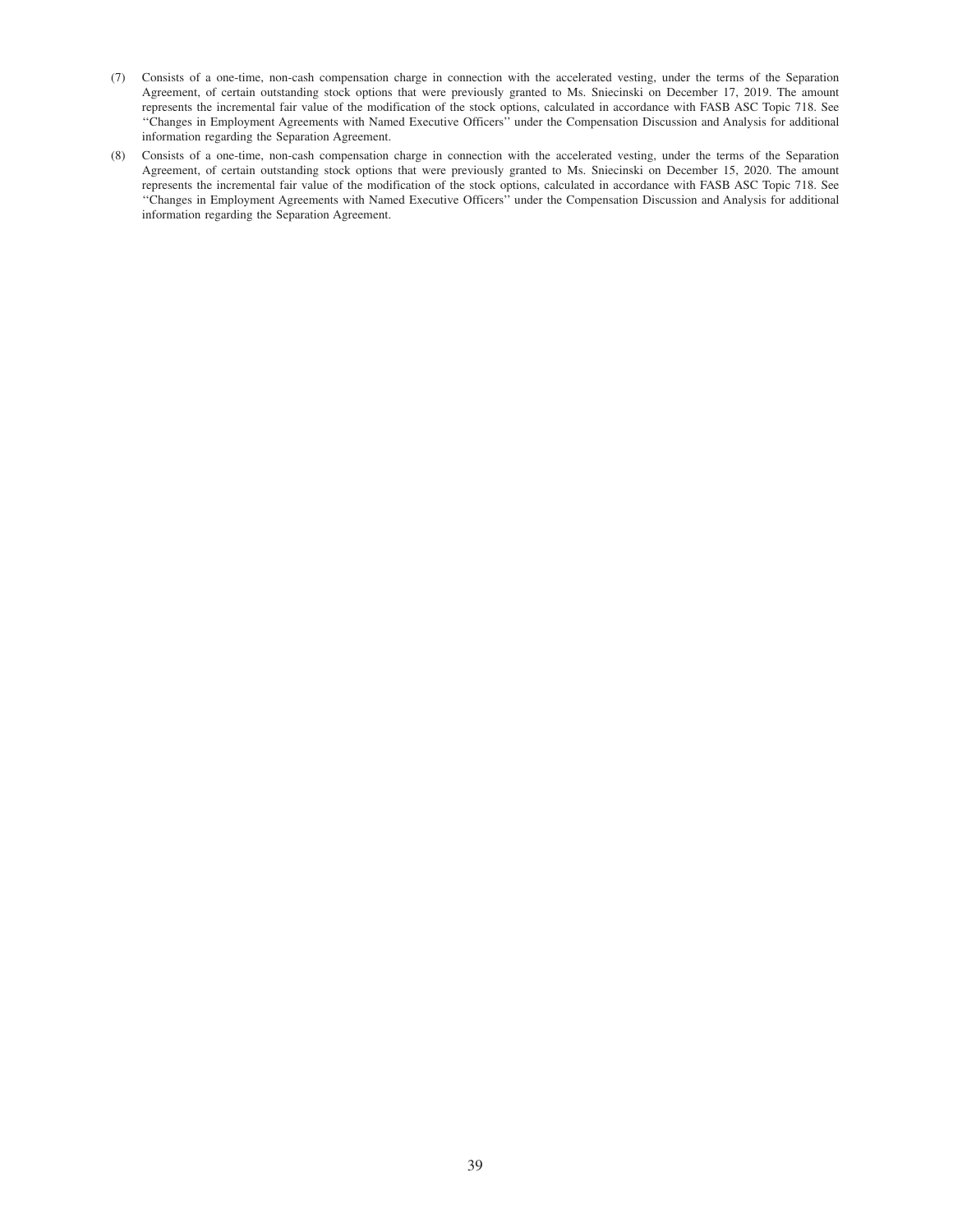# **Outstanding Equity Awards at December 31, 2021**

The following table summarizes the equity awards we have made to our Named Executive Officers that were outstanding as of December 31, 2021.

|                    | <b>Option Awards</b>                                                                                |                                                                                                                |                                                                                                      |                                                      |                                             |                                                                                                    | <b>Stock Awards</b>                                                                                     |  |  |
|--------------------|-----------------------------------------------------------------------------------------------------|----------------------------------------------------------------------------------------------------------------|------------------------------------------------------------------------------------------------------|------------------------------------------------------|---------------------------------------------|----------------------------------------------------------------------------------------------------|---------------------------------------------------------------------------------------------------------|--|--|
|                    |                                                                                                     |                                                                                                                | <b>Equity</b><br><b>Incentive</b><br><b>Plan Awards:</b>                                             |                                                      |                                             |                                                                                                    | <b>Market</b><br>Value of                                                                               |  |  |
| Name               | Number of<br><b>Securities</b><br>Underlying<br>Unexercised<br>Options $(\#)$<br><b>Exercisable</b> | Number of<br><b>Securities</b><br>Underlying<br><b>Unexercised</b><br>Options $(\#)$<br>Unexercisable $^{(1)}$ | Number of<br><b>Securities</b><br>Underlying<br><b>Unexercised</b><br><b>Unearned</b><br>Options (#) | Option<br><b>Exercise</b><br>Price<br>$({\$})^{(2)}$ | Option<br><b>Expiration</b><br>$Date^{(3)}$ | Number of<br><b>Shares or</b><br>Units of<br><b>Stock that</b><br><b>Have Not</b><br><b>Vested</b> | <b>Shares</b> or<br>Units of<br><b>Stock that</b><br><b>Have Not</b><br><b>Vested</b><br>$({\$})^{(4)}$ |  |  |
| Jon P. Stonehouse  | 184,000                                                                                             |                                                                                                                |                                                                                                      | 4.73                                                 | 3/1/2022                                    |                                                                                                    |                                                                                                         |  |  |
|                    | 297,573                                                                                             |                                                                                                                |                                                                                                      | 1.42                                                 | 1/1/2023                                    |                                                                                                    |                                                                                                         |  |  |
|                    | 100,000                                                                                             |                                                                                                                | $\overline{\phantom{0}}$                                                                             | 5.45                                                 | 8/8/2023                                    |                                                                                                    |                                                                                                         |  |  |
|                    | 84,000                                                                                              |                                                                                                                | $\overline{\phantom{0}}$                                                                             | 10.80                                                | 1/20/2024                                   |                                                                                                    |                                                                                                         |  |  |
|                    | $115,345^{(5)}$                                                                                     |                                                                                                                | $20,355^{(5)}$                                                                                       | 12.16                                                | 1/1/2025                                    |                                                                                                    |                                                                                                         |  |  |
|                    | 162,950                                                                                             |                                                                                                                |                                                                                                      | 10.82                                                | 12/29/2025                                  |                                                                                                    |                                                                                                         |  |  |
|                    | 337,050                                                                                             |                                                                                                                |                                                                                                      | 3.22                                                 | 5/23/2026                                   |                                                                                                    |                                                                                                         |  |  |
|                    | 500,000                                                                                             |                                                                                                                |                                                                                                      | 5.51                                                 | 2/27/2027                                   |                                                                                                    |                                                                                                         |  |  |
|                    | 300,000                                                                                             |                                                                                                                |                                                                                                      | 5.04                                                 | 12/20/2027                                  |                                                                                                    |                                                                                                         |  |  |
|                    | 506,250                                                                                             | 168,750                                                                                                        |                                                                                                      | 7.06                                                 | 12/20/2028                                  |                                                                                                    |                                                                                                         |  |  |
|                    | 157,250                                                                                             | 157,250                                                                                                        | $\overline{\phantom{0}}$                                                                             | 3.23                                                 | 12/17/2029                                  |                                                                                                    |                                                                                                         |  |  |
|                    | 314,500                                                                                             |                                                                                                                |                                                                                                      | 3.23                                                 | 12/17/2029                                  |                                                                                                    |                                                                                                         |  |  |
|                    | 217,500                                                                                             | 652,500                                                                                                        |                                                                                                      | 8.31                                                 | 12/15/2030                                  |                                                                                                    |                                                                                                         |  |  |
|                    |                                                                                                     | 574,500                                                                                                        | $\overline{\phantom{0}}$                                                                             | 11.43                                                | 12/14/2031                                  |                                                                                                    |                                                                                                         |  |  |
|                    |                                                                                                     |                                                                                                                |                                                                                                      |                                                      |                                             | 123,000                                                                                            | 1,703,550                                                                                               |  |  |
| Anthony J. Doyle.  | $200,000^{(6)}$                                                                                     | $400,000^{(6)}$                                                                                                |                                                                                                      | 3.91                                                 | 4/30/2030                                   |                                                                                                    |                                                                                                         |  |  |
|                    | 83,125                                                                                              | 249,375                                                                                                        |                                                                                                      | 8.31                                                 | 12/15/2030                                  |                                                                                                    |                                                                                                         |  |  |
|                    |                                                                                                     | 164,000                                                                                                        |                                                                                                      | 11.43                                                | 12/14/2031                                  |                                                                                                    |                                                                                                         |  |  |
|                    |                                                                                                     |                                                                                                                |                                                                                                      |                                                      |                                             | 75,000                                                                                             | 1,038,750                                                                                               |  |  |
| Helen M. Thackray  | 40,000                                                                                              |                                                                                                                |                                                                                                      | 2.86                                                 | 9/20/29                                     |                                                                                                    |                                                                                                         |  |  |
|                    | 40,000                                                                                              |                                                                                                                | $\overline{\phantom{0}}$                                                                             | 5.41                                                 | 5/12/30                                     |                                                                                                    |                                                                                                         |  |  |
|                    |                                                                                                     | 400,000                                                                                                        | $\overline{\phantom{0}}$                                                                             | 10.17                                                | 3/31/2031                                   |                                                                                                    |                                                                                                         |  |  |
|                    |                                                                                                     |                                                                                                                |                                                                                                      |                                                      |                                             | 100,000                                                                                            | 1,385,000                                                                                               |  |  |
|                    |                                                                                                     | 205,000                                                                                                        |                                                                                                      | 11.43                                                | 12/14/2031                                  |                                                                                                    |                                                                                                         |  |  |
|                    |                                                                                                     |                                                                                                                |                                                                                                      |                                                      |                                             | 44,000                                                                                             | 609,400                                                                                                 |  |  |
| Yarlagadda S. Babu | 50,000                                                                                              |                                                                                                                | $\overline{\phantom{0}}$                                                                             | 1.42                                                 | 1/1/2023                                    |                                                                                                    |                                                                                                         |  |  |
|                    | 50,000                                                                                              |                                                                                                                |                                                                                                      | 1.42                                                 | 1/1/2023                                    |                                                                                                    |                                                                                                         |  |  |
|                    | 68,000                                                                                              |                                                                                                                |                                                                                                      | 5.45                                                 | 8/8/2023                                    |                                                                                                    |                                                                                                         |  |  |
|                    | 35,000                                                                                              |                                                                                                                |                                                                                                      | 10.80                                                | 1/20/2024                                   |                                                                                                    |                                                                                                         |  |  |
|                    | $76,500^{(5)}$                                                                                      |                                                                                                                | $13,500^{(5)}$                                                                                       | 11.13                                                | 12/22/2024                                  |                                                                                                    |                                                                                                         |  |  |
|                    | 42,400                                                                                              |                                                                                                                |                                                                                                      | 12.16                                                | 1/1/2025                                    |                                                                                                    |                                                                                                         |  |  |
|                    | 62,573                                                                                              |                                                                                                                |                                                                                                      | 10.82                                                | 12/29/2025                                  |                                                                                                    |                                                                                                         |  |  |
|                    | 129,427                                                                                             |                                                                                                                |                                                                                                      | 3.22                                                 | 5/23/2026                                   |                                                                                                    |                                                                                                         |  |  |
|                    | 175,000                                                                                             |                                                                                                                | $\overline{\phantom{0}}$                                                                             | 5.51                                                 | 2/27/2027                                   |                                                                                                    |                                                                                                         |  |  |
|                    | 100,000                                                                                             |                                                                                                                | $\overline{\phantom{0}}$                                                                             | 5.04                                                 | 12/20/2027                                  |                                                                                                    |                                                                                                         |  |  |
|                    | 176,250                                                                                             | 58,750                                                                                                         |                                                                                                      | 7.06                                                 | 12/20/2028                                  |                                                                                                    |                                                                                                         |  |  |
|                    | 112,500                                                                                             | 112,500                                                                                                        |                                                                                                      | 3.23                                                 | 12/17/2029                                  |                                                                                                    |                                                                                                         |  |  |
|                    | 70,000                                                                                              | 210,000                                                                                                        | $\overline{\phantom{0}}$                                                                             | 8.31                                                 | 12/15/2030                                  |                                                                                                    |                                                                                                         |  |  |
|                    |                                                                                                     | 164,000                                                                                                        | $\overline{\phantom{0}}$                                                                             | 11.43                                                | 12/14/2031                                  |                                                                                                    |                                                                                                         |  |  |
|                    |                                                                                                     |                                                                                                                |                                                                                                      |                                                      |                                             | 35,000                                                                                             | 484,750                                                                                                 |  |  |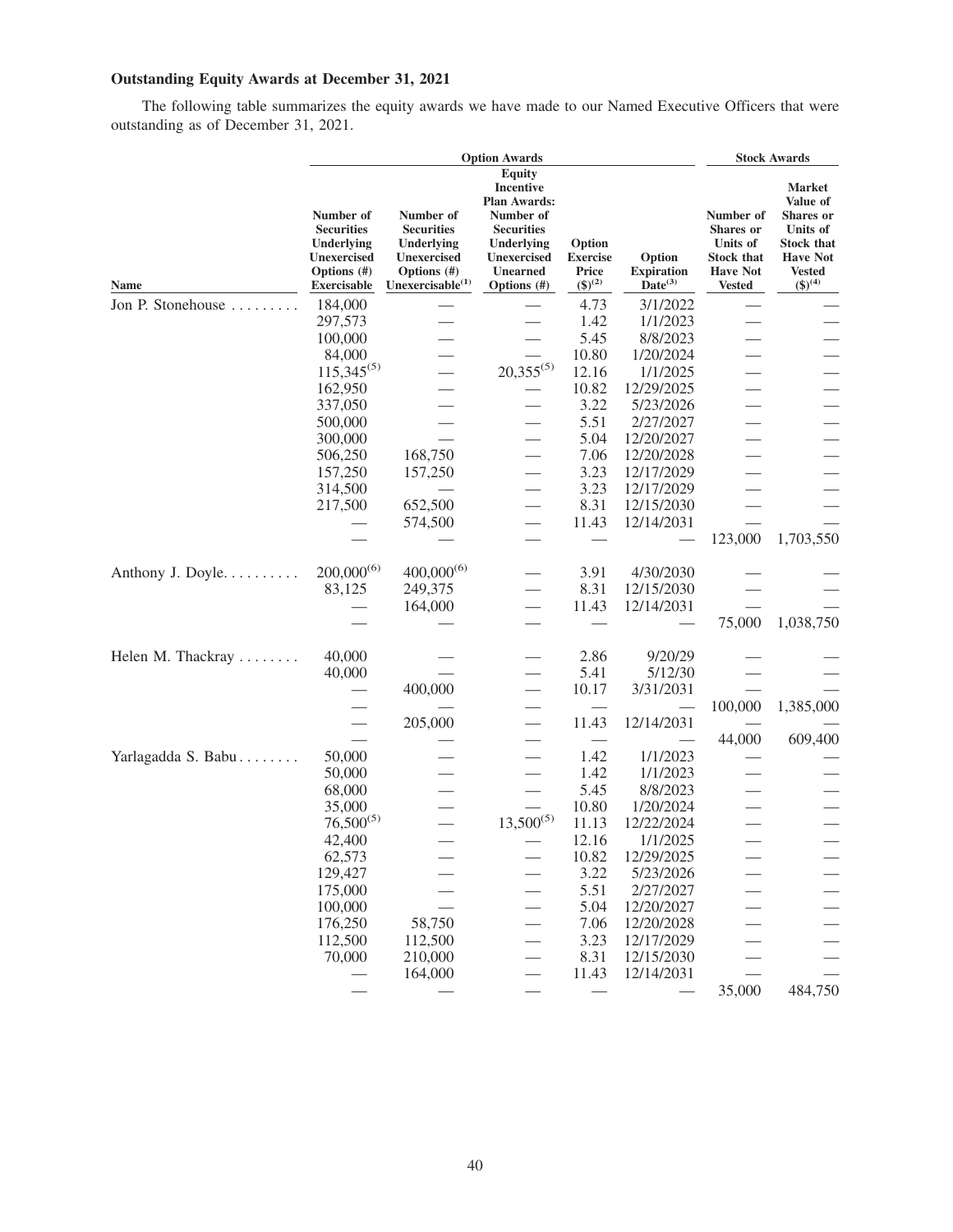|                     |                                                                                                                | <b>Stock Awards</b>                                                                                         |                                                                                                                                                                     |                                                             |                                             |                                                                                                           |                                                                                                                               |
|---------------------|----------------------------------------------------------------------------------------------------------------|-------------------------------------------------------------------------------------------------------------|---------------------------------------------------------------------------------------------------------------------------------------------------------------------|-------------------------------------------------------------|---------------------------------------------|-----------------------------------------------------------------------------------------------------------|-------------------------------------------------------------------------------------------------------------------------------|
| Name                | Number of<br><b>Securities</b><br><b>Underlying</b><br><b>Unexercised</b><br>Options (#)<br><b>Exercisable</b> | Number of<br><b>Securities</b><br>Underlying<br><b>Unexercised</b><br>Options (#)<br>Unexercisable $^{(1)}$ | <b>Equity</b><br><b>Incentive</b><br><b>Plan Awards:</b><br>Number of<br><b>Securities</b><br>Underlying<br><b>Unexercised</b><br><b>Unearned</b><br>Options $(\#)$ | Option<br><b>Exercise</b><br><b>Price</b><br>$({\$})^{(2)}$ | Option<br><b>Expiration</b><br>$Date^{(3)}$ | Number of<br><b>Shares</b> or<br><b>Units of</b><br><b>Stock that</b><br><b>Have Not</b><br><b>Vested</b> | <b>Market</b><br>Value of<br>Shares or<br>Units of<br><b>Stock that</b><br><b>Have Not</b><br><b>Vested</b><br>$({\$})^{(4)}$ |
| William P. Sheridan | 17,000                                                                                                         |                                                                                                             |                                                                                                                                                                     | 5.45                                                        | 8/8/2023                                    |                                                                                                           |                                                                                                                               |
|                     | 35,000                                                                                                         |                                                                                                             |                                                                                                                                                                     | 10.80                                                       | 1/20/2024                                   |                                                                                                           |                                                                                                                               |
|                     | $96,050^{(5)}$                                                                                                 |                                                                                                             | $16,950^{(5)}$                                                                                                                                                      | 11.13                                                       | 12/22/2024                                  |                                                                                                           |                                                                                                                               |
|                     | 52,000                                                                                                         |                                                                                                             |                                                                                                                                                                     | 12.16                                                       | 1/1/2025                                    |                                                                                                           |                                                                                                                               |
|                     | 71,698                                                                                                         |                                                                                                             |                                                                                                                                                                     | 10.82                                                       | 12/29/2025                                  |                                                                                                           |                                                                                                                               |
|                     | 148,302                                                                                                        |                                                                                                             |                                                                                                                                                                     | 3.22                                                        | 5/23/2026                                   |                                                                                                           |                                                                                                                               |
|                     | 175,000                                                                                                        |                                                                                                             |                                                                                                                                                                     | 5.51                                                        | 2/27/2027                                   |                                                                                                           |                                                                                                                               |
|                     | 100,000                                                                                                        |                                                                                                             |                                                                                                                                                                     | 5.04                                                        | 12/20/2027                                  |                                                                                                           |                                                                                                                               |
|                     | 251,250                                                                                                        | 83,750                                                                                                      |                                                                                                                                                                     | 7.06                                                        | 12/20/2028                                  |                                                                                                           |                                                                                                                               |
|                     | 88,000                                                                                                         | 88,000                                                                                                      |                                                                                                                                                                     | 3.23                                                        | 12/17/2029                                  |                                                                                                           |                                                                                                                               |
|                     | 83,750                                                                                                         | 251,250                                                                                                     |                                                                                                                                                                     | 8.31                                                        | 12/15/2030                                  |                                                                                                           |                                                                                                                               |
|                     |                                                                                                                | 164,000                                                                                                     |                                                                                                                                                                     | 11.43                                                       | 12/14/2031                                  |                                                                                                           |                                                                                                                               |
|                     |                                                                                                                |                                                                                                             |                                                                                                                                                                     |                                                             |                                             | 35,000                                                                                                    | 484,750                                                                                                                       |
| Megan T. Sniecinski |                                                                                                                |                                                                                                             |                                                                                                                                                                     |                                                             |                                             |                                                                                                           |                                                                                                                               |

- (1) Except as otherwise noted, stock options vest 25% on each of the first four anniversaries of the grant date until fully vested after four years.
- (2) The option exercise price is equal to the closing price of our Common Stock as reported by Nasdaq on the grant date.

(3) Except as otherwise noted, options expire ten years after the grant date.

(4) Based upon a stock price of \$13.85 per share, which was the closing price of our Common Stock as reported by Nasdaq on December 31, 2021 (the last trading day of our fiscal year ended December 31, 2021), multiplied by the number of shares of Common Stock subject to RSUs that had not yet vested.

(5) Special performance stock options that vest(ed) upon successful completion of specific performance objectives described under the caption "2014 Special Performance Award" in the Company's 2015 Proxy Statement filed on April 10, 2015.

(6) Options granted under the Inducement Equity Incentive Plan and the Stock Incentive Plan that vested 1/3 on the first anniversary of the grant date, with the remainder vesting in three equal installments on the second, third, and fourth anniversaries of the grant date.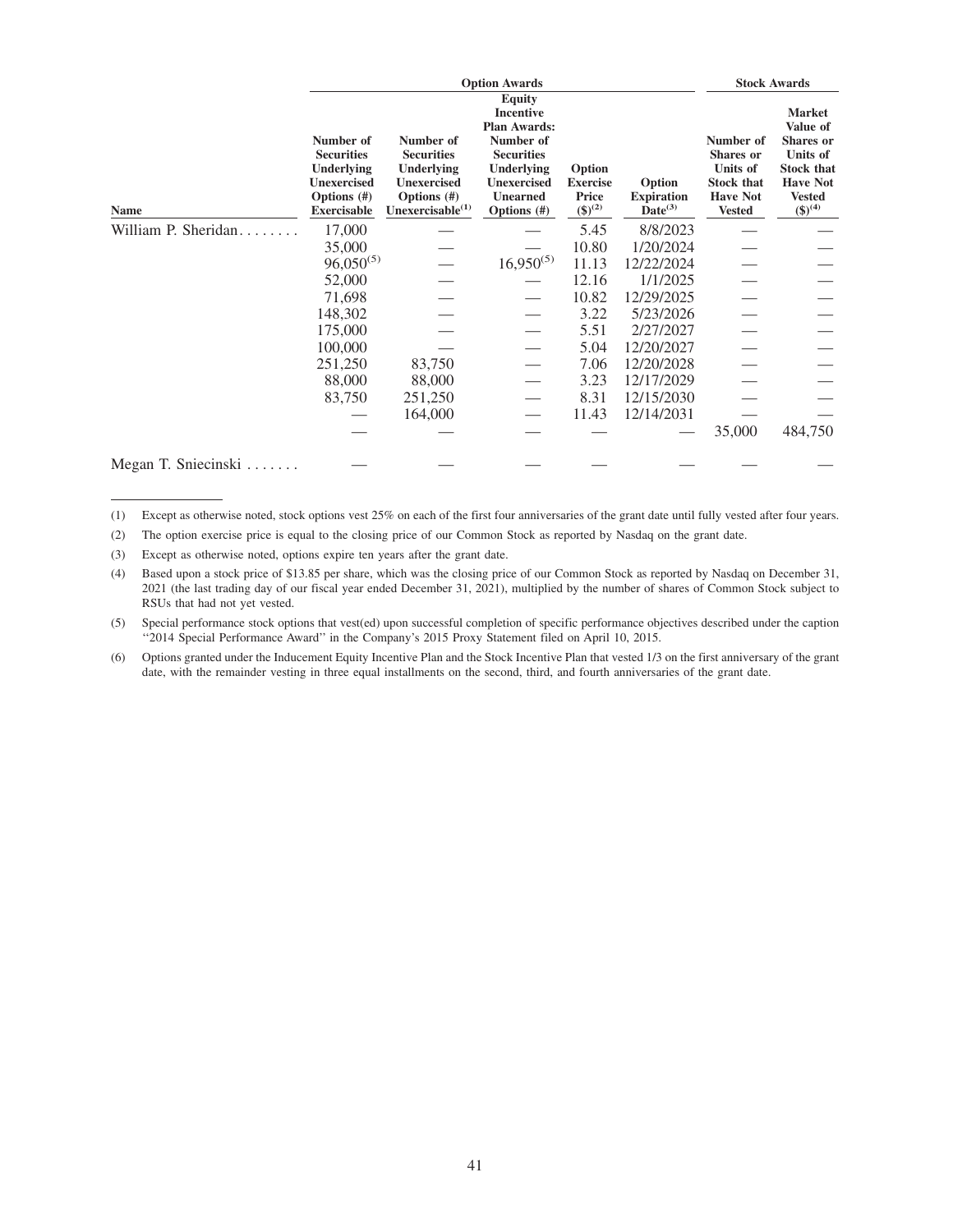#### **2021 Option Exercises and Stock Vested**

The following table provides information on stock option exercises during 2021 by our Named Executive Officers. There were no stock awards or restricted stock units held by our Named Executive Officers that vested during 2021.

|                                                                                                                     | <b>Option Awards</b>                                      |                                                                      |  |  |
|---------------------------------------------------------------------------------------------------------------------|-----------------------------------------------------------|----------------------------------------------------------------------|--|--|
| Name                                                                                                                | Number of<br><b>Shares Acquired</b><br>on Exercise<br>(#) | <b>Value</b><br><b>Realized on</b><br><b>Exercise</b><br>$(5)^{(1)}$ |  |  |
| Jon P. Stonehouse $\dots \dots \dots \dots \dots \dots \dots \dots \dots \dots \dots \dots \dots \dots \dots \dots$ |                                                           |                                                                      |  |  |
|                                                                                                                     |                                                           |                                                                      |  |  |
|                                                                                                                     |                                                           |                                                                      |  |  |
|                                                                                                                     | 112,000                                                   | 831.935                                                              |  |  |
|                                                                                                                     | 204,823                                                   | 1.889.399                                                            |  |  |
|                                                                                                                     | 908,749                                                   | 9,198,506                                                            |  |  |

(1) Value is calculated by multiplying (a) the number of shares acquired upon exercise by (b) the difference between the market price of our Common Stock at the time of exercise and the applicable exercise price.

#### **Potential Payments upon Termination or Change in Control**

The following table sets forth potential payments payable to our Named Executive Officers (other than Ms. Sniecinski, who separated from the Company in August 2021) upon termination of employment. The amounts include compensation payable upon termination without cause, constructive termination, termination following a change in control, and termination in the event of disability or death. None of the Named Executive Officers are entitled to any payments upon termination with cause. The effect of a Named Executive Officer's termination of employment on annual incentive awards under the AIP is subject to determination by the Compensation Committee in its sole discretion. Absent a contrary determination by the Compensation Committee or provisions to the contrary in an employment agreement, all awards under the AIP are forfeited if the executive terminates employment with the Company before the annual incentive awards are paid. The Compensation Committee may, in its discretion revise, amend, or add to the benefits if it deems it advisable. The amounts shown assume the stock options and RSUs are valued at their last intrinsic value in fiscal 2021 and that termination is effective December 31, 2021, and thus include amounts earned through such time and are estimates of the amounts which would be paid out to the executives upon their termination. The actual amounts to be paid out can only be determined at the time of such executive's separation from the Company. The amounts shown in the table do not include: accrued vacation, vested amounts payable under the Company's 401(k) plan, any accrued but unpaid bonus or base salary, benefits under the Company's disability benefit program or life insurance policies, or potential compensation recognized upon exercise of vested options as disclosed in the Outstanding Equity Awards table above.

| Name                           | <b>Benefit</b>                                   | <b>Termination</b><br>Without<br>Cause<br>$($)$ | Constructive<br><b>Termination Disability</b><br>$($ \$) | $\left( \mathsf{S} \right)$ | Death<br>$({\$})^{(1)}$ | Change in<br>Control with no<br>Change in<br><b>Employment</b><br><b>Status</b><br>$({\$})^{(2)}$ | Change in<br><b>Control</b> and<br><b>Termination</b><br>$({\bf 8})^{(3)}$ |
|--------------------------------|--------------------------------------------------|-------------------------------------------------|----------------------------------------------------------|-----------------------------|-------------------------|---------------------------------------------------------------------------------------------------|----------------------------------------------------------------------------|
| Jon P. Stonehouse  Base salary |                                                  | 1,166,990                                       | 1,166,990                                                | 1,166,990                   |                         |                                                                                                   | 1,166,990                                                                  |
|                                | Target bonus <sup><math>(4)</math></sup>         | 875,243                                         | 875,243                                                  | 875,243                     |                         |                                                                                                   | 875,243                                                                    |
|                                | Health care premiums <sup><math>(5)</math></sup> | 21.465                                          | 21.465                                                   | 21.465                      |                         |                                                                                                   | 21,465                                                                     |
|                                | Equity vesting acceleration $(6)$                |                                                 |                                                          |                             | $-9,558,897$            |                                                                                                   | 9,558,897                                                                  |
|                                | <b>Total</b>                                     | 2,063,697                                       | 2,063,697                                                |                             | 2,063,697 9,558,897     |                                                                                                   | 11,622,595                                                                 |
| Anthony J. Doyle Base salary   |                                                  | 490,800                                         | 490,800                                                  |                             |                         |                                                                                                   | 490,800                                                                    |
|                                | Target bonus <sup><math>(4)</math></sup>         | 196,320                                         | 196,320                                                  |                             |                         |                                                                                                   | 196,320                                                                    |
|                                | Health care premiums <sup><math>(5)</math></sup> | 30,354                                          | 30,354                                                   |                             |                         |                                                                                                   | 30,354                                                                     |
|                                | Equity vesting acceleration $(6)$                |                                                 |                                                          |                             |                         |                                                                                                   | 6,793,168                                                                  |
|                                | <b>Total</b>                                     | 717,474                                         | 717,474                                                  |                             |                         |                                                                                                   | 7,510,641                                                                  |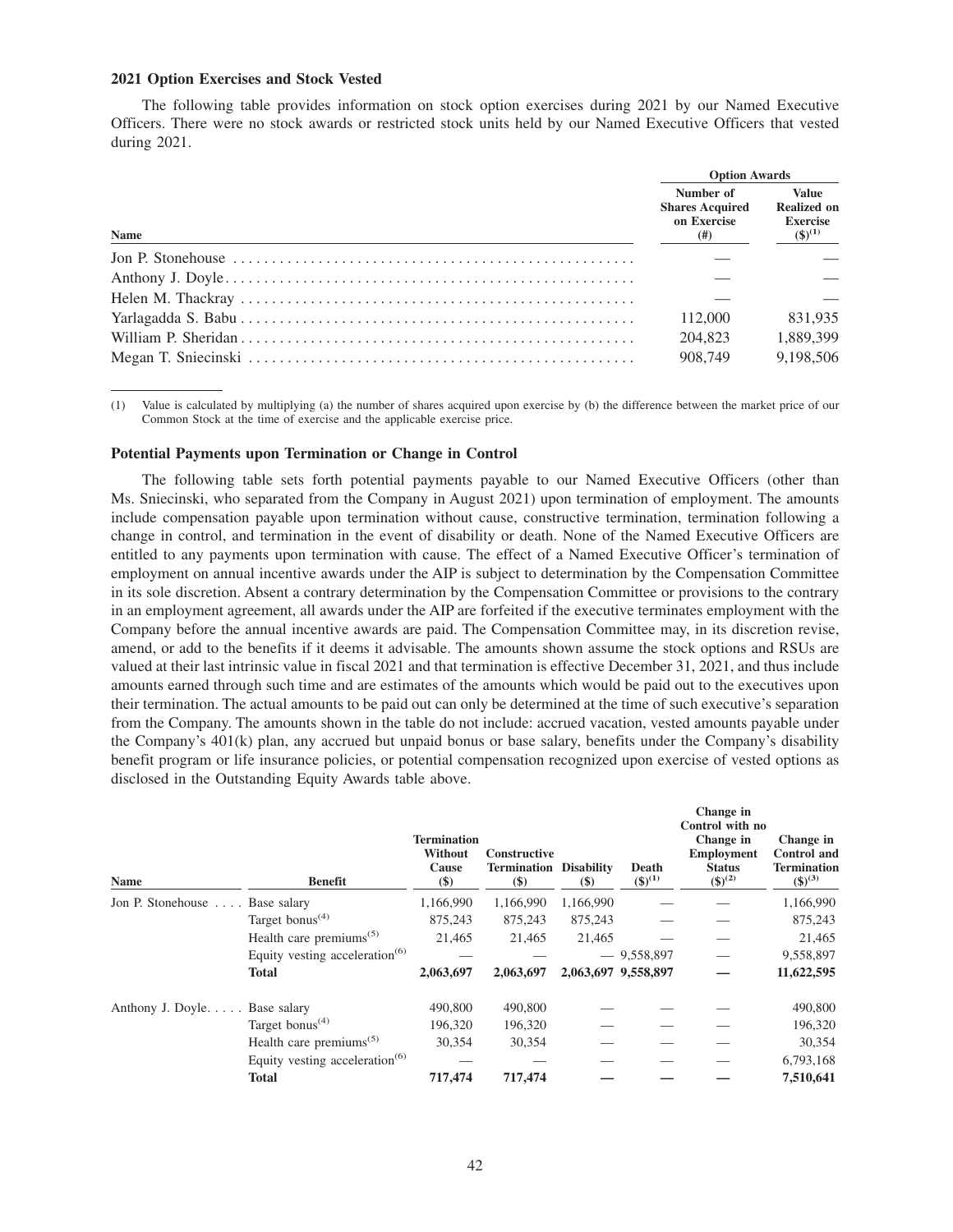| <b>Name</b>                     | <b>Benefit</b>                                   | <b>Termination</b><br><b>Without</b><br>Cause<br>$($)$ | <b>Constructive</b><br><b>Termination Disability</b><br>$($)$ | \$) | Death<br>$(\$)^{(1)}$ | Change in<br>Control with no<br>Change in<br><b>Employment</b><br><b>Status</b><br>$({\$})^{(2)}$ | Change in<br><b>Control</b> and<br><b>Termination</b><br>$(\$)^{(3)}$ |
|---------------------------------|--------------------------------------------------|--------------------------------------------------------|---------------------------------------------------------------|-----|-----------------------|---------------------------------------------------------------------------------------------------|-----------------------------------------------------------------------|
| Helen M. Thackray               | Base salary                                      | 530,000                                                | 530,000                                                       |     |                       |                                                                                                   | 530,000                                                               |
|                                 | Target bonus <sup><math>(4)</math></sup>         | 265,000                                                | 265,000                                                       |     |                       |                                                                                                   | 265,000                                                               |
|                                 | Health care premiums <sup><math>(5)</math></sup> | 30,354                                                 | 30,354                                                        |     |                       |                                                                                                   | 30,354                                                                |
|                                 | Equity vesting acceleration <sup>(6)</sup>       |                                                        |                                                               |     |                       |                                                                                                   | 3,962,500                                                             |
|                                 | <b>Total</b>                                     | 825,354                                                | 825,354                                                       |     |                       |                                                                                                   | 4,787,854                                                             |
| Yarlagadda S. Babu Base salary  |                                                  | 458,945                                                | 458,945                                                       |     |                       |                                                                                                   | 458,945                                                               |
|                                 | Target bonus <sup><math>(4)</math></sup>         | 183,578                                                | 183,578                                                       |     |                       |                                                                                                   | 183,578                                                               |
|                                 | Health care premiums <sup><math>(5)</math></sup> | 30,354                                                 | 30,354                                                        |     |                       |                                                                                                   | 30,354                                                                |
|                                 | Equity vesting acceleration $(6)$                |                                                        |                                                               |     | 3,675,413             |                                                                                                   | 3,675,413                                                             |
|                                 | <b>Total</b>                                     | 672,877                                                | 672,877                                                       |     | 3,675,413             |                                                                                                   | 4,348,289                                                             |
| William P. Sheridan Base salary |                                                  | 530,600                                                | 530,600                                                       |     |                       |                                                                                                   | 530,600                                                               |
|                                 | Target bonus <sup>(4)</sup>                      | 212,240                                                | 212,240                                                       |     |                       |                                                                                                   | 212,240                                                               |
|                                 | Health care premiums <sup><math>(5)</math></sup> | 21,465                                                 | 21,465                                                        |     |                       |                                                                                                   | 21,465                                                                |
|                                 | Equity vesting acceleration $(6)$                |                                                        |                                                               |     | 3,822,882             |                                                                                                   | 3,822,882                                                             |
|                                 | <b>Total</b>                                     | 764,305                                                | 764,305                                                       |     | 3,822,882             |                                                                                                   | 4,587,186                                                             |

(1) Pursuant to the terms of the Company's Stock Incentive Plan, acceleration of unvested stock options occurs in the event of death only after five years of service.

- (2) Relates to acceleration of the unvested special performance stock options described in Note (5) to the ''Outstanding Equity Awards at December 31, 2021'' table above and assumes that the applicable change in control event would require stockholder approval upon which such outstanding stock options will not vest, as described under ''Equity Vesting Acceleration—Stock Options'' below. If the applicable change in control event did not require stockholder approval or the acquiring company did not assume the stock options, then the following amounts reflect the value of the stock options that would accelerate upon such change in control event: (i) for Mr. Stonehouse, \$34,400, (ii) for Mr. Doyle, \$0, (iii) for Dr. Thackray, \$0, (iv) for Dr. Babu, \$36,720, and (v) for Dr. Sheridan, \$46,104.
- (3) Benefits for Mr. Stonehouse are triggered if his employment is terminated without Cause or as a result of Disability or Constructive Termination following a Change of Control. Benefits for Mr. Doyle and Drs. Thackray, Babu, and Sheridan are triggered if their employment is terminated without Cause or if they are Constructively Terminated within six months following a Change of Control. The employment agreement for Mr. Stonehouse provides that if any benefit would be subject to excise tax imposed by section 4999 of the Internal Revenue Code or any interest or penalties with respect to such excise tax, the employee shall be entitled to the greater of the employee's net after tax benefit of the entire payment assuming the payment is subject to section 4999 (which payment would be subject to the excise tax) and the employee's net after tax benefit of the payments after the payments are reduced just to the point that there is no section 4999 excise tax. The Company will not pay the excise tax if the payments are subject to section 4999.

(4) Represents AIP awards at the target percentage for each individual (except with respect to Mr. Stonehouse, who, as described below, receives twice the AIP award at the target percentage in the event of termination without Cause, Constructive Termination, or Disability).

(5) Represents 12 months of premiums under COBRA.

(6) Based on the closing price of the Company's stock as of December 31, 2021.

#### *Employment Agreement Terms*

#### *Mr. Stonehouse*

Pursuant to the terms of his employment letter agreement, in the event of termination by the Company without Cause, upon non-renewal of the term of the agreement by the Company, as a result of a Constructive Termination, or by the Company as a result of a Disability, Mr. Stonehouse is entitled to severance equal to the product of  $(x)$  two, and (y) the sum of (i) his annual base salary in effect immediately prior to the effective date of the termination, and (ii) his target bonus in effect for the fiscal year of termination, to be paid in equal installments over the regularly scheduled payroll periods of the Company for the two years following the effective date of termination. The Company will also pay the monthly premium for health insurance coverage under COBRA until the earlier of 12 months following the effective date of termination or the date upon which COBRA continuation coverage ceases. If there is a Change of Control, all equity awards granted to Mr. Stonehouse prior to May 23, 2016 vest in full, and if his employment is terminated without Cause or as a result of Disability or Constructive Termination following the Change of Control, he shall receive the benefits described above. The receipt of such benefits is subject to his signing and not revoking a release of any and all claims against the Company, its officers, directors and employees, resigning from the Board, and returning to the Company all of its property and confidential information. To the extent required,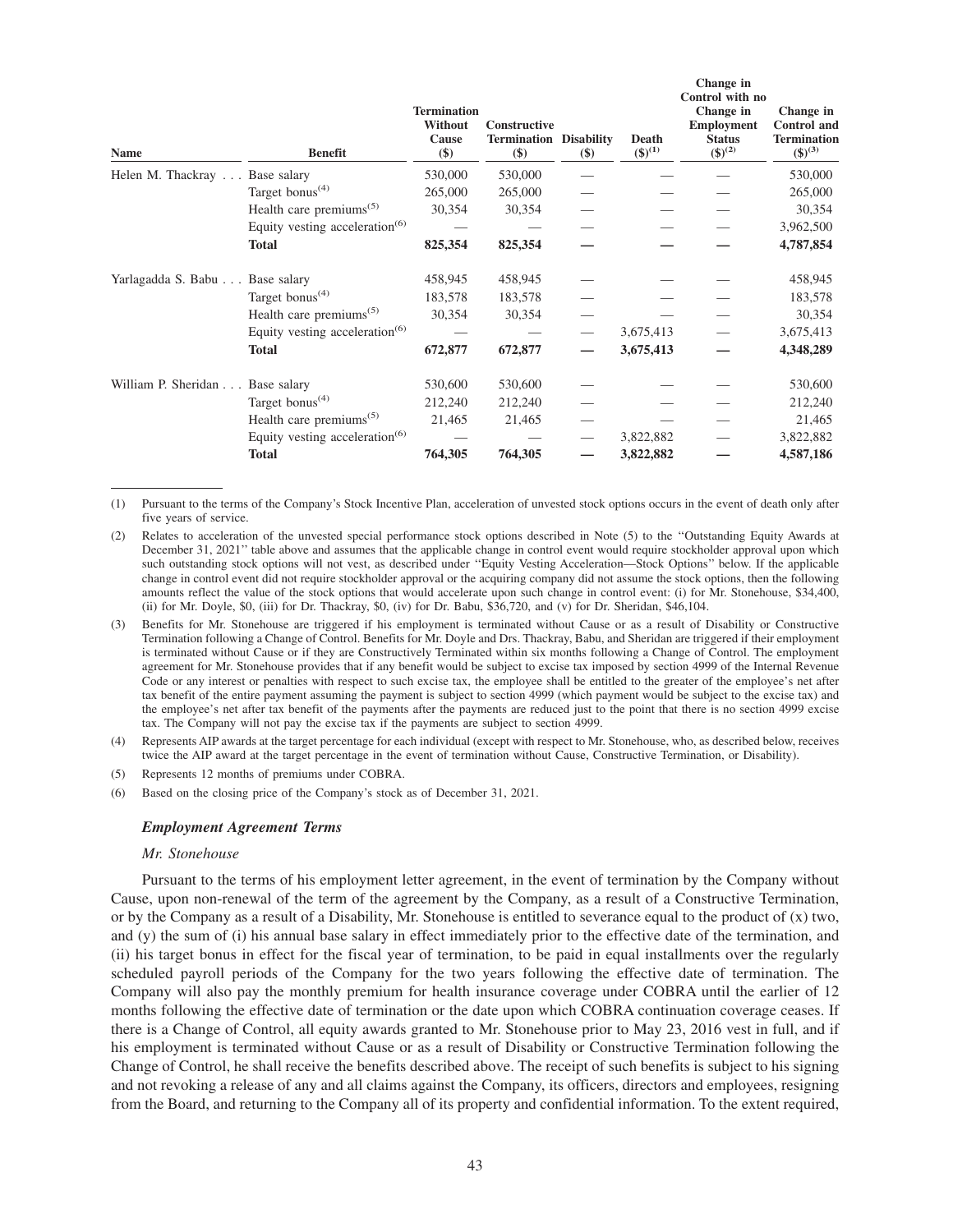the payments described in this paragraph may be delayed for the minimum period and in the minimum manner necessary to avoid the imposition of the tax required by Section 409A of the Internal Revenue Code.

For purposes of Mr. Stonehouse's letter agreement:

- *''Cause''* is defined as: determination by the Board that his employment be terminated for any of the following reasons: (i) a violation of a federal or state law or regulation that materially and adversely impacts the business of the Company, (ii) conviction or plea of no contest to a felony under the laws of the United States or any state, (iii) a breach of the terms of any confidentiality, invention assignment or proprietary information agreement with the Company or with a former employer that materially and adversely impacts the Company, (iv) fraud or misappropriation of property belonging to the Company or its affiliates, or (v) willful misconduct or gross negligence in connection with the performance of his duties; provided, however, that no act or failure to act shall be considered ''willful'' unless it is done, or omitted to be done in bad faith or without reasonable belief that his action or omission was in the best interests of the Company.
- *''Constructive Termination''* is defined as resignation of employment within 30 days of the occurrence of any of: (i) a reduction in his responsibilities or any change in his status or title with regard to his employment; (ii) a reduction in his base salary, unless such reduction occurs prior to a Change of Control (as defined below) and is made in connection with a fiscal downturn of the Company pursuant to which the base salaries of all executive officers of the Company are reduced by a comparable percentage; or (iii) a relocation of his principal office to a location more than 50 miles from the location of his then-current principal office.
- *''Change of Control''*is defined as (i) a merger or consolidation in which the Company is not the surviving entity, except for a transaction the principal purpose of which is to change the State of the Company's incorporation, (ii) the sale, transfer or other disposition of all or substantially all of the assets of the Company in liquidation or dissolution of the Company, (iii) any reverse merger in which the Company is the surviving entity but in which securities possessing more than 50% of the total combined voting power of the Company's outstanding securities are transferred to a person or persons different from the persons holding those securities immediately prior to such merger, or (iv) any person or related group of persons (other than the Company or a person that directly or indirectly controls, is controlled by, or is under common control with, the Company) directly or indirectly acquires beneficial ownership (within the meaning of Rule 13d-3 of the Securities Exchange Act of 1934, as amended (the ''Exchange Act'')) of securities possessing more than 50% of the total combined voting power of the Company's outstanding securities pursuant to a tender or exchange offer made directly to the Company's stockholders.
- *''Disability''*means the inability to perform his duties under the agreement by reason of physical or mental incapacity for 90 days, whether consecutive or not, during any consecutive 12-month period.

# *Other Named Executive Officers*

Pursuant to the terms of their employment letter agreements, in the event of termination by the Company without Cause, or Constructive Termination, Mr. Doyle and Drs. Thackray, Babu, and Sheridan are entitled to (i) continuation of base salary for one year beyond the effective termination date, payable in accordance with the Company's regular payroll practices, (ii) payment of one times the executive's annual target bonus under the AIP in effect for the fiscal year in which his or her termination date occurs, payable in equal installments over the regularly scheduled payroll periods of the Company for the one year following the effective date of termination; and (iii) if the executive elects to continue health insurance coverage under COBRA, the monthly premium for such coverage until the earlier of 12 months following the effective date of termination or the date upon which the executive commences employment with another entity. In the event the executive's employment is terminated without Cause or the executive is Constructively Terminated within six months of a Change of Control, he or she is entitled to the benefits described in the table above. The receipt of such benefits is conditioned on the executive signing and not revoking a release of any and all claims, in a form prescribed by the Company and returning to the Company all of its property and confidential information. To the extent required, the payments described in this paragraph may be delayed for the minimum period and in the minimum manner necessary to avoid the imposition of the tax required by Section 409A of the Internal Revenue Code.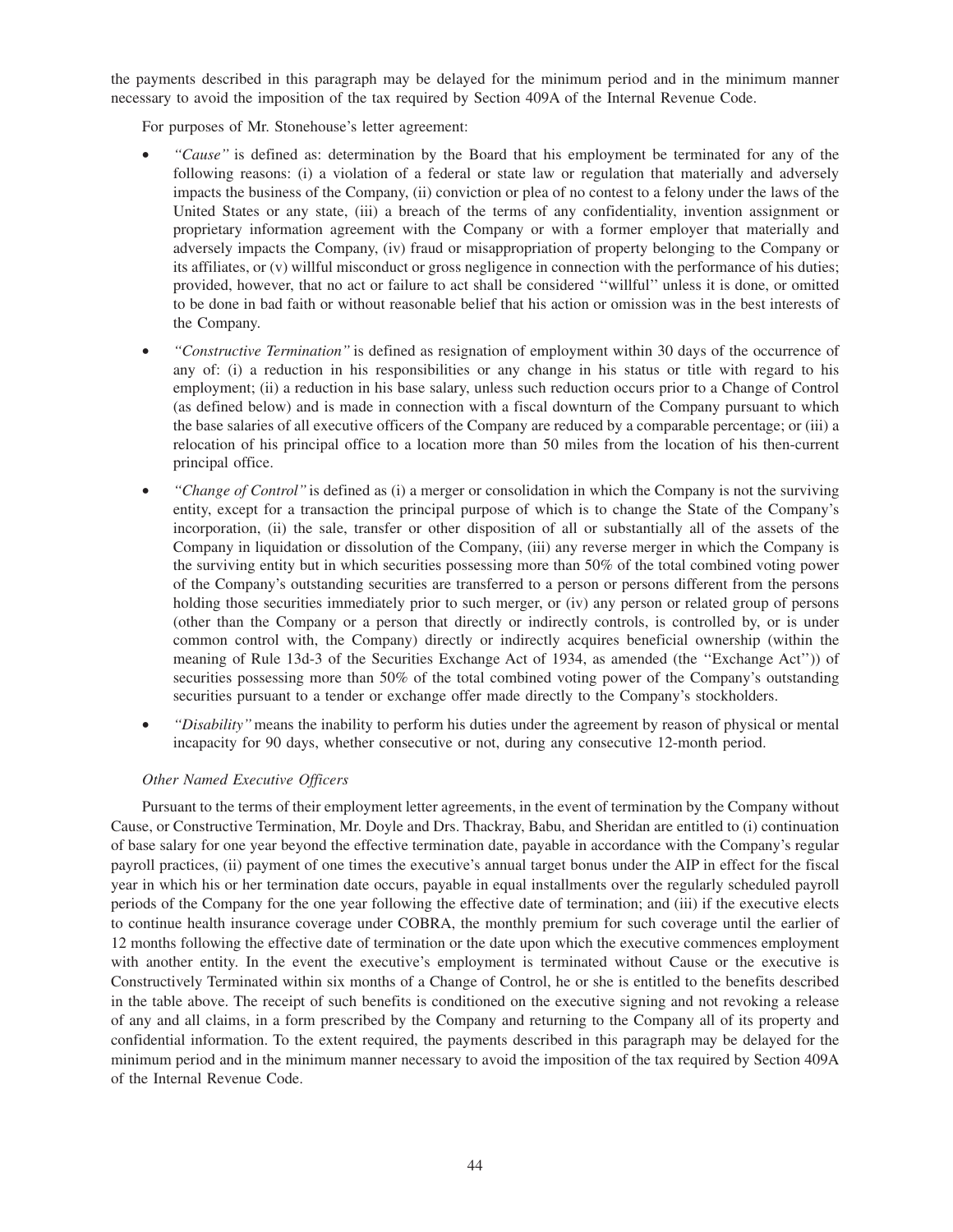For purposes of the agreements of Mr. Doyle and Drs. Thackray, Babu, and Sheridan:

- ''*Cause*'' means a determination by the Board that his or her employment be terminated for any of the following reasons: (i) failure or refusal to comply in any material respect with lawful policies, standards or regulations of Company; (ii) a violation of a federal or state law or regulation applicable to the business of the Company; (iii) conviction or plea of no contest to a felony under the laws of the United States or any State; (iv) fraud or misappropriation of property belonging to the Company or its affiliates; (v) a breach in any material respect of the terms of any confidentiality, invention assignment or proprietary information agreement with the Company or with a former employer, (vi) failure to satisfactorily perform his or her duties after having received written notice of such failure and at least 30 days to cure such failure, or (vii) misconduct or gross negligence in connection with the performance of his or her duties.
- ''*Constructive Termination*'' means a resignation of employment within 30 days of the occurrence of any of the following events which occurs within six months following a Change of Control: (i) a material reduction in his or her responsibilities; (ii) a material reduction in his or her base salary, unless such reduction is comparable in percentage to, and is part of, a reduction in the base salary of all executive officers of the Company; or (iii) a relocation of his or her principal office to a location more than 50 miles from the location of his or her principal office immediately preceding a Change of Control.
- ''*Change of Control*'' means (i) the sale, transfer, or other disposition of all or substantially all of the assets of the Company in liquidation or dissolution of the Company; (ii) the consummation of a merger or consolidation of the Company with any other corporation or other entity, other than (I) a merger or consolidation (A) which results in the voting securities of the Company outstanding immediately prior to such merger or consolidation continuing to represent 50% or more of the combined voting power of the surviving entity or the ultimate parent thereof outstanding immediately after such merger or consolidation and (B) immediately following which the individuals who comprise the Board immediately prior thereto constitute 50% or more of the board of directors of the surviving entity or, if the Company or the surviving entity is then a subsidiary, the ultimate parent thereof, or (II) a merger or consolidation effected to implement a recapitalization of the Company (or similar transaction) in which no person is or becomes the beneficial owner (within the meaning of Rule 13d-3 of the Exchange Act), directly or indirectly, of securities of the Company (not including in the securities beneficially owned by such person any securities acquired directly from the Company or its affiliates) representing more than 50% of the combined voting power of the Company's then outstanding securities; (iii) any person or related group of persons (other than the Company or a person that directly or indirectly controls, is controlled by, or is under common control with the Company) directly or indirectly acquires beneficial ownership (within the meaning of Rule 13d-3 of the Exchange Act) of securities possessing more than 50% of the total combined voting power of the Company's outstanding securities pursuant to a tender or exchange offer made directly to the Company's stockholders; or (iv) a change in the composition of the Board over a period of 12 consecutive months such that a majority of the Board members (rounded up to the next whole number) ceases to be comprised of individuals who either (A) have been Board members continuously since the beginning of such period or (B) have been elected or nominated for election as Board members during such period by at least two-thirds of the Board members described in clause (A) who were still in office at the time such election or nomination was approved by the Board.

## *Equity Vesting Acceleration*

#### *Stock Options*

In the event of termination of service other than on account of death or disability, each executive has three months to exercise any options exercisable prior to the termination in service. In the event of permanent disability, the executive will be able to exercise all outstanding options vested at the time of such disability in their entirety within the earlier of 12 months or the expiration of the option. In the event of death, the executor of the executive's estate will be able to exercise all of the outstanding options in their entirety within the earlier of 12 months or the expiration of the option. If the executive has completed five years of service, all outstanding options vest in their entirety at death, but with less than five years of service, only the portion of the option that was exercisable at the time of death will be exercisable during the 12-month period. If the executive is no longer an employee of the Company, but prior to the last date of employment continues service with the Company in another capacity, such as service as a consultant or service as a member of the Board of Directors, his or her outstanding options will continue to vest and be exercisable until three months after separation from such service or expiration of the option.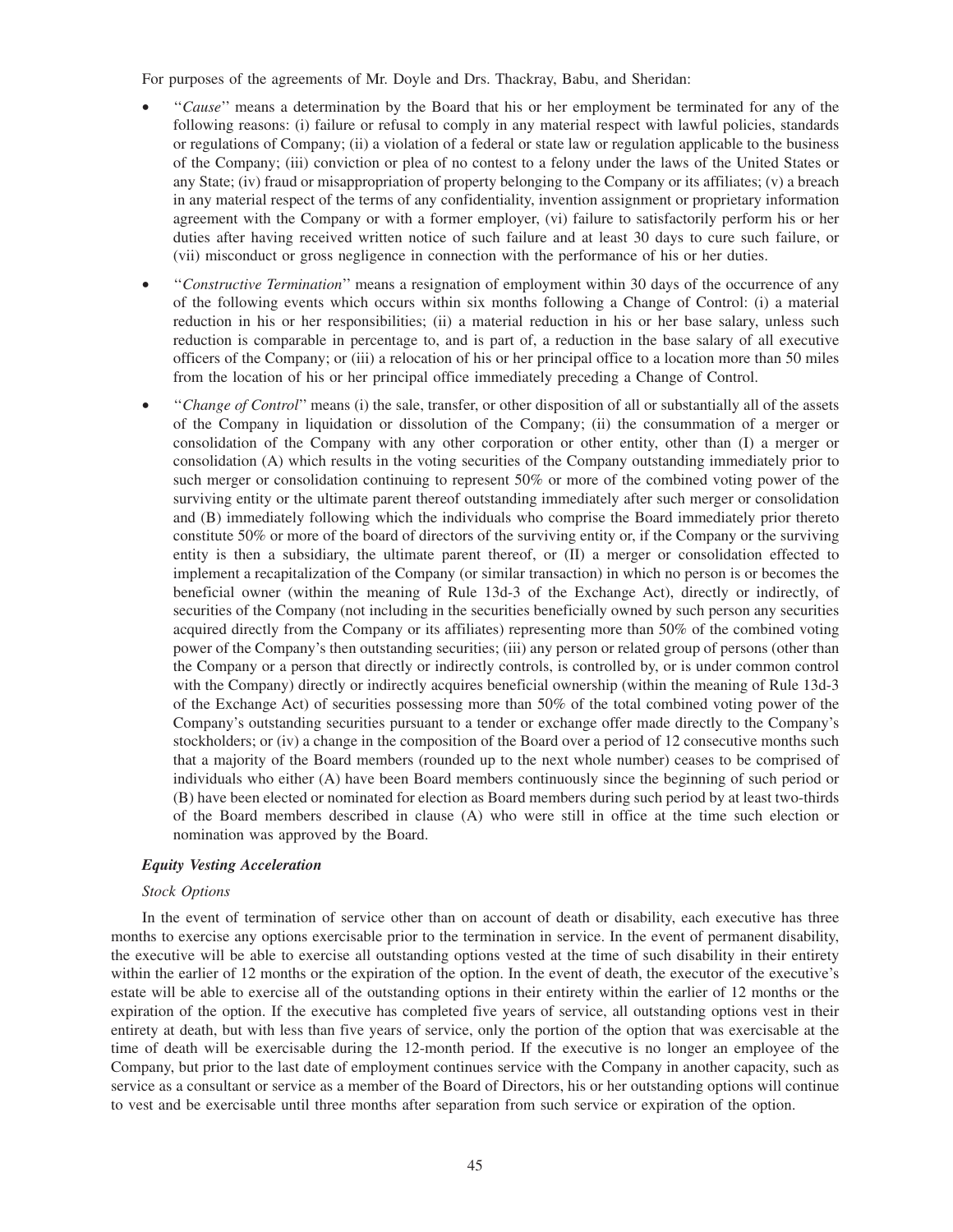With respect to stock options granted prior to May 23, 2016, the standard stock option terms provide for full acceleration of vesting upon a change in control not approved by stockholders, such as: (i) acquisition of over 50% of the combined voting power of the Company, and (ii) change in composition of the Board over a period of 24 consecutive months or less such that a majority of the Board members ceases as a result of one or more contested elections. In the event of an acquisition such as: (i) a merger or consolidation, (ii) the sale, transfer or other disposition of all or substantially all of the assets of the Company in liquidation or dissolution of the Company, or (iii) any reverse merger in which the Company is the surviving entity but in which securities possessing more than 50% of the total combined voting power of the Company's outstanding securities are transferred to a person or persons different from the persons holding those securities immediately prior to such merger, then the unvested options of the optionees granted prior to May 23, 2016 are accelerated unless the options are assumed by the acquiring company. However, all other options are subject to ''double-trigger'' vesting if the options are assumed after a change in control, in which case accelerated vesting will apply only if the optionee's service is terminated by us without ''cause'' or by the optionee due to a ''constructive termination'' within 90 days preceding or two years following the change in control. If the options are not assumed in connection with the change in control, they will fully vest upon the change in control.

#### *RSUs*

In the event of termination of service, outstanding RSUs will automatically terminate and no shares of Common Stock will be issued in satisfaction of those awards. However, the Compensation Committee has discretionary authority to issue shares of Common Stock in satisfaction of one or more outstanding RSUs as to which the designated service requirement is not attained. Such authority may be exercised at any time, whether before or after the executive's termination of service.

#### *Separation Agreement with Ms. Sniecinski*

On August 8, 2021, Ms. Sniecinski and the Company entered into the Separation Agreement in connection with Ms. Sniecinski's separation from the Company. Pursuant to the terms of the Separation Agreement, Ms. Sniecinski is entitled to severance pay in the amount of \$658,634, payable over a one-year period in substantially equal installments on the same payroll schedule that was applicable to her prior to her separation from the Company. In addition, 100% of the unvested stock options granted to Ms. Sniecinski on each of July 1, 2019 and December 17, 2019, and 75% of the unvested stock options granted to Ms. Sniecinski on December 15, 2020 were accelerated and became vested and exercisable as of the effective date of the Separation Agreement, resulting in a payout representing a value at the time of her separation of \$7,424,392. The Separation Agreement also provided that the Company would pay the monthly premium for Ms. Sniecinski's and her eligible dependents' continued overage under the Company's group health insurance plan under COBRA for up to 18 months, provided they elected COBRA coverage and remained eligible for COBRA coverage during this period, resulting in a potential payout of up to \$32,242. All of these payments are subject to the terms of the Separation Agreement. See ''Changes in Employment Agreements with Named Executive Officers'' under the Compensation Discussion and Analysis for additional information regarding the Separation Agreement.

#### **CEO Pay Ratio**

The following is a reasonable estimate, prepared under applicable SEC rules, of the ratio of the annual total compensation of our CEO to the median of the annual total compensation of our other employees. We determined our median employee based on 2021 annual base salary and 2021 cash incentive awards for each of our 355 employees (excluding the CEO) as of December 31, 2021. Of these 355 employees, 312 employees are located in the U.S. and 43 employees are located outside the U.S. No foreign employees were excluded in the process of identifying our median employee. For employees paid other than in U.S. dollars, we converted their compensation to U.S. dollars using the applicable yearly average exchange rates published by the Internal Revenue Service, and we did not make any cost-of-living adjustment.

The annual total compensation of our median employee (other than the CEO) for 2021, calculated in accordance with Item  $402(c)(2)(x)$  under Regulation S-K, was \$273,522. As disclosed in the Summary Compensation Table included in this Proxy Statement, our CEO's annual total compensation for 2021 was \$7,061,225. Based on the foregoing, the ratio of the 2021 annual total compensation of our CEO to the median of the annual total compensation of all other employees was 26 to 1. Given the different methodologies that various public companies use to determine an estimate of their pay ratio, the estimated ratio reported above should not be used as a basis for comparison between companies.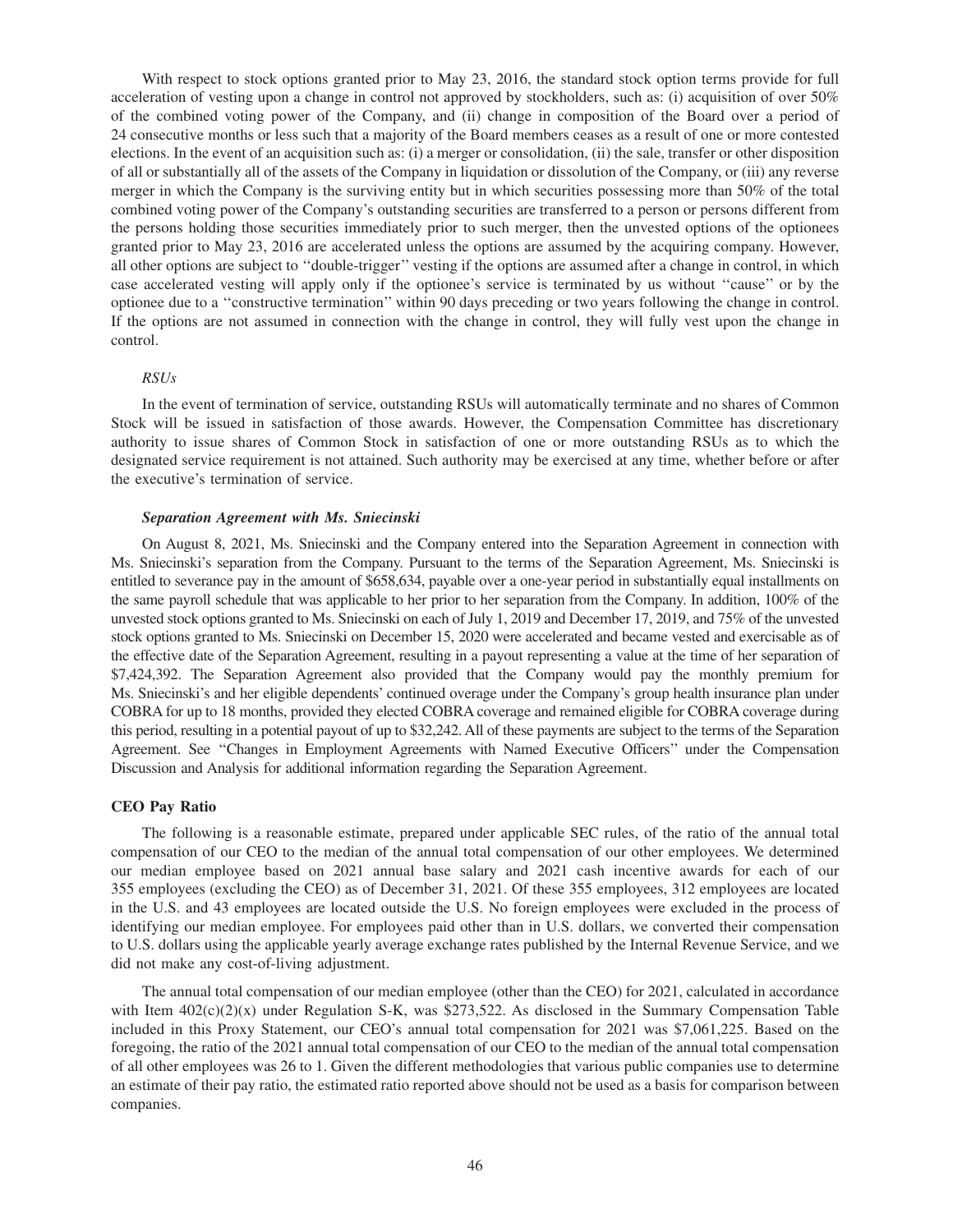## **2021 DIRECTOR COMPENSATION**

The following table provides information related to the compensation of our non-employee directors during fiscal 2021. Helen M. Thackray, M.D. served as a non-employee director until the commencement of her employment with the Company as its Chief Research & Development Officer on March 22, 2021. She continued to serve as a director until her term expired at the Company's 2021 annual meeting of stockholders on May 25, 2021. Dr. Thackray's compensation related to her service as a director in 2021 is included in the 2021 Summary Compensation Table under ''Executive Compensation'' above. Machelle Sanders joined the Company's Board of Directors in February 2022 and, as a result, is also not included in the table below.

| <b>Name</b> | <b>Fees</b><br><b>Earned</b><br>$(\$)$ | Option<br>Award<br>$(3)^{(1)(2)}$ | <b>Total</b><br>$(\$)$ |
|-------------|----------------------------------------|-----------------------------------|------------------------|
|             | 67.500                                 | 363,040                           | 430,540                |
|             | $77,500^{(3)}$                         | 363,040                           | 440,540                |
|             | 17.612                                 | 662,040                           | 679,652                |
|             | $47.500^{(3)}$                         | 363,040                           | 410,540                |
|             | $75,000^{(3)}$                         | 363,040                           | 438,040                |
|             | $95,000^{(3)}$                         | 363,040                           | 458,040                |
|             | 70.625                                 | 363,040                           | 433,665                |
|             | $60.833^{(3)}$                         | 363,040                           | 423,873                |
|             | 14.540                                 | 547,847                           | 562,387                |
|             | 20.946                                 | 785,177                           | 806.123                |

(1) Options were granted to new directors automatically in accordance with our Stock Incentive Plan at the time they became a director. In 2021, new directors received an option to purchase 80,000 shares of Common Stock, prorated from the date of appointment until the next scheduled annual meeting, which options vest, subject to the terms of the Stock Incentive Plan, in 36 equal monthly installments over a three-year period measured from the grant date.

Each non-employee director serving at the time of the Company's 2021 annual meeting of stockholders received an automatic annual grant of an option, in accordance with the terms of the Stock Incentive Plan, to purchase 40,000 shares of Common Stock, which options vest on the 12-month anniversary of the grant date. As of December 31, 2021, each director had options outstanding to purchase the following number of shares: Mr. Abercrombie: 180,000; Mr. Aselage: 135,000; Dr. Galson: 60,000; Ms. Heggie: 140,000; Dr. Hutson 140,000; Mr. Ingram: 218,750; Mr. Lee: 245,000; Mr Levin: 95,000; Dr. McKee: 53,333; and Mr. Milano: 66,667.

- (2) The amounts in this column reflect the aggregate grant date fair value computed in accordance with FASB ASC Topic 718 of awards pursuant to the Stock Incentive Plan granted in 2021. Assumptions used in the calculation of these amounts are included in Note 12 to the Company's audited consolidated financial statements for the year ended December 31, 2021, which are included in the Company's Annual Report on Form 10-K filed with the SEC on February 28, 2022.
- (3) As of our 2020 annual meeting of stockholders, Mr. Aselage and Mr. Ingram each elected to receive 100%, and each of Ms. Heggie and Dr. Hutson each elected to receive 50%, of their respective retainers in the form of shares of our Common Stock in lieu of cash. As of our 2021 annual meeting of stockholders, Mr. Aselage elected to receive 50%, and Ms. Heggie and Messrs. Ingram and Levin each elected to receive 100%, of their respective retainers in the form of shares of our Common Stock in lieu of cash. Accordingly, in 2021, the Company issued the following number of shares of Common Stock in lieu of cash retainers: to Mr. Aselage, 2,080 shares in lieu of \$28,333 of cash; to Ms. Heggie, 2,283 shares in lieu of \$31,667 of cash; to Dr. Hutson, 626 shares in lieu of \$8,333 of cash; to Mr. Ingram, 5,454 shares in lieu of \$75,000 of cash; and to Mr. Levin, 1,658 shares in lieu of \$23,333 of cash.
- (4) Dr. Galson joined the Board, effective September 1, 2021, and received an automatic new director option grant under the Stock Incentive Plan for 60,000 shares of Common Stock.
- (5) Dr. McKee joined the Board effective September 20, 2021 and received an automatic new director option grant under the Stock Incentive Plan for 53,333 shares of Common Stock.
- (6) Mr. Milano joined the Board effective July 26, 2021 and received an automatic new director option grant under the Stock Incentive Plan for 66,667 shares of Common Stock.

#### **Narrative to Director Compensation Table**

Directors who are employees of the Company do not receive any additional compensation for their services as a director. Non-employee directors receive an annual retainer fee consisting of four equal installment payments paid in arrears on a quarterly basis. Annual retainers are also paid to members of Board committees. Directors are also reimbursed for expenses incurred in attending Board or committee meetings and while representing the Company in conducting certain business. The annual retainer fee in 2021 was \$40,000 (\$75,000 for the Chairman), consisting of four quarterly payments of \$10,000 each (\$18,750 each for the Chairman). Fees are not paid for attending committee meetings. Members of the Audit Committee other than the Chair are paid an annual retainer of \$10,000; members of the Compensation Committee, Commercialization Committee, Finance Committee, and Science Committee (other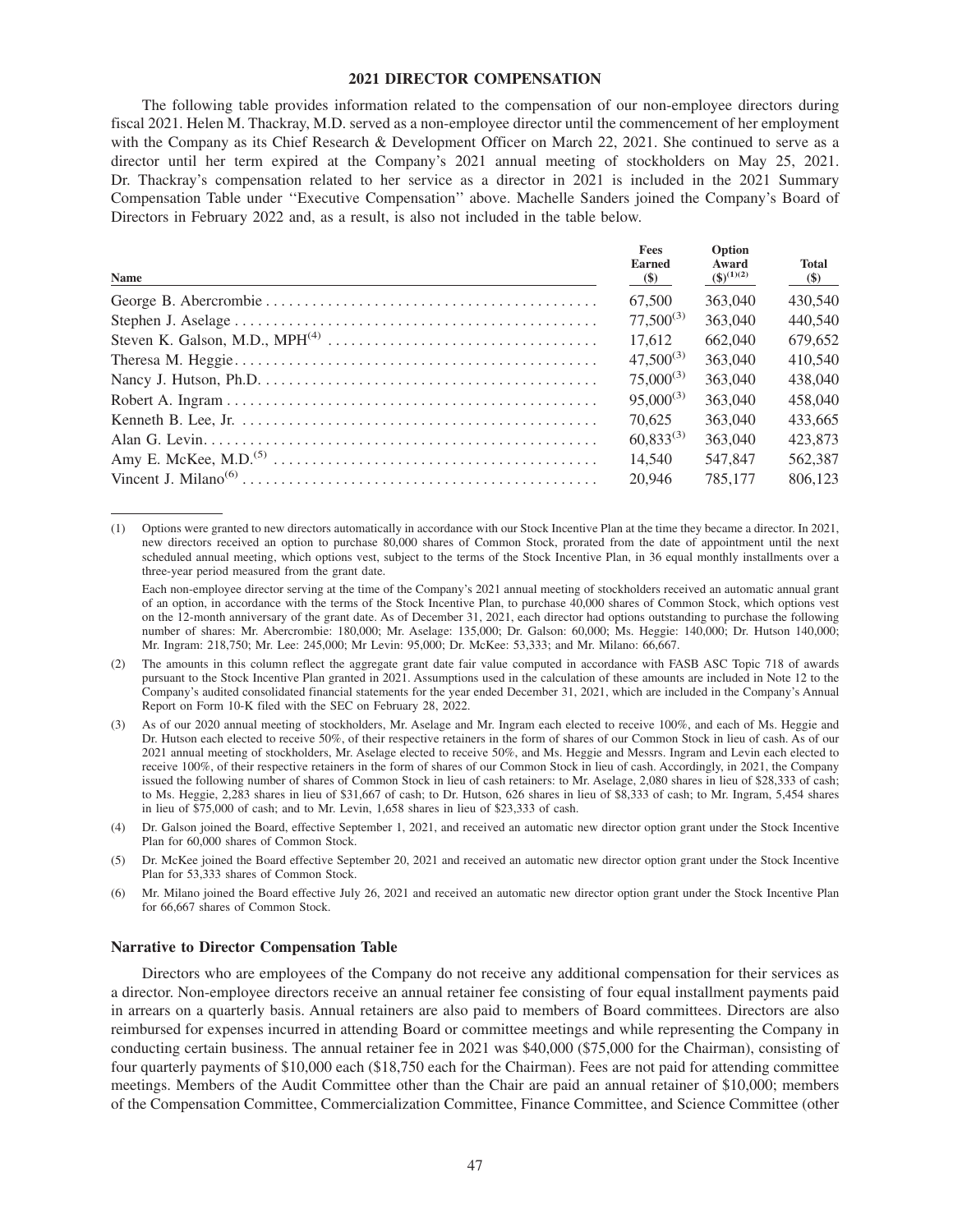than the Chairs) are paid an annual retainer of \$7,500; and members of the Corporate Governance and Nominating Committee (other than the Chair) are paid an annual retainer of \$5,000. The Chair of the Audit Committee is paid an annual retainer of \$20,000; the Chairs of the Compensation Committee, Commercialization Committee, Finance Committee, and Science Committee are each paid an annual retainer of \$15,000; and the Chair of the Corporate Governance and Nominating Committee is paid an annual retainer of \$10,000. The annual retainers for committee members and committee Chairs are paid in arrears in four equal installments on a quarterly basis.

Directors are given the opportunity to elect to receive, in lieu of cash retainers, a number of shares of our Common Stock equivalent in value to the Board retainer earned by such director. Directors can elect to receive either 50% or 100% of their Board retainer (excluding any committee retainers) in the form of Common Stock. These shares are distributed four times a year, in line with the quarterly cash retainer payments. The number of shares to be distributed is determined using the closing price of our Common Stock on the last business day of the applicable three-month period. Elections to receive Company shares in lieu of cash for a year shall be made as of the date of each annual meeting of the Company's stockholders, effective until the subsequent annual meeting.

#### **Changes to Director Compensation**

On April 18, 2022, the Board approved a Director Compensation Policy that made certain changes to director compensation. Specifically, the Board approved an increase in the annual retainer fee from \$40,000 to \$45,000. No change was made to the additional \$35,000 annual retainer fee payable to the Chairman. In addition, new directors who join the Board subsequent to April 18, 2022 will no longer receive an automatic option grant for a specified number of shares of Common Stock. Instead, they will be eligible to receive an initial equity grant equal to \$500,000 upon their appointment to the Board, prorated based on the date of appointment relative to the Company's annual meeting of stockholders and payable 70% in stock options and 30% in RSUs. Beginning with the annual equity grant to be made following the Company's 2022 annual meeting of stockholders, continuing directors will be eligible to receive an equity grant equal to \$325,000, payable 70% in stock options and 30% in RSUs. Initial equity grants in the form of options will continue to vest in 36 equal monthly installments, and initial equity grants in the form of RSUS will vest in three equal annual installments, in each case over a three-year period measured from the grant date, subject to the terms of the Stock Incentive Plan. Annual equity grants will continue to vest on the 12-month anniversary of the grant date, subject to the terms of the Stock Incentive Plan. Following a grantee's cessation of Board service for any reason, each stock option vested at the time of cessation of Board service will remain exercisable for the remainder of the ten-year term of that option. The Board may further revise, amend, or otherwise make changes to the Director Compensation Policy in its discretion, provided, however, that, in accordance with the terms of the Stock Incentive Plan, as amended and restated on April 18, 2022, the dollar value of the cash and initial and annual director equity grants shall not exceed \$1,000,000 and \$750,000, respectively.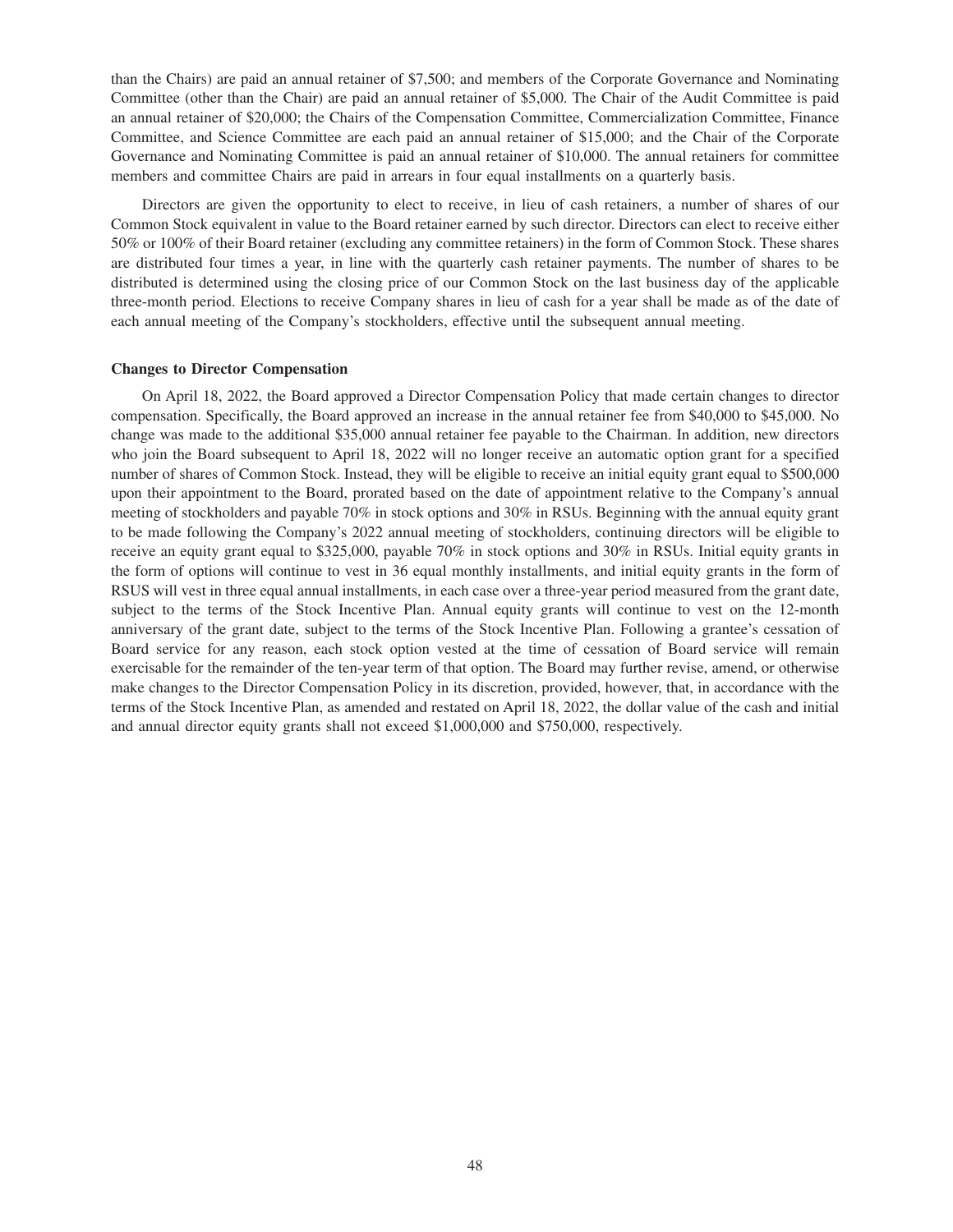## **AUDIT COMMITTEE REPORT**

The Audit Committee of the Board of Directors has furnished the following report, in accordance with rules established by the Securities and Exchange Commission (''SEC''), for inclusion in this Proxy Statement.

In fulfilling its oversight responsibilities, the Audit Committee reviewed and discussed with management the audited consolidated financial statements in the Company's Annual Report on Form 10-K for the year ended December 31, 2021, including a discussion of the quality, not just the acceptability, of the accounting principles, the reasonableness of significant judgments, and the clarity of disclosures in the financial statements. In addition, the Audit Committee reviewed and discussed with the Company's management the internal audit plan for the year ended December 31, 2021. Furthermore, the Audit Committee reviewed and discussed with the Company's management and Ernst and Young LLP the evaluation of the Company's design and functioning of its internal controls over financial reporting, including the required Section 404 testing undertaken by Company management and Ernst and Young LLP with respect to the Company's internal controls over financial reporting. The Audit Committee reviewed with Ernst & Young LLP, who are responsible for expressing an opinion on the conformity of those audited financial statements with generally accepted accounting principles, their judgments as to the quality, not just the acceptability, of the Company's accounting principles and such other matters as are required to be discussed with the Audit Committee under generally accepted auditing standards. In addition, the Audit Committee has discussed with Ernst & Young LLP the matters required to be discussed by applicable requirements of the Public Company Accounting Oversight Board and the SEC. The Audit Committee has received the written disclosures and the letter from Ernst & Young LLP required by applicable requirements of the Public Company Accounting Oversight Board regarding Ernst & Young LLP's communications with the Audit Committee concerning independence, and has discussed with Ernst & Young LLP their independence. The Audit Committee also considered the compatibility of non-audit services with Ernst & Young LLP's independence.

The Audit Committee discussed with Ernst & Young LLP the overall scope and plans for their audit. The Audit Committee regularly meets with Ernst & Young LLP, with and without management present, to discuss the results of their examination, their evaluation of the Company's internal controls, and the overall quality of the Company's financial reporting.

In reliance on the reviews and discussions referred to above, the Audit Committee recommended to the Board that the audited consolidated financial statements be included in the Company's Annual Report on Form 10-K for the year ended December 31, 2021 for filing with the SEC. The Audit Committee and the Board approved the selection of Ernst & Young LLP as the Company's independent registered public accounting firm for 2021 and has approved the retention of Ernst & Young LLP as the principal accounting firm to be used by the Company throughout the fiscal year ending December 31, 2022.

The Audit Committee currently consists of Mr. Lee, as Chairman, Mr. Abercrombie, Mr. Levin, and Mr. Milano.

Kenneth B. Lee, Jr., Chair of the Committee George B. Abercrombie Alan G. Levin Vincent J. Milano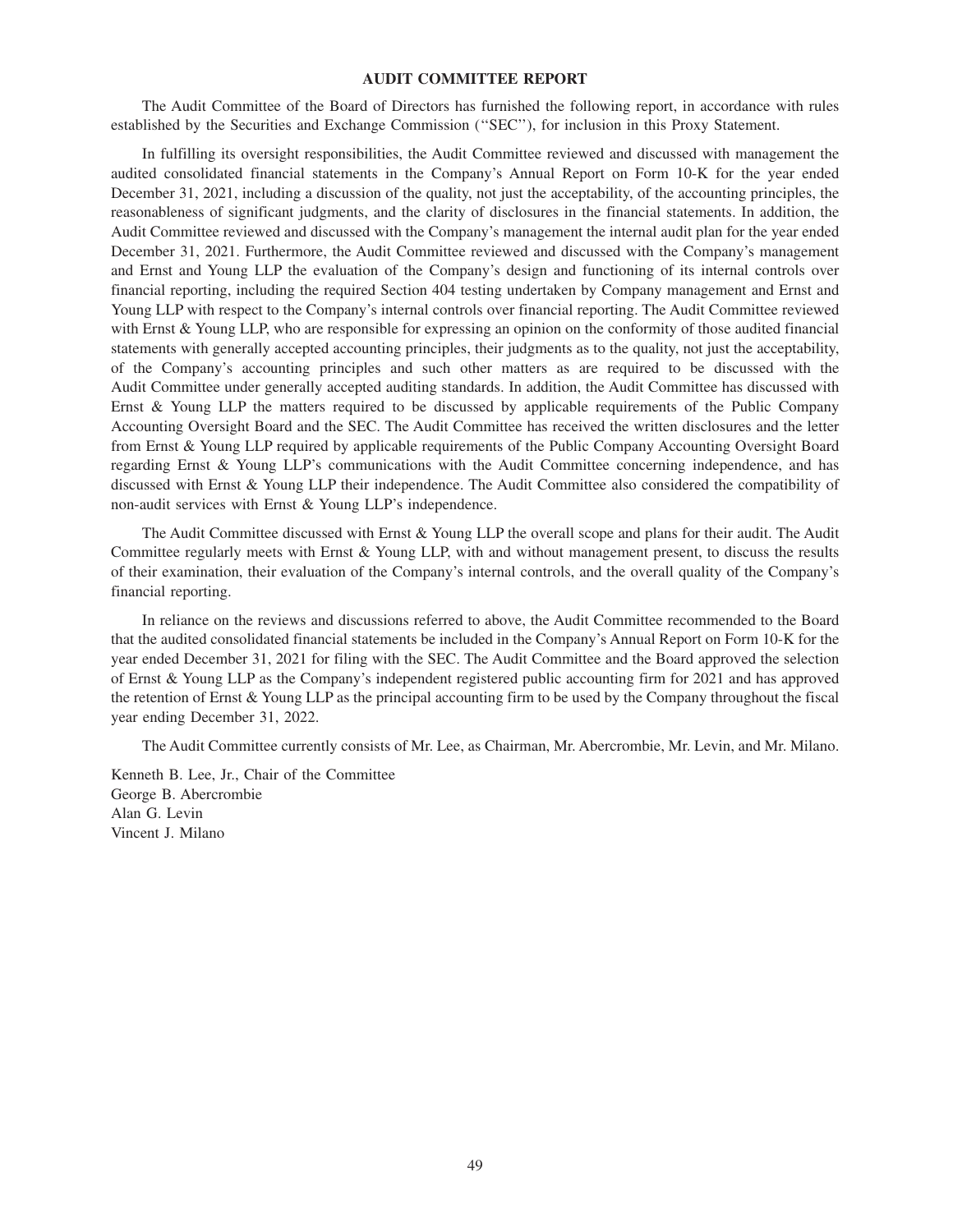## **SECURITY OWNERSHIP OF CERTAIN BENEFICIAL OWNERS AND MANAGEMENT**

Except as otherwise indicated in the notes to the table, the following table sets forth information regarding beneficial ownership of the Company's Common Stock as of April 11, 2022, by (i) each director, (ii) each of the Named Executive Officers, (iii) all directors and executive officers of the Company as a group and (iv) each person known to the Company to be the beneficial owner of more than five percent of our Common Stock. Unless otherwise noted below, the address for each person listed in the table is the principal executive offices of the Company.

| <b>Name and Address of Beneficial Owner</b>                  | <b>Amount and Nature</b><br>of Beneficial<br>Ownership <sup>(1)</sup> | Percent<br>of<br>$\text{Class}^{(2)}$ |
|--------------------------------------------------------------|-----------------------------------------------------------------------|---------------------------------------|
| 5% Stockholders                                              |                                                                       |                                       |
| Baker Bros. Advisors LP and related persons                  |                                                                       |                                       |
| 860 Washington Street, 3rd Floor                             |                                                                       |                                       |
|                                                              | $18,542,657^{(3)}$                                                    | $10.0\%$                              |
| BlackRock, Inc.                                              |                                                                       |                                       |
| 55 East 52nd Street                                          |                                                                       |                                       |
|                                                              | $14,787,395^{(4)}$                                                    | 8.0%                                  |
| The Vanguard Group                                           |                                                                       |                                       |
| 100 Vanguard Blvd.                                           |                                                                       |                                       |
|                                                              | $9,412,905^{(5)}$                                                     | $5.1\%$                               |
| <b>Directors and Named Executive Officers</b>                |                                                                       |                                       |
|                                                              | $175,000^{(6)}$                                                       | $\ast$                                |
|                                                              | $168,159^{(7)}$                                                       | $\ast$                                |
|                                                              | $15,001^{(8)}$                                                        |                                       |
|                                                              | $156,225^{(9)}$                                                       | $\ast$                                |
|                                                              | $205,073^{(10)}$                                                      | $\ast$                                |
|                                                              | $298,810^{(11)}$                                                      | $\ast$                                |
|                                                              | $269,252^{(12)}$                                                      | $\ast$                                |
|                                                              | $97,059^{(13)}$                                                       | $\ast$                                |
|                                                              | $11,852^{(14)}$                                                       | $\ast$                                |
|                                                              | $36,020^{(15)}$                                                       | $\ast$                                |
|                                                              | $2,222^{(16)}$                                                        | $\ast$                                |
|                                                              | $3,881,020^{(17)}$                                                    | 2.1%                                  |
|                                                              | $510,344^{(18)}$                                                      | $\ast$                                |
|                                                              | $197,400^{(19)}$                                                      | $\ast$                                |
|                                                              | $1,342,706^{(20)}$                                                    | $\ast$                                |
|                                                              | 972,702 <sup>(21)</sup>                                               | $\ast$                                |
|                                                              | $955,148^{(22)}$                                                      | $\ast$                                |
| All executive officers and directors as a group (18 persons) | $9,694,000^{(23)}$                                                    | 5.0%                                  |

<sup>(\*)</sup> Less than one percent.

<sup>(1)</sup> Gives effect to the shares of Common Stock each indicated stockholder has the right to acquire as of April 11, 2022 (or, with respect to Ms. Sniecinski, August 9, 2021, the effective date of her separation from the Company) or within 60 days from that date though the exercise of options and other rights beneficially held by such stockholder on that date.

<sup>(2)</sup> Ownership percentage is reported based on 185,577,600 shares of Common Stock issued and outstanding on April 11, 2022, plus, as to the holder thereof only and no other person, the number of shares (if any) that the person has the right to acquire as of April 11, 2022 (or, with respect to Ms. Sniecinski, August 9, 2021, the effective date of her separation from the Company) or within 60 days from that date through the exercise of options and other rights.

<sup>(3)</sup> From Schedule 13G/A filed with the SEC on February 14, 2022. Includes the aggregate number of shares of Common Stock beneficially owned along with shares of Common Stock that may be immediately acquired as follows: 1,528,681 shares held by 667, L.P. ("667"), 16,807,317 shares held by Baker Brothers Life Sciences, L.P. (''Life Sciences'' and together with 667, the ''Funds''), 77,913 shares directly held by each of Julian C. Baker and Felix J. Baker, and 50,833 shares held by Dr. Stephen R. Biggar, an employee of Baker Bros. Advisors LP ("Advisors") and former director of the Company. The shares held by the Funds include a total of 5,676,013 shares issuable upon exercise of pre-funded warrants held by such entities. By virtue of their power to control the investment decisions of the Funds, each of Advisors, Baker Bros. Advisors (GP) LLC, Julian C. Baker and Felix J. Baker may be deemed to be beneficial owners of shares owned by the Funds and may be deemed to have sole power to vote or direct the vote of and sole power to dispose or direct the disposition of such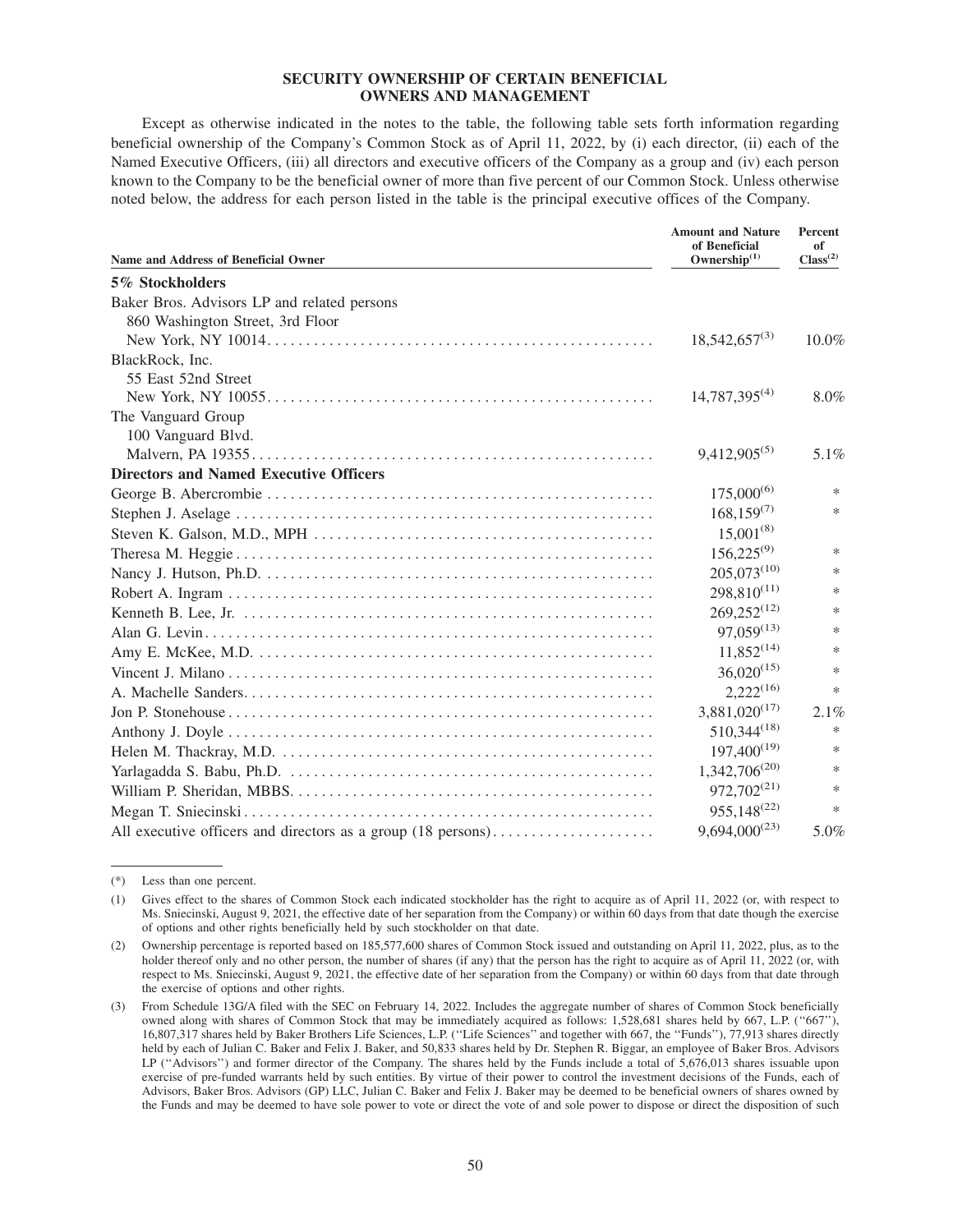securities. Dr. Biggar previously served on the BioCryst board as a representative of the Funds. The policy of the Funds and Advisors does not permit employees to receive compensation for serving as a director of the Company. Therefore, Dr. Biggar has no pecuniary interest in any stock options or shares of Common Stock directly held by him. The Funds are instead entitled to the pecuniary interest in any stock options and shares of Common Stock received as director compensation.

- (4) From Schedule 13G/A filed with the SEC on February 1, 2022 indicating that 14,787,395 shares are held by BlackRock, Inc. and certain subsidiaries. No such subsidiary has the right to receive, or the power to direct the receipt of, dividends from, or the proceeds from the sale of, more than five percent of our Common Stock. BlackRock, Inc. may be deemed to have sole power to vote or to direct the vote of 14,257,173 shares of Common Stock and sole power to dispose or to direct the disposition of 14,787,395 shares of Common Stock.
- (5) From Schedule 13G/A filed with the SEC on February 9, 2022 indicating that 9,412,905 shares of Common Stock are held by The Vanguard Group. No such subsidiary has the right to receive, or the power to direct the receipt of, dividends from, or the proceeds from the sale of, more than five percent of our Common Stock. The Vanguard Group may be deemed to have shared power to vote or to direct the vote of 170,633 shares of Common Stock, sole power to dispose or to direct the disposition of 9,092,380 shares of Common Stock, and shared power to dispose or to direct the disposition of 320,525 shares of Common Stock.
- (6) Includes 175,000 shares issuable to Mr. Abercrombie upon exercise of stock options that are exercisable as of April 11, 2022 or within 60 days from that date.
- (7) Includes 135,000 shares issuable to Mr. Aselage upon exercise of stock options that are exercisable as of April 11, 2022 or within 60 days from that date
- (8) Includes 15,001 shares issuable to Dr. Galson upon exercise of stock options that are exercisable as of April 11, 2022 or within 60 days from that date.
- (9) Includes 140,000 shares issuable to Ms. Heggie upon exercise of stock options that are exercisable as of April 11, 2022 or within 60 days from that date
- (10) Includes 140,000 shares issuable to Dr. Hutson upon exercise of stock options that are exercisable as of April 11, 2022 or within 60 days from that date.
- (11) Includes 218,750 shares issuable to Mr. Ingram upon exercise of stock options that are exercisable as of April 11, 2022 or within 60 days from that date.
- (12) Includes 245,000 shares issuable to Mr. Lee upon exercise of stock options that are exercisable as of April 11, 2022 or within 60 days from that date.
- (13) Includes 95,000 shares issuable to Mr. Levin upon exercise of stock options that are exercisable as of April 11, 2022 or within 60 days from that date.
- (14) Includes 11,852 shares issuable to Dr. McKee upon exercise of stock options that are exercisable as of April 11, 2022 or within 60 days from that date.
- (15) Includes 18,520 shares issuable to Mr. Milano upon exercise of stock options that are exercisable as of April 11, 2022 or within 60 days from that date.
- (16) Includes 2,222 shares issuable to Ms. Sanders upon exercise of stock options that are exercisable as of April 11, 2022 or within 60 days from that date.
- (17) Includes 3,092,418 shares issuable to Mr. Stonehouse upon exercise of stock options that are exercisable as of April 11, 2022 or within 60 days from that date.
- (18) Includes 416,625 shares issuable to Mr. Doyle upon exercise of stock options that are exercisable as of April 11, 2022 or within 60 days from that date
- (19) Includes 180,000 shares issuable to Dr. Thackray upon exercise of stock options that are exercisable as of April 11, 2022 or within 60 days from that date
- (20) Includes 1,147,650 shares issuable to Dr. Babu upon exercise of stock options that are exercisable as of April 11, 2022 or within 60 days from that date.
- (21) Includes 969,748 shares issuable to Dr. Sheridan upon exercise of stock options that are exercisable as of April 11, 2022 or within 60 days from that date.
- (22) Based on Company records as of August 9, 2021, the effective date of Ms. Sniecinski's separation from the Company. Includes 908,749 shares issuable to Ms. Sniecinski upon exercise of stock options that were exercisable as of August 9, 2021, all of which have subsequently been exercised by Ms. Sniecinski.
- (23) Includes 8,074,416 shares issuable to all of our executive officers and directors upon exercise of stock options that are exercisable as of April 11, 2022 or within 60 days from that date.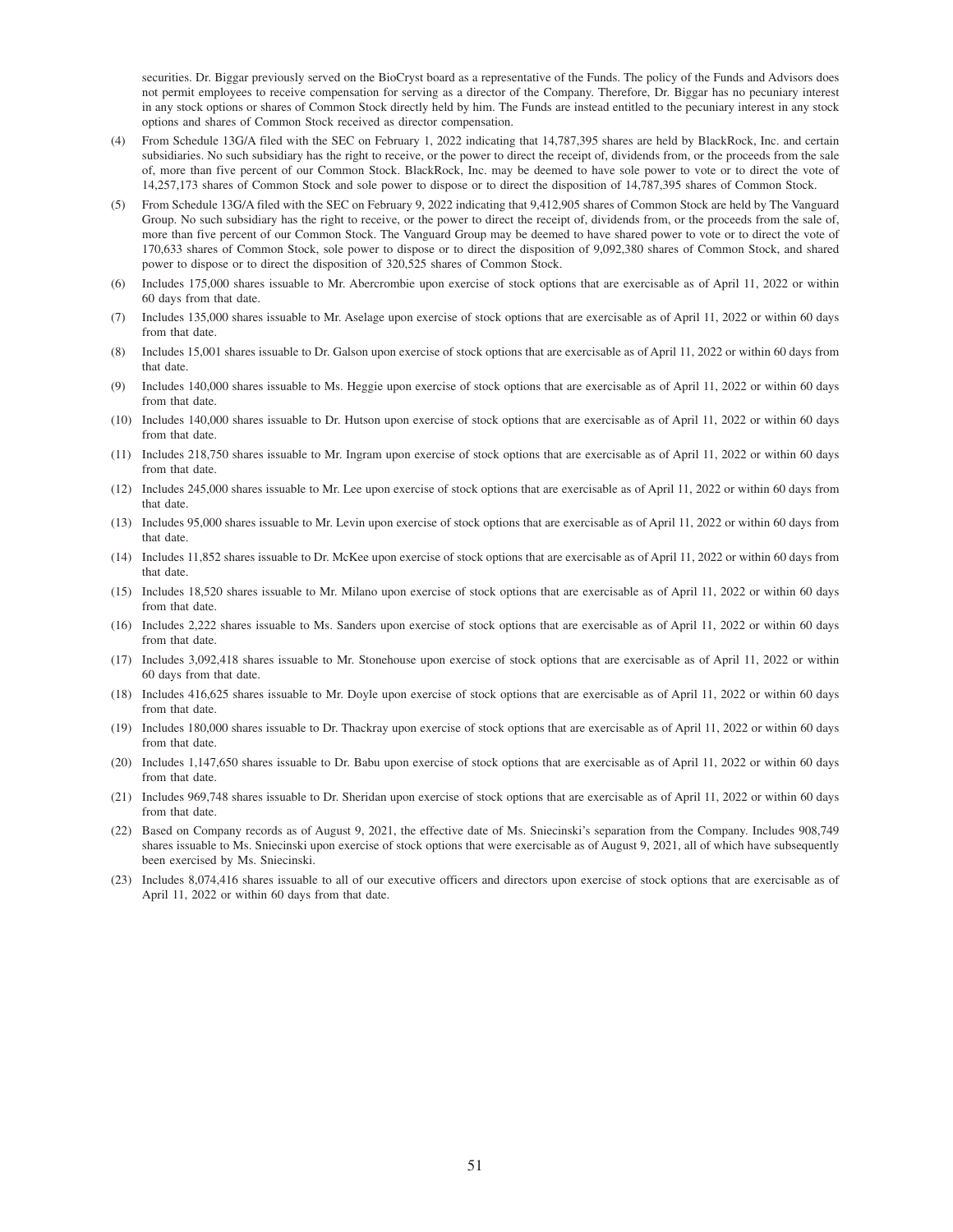## **STOCKHOLDER PROPOSALS**

Proposals of stockholders intended to be presented at our 2023 Annual Meeting of Stockholders (the ''2023 Annual Meeting'') must be received by the Company by December 26, 2022 to be considered for inclusion in our Proxy Statement relating to such meeting. Proposals for inclusion in the Proxy Statement must comply with the Exchange Act, including Rule 14a-8.

A stockholder must notify the Company of any proposal (including director nominations) that the stockholder intends to present, other than by inclusion in our proxy materials, at our 2023 Annual Meeting. To be timely, the notice must be delivered to the Company's Corporate Secretary at the Company's principal executive offices no earlier than February 7, 2023 and no later than March 9, 2023. In order for the proposal to be eligible for consideration at the 2023 Annual Meeting, the notice must include the information required by the Company's bylaws, including, with respect to director nominations, specific information regarding both the stockholder making the nomination and the director nominee. In addition to satisfying the advance notice provisions of our bylaws, a stockholder who intends to solicit proxies in support of director nominees submitted under these advance notice provisions must provide the notice required under Exchange Act Rule 14a-19 to the Corporate Secretary no later than April 8, 2023.

## **NO INCORPORATION BY REFERENCE**

In the Company's filings with the SEC, information is sometimes ''incorporated by reference.'' This means that the Company is referring you to information that has previously been filed with the SEC and that the information should be considered part of a particular filing. As provided in regulations promulgated by the SEC, the ''Audit Committee Report'' and the ''Compensation Committee Report'' contained in this Proxy Statement specifically are not incorporated by reference into any other filings with the SEC. In addition, this Proxy Statement includes the Company's website address. This website address is intended to provide inactive, textual references only. The information on the Company's website is not part of this Proxy Statement.

## **OTHER MATTERS**

Management does not intend to present to the Meeting any matters other than those previously mentioned herein and does not presently know of any matters that will be presented by other parties. If other matters should properly come before the Meeting, it is intended that the holders of the proxies will act in respect thereto and in accordance with their best judgment.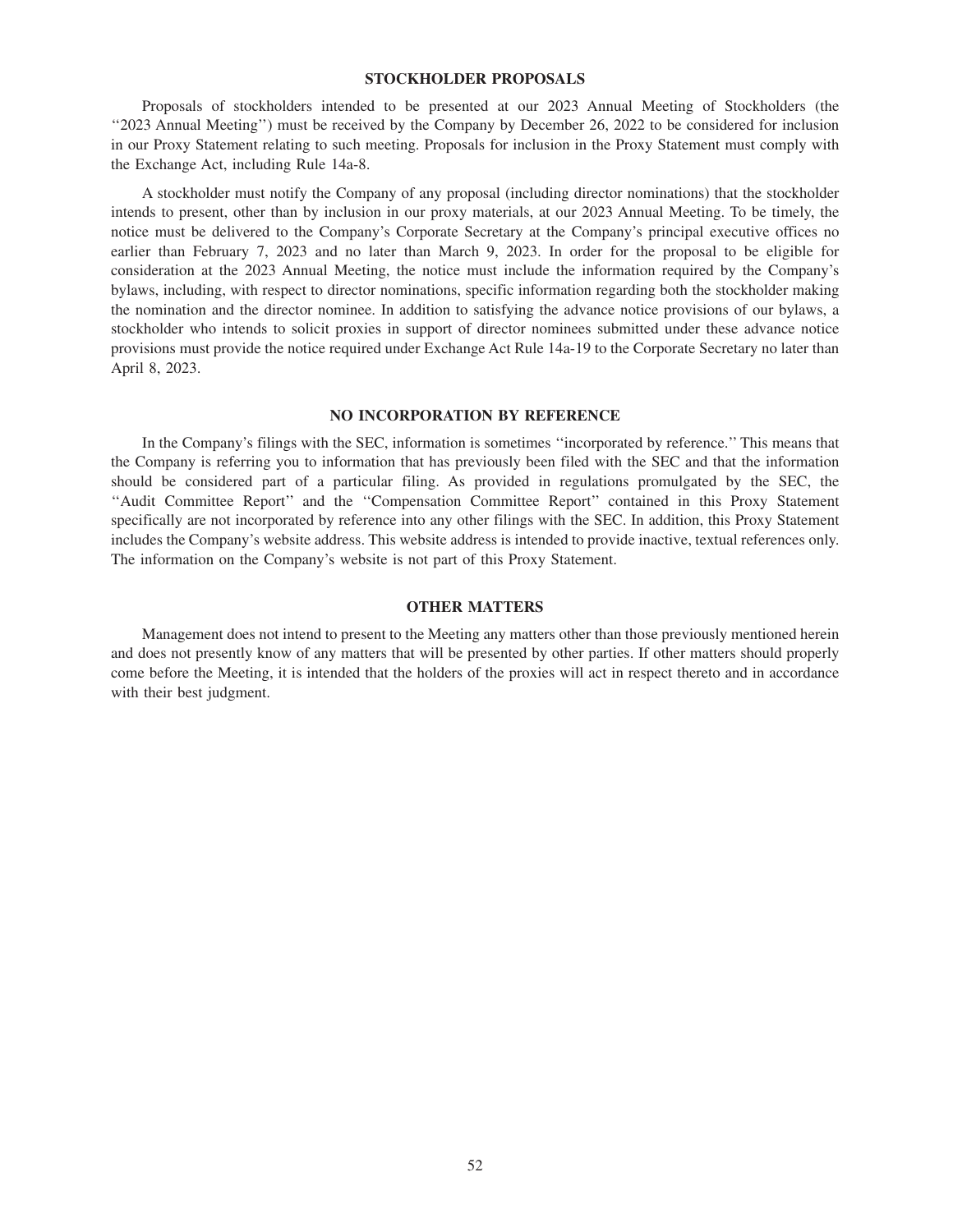## **GENERAL INFORMATION**

Some banks, brokers and other nominee record holders may be participating in the practice of ''householding'' Proxy Statements and annual reports. This means that only one copy of the one-page notice regarding the Internet availability of proxy materials may have been sent to multiple stockholders in your household. You may have a separate copy of this document sent to you by contacting the Corporate Secretary, BioCryst Pharmaceuticals, Inc., 4505 Emperor Blvd., Suite 200, Durham, North Carolina 27703, (919) 859-1302. If you prefer to receive separate copies of the one-page notice regarding the Internet availability of proxy materials in the future, or if you are receiving multiple copies and would like to receive only one copy for your household, you should contact your bank, broker or other nominee holder, or you may contact us at the above address.

**Stockholders may obtain a copy of the Notice of Annual Meeting, Proxy Statement, Form of Proxy, and our Annual Report on Form 10-K, free of charge, by writing to the Corporate Secretary at the address stated above or by visiting www.proxyvote.com.**

BY ORDER OF THE BOARD OF DIRECTORS

Alane P. Barnes, Chief Legal Officer and Corporate Secretary

Durham, North Carolina April 25, 2022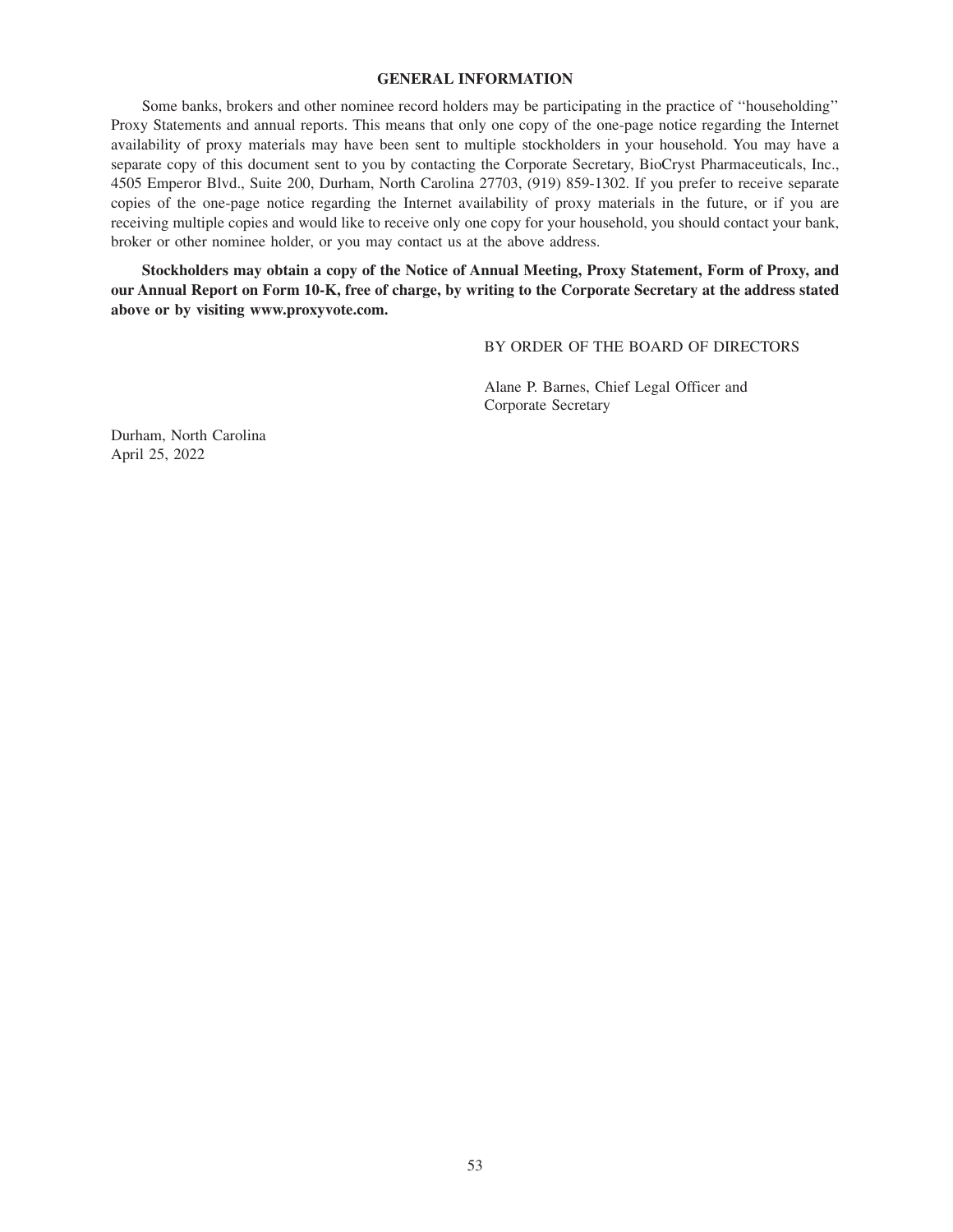## **BIOCRYST PHARMACEUTICALS, INC. STOCK INCENTIVE PLAN (AS AMENDED AND RESTATED AS OF APRIL 18, 2022)**

# **ARTICLE ONE GENERAL PROVISIONS**

#### **I. PURPOSES OF THE PLAN**

A. This Stock Incentive Plan (the ''Plan''), formerly the ''BioCryst Pharmaceuticals, Inc. 1991 Stock Option Plan,'' is intended to promote the interests of BioCryst Pharmaceuticals, Inc., a Delaware corporation (the ''Company''), by providing a method whereby (i) employees (including officers and directors) of the Company (or its parent or subsidiary corporations), (ii) non-employee members of the board of directors of the Company (the ''Board'') (or of any parent or subsidiary corporations) and (iii) consultants and other independent contractors who provide valuable services to the Company (or any parent or subsidiary corporations) may be offered the opportunity to acquire a proprietary interest, or otherwise increase their proprietary interest, in the Company as an incentive for them to remain in the service of the Company (or any parent or subsidiary corporations).

B. For purposes of the Plan, the following provisions shall be applicable in determining the parent and subsidiary corporations of the Company:

(i) Any corporation (other than the Company) in an unbroken chain of corporations ending with the Company shall be considered to be a **parent** corporation of the Company, provided each such corporation in the unbroken chain (other than the Company) owns, at the time of the determination, stock possessing fifty percent (50%) or more of the total combined voting power of all classes of stock in one of the other corporations in such chain.

(ii) Each corporation (other than the Company) in an unbroken chain of corporations beginning with the Company shall be considered to be a **subsidiary** of the Company, provided each such corporation (other than the last corporation) in the unbroken chain owns, at the time of the determination, stock possessing fifty percent (50%) or more of the total combined voting power of all classes of stock in one of the other corporations in such chain.

C. The Plan, as amended and restated, was approved and adopted by the Board effective on April 18, 2022 in order to increase by 8,000,000 the number of shares of the Company's common stock, par value \$0.01 per share (the ''Common Stock''), subject to approval by the Company's stockholders at the Company's Annual Meeting of Stockholders on June 7, 2022, and to make certain other changes.

# **II. STRUCTURE OF THE PLAN**

A. The Plan shall be divided into three separate equity programs:

(i) the Discretionary Option Grant Program specified in Article Two, pursuant to which eligible persons may, at the discretion of the Plan Administrator, be granted options to purchase shares of Common Stock,

(ii) the Stock Issuance Program specified in Article Three, pursuant to which eligible persons may, at the discretion of the Plan Administrator, be issued shares of Common Stock directly or through the issuance of restricted stock units (''RSUs'') that provide for the issuance of shares of Common Stock if the applicable vesting criteria are satisfied, and

(iii) the Director Grant Program specified in Article Four, pursuant to which non-employee members of the Board may receive grants of awards.

B. Unless the context clearly indicates otherwise, the provisions of Articles One and Five of the Plan shall apply to all equity programs under the Plan and shall accordingly govern the interests of all individuals under the Plan.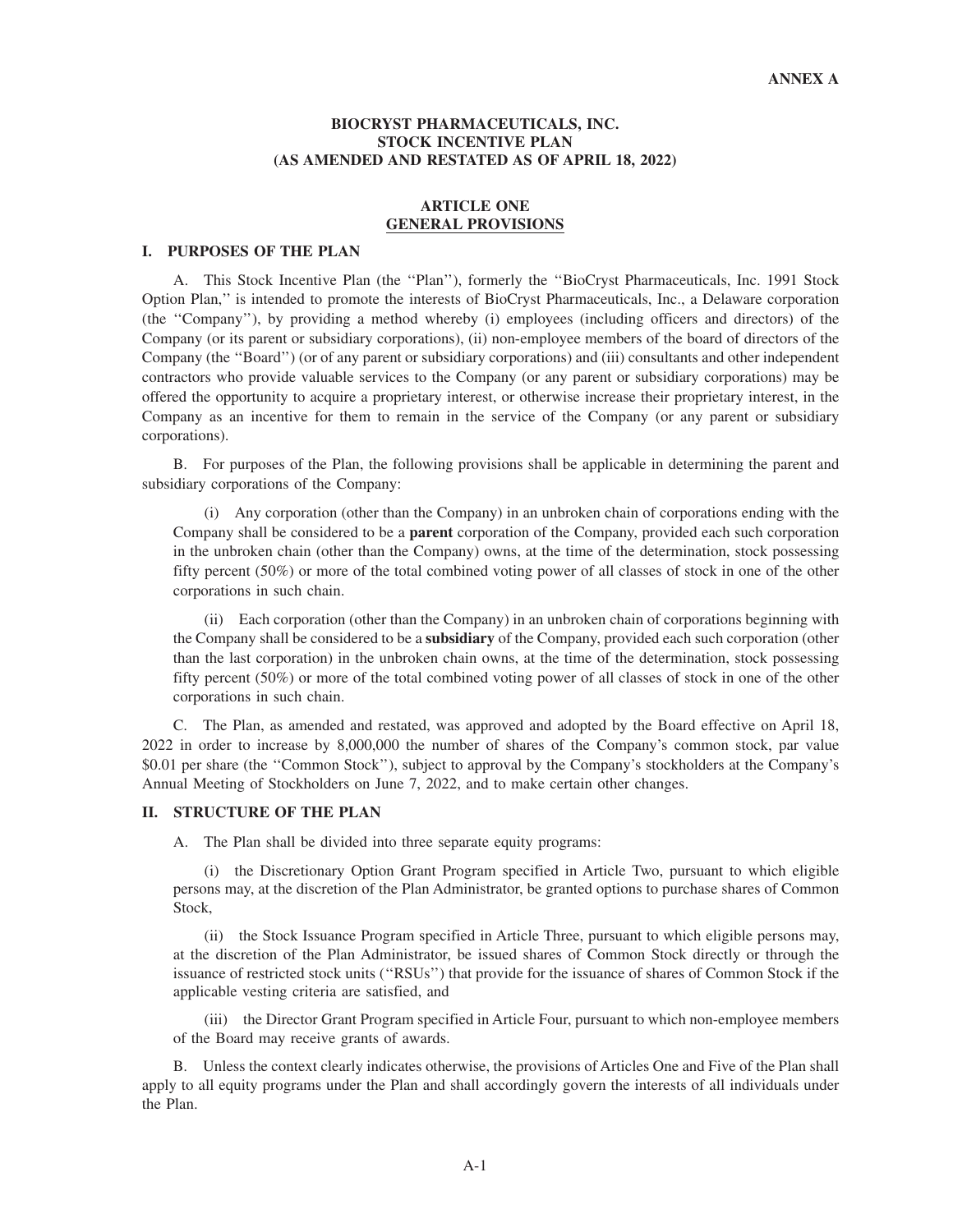## **III. ADMINISTRATION OF THE PLAN**

A. The Plan shall be administered by the Committee who shall be the Compensation Committee of the Board or, in the absence of a Compensation Committee, a properly constituted committee or the Board itself (the administrator is referred to herein as the ''Committee'' or the ''Plan Administrator''). Any power of the Committee may also be exercised by the Board, except to the extent that the grant or exercise of such authority would cause any award or transaction to become subject to (or lose an exemption under) the short-swing profit recovery provisions of Section 16 of the Securities Exchange Act of 1934, as amended (the ''1934 Act''). To the extent that any permitted action taken by the Board conflicts with action taken by the Committee, the Board action shall control. The Committee may by resolution authorize one or more officers of the Company to perform any or all things that the Committee is authorized and empowered to do or perform under the Plan, and for all purposes under this Plan, such officer or officers shall be treated as the Committee; provided, however, that the resolution so authorizing such officer or officers shall specify the total number of awards (if any) such officer or officers may award pursuant to such delegated authority, and any such award shall be subject to the form of award agreement theretofore approved by the Compensation Committee. No such officer shall designate himself or herself as a recipient of any awards granted under authority delegated to such officer. In addition, the Compensation Committee may delegate any or all aspects of the day-to-day administration of the Plan to one or more officers or employees of the Company or any subsidiary or affiliate, and/or to one or more agents.

B. Subject to the express provisions of this Plan, the Committee shall be authorized and empowered to do all things that it determines to be necessary or appropriate in connection with the administration of this Plan, including, without limitation: (i) to prescribe, amend and rescind rules and regulations relating to this Plan and to define terms not otherwise defined herein; (ii) to determine which persons are grantees, to which of such grantees, if any, awards shall be granted hereunder and the timing of any such awards; (iii) to grant awards to grantees and determine the terms and conditions thereof, including the number of shares of Common Stock subject to awards and the exercise or purchase price of such shares and the circumstances under which awards become exercisable or vested or are forfeited or expire, which terms may but need not be conditioned upon the passage of time, continued employment, the satisfaction of performance criteria, the occurrence of certain events (including events which constitute a Change in Control to the extent permitted hereunder), or other factors; (iv) to establish and verify the extent of satisfaction of any performance goals or other conditions applicable to the grant, issuance, exercisability, vesting and/or ability to retain any award; (v) to prescribe and amend the terms of the agreements or other documents evidencing awards made under this Plan (which need not be identical) and the terms of or form of any document or notice required to be delivered to the Company by grantees under this Plan; (vi) to determine the extent to which adjustments are required pursuant to Article One; (vii) to interpret and construe this Plan, any rules and regulations under this Plan and the terms and conditions of any award granted hereunder, and to make exceptions to any such provisions for the benefit of the Company; (viii) to approve corrections in the documentation or administration of any award; and (ix) to make all other determinations deemed necessary or advisable for the administration of this Plan.

C. All decisions, determinations and interpretations by the Committee regarding the Plan, any rules and regulations under the Plan and the terms and conditions of or operation of any award granted hereunder, shall be final and binding on all grantees, beneficiaries, heirs, assigns or other persons holding or claiming rights under the Plan or any award. The Committee shall consider such factors as it deems relevant, in its sole and absolute discretion, to making such decisions, determinations and interpretations including, without limitation, the recommendations or advice of any officer or other employee of the Company and such attorneys, consultants and accountants as it may select.

D. The Committee may delegate all or a portion of their duties hereunder to one or more individuals or committees. Any reference to the Committee or the Plan Administrator shall refer to such individual(s) or committee(s) to the extent of such delegation.

## **IV. ELIGIBILITY**

A. The persons eligible to participate in the Discretionary Option Grant and Stock Issuance Programs shall be limited to the following:

(i) officers and other employees of the Company (or its parent or subsidiary corporations);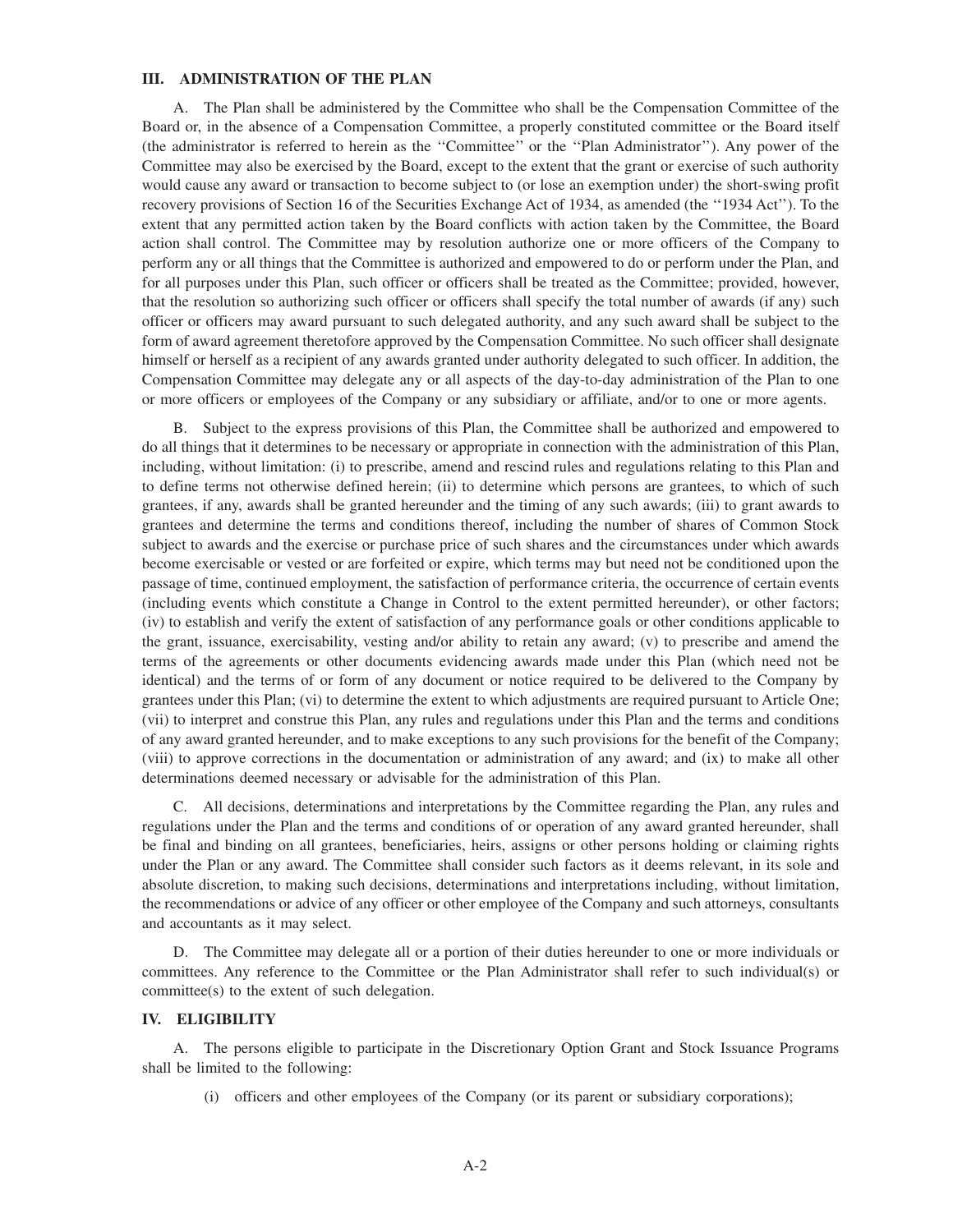(ii) individuals who are consultants or independent advisors and who provide valuable services to the Company (or its parent or subsidiary corporations); and

(iii) non-employee members of the Board (or of the board of directors of parent or subsidiary corporations), subject to the limits set forth in Section II.A. of Article Four.

B. Only Board members who are not employees of the Company (or any parent or subsidiary) shall be eligible to receive grants pursuant to the Director Grant Program specified in Article Four.

C. The Plan Administrator shall, within the scope of its administrative jurisdiction under the Plan, have full power and authority to determine (i) whether to grant options in accordance with the Discretionary Option Grant Program or to effect stock issuances in accordance with the Stock Issuance Program, (ii) which eligible persons are to receive option grants under the Discretionary Option Grant Program, the time or times when such option grants are to be made, the number of shares to be covered by each such grant, the status of the granted option as either an incentive stock option (''Incentive Option'') which satisfies the requirements of Section 422 of the Internal Revenue Code of 1986, as amended (the ''Code'') or a non-statutory option not intended to meet such requirements, the time or times when each such option is to become exercisable, the vesting schedule (if any) applicable to the option shares and the maximum term for which such option is to remain outstanding, and (iii) which eligible persons are to receive stock issuances under the Stock Issuance Program, the time or times when such issuances are to be made, the number of shares to be issued to each grantee, the vesting schedule (if any) applicable to the shares and the consideration for such shares.

## **V. STOCK SUBJECT TO THE PLAN**

A. Shares of the Company's Common Stock shall be available for issuance under the Plan and shall be drawn from either the Company's authorized but unissued shares of Common Stock or from reacquired shares of Common Stock, including shares repurchased by the Company on the open market. The maximum number of shares of Common Stock which may be issued over the term of the Plan, as amended and restated, shall not exceed 56,090,000 shares, subject to adjustment from time to time in accordance with the provisions of this Section V. The total number of shares available under the Plan, as amended and restated, as of April 18, 2022 is 41,173,832. This amount consists of 29,605,457 shares reserved for awards already issued, 3,568,375 shares of Common Stock available for future issuance under the Plan, and the increase of 8,000,000 shares of Common Stock authorized by the Board (subject to approval by the Company's stockholders at the Annual Meeting of Stockholders on June 7, 2022).

B. In no event shall the number of shares of Common Stock for which any one individual participating in the Plan may receive options, separately exercisable stock appreciation rights and direct stock issuances and RSUs exceed 1,500,000 shares of Common Stock in the aggregate in any calendar year. For purposes of such limitation, however, no stock options granted prior to the date the Common Stock was first registered under Section 12 of the 1934 Act (the "Section 12(g) Registration Date") shall be taken into account.

C. Should an outstanding option under this Plan expire or terminate for any reason prior to exercise in full, the shares subject to the portion of the option not so exercised shall be available for subsequent option grant or direct stock issuances or RSUs under the Plan. Unvested shares issued under the Plan and subsequently repurchased by the Company, at the original issue price paid per share, pursuant to the Company's repurchase rights under the Plan, or shares underlying terminated RSUs, shall be added back to the number of shares of Common Stock reserved for issuance under the Plan and shall accordingly be available for reissuance through one or more subsequent option grants or direct stock issuances or RSUs under the Plan. However, shares subject to an award under the Plan may not again be made available for issuance under the Plan if such shares are: (i) shares that were subject to a stock-settled stock appreciation right and were not issued upon the net settlement or net exercise of such stock appreciation right, (ii) shares used to pay the exercise price of an option, (iii) shares delivered to or withheld by the Company to pay the withholding taxes related an award, or (iv) shares repurchased on the open market with the proceeds of an option exercise. Shares of Common Stock subject to any option surrendered for an appreciation distribution under Section IV of Article Two or Section II.B.1.(iv) of Article Four shall not be available for subsequent issuance under the Plan.

D. In the event any change is made to the Common Stock issuable under the Plan by reason of any stock split, stock dividend, recapitalization, combination of shares, exchange of shares or other change affecting the outstanding Common Stock as a class without receipt of consideration, then appropriate adjustments shall be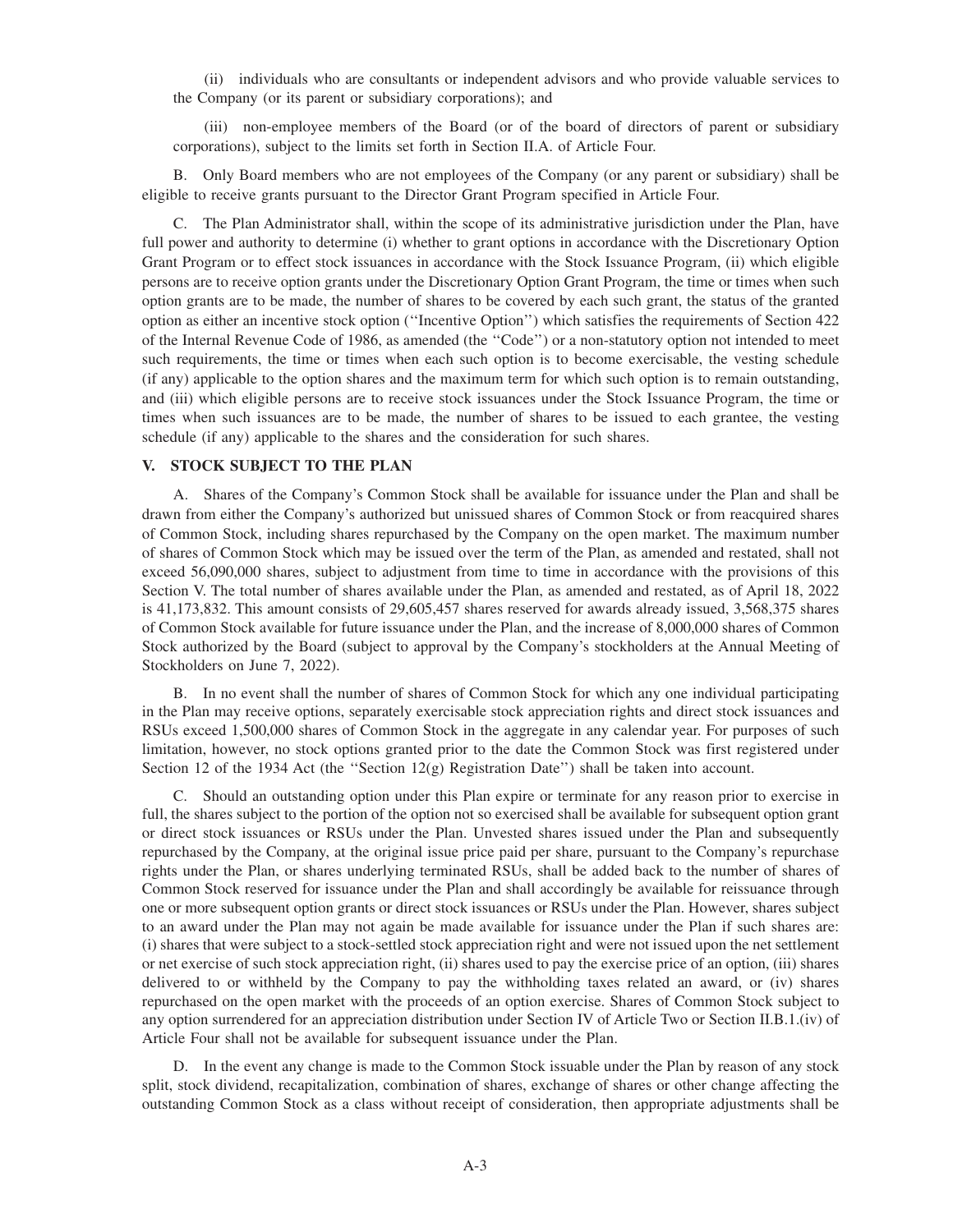made to (i) the maximum number and/or class of securities issuable under the Plan, (ii) the maximum number and/or class of securities for which any one individual participating in the Plan may be granted stock options, separately exercisable stock appreciation rights, and direct stock issuances and RSUs under the Plan from and after the Section 12(g) Registration Date, (iii) the number and/or class of securities and price per share in effect under each outstanding option and stock appreciation right under the Plan, (iv) the number and/or class of securities in effect under each outstanding direct stock issuance and RSU under the Plan, and (v) the number and/or class of securities for which grants are subsequently to be made per non-employee Board member under the Director Grant Program. The purpose of such adjustments shall be to preclude the enlargement or dilution of rights and benefits under the Plan.

E. The fair market value per share of Common Stock on any relevant date under the Plan shall be determined in accordance with the following provisions:

(i) If the Common Stock is not at the time listed or admitted to trading on any national securities exchange but is traded in the over-the-counter market, the fair market value shall be the mean between the highest bid and lowest asked prices (or, if such information is available, the closing selling price) per share of Common Stock on the date in question in the over-the-counter market, as such prices are reported on the Nasdaq National Market, the Nasdaq Global Select Market or any successor system. If there are no reported bid and asked prices (or closing selling price) for the Common Stock on the date in question, then the mean between the highest bid price and lowest asked price (or the closing selling price) on the last preceding date for which such quotations exist shall be determinative of fair market value.

(ii) If the Common Stock is at the time listed or admitted to trading on any national securities exchange, then the fair market value shall be the closing selling price per share of Common Stock on the date in question on the securities exchange determined by the Plan Administrator to be the primary market for the Common Stock, as such price is officially quoted in the composite tape of transactions on such exchange. If there is no reported sale of Common Stock on the exchange on the date in question, then the fair market value shall be the closing selling price on the exchange on the last preceding date for which such quotation exists.

(iii) If the Common Stock is at the time neither listed nor admitted to trading on any securities exchange nor traded in the over-the-counter market, then the fair market value shall be determined by the Plan Administrator after taking into account such factors as the Plan Administrator shall deem appropriate.

#### **VI. MINIMUM VESTING**

Notwithstanding any other provision of this Plan to the contrary, in no event shall any award granted pursuant to this Plan vest prior to the twelve (12)-month anniversary of the date of grant, other than in connection with the grantee's death or permanent disability or, to the extent permitted hereunder, in connection with a Change in Control (provided that this limitation shall not apply with respect to up to five percent (5%) of the shares of Common Stock available for issuance under this Plan following approval of the Plan at the Company's Annual Meeting of Stockholders on June 7, 2022). The minimum vesting period set forth in this Section VI may not be waived or superseded by any provision in an award or other agreement.

# **ARTICLE TWO DISCRETIONARY OPTION GRANT PROGRAM**

#### **I. TERMS AND CONDITIONS OF OPTIONS**

Options granted pursuant to this Article Two shall be authorized by action of the Plan Administrator and may, at the Plan Administrator's discretion, be either Incentive Options or non-statutory options. Individuals who are not Employees may only be granted non-statutory options under this Article Two. Each option granted shall be evidenced by one or more instruments in the form approved by the Plan Administrator. Each such instrument shall, however, comply with the terms and conditions specified below, and each instrument evidencing an Incentive Option shall, in addition, be subject to the applicable provisions of Section II of this Article Two.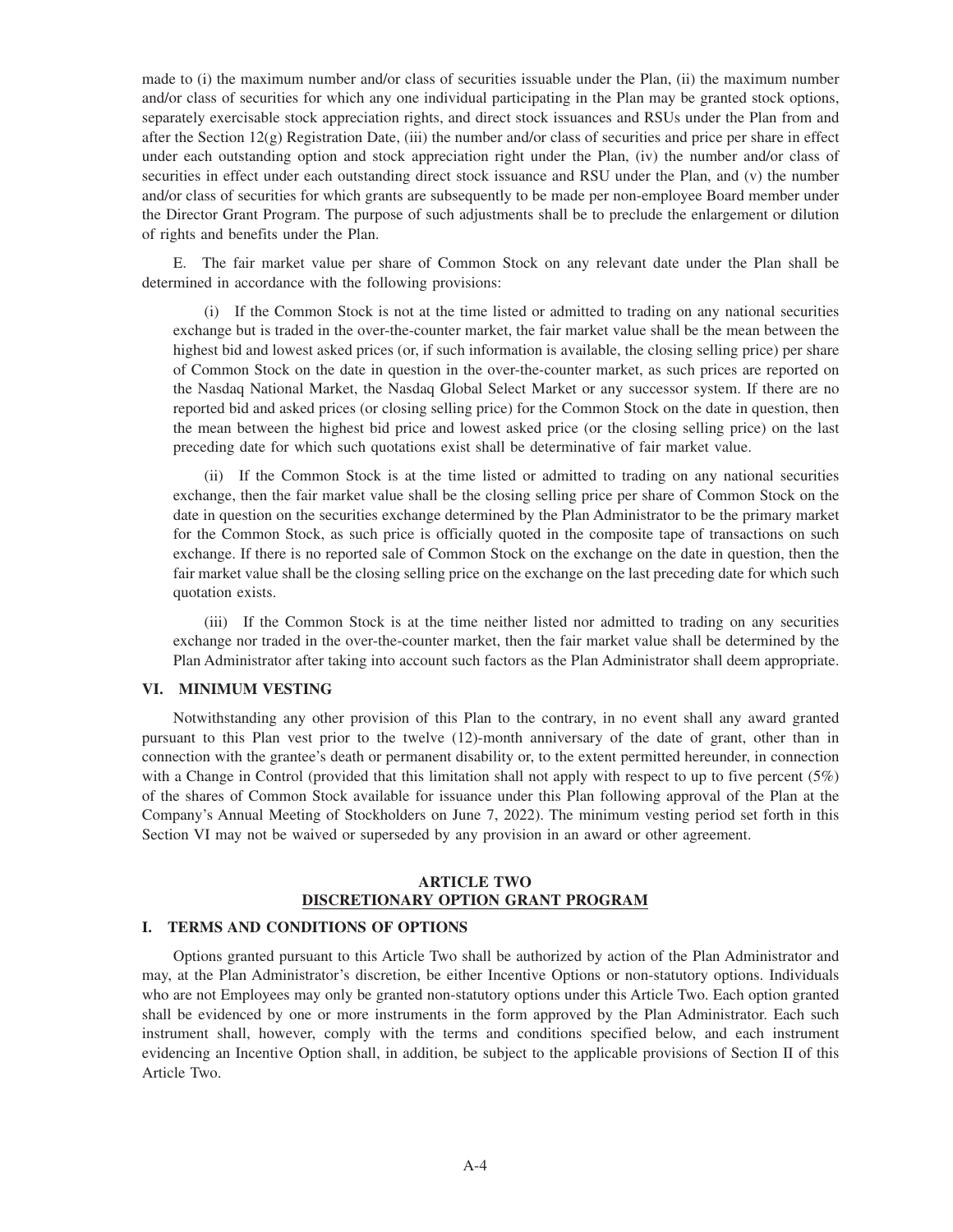## A. **Option Price**.

1. The option price per share shall be fixed by the Plan Administrator. In no event, however, shall the option price per share be less than one hundred percent (100%) of the fair market value per share of Common Stock on the date of the option grant.

2. The option price shall become immediately due upon exercise of the option and shall, subject to the provisions of Section IV of this Article Two and the instrument evidencing the grant, be payable through one of the following methods (or a combination thereof):

(i) full payment in cash or check drawn to the Company's order;

(ii) full payment in shares of Common Stock held by the optionee for the requisite period necessary to avoid a charge to the Company's earnings for financial reporting purposes and valued at fair market value on the Exercise Date (as such term is defined below);

(iii) full payment through a combination of shares of Common Stock held by the optionee for the requisite period necessary to avoid a charge to the Company's earnings for financial reporting purposes and valued at fair market value on the Exercise Date and cash or cash equivalent;

(iv) full payment through a broker-dealer sale and remittance procedure pursuant to which the optionee (I) shall provide irrevocable written instructions to a designated brokerage firm to effect the immediate sale of the purchased shares and remit to the Company, out of the sale proceeds available on the settlement date, sufficient funds to cover the aggregate option price payable for the purchased shares plus all applicable Federal and State income and employment taxes required to be withheld by the Company in connection with such purchase and (II) shall provide written directives to the Company to deliver the certificates for the purchased shares directly to such brokerage firm in order to complete the sale transaction; or

(v) such other method as permitted by the Plan Administrator.

For purposes of this subparagraph 2, the Exercise Date shall be the date on which written notice of the option exercise is delivered to the Company. Except to the extent the sale and remittance procedure is utilized in connection with the exercise of the option, payment of the option price for the purchased shares must accompany such notice.

#### B. **Term and Exercise of Options**.

Each option granted under this Article Two shall be exercisable at such time or times, during such period, and for such number of shares as shall be determined by the Plan Administrator and set forth in the instrument evidencing the option grant. No such option, however, shall have a maximum term in excess of ten (10) years from the grant date. During the lifetime of the optionee, the option, together with any stock appreciation rights pertaining to such option, shall be exercisable only by the optionee and shall not be assignable or transferable by the optionee except for a transfer of the option by will or by the laws of descent and distribution following the optionee's death and, for the avoidance of doubt, may not be transferred to a third party for cash or other value. However, the Plan Administrator shall have the discretion to provide that a non-statutory option may, in connection with the optionee's estate plan, be assigned in whole or in part during the optionee's lifetime either (i) as a gift to one or more members of optionee's immediate family, to a trust in which optionee and/or one or more such family members hold more than fifty percent (50%) of the beneficial interest or an entity in which more than fifty percent (50%) of the voting interests are owned by optionee and/or one or more such family members, or (ii) pursuant to a domestic relations order. The assigned portion shall be exercisable only by the person or persons who acquire a proprietary interest in the option pursuant to such assignment. The terms applicable to the assigned portion shall be the same as those in effect for this option immediately prior to such assignment and shall be set forth in such documents issued to the assignee as the Plan Administrator may deem appropriate.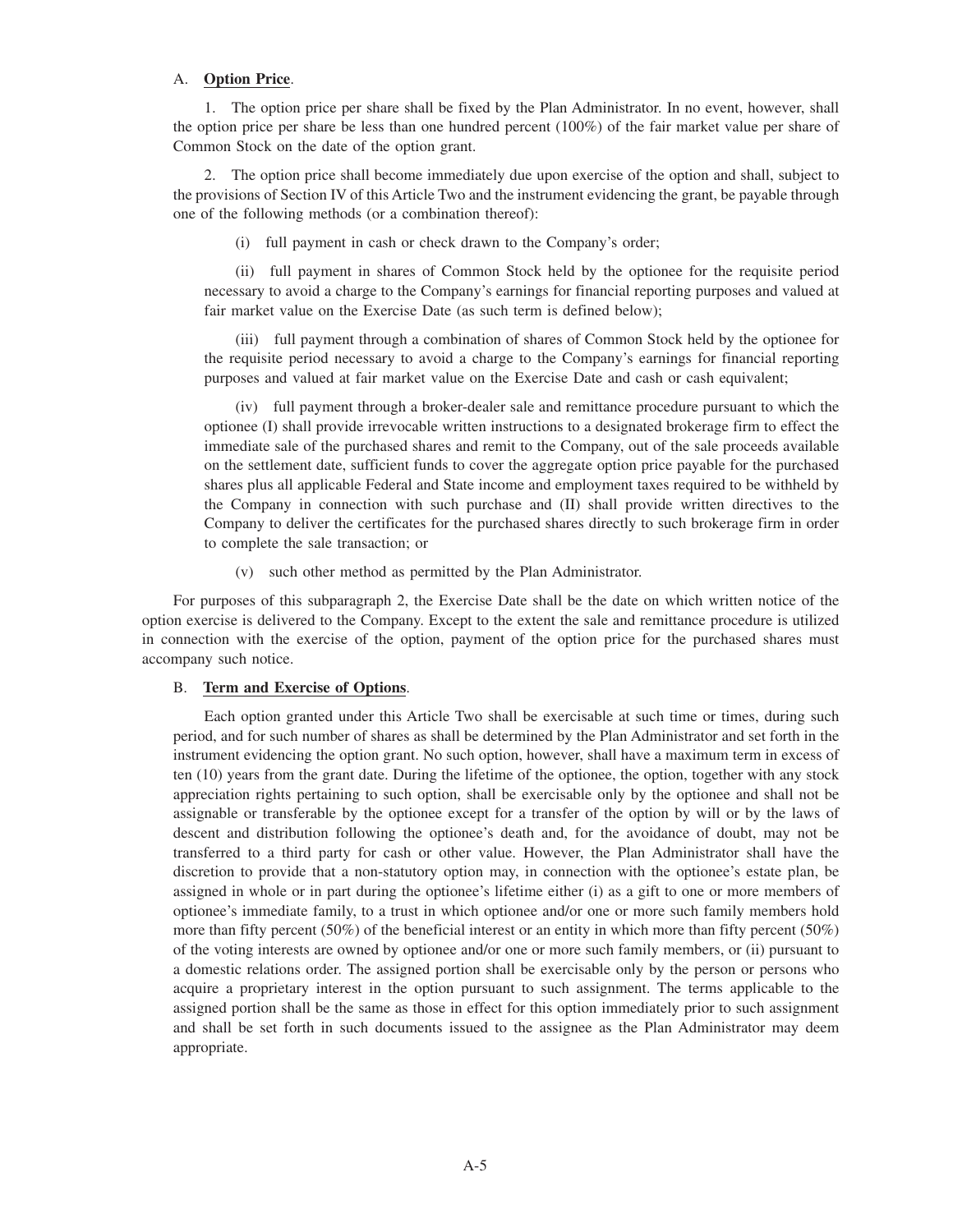#### C. **Termination of Service**.

1. Except to the extent otherwise provided pursuant to Section V of this Article Two or pursuant to an applicable award agreement, the following provisions shall govern the exercise period applicable to any options held by the optionee at the time of cessation of Service or death.

(i) Should the optionee cease to remain in Service for any reason other than death or permanent disability, then the period for which each outstanding option held by such optionee is to remain exercisable shall be limited to the three (3)-month period following the date of such cessation of Service. However, should optionee die during the three (3)-month period following his or her cessation of Service, the personal representative of the optionee's estate or the person or persons to whom the option is transferred pursuant to the optionee's will or in accordance with the laws of descent and distribution shall have a twelve (12)-month period following the date of the optionee's death during which to exercise such option.

(ii) In the event such Service terminates by reason of permanent disability (as defined in Section  $22(e)(3)$  of the Internal Revenue Code), then the period for which each outstanding option held by the optionee is to remain exercisable shall be limited to the twelve (12)-month period following the date of such cessation of Service.

(iii) Should the optionee, after completing five (5) full years of Service, die while in Service, then the exercisability of each of his or her outstanding options shall automatically accelerate so that each such option shall become fully exercisable with respect to the total number of shares of Common Stock at the time subject to such option and may be exercised for all or any portion of such shares. The personal representative of the optionee's estate or the person or persons to whom the option is transferred pursuant to the optionee's will or in accordance with the laws of descent and distribution shall have a twelve (12)-month period following the date of the optionee's death during which to exercise such option.

(iv) In the event such Service terminates by reason of death prior to the optionee obtaining five (5) full years of Service, then the period for which each outstanding vested option held by the optionee at the time of death shall be exercisable by the optionee's estate or the person or persons to whom the option is transferred pursuant to the optionee's will shall be limited to the twelve (12)-month period following the date of the optionee's death.

(v) Under no circumstances, however, shall any such option be exercisable after the specified expiration date of the option term.

(vi) Each such option shall, during such limited exercise period, be exercisable for any or all of the shares for which the option is exercisable on the date of the optionee's cessation of Service. Upon the expiration of such limited exercise period or (if earlier) upon the expiration of the option term, the option shall terminate and cease to be exercisable. However, each outstanding option shall immediately terminate and cease to remain outstanding, at the time of the optionee's cessation of Service, with respect to any shares for which the option is not otherwise at that time exercisable or in which the optionee is not otherwise vested.

(vii) Should (i) the optionee's Service be terminated for misconduct (including, but not limited to, any act of dishonesty, willful misconduct, fraud or embezzlement) or (ii) the optionee make any unauthorized use or disclosure of confidential information or trade secrets of the Company or its parent or subsidiary corporations, then in any such event all outstanding options held by the optionee under this Article Two shall terminate immediately and cease to be exercisable.

2. The Plan Administrator shall have complete discretion, exercisable either at the time the option is granted or at any time while the option remains outstanding, to permit one or more options held by the optionee under this Article Two to be exercised, during the limited period of exercisability provided under subparagraph 1 above, not only with respect to the number of shares for which each such option is exercisable at the time of the optionee's cessation of Service but also with respect to one or more subsequent installments of purchasable shares for which the option would otherwise have become exercisable had such cessation of Service not occurred.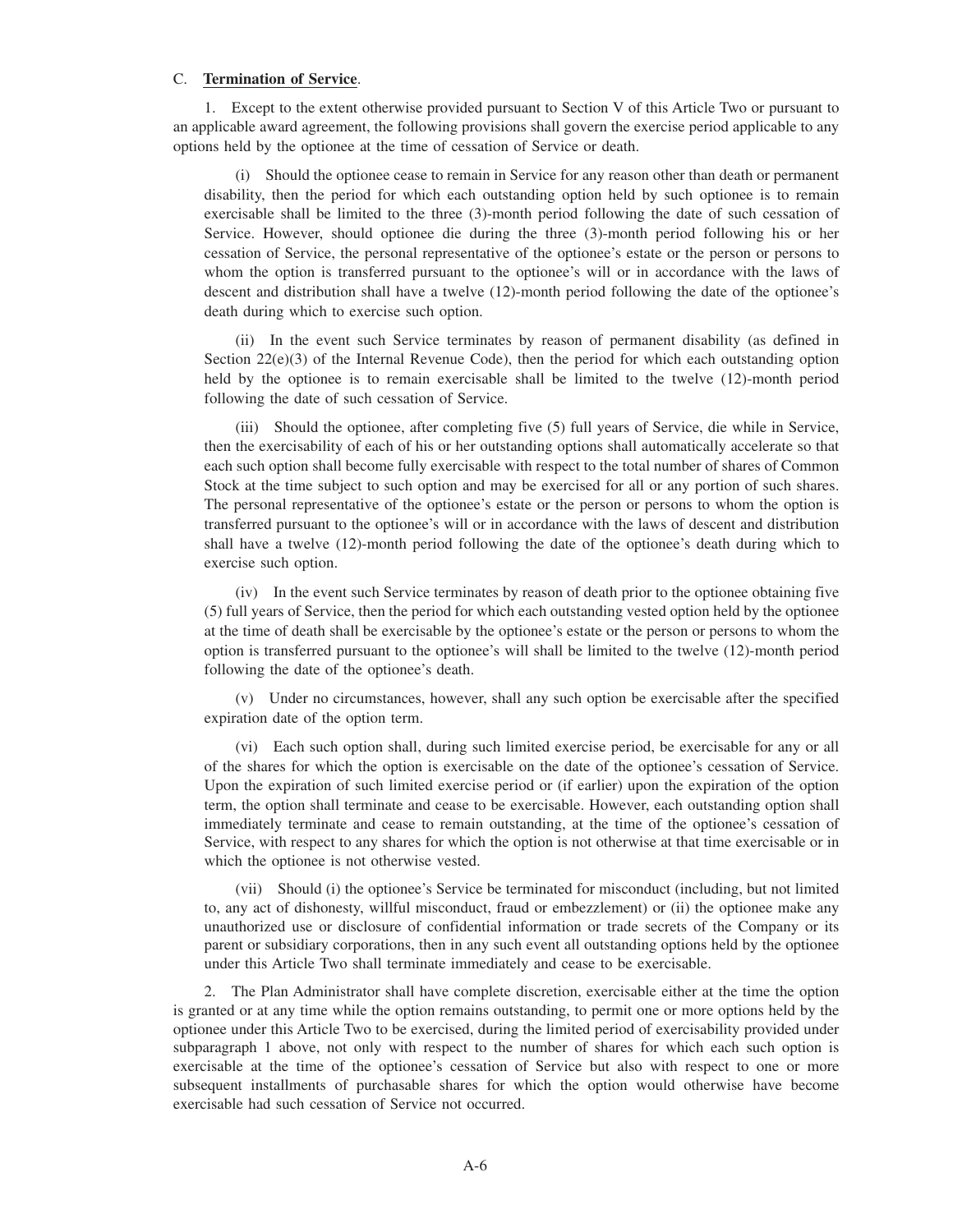3. For purposes of the foregoing provisions of this Section I.C (and for all other purposes under the Plan):

(i) The optionee shall be deemed to remain in the **Service** of the Company for so long as such individual renders services on a periodic basis to the Company (or any parent or subsidiary corporation) in the capacity of an Employee, a non-employee member of the board of directors or an independent consultant or advisor, unless the agreement evidencing the applicable option grant specifically states otherwise.

(ii) The optionee shall be considered to be an **Employee** for so long as such individual remains in the employ of the Company or one or more of its parent or subsidiary corporations, subject to the control and direction of the employer entity not only as to the work to be performed but also as to the manner and method of performance.

## D. **Stockholder Rights**.

An optionee shall have no stockholder rights with respect to any shares covered by the option until such individual shall have exercised the option and paid the option price for the purchased shares. Without limitation, an optionee shall not have any right to receive dividends with respect to an unexercised option.

## E. **No Repricing**.

No option or stock appreciation right may be repriced, regranted through cancellation, including cancellation in exchange for cash or other awards, or otherwise amended to reduce its option price or exercise price (other than with respect to adjustments made in connection with a transaction or other change in the Company's capitalization as permitted under this Plan) without the approval of the stockholders of the Company.

## F. **Repurchase Rights**.

The shares of Common Stock acquired upon the exercise of options granted under this Article Two may be subject to repurchase by the Company in accordance with the following provisions:

1. The Plan Administrator shall have the discretion to grant options which are exercisable for unvested shares of Common Stock under this Article Two. Should the optionee cease Service while holding such unvested shares, the Company shall have the right to repurchase any or all those unvested shares at the option price paid per share. The terms and conditions upon which such repurchase right shall be exercisable (including the period and procedure for exercise and the appropriate vesting schedule for the purchased shares) shall be established by the Plan Administrator and set forth in the instrument evidencing such repurchase right.

2. All of the Company's outstanding repurchase rights shall automatically terminate, and all shares subject to such terminated rights shall immediately vest in full, upon the occurrence of any Corporate Transaction under Section III of this Article Two, except to the extent: (i) any such repurchase right is expressly assigned to the successor corporation (or parent thereof) in connection with the Corporate Transaction or (ii) such termination is precluded by other limitations imposed by the Plan Administrator at the time the repurchase right is issued.

3. The Plan Administrator shall have the discretionary authority, exercisable either before or after the optionee's cessation of Service, to cancel the Company's outstanding repurchase rights with respect to one or more shares purchased or purchasable by the optionee under this Discretionary Option Grant Program and thereby accelerate the vesting of such shares in whole or in part at any time.

## **II. INCENTIVE OPTIONS**

The terms and conditions specified below shall be applicable to all Incentive Options granted under this Article Two. Incentive Options may only be granted to individuals who are Employees of the Company. Options which are specifically designated as ''non-statutory'' options when issued under the Plan shall not be subject to such terms and conditions.

A. **Dollar Limitation**. The aggregate fair market value (determined as of the respective date or dates of grant) of the Common Stock for which one or more options granted to any Employee under this Plan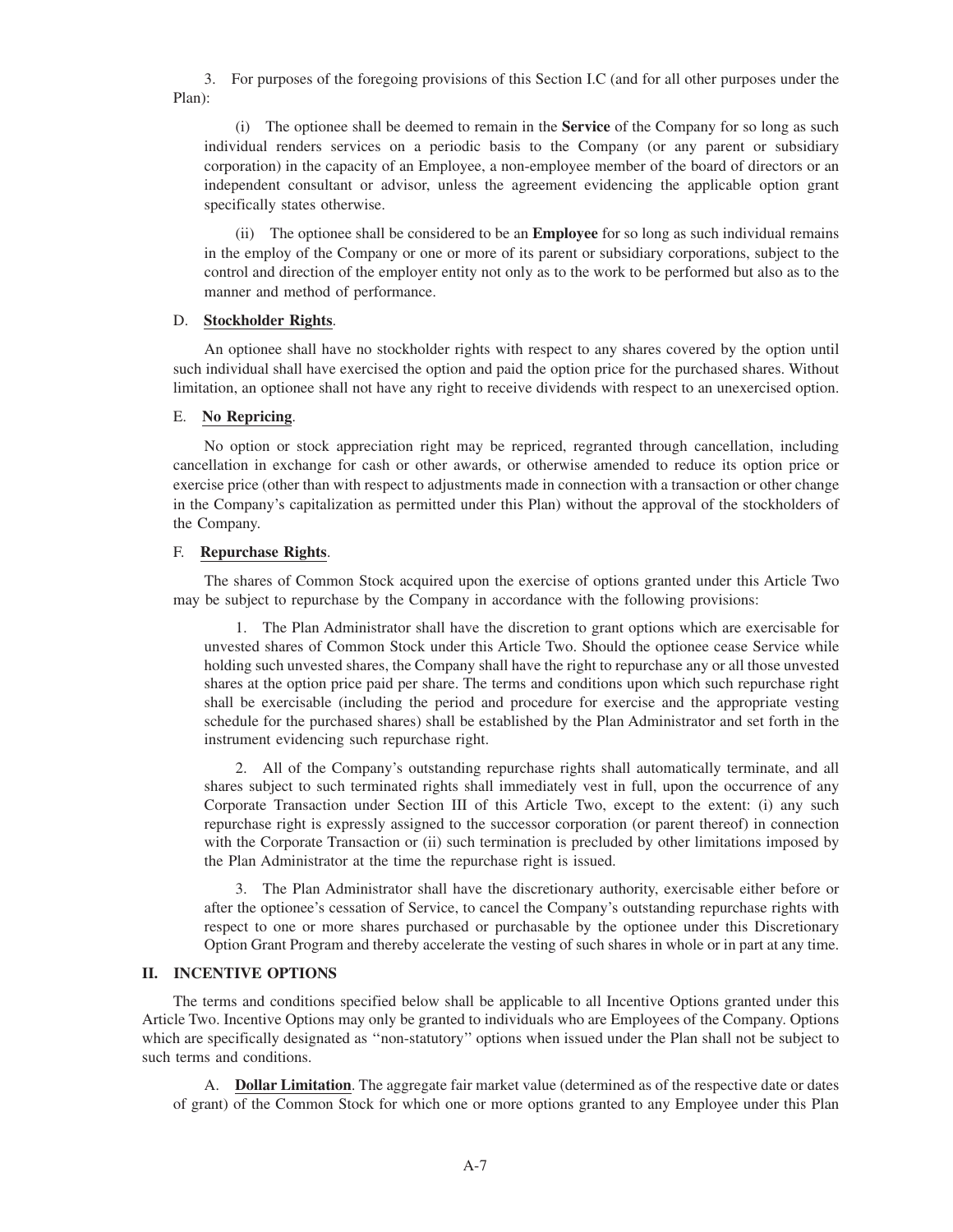(or any other option plan of the Company or its parent or subsidiary corporations) may for the first time become exercisable as incentive stock options under the Federal tax laws during any one calendar year shall not exceed the sum of One Hundred Thousand Dollars (\$100,000). To the extent the Employee holds two or more such options which become exercisable for the first time in the same calendar year, the foregoing limitation on the exercisability of such options as incentive stock options under the Federal tax laws shall be applied on the basis of the order in which such options are granted. Should the number of shares of Common Stock for which any Incentive Option first becomes exercisable in any calendar year exceed the applicable One Hundred Thousand Dollar (\$100,000) limitation, then that option may nevertheless be exercised in such calendar year for the excess number of shares as a non-statutory option under the Federal tax laws.

B. **10% Stockholder**. If any individual to whom an Incentive Option is granted is the owner of stock (as determined under Section 424(d) of the Internal Revenue Code) possessing 10% or more of the total combined voting power of all classes of stock of the Company or any one of its parent or subsidiary corporations, then the option price per share shall not be less than one hundred and ten percent (110%) of the fair market value per share of Common Stock on the grant date, and the option term shall not exceed five (5) years, measured from the grant date.

C. **Termination of Employment**. Any portion of an Incentive Option that remains outstanding (by reason of the optionee remaining in the Service of the Company, pursuant to the Plan Administrator's exercise of discretion under Section V of this Article Two, or otherwise) more than 3 months following the date an optionee ceases to be an Employee of the Company shall thereafter be exercisable as a non-statutory option under federal tax laws.

Except as modified by the preceding provisions of this Section II, the provisions of Articles One, Two and Five of the Plan shall apply to all Incentive Options granted hereunder.

## **III. CORPORATE TRANSACTIONS/CHANGES IN CONTROL**

A. For purposes of this Section III (and for all other purposes under the Plan), a Corporate Transaction shall be deemed to occur in the event of:

(1) a merger or consolidation in which the Company is not the surviving entity, except for a transaction the principal purpose of which is to change the State of the Company's incorporation,

(2) the sale, transfer or other disposition of all or substantially all of the assets of the Company in liquidation or dissolution of the Company, or

(3) any reverse merger in which the Company is the surviving entity but in which securities possessing more than fifty percent (50%) of the total combined voting power of the Company's outstanding securities are transferred to a person or persons different from the persons holding those securities immediately prior to such merger.

The exercisability of each option outstanding under this Article Two that was granted before April 3, 2017 shall automatically accelerate so that each such option shall, immediately prior to the specified effective date for the Corporate Transaction, become fully exercisable with respect to the total number of shares of Common Stock at the time subject to such option and may be exercised for all or any portion of such shares.

B. Immediately after the consummation of the Corporate Transaction, all outstanding options under this Article Two shall fully vest, terminate and cease to be outstanding, except to the extent continued or assumed (as applicable) by the Company or the successor corporation or its parent company. The Plan Administrator shall have complete discretion to provide, on such terms and conditions as it sees fit, for a cash payment to be made to any optionee on account of any option terminated in accordance with this paragraph, in an amount equal to the excess (if any) of (A) the fair market value of the shares subject to the option as of the date of the Corporate Transaction, over (B) the aggregate exercise price of the option.

C. Each outstanding option under this Article Two which is assumed in connection with the Corporate Transaction or is otherwise to continue in effect shall be appropriately adjusted, immediately after such Corporate Transaction, to apply and pertain to the number and class of securities which would have been issued to the option holder, in consummation of such Corporate Transaction, had such person exercised the option immediately prior to such Corporate Transaction. Appropriate adjustments shall also be made to the option price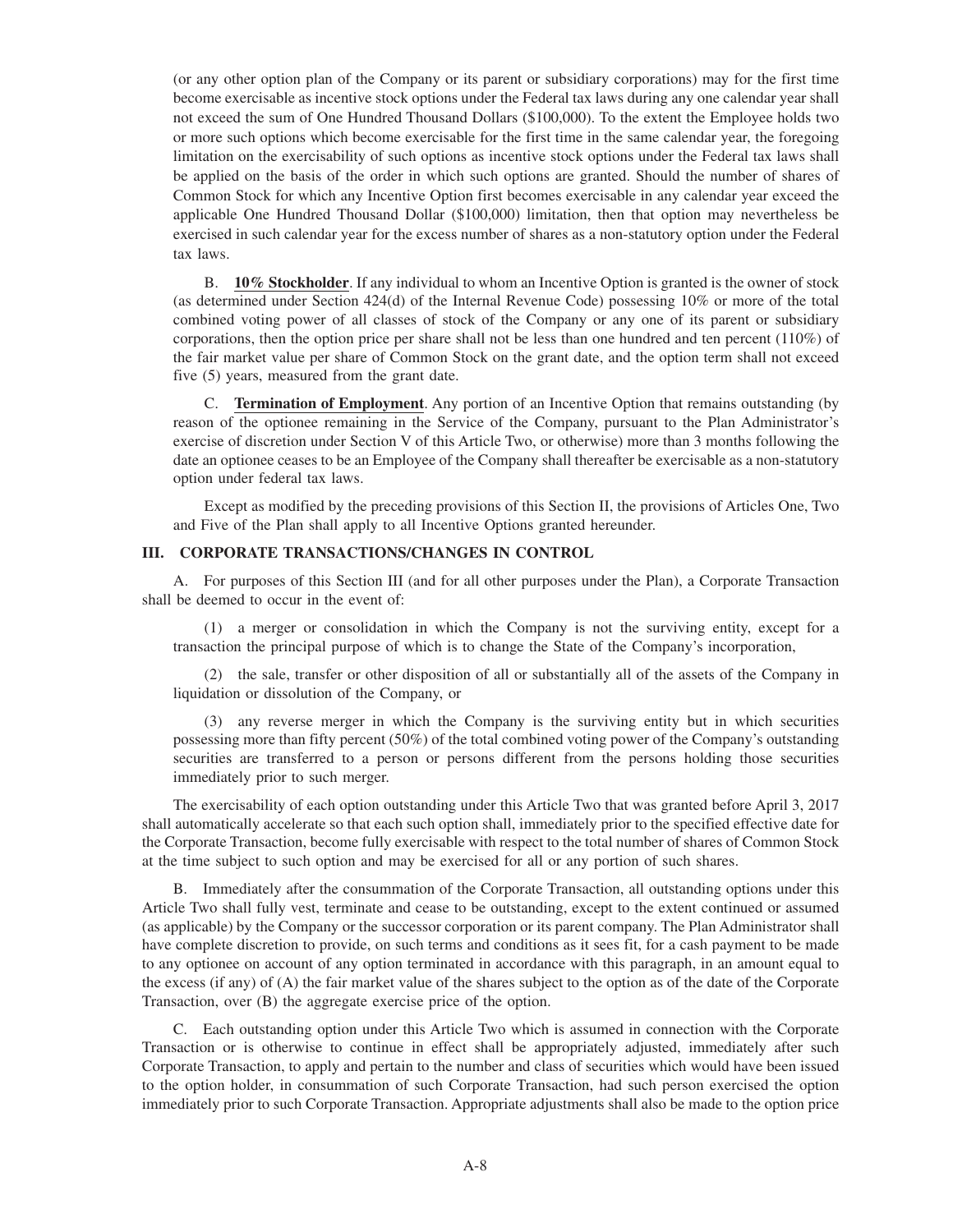payable per share, provided the aggregate option price payable for such securities shall remain the same. In addition, the class and number of securities available for issuance under the Plan following the consummation of the Corporate Transaction shall be appropriately adjusted. Any such options that are so continued or assumed in connection with a Corporate Transaction shall be treated as follows: if the grantee's employment is terminated by the Company without Cause or the grantee resigns due to a Constructive Termination, in either case within the ninety (90) day period preceding or the two (2) year period following the Corporate Transaction, the exercisability of such option shall automatically accelerate, and the Company's outstanding repurchase rights under this Article Two shall immediately terminate; provided, however, that if the Company, the acquiror or successor refuses to continue (or, as applicable, assume) the option in connection with the Corporate Transaction, the exercisability of such option under this Article Two shall automatically accelerate, and the Company's outstanding repurchase rights under this Article Two shall immediately terminate upon the occurrence of such Corporate Transaction.

D. The grant of options under this Article Two shall in no way affect the right of the Company to adjust, reclassify, reorganize or otherwise change its capital or business structure or to merge, consolidate, dissolve, liquidate or sell or transfer all or any part of its business or assets.

E. In the event of a Change in Control: (1) options granted under this Article Two prior to May 23, 2016 shall be subject to the provisions of the Plan as in effect prior to such date, and (2) options granted on or after May 23, 2016 shall be treated as follows: if the grantee's employment is terminated by the Company without Cause or the grantee resigns due to a Constructive Termination, in either case within the ninety (90) day period preceding or the two (2) year period following the Change in Control, the exercisability of such option shall automatically accelerate, and the Company's outstanding repurchase rights under this Article Two shall immediately terminate; provided, however, that if the acquiror or successor refuses to assume the option in connection with the Change in Control, the exercisability of such option under this Article Two shall automatically accelerate, and the Company's outstanding repurchase rights under this Article Two shall immediately terminate upon the occurrence of such Change in Control. In the event that the acquiror or successor refuses to assume the option in connection with the Change in Control, the Plan Administrator shall have complete discretion to provide, on such terms and conditions as it sees fit, for a cash payment to be made to any optionee on account of any option terminated in accordance with this paragraph, in an amount equal to the excess (if any) of (A) the fair market value of the shares subject to the option as of the date of the Change in Control, over (B) the aggregate exercise price of the option.

F. For purposes of this Section III (and for all other purposes under the Plan), a Change in Control shall be deemed to occur in the event:

(1) any person or related group of persons (other than the Company or a person that directly or indirectly controls, is controlled by, or is under common control with, the Company) directly or indirectly acquires beneficial ownership (within the meaning of Rule 13d-3 of the 1934 Act) of securities possessing more than fifty percent (50%) of the total combined voting power of the Company's outstanding securities pursuant to a tender or exchange offer made directly to the Company's stockholders; or

(2) there is a change in the composition of the Board over a period of twenty-four (24) consecutive months or less such that a majority of the Board members (rounded up to the next whole number) ceases, by reason of one or more contested elections for Board membership, to be comprised of individuals who either (A) have been Board members continuously since the beginning of such period or (B) have been elected or nominated for election as Board members during such period by at least two-thirds of the Board members described in clause (A) who were still in office at the time such election or nomination was approved by the Board.

G. All options accelerated in connection with the Corporate Transaction or Change in Control (either at the time of the Corporate Transaction or Change in Control or as otherwise provided in this Section III) shall remain fully exercisable until the expiration or sooner termination of the option term.

The portion of any Incentive Option accelerated under this Section III in connection with a Corporate Transaction or Change in Control shall remain exercisable as an incentive stock option under the Federal tax laws only to the extent the dollar limitation of Section II of this Article Two is not exceeded. To the extent such dollar limitation is exceeded, the accelerated portion of such option shall be exercisable as a non-statutory option under the Federal tax laws.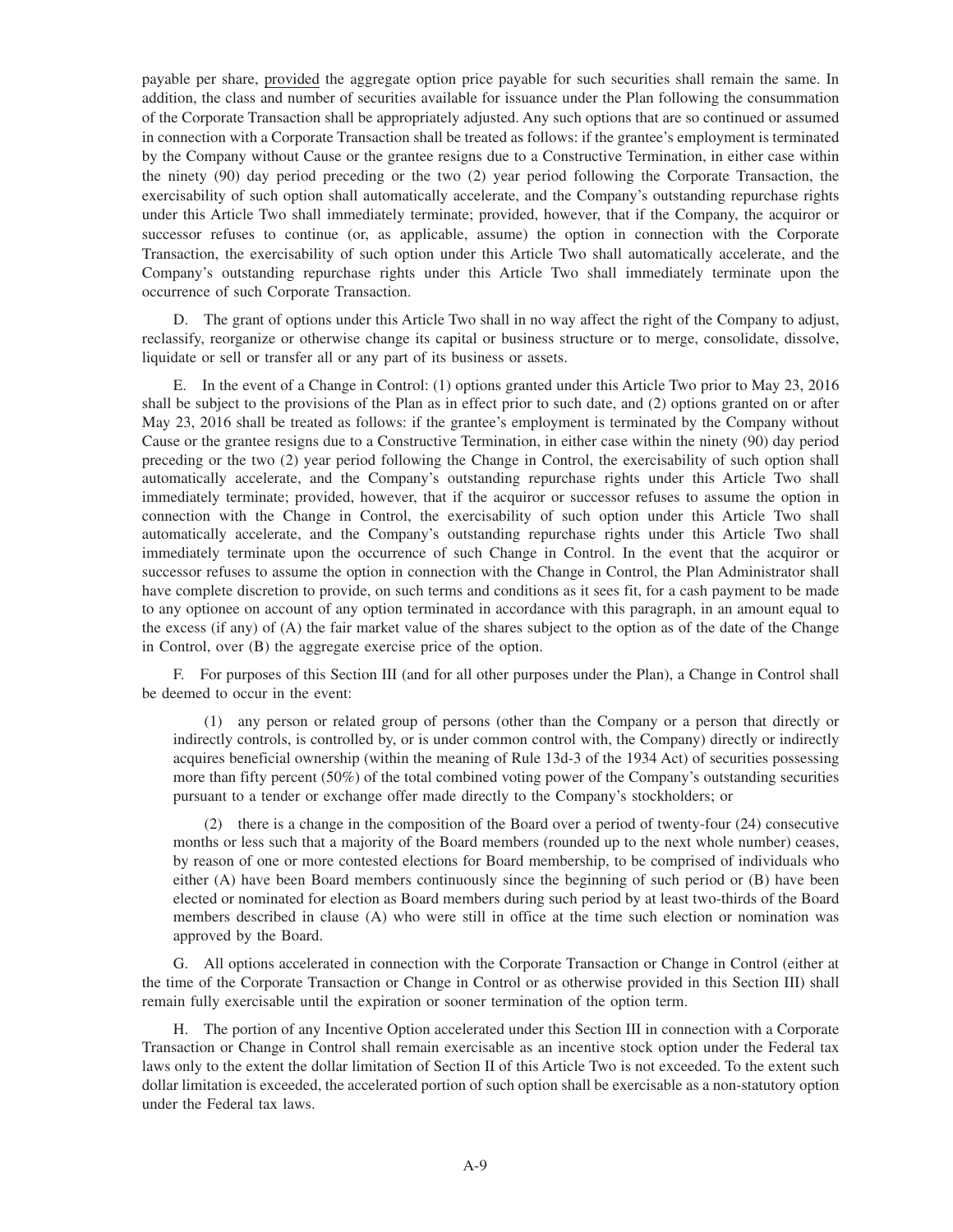I. For purposes of this Article Two and for purposes of Article Three:

1. ''Cause'' means, unless otherwise provided in the applicable award agreement, the Company's termination of the grantee's employment for any of the following reasons: (i) failure or refusal to comply in any material respect with lawful policies, standards or regulations of the Company; (ii) a violation of a federal or state law or regulation applicable to the business of the Company; (iii) conviction or plea of no contest to a felony under the laws of the United States or any State; (iv) fraud or misappropriation of property belonging to the Company or its affiliates; (v) a breach in any material respect of the terms of any confidentiality, invention assignment or proprietary information agreement with the Company or with a former employer, (vi) failure to satisfactorily perform the grantee's duties after having received written notice of such failure and at least thirty (30) days to cure such failure, or (vii) misconduct or gross negligence in connection with the performance of the grantee's duties.

2. ''Constructive Termination'' means, unless otherwise provided in the applicable award agreement, the grantee's resignation of employment with the Company within ninety (90) days of the occurrence of any of the following: (i) a material reduction in the grantee's responsibilities; (ii) a material reduction in the grantee's base salary; or (iii) a relocation of the grantee's principal office to a location more than 50 miles from the location of the grantee's existing principal office.

## **IV. STOCK APPRECIATION RIGHTS**

A. Provided and only if the Plan Administrator determines in its discretion to implement the stock appreciation right provisions of this Section IV, one or more optionees may be granted the right, exercisable upon such terms and conditions as the Plan Administrator may establish, to surrender all or part of an unexercised option granted under this Article Two in exchange for a distribution from the Company in an amount equal to the excess of (i) the fair market value (on the option surrender date) of the number of shares in which the optionee is at the time vested under the surrendered option (or surrendered portion thereof) over (ii) the aggregate option price payable for such vested shares. The distribution may be made in shares of Common Stock valued at fair market value on the option surrender date, in cash, or partly in shares and partly in cash, as the Plan Administrator shall determine in its sole discretion.

B. The shares of Common Stock subject to any option surrendered for an appreciation distribution pursuant to this Section IV shall not be available for subsequent option grant under the Plan.

C. **Stockholder Rights**. A stock appreciation right holder shall have no stockholder rights with respect to any shares covered by the stock appreciation right until such individual shall have exercised the stock appreciation right and received the acquired shares. Without limitation, a stock appreciation right holder shall not have any right to receive dividends with respect to a stock appreciation right.

## **V. EXTENSION OF EXERCISE PERIOD**

The Plan Administrator shall have full power and authority, exercisable either at the time the option is granted or at any time while the option remains outstanding, to extend the period of time for which any option granted under this Article Two is to remain exercisable following the optionee's cessation of Service or death from the limited period in effect under Section I.C.1 of Article Two to such greater period of time as the Plan Administrator shall deem appropriate; provided, however, that in no event shall such option be exercisable after the specified expiration date of the option term.

## **ARTICLE THREE STOCK ISSUANCE PROGRAM**

## **I. STOCK ISSUANCE TERMS**

Shares of Common Stock may be issued under the Stock Issuance Program through direct and immediate issuances without any intervening option grants. Each such stock issuance shall be evidenced by a Stock Issuance Agreement which complies with the terms specified below. Shares of Common Stock may also be issued under the Stock Issuance Program pursuant to restricted stock units (''RSUs''), which are awards granted to eligible individuals that entitle them to shares of Common Stock (or cash in lieu thereof) in the future following the satisfaction of vesting conditions imposed by the Plan Administrator.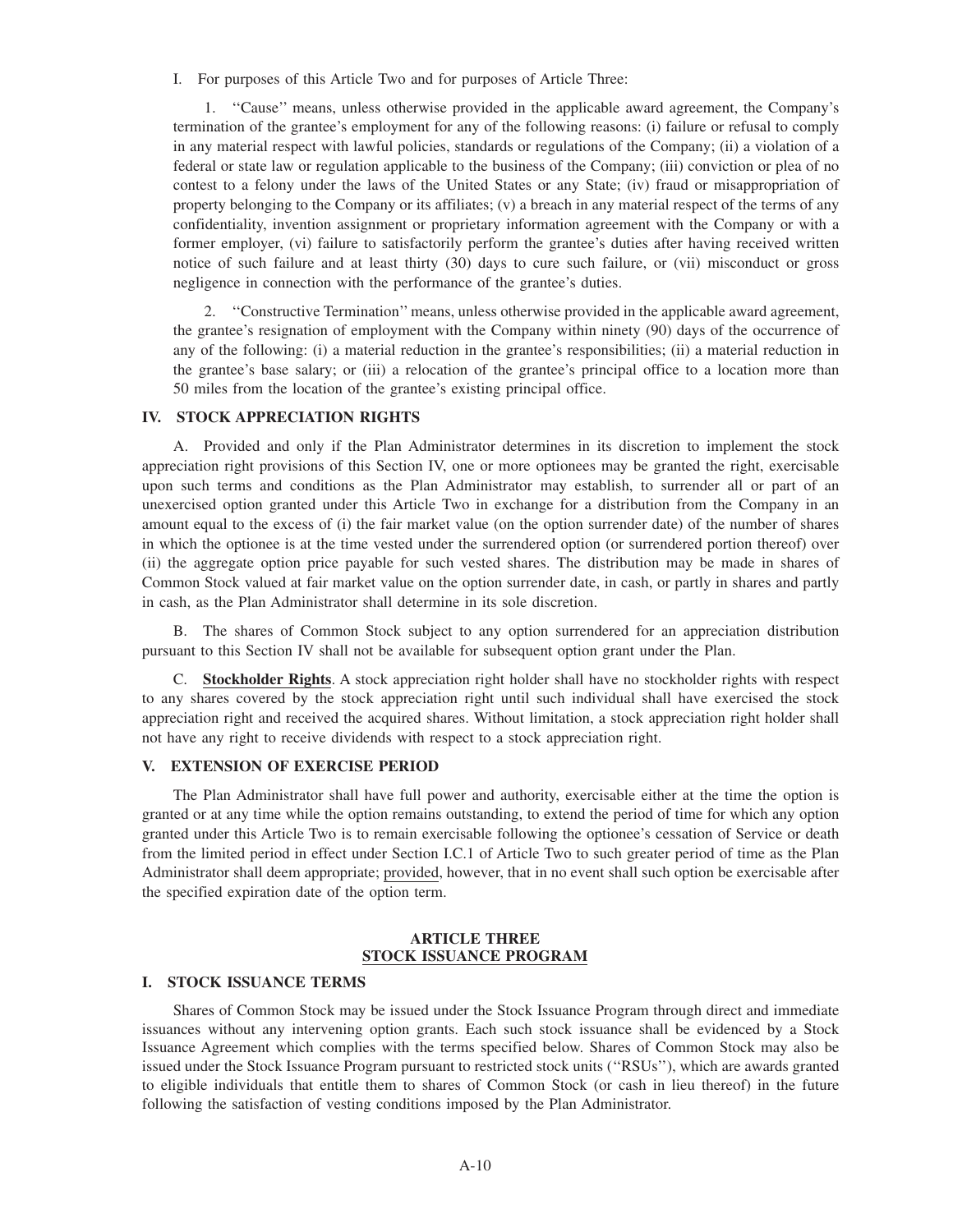#### A. **Vesting Provisions**.

1. The Plan Administrator may issue shares of Common Stock under the Stock Issuance Program which are to vest in one or more installments over the grantee's period of Service or upon attainment of specified performance objectives. Alternatively, the Plan Administrator may issue RSUs under the Stock Issuance Program which shall entitle the recipient to receive a specified number of shares of Common Stock upon the attainment of one or more Service and/or performance goals established by the Plan Administrator. Upon the attainment of such Service and/or performance goals, fully-vested shares of Common Stock shall be issued in satisfaction of those RSUs.

2. Any new, substituted or additional securities or other property (including money paid other than as a regular cash dividend) issued by reason of any stock dividend, stock split, recapitalization, combination of shares, exchange of shares or other change affecting the outstanding Common Stock as a class without the Company's receipt of consideration, shall be issued or set aside with respect to the shares of unvested Common Stock granted to a grantee or subject to a grantee's RSUs, subject to (i) the same vesting requirements applicable to the grantee's unvested shares of Common Stock or RSUs, and (ii) such escrow arrangements as the Plan Administrator shall deem appropriate.

3. The grantee shall have full stockholder rights with respect to any shares of Common Stock issued to the grantee under the Stock Issuance Program, whether or not the grantee's interest in those shares is vested, except that the grantee shall not have dividend rights with respect to such shares prior to the vesting of such shares. However, the Plan Administrator may provide for a grantee to receive one or more dividend equivalents with respect to such shares, entitling the grantee to all regular cash dividends payable on such shares of Common Stock, which amounts shall be (i) subject to the same vesting requirements applicable to the shares of Common Stock granted hereunder, and (ii) payable upon vesting of the shares to which such dividend equivalents relate.

4. The grantee shall not have any stockholder rights with respect to any shares of Common Stock subject to an RSU. However, the Plan Administrator may provide for a grantee to receive one or more dividend equivalents with respect to such shares, entitling the grantee to all regular cash dividends payable on the shares of Common Stock underlying the RSU, which amounts shall be (i) subject to the same vesting requirements applicable to the shares of Common Stock underlying the RSU, and (ii) payable upon issuance of the shares to which such dividend equivalents relate.

5. Should the grantee cease to remain in Service while holding one or more unvested shares of Common Stock issued under the Stock Issuance Program or should the performance objectives not be attained with respect to one or more such unvested shares of Common Stock, then those shares shall be immediately surrendered to the Company for cancellation, and the grantee shall have no further stockholder rights with respect to those shares. To the extent the surrendered shares were previously issued to the grantee for consideration paid in cash, the Company shall repay to the grantee the cash consideration paid for the surrendered shares.

6. Except as prohibited by the last sentence of paragraph 1 above, the Plan Administrator may in its discretion waive the surrender and cancellation of one or more unvested shares of Common Stock which would otherwise occur upon the cessation of the grantee's Service or the non-attainment of the performance objectives applicable to those shares. Such waiver shall result in the immediate vesting of the grantee's interest in the shares of Common Stock as to which the waiver applies. Such waiver may be effected at any time, whether before or after the grantee's cessation of Service or the attainment or non-attainment of the applicable performance objectives.

7. Outstanding RSUs under the Stock Issuance Program shall automatically terminate, and no shares of Common Stock shall actually be issued in satisfaction of those awards, if the Service and/or performance goals established for such awards are not attained. The Plan Administrator, however, shall, except as prohibited by the last sentence of paragraph 1 above, have the discretionary authority to issue shares of Common Stock in satisfaction of one or more outstanding RSUs as to which the designated Service and/or performance goals are not attained. Such authority may be exercised at any time, whether before or after the grantee's cessation of Service or the attainment or non-attainment of the applicable performance objectives.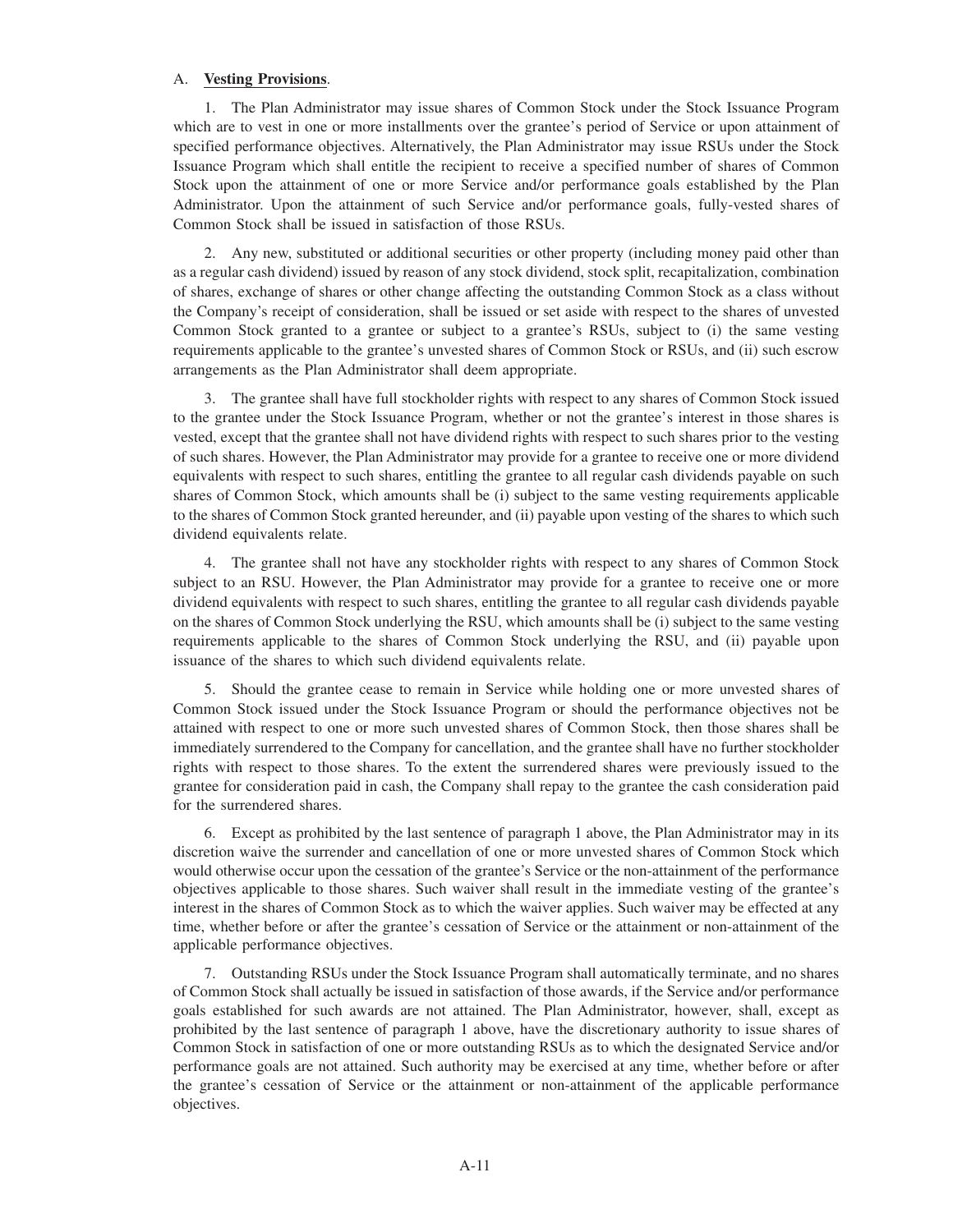## **II. CORPORATE TRANSACTION/CHANGE IN CONTROL**

A. All of the Company's outstanding repurchase rights under the Stock Issuance Program shall terminate automatically, and all the shares of Common Stock subject to those terminated rights shall immediately vest in full, in the event of any Corporate Transaction, except to the extent (i) those repurchase rights are to be assigned to the successor corporation (or parent thereof) in connection with such Corporate Transaction, or (ii) such accelerated vesting is precluded by other limitations imposed in the Stock Issuance Agreement, unless the Plan Administrator determines to waive such limitations.

B. Each award which is assigned in connection with (or is otherwise to continue in effect after) a Corporate Transaction shall be appropriately adjusted such that it shall apply and pertain to the number and class of securities issued to the grantee in consummation of the Corporate Transaction with respect to the shares granted to grantee under this Article Three.

C. In the event of a Change in Control, shares of restricted stock and RSUs shall be treated as follows: if the grantee's employment is terminated by the Company without Cause or the grantee resigns due to a Constructive Termination, in either case within the ninety (90) day period preceding or the two (2) year period following the Change in Control, the vesting of such restricted stock and RSUs shall automatically accelerate (and all of the shares of Common Stock subject to such RSUs shall be issued to grantees), and the Company's outstanding repurchase rights under this Article Three shall immediately terminate; provided, however, that if the acquiror or successor refuses to assume the shares of restricted stock or RSUs or substitute an award of equivalent value (as determined by the Committee in its discretion) in connection with the Change in Control, the vesting of such restricted stock or RSUs under this Article Three shall automatically accelerate (and all of the shares of Common Stock subject to such RSUs shall be issued to grantees). To the extent any shares of restricted stock or RSUs vest in whole or in part based on the achievement of performance criteria, the amount that shall vest in accordance with the proviso to clause (2) of the immediately-preceding sentence shall vest based on the higher of actual performance goal attainment through the date of the Change in Control or a prorated amount using target performance and based on the time elapsed in the performance period as of the date of the Change in Control.

#### **III. STOCKHOLDER RIGHTS**

A. Individuals who are granted shares of Common Stock pursuant to this Article Three shall be the owners of such shares for all purposes while holding such Common Stock, and may exercise full voting rights with respect to those shares at all times while held by the individuals. Individuals who have been granted RSUs shall have no voting rights with respect to Common Stock underlying RSUs unless and until such Common Stock is reflected as issued and outstanding shares on the Company's stock ledger.

B. Individuals who are granted shares of Common Stock pursuant to this Article Three shall not have dividend rights with respect to such shares prior to the vesting of such shares. However, the Plan Administrator may provide for a grantee to receive one or more dividend equivalents with respect to such shares, entitling the grantee to all regular cash dividends payable on such shares of Common Stock, which amounts shall be (i) subject to the same vesting requirements applicable to the shares of Common Stock granted hereunder, and (ii) payable upon vesting of the shares to which such dividend equivalents relate.

#### **IV. SHARE ESCROW / LEGENDS**

Unvested shares may, in the Plan Administrator's discretion, be held in escrow by the Company until the grantee's interest in such shares vests or may be issued directly to the grantee with restrictive legends on the certificates evidencing those unvested shares.

## **ARTICLE FOUR DIRECTOR GRANT PROGRAM**

#### **I. ELIGIBILITY**

The individuals eligible to receive grants pursuant to the provisions of this Article Four shall be (i) those individuals who, after the effective date of this amendment and restatement, first become non-employee Board members, whether through appointment by the Board, election by the Company's stockholders, or by continuing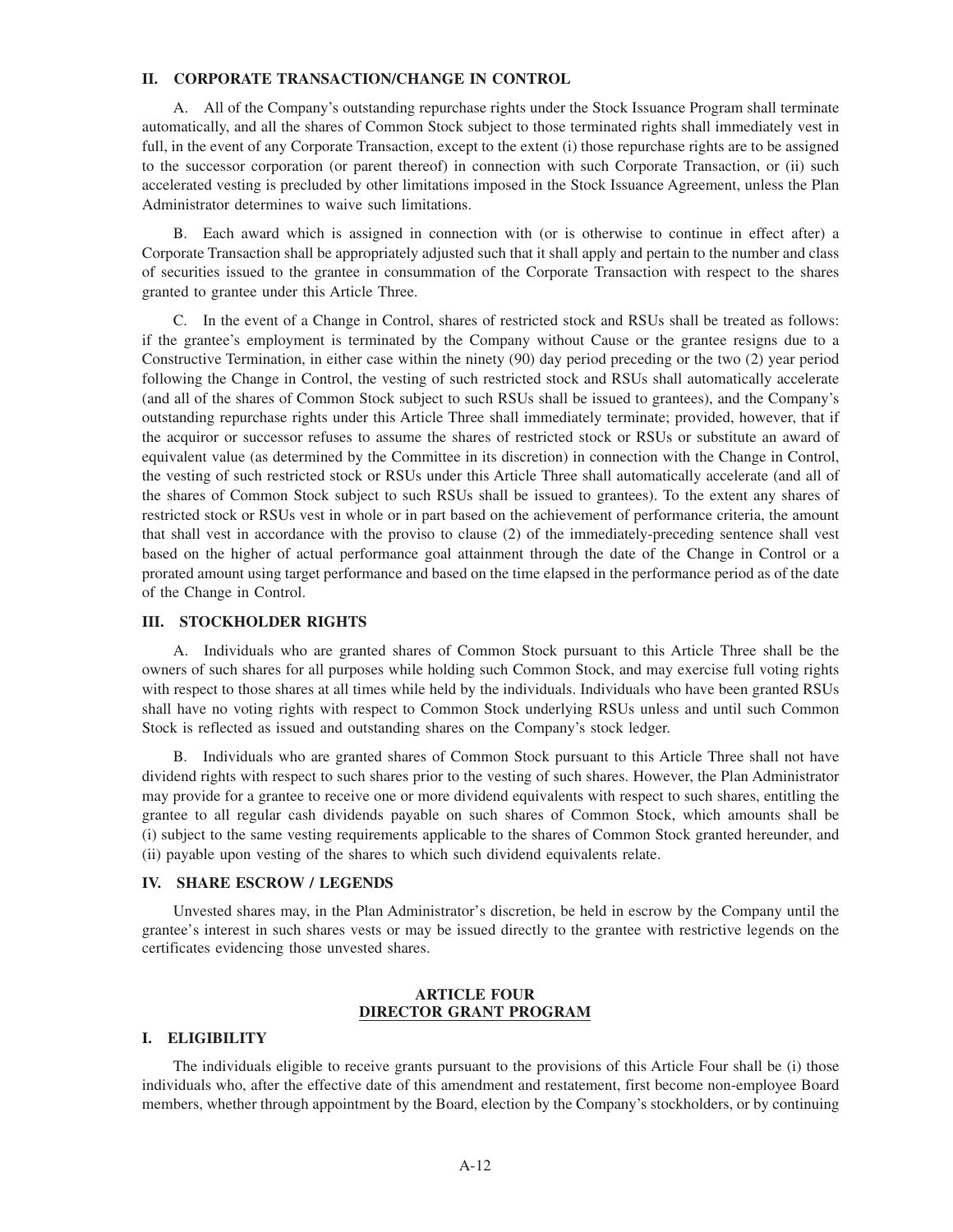to serve as a Board member after ceasing to be employed by the Company, and (ii) those individuals already serving as non-employee Board members on the effective date of this amendment and restatement. As used herein, a ''non-employee'' Board member is any Board member who is not employed by the Company on the date in question.

# **II. TERMS AND CONDITIONS OF DIRECTOR GRANTS**

A. **Grants**. Grants under this Article Four shall be made pursuant to a Director Compensation Policy adopted by the Board (the ''Director Compensation Policy'') and may be in the form of non-statutory options, RSUs, shares of Common Stock, other awards issuable under the Plan or a combination thereof, as determined by the Committee. In no event shall the aggregate grant date fair value (calculated in accordance with FASB ASC Topic 718 ) of all awards granted under the Plan during any calendar year to any non-employee Board member (excluding any awards granted at the election of a non-employee Board member in lieu of all or any portion of cash retainers or fees otherwise payable to non-employee Board members in cash), together with the amount of any cash fees or retainers paid to such non-employee Board members during such calendar year with respect to such individual's service as a non-employee Board member, exceed \$750,000 (or, for a non-employee Board member who first joins the Board, \$1,000,000).

## B. **Terms and Conditions of Grants**.

## 1. *Options*.

(i) Term. Each option granted under this Article Four shall be exercisable at such time or times, during such period, and for such number of shares as shall be set forth in the Director Compensation Policy or as otherwise determined by the Plan Administrator and set forth in the instrument evidencing the option grant. No such option, however, shall have a maximum term in excess of ten (10) years from the grant date.

(ii) Option Price. The option price per share shall be fixed by the Plan Administrator. In no event, however, shall the option price per share be less than one hundred percent (100%) of the fair market value per share of Common Stock on the date of the option grant. The option price shall become immediately due upon exercise of the option and shall, subject to Section II.B.1.(iv) of this Article Four and the instrument evidencing the grant, be payable in any manner set forth in Section I.A.2 of Article Two.

(iii) Non-Transferability. During the lifetime of the optionee, each option grant, together with any limited stock appreciation right pertaining to such option, shall be exercisable only by the optionee and shall not be assignable or transferable by the optionee, except to the extent such option or the limited stock appreciation right is assigned or transferred (i) by will or by the laws of descent and distribution following the optionee's death, or (ii) during optionee's lifetime either (A) as a gift in connection with the optionee's estate plan to one or more members of optionee's immediate family, to a trust in which optionee and/or one or more such family members hold more than fifty percent (50%) of the beneficial interest or to an entity in which more than fifty percent (50%) of the voting interests are owned by optionee and/or one or more such family members, or (B) pursuant to a domestic relations order. The portion of any option assigned or transferred during optionee's lifetime shall be exercisable only by the person or persons who acquire a proprietary interest in the option pursuant to such assignment. The terms applicable to the assigned portion shall be the same as those in effect for this option immediately prior to such assignment and shall be set forth in such documents issued to the assignee as the Plan Administrator may deem appropriate.

(iv) Stock Appreciation Rights. With respect to each option granted under this Article Four, each optionee shall have the right to surrender all or part of the option (to the extent not then exercised) in exchange for a distribution from the Company in an amount equal to the excess of (i) the fair market value (on the option surrender date) of the number of shares in which the grantee is at the time vested under the surrendered option (or surrendered portion thereof) over (ii) the aggregate option price payable for such vested shares. The distribution shall be made in shares of Common Stock valued at fair market value on the option surrender date.

(v) No Repricing. No option or stock appreciation right may be repriced, regranted through cancellation, including cancellation in exchange for cash or other awards, or otherwise amended to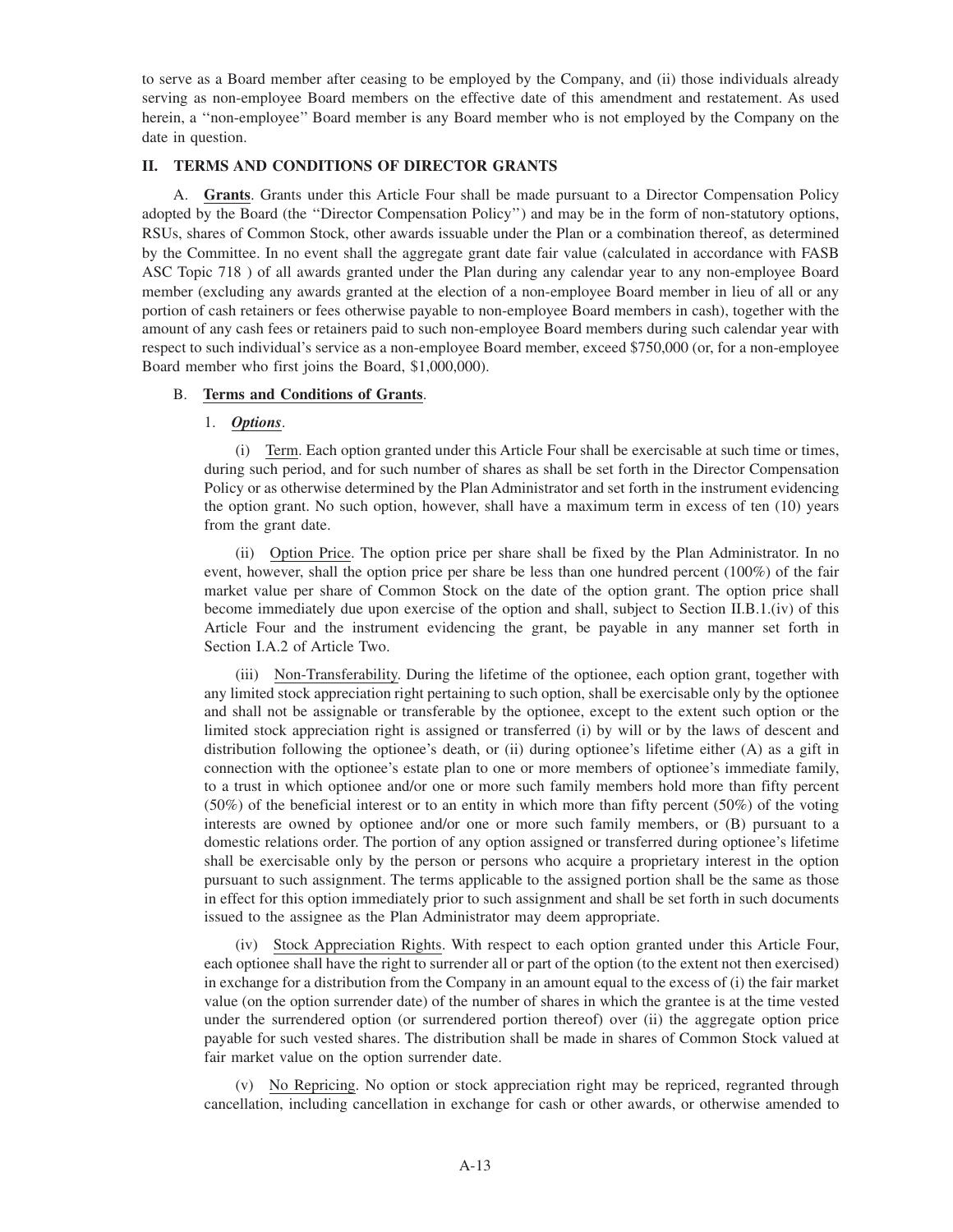reduce its option price or exercise price (other than with respect to adjustments made in connection with a transaction or other change in the Company's capitalization as permitted under this Plan) without the approval of the stockholders of the Company.

## 4. **Grants Generally.**

(i) Stockholder Rights. The holder of an option grant under this Article Four shall have none of the rights of a stockholder with respect to any shares subject to such option until such individual shall have exercised the option and paid the exercise price for the purchased shares, and the holder of RSUs granted under this Article Four shall have none of the rights of a stockholder with respect to any shares subject to such RSUs until shares have been delivered in settlement thereof. Without limitation, a grantee shall not have any right to receive dividends with respect to an unexercised option or unsettled RSUs.

(ii) Corporate Transactions/Changes in Control. In connection with a Corporate Transaction or a Change in Control, grants under this Article Four shall be treated in the manner specified in Article Two (with respect to options) or Article Three (with respect to shares of Common Stock and RSUs), as applicable.

(iii) Subject to the terms of the Plan, the terms and conditions of the grants under this Article Four shall be determined by the Plan Administrator consistent with the Director Compensation Policy.

## **ARTICLE FIVE PERFORMANCE GOALS**

## **I. GENERAL**

The Plan Administrator may establish performance criteria and level of achievement versus such criteria that shall determine the number of shares of Common Stock or RSUs to be granted, retained, vested, issued or issuable under or in settlement of or the amount payable pursuant to an award hereunder. In addition, the Plan Administrator may specify that an award or a portion of an award shall be subject to measures based on one or more performance criteria selected by the Committee and specified at the time the award is granted. The Committee shall certify the extent to which any performance criteria have been satisfied, and the amount payable as a result thereof, prior to payment, settlement or vesting of any award subject thereto. Notwithstanding satisfaction of any performance goals, the number of shares of Common Stock issued under or the amount paid under an award may, to the extent specified in the applicable award agreement, be reduced by the Committee on the basis of such further considerations as the Committee in its sole discretion shall determine.

## **II. PERFORMANCE CRITERIA**

For purposes of this Plan, performance criteria may include, among others, any one or more of the following performance criteria, either individually, alternatively or in any combination, applied to either the Company as a whole or to a business unit or subsidiary, either individually, alternatively or in any combination, and measured either quarterly, annually or cumulatively over a period of years, on an absolute basis or relative to a pre-established target, to previous years' results or to a designated comparison group, in each case as specified by the Committee: (i) revenue growth; (ii) earnings before interest, taxes, depreciation and amortization; (iii) earnings before interest, taxes and amortization; (iv) operating income; (v) pre- or after-tax income; (vi) cash flow; (vii) cash flow per share; (viii) net income; (ix) earnings per share; (x) return on equity; (xi) return on invested capital; (xii) return on assets; (xiii) economic value added (or an equivalent metric); (xiv) share price performance; (xv) total shareholder return; (xvi) improvement in or attainment of expense levels; (xvii) improvement in or attainment of working capital levels; (xviii) debt reduction; (xix) progress for advancing drug discovery and/or drug development programs; or (xx) implementation, completion or attainment of measurable objectives with respect to research, development, manufacturing, commercialization, products or projects, or production volume levels. The Committee (A) shall appropriately adjust any evaluation of performance under applicable performance criteria to eliminate the effects of charges for restructurings, discontinued operations, extraordinary items and all items of gain, loss or expense determined to be extraordinary or unusual in nature or related to the acquisition or disposal of a segment of a business or related to a change in accounting principle all as determined in accordance with standards established by opinion No. 30 of the Accounting Principles Board (APB Opinion No. 30) or other applicable or successor accounting provisions, as well as the cumulative effect of accounting changes, in each case as determined in accordance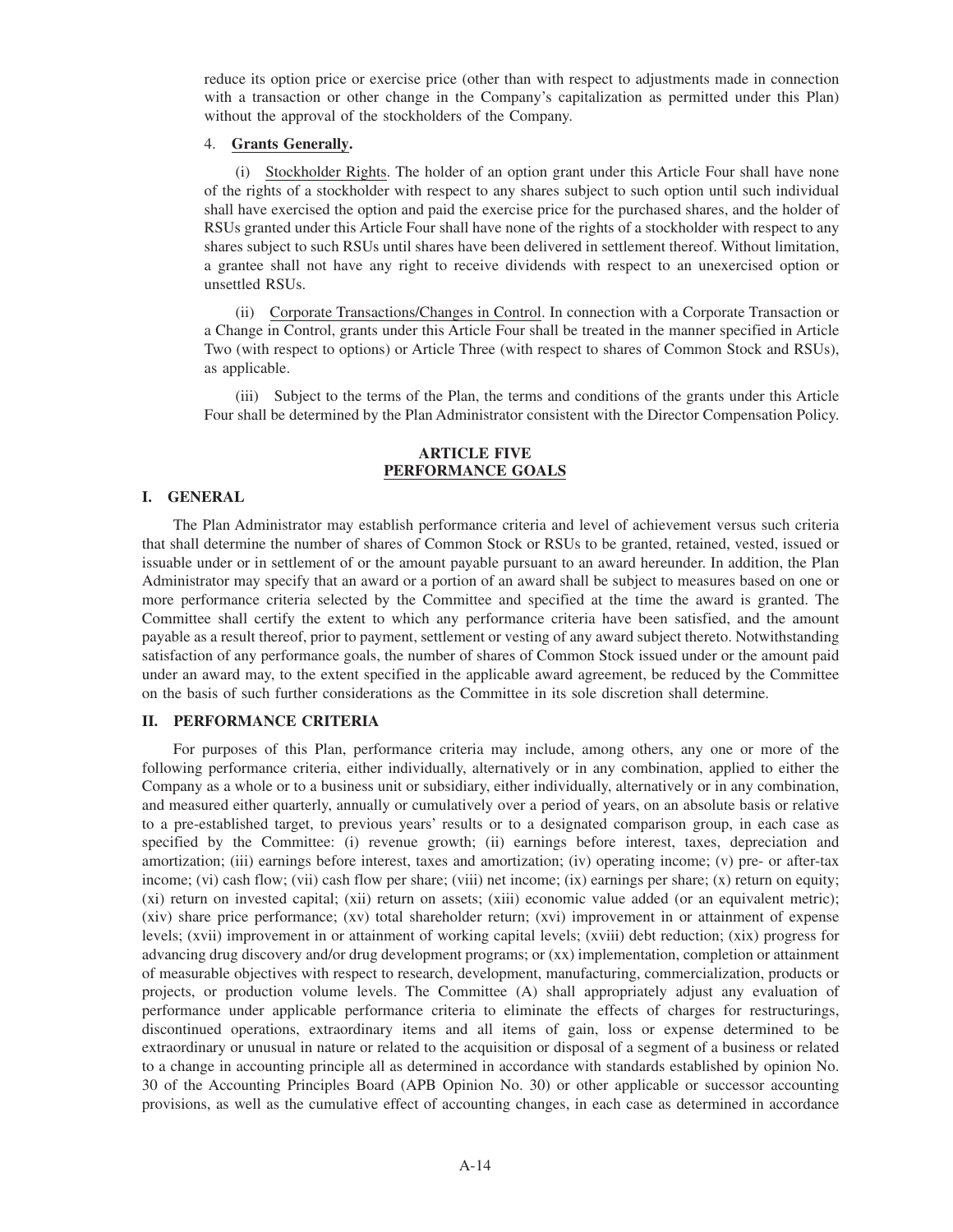with generally accepted accounting principles or identified in the Company's financial statements or notes to the financial statements, and (B) may appropriately adjust any evaluation of performance under applicable performance criteria to exclude any of the following events that occurs during a performance period: (i) asset write-downs, (ii) litigation, claims, judgments or settlements, (iii) the effect of changes in tax law or other such laws or provisions affecting reported results, (iv) the adverse effect of work stoppages or slowdowns, (v) accruals for reorganization and restructuring programs and (vi) accruals of any amounts for payment under this Plan or any other compensation arrangement maintained by the Company.

## **ARTICLE SIX MISCELLANEOUS**

## **I. AMENDMENT OF THE PLAN**

The Board shall have complete and exclusive power and authority to amend or modify the Plan in any or all respects whatsoever. However, no such amendment or modification shall, without the consent of the holders, adversely affect rights and obligations with respect to options at the time outstanding under the Plan. In addition, certain amendments may require stockholder approval pursuant to applicable laws or regulations.

## **II. TAX WITHHOLDING**

A. The Company's obligation to deliver shares or cash upon the exercise of stock options or stock appreciation rights or upon the grant or vesting of direct stock issuances or RSUs under the Plan shall be subject to the satisfaction of all applicable Federal, State and local income and employment tax withholding requirements.

B. The Plan Administrator may, in its discretion and upon such terms and conditions as it may deem appropriate, provide any or all holders of outstanding options or stock issuances under the Plan (other than the grants under Article Four) with the election to have the Company withhold, from the shares of Common Stock otherwise issuable upon the exercise or vesting of such awards, a whole number of such shares with an aggregate fair market value equal to the minimum amount necessary (or, if determined by the Plan Administrator in its discretion and to the extent adverse accounting treatment does not result, at the maximum applicable individual statutory tax rates) to satisfy the Federal, State and local income and employment tax withholdings (the ''Taxes'') incurred in connection with the acquisition or vesting of such shares. In lieu of such direct withholding, one or more grantees may also be granted the right to deliver whole shares of Common Stock to the Company in satisfaction of such Taxes. Any withheld or delivered shares shall be valued at their fair market value on the applicable determination date for such Taxes.

## **III. EFFECTIVE DATE AND TERM OF PLAN**

A. The Plan, as amended and restated, shall be effective on the date specified in the Board of Directors resolution adopting the Plan. Except as provided below, each option issued and outstanding under the Plan immediately prior to such effective date shall continue to be governed solely by the terms and conditions of the agreement evidencing such grant, and nothing in this restatement of the Plan shall be deemed to affect or otherwise modify the rights or obligations of the holders of such options with respect to their acquisition of shares of Common Stock thereunder. The Plan Administrator shall, however, have full power and authority, under such circumstances as the Plan Administrator may deem appropriate (but in accordance with Section I of this Article Five), to extend one or more features of this amendment and restatement to any options outstanding on the effective date.

B. Unless sooner terminated in accordance with the other provisions of this Plan, the Plan shall terminate upon the earlier of (i) ten years following the date this amendment and restatement of the Plan is approved by the Board or (ii) the date on which all shares available for issuance under the Plan shall have been issued or cancelled pursuant to the exercise, surrender or cash-out of the options granted hereunder. If the date of termination is determined under clause (i) above, then any options or stock issuances outstanding on such date shall continue to have force and effect in accordance with the provisions of the agreements evidencing those awards.

C. Options may be granted with respect to a number of shares of Common Stock in excess of the number of shares at the time available for issuance under the Plan, provided each granted option is not to become exercisable, in whole or in part, at any time prior to stockholder approval of an amendment authorizing a sufficient increase in the number of shares issuable under the Plan.